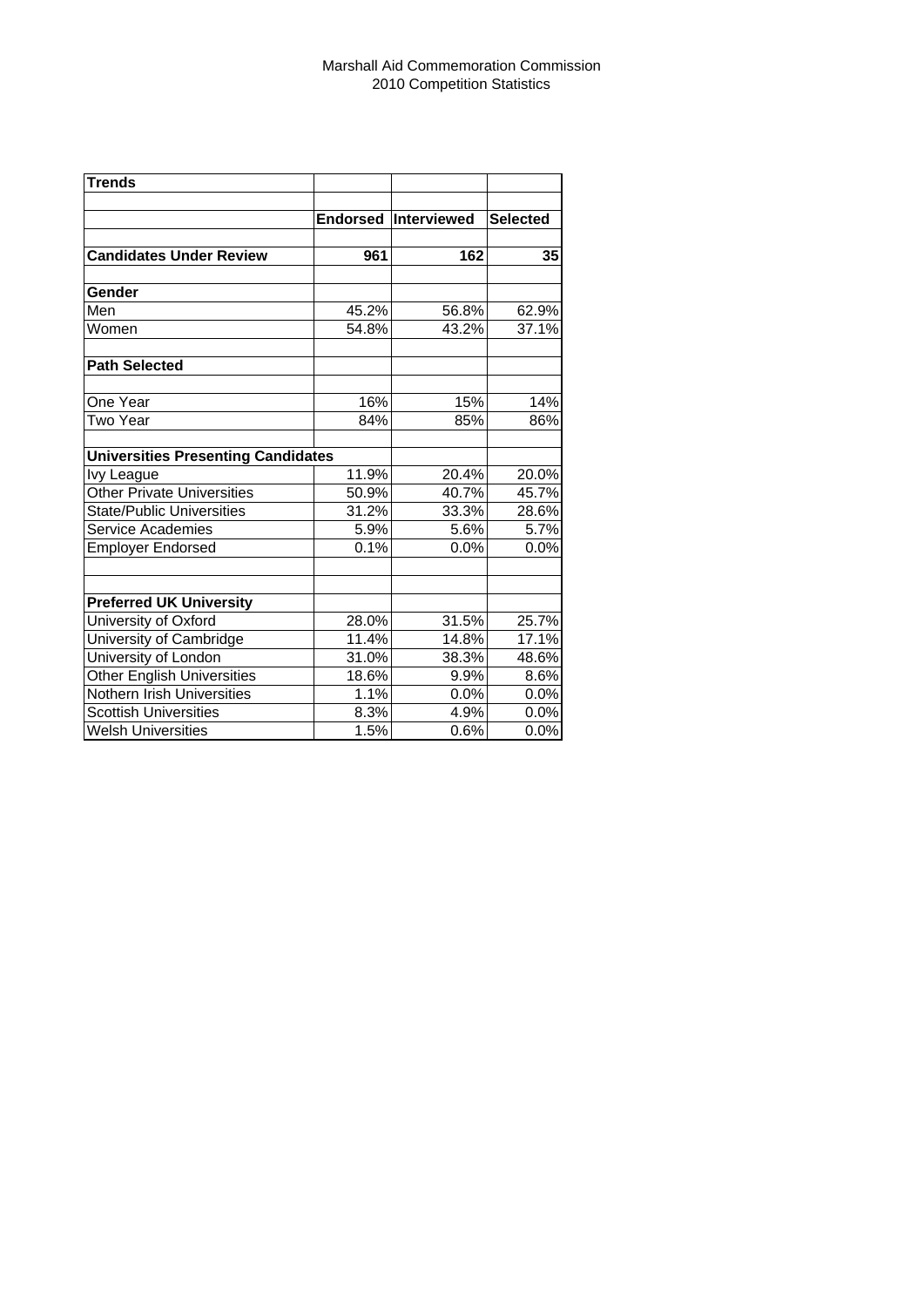## **Trends in Numbers**

**Endorsed Interviewed Selected Candidates Under Review 961 162 35 Gender** Men 22 22 22 234 92 22 Women 13 and 13 and 13 and 13 and 13 and 13 and 13 and 13 and 13 and 13 and 13 and 13 and 13 and 13 and 13 and 13 and 13 and 13 and 13 and 13 and 13 and 13 and 13 and 13 and 13 and 13 and 13 and 13 and 13 and 13 and 13 and **Path Selected** One Year 5 152 24 5 Two Year 809 138 30 **Universities Presenting Candidates** Ivy League 114 33 7 Other Private Universities **489** 66 16 State/Public Universities 10 Service Academies 67 57 9 2 Employer Endorsed 1 0 0 **Preferred UK University** University of Oxford 1990 100 269 51 9 University of Cambridge 110 24 6 University of London 298 62 17<br>
Other English Universities 179 16 3 Other English Universities 179 16 3 Nothern Irish Universities 11 0 0 0 0 Scottish Universities 80 8 0 Welsh Universities **14** 1 0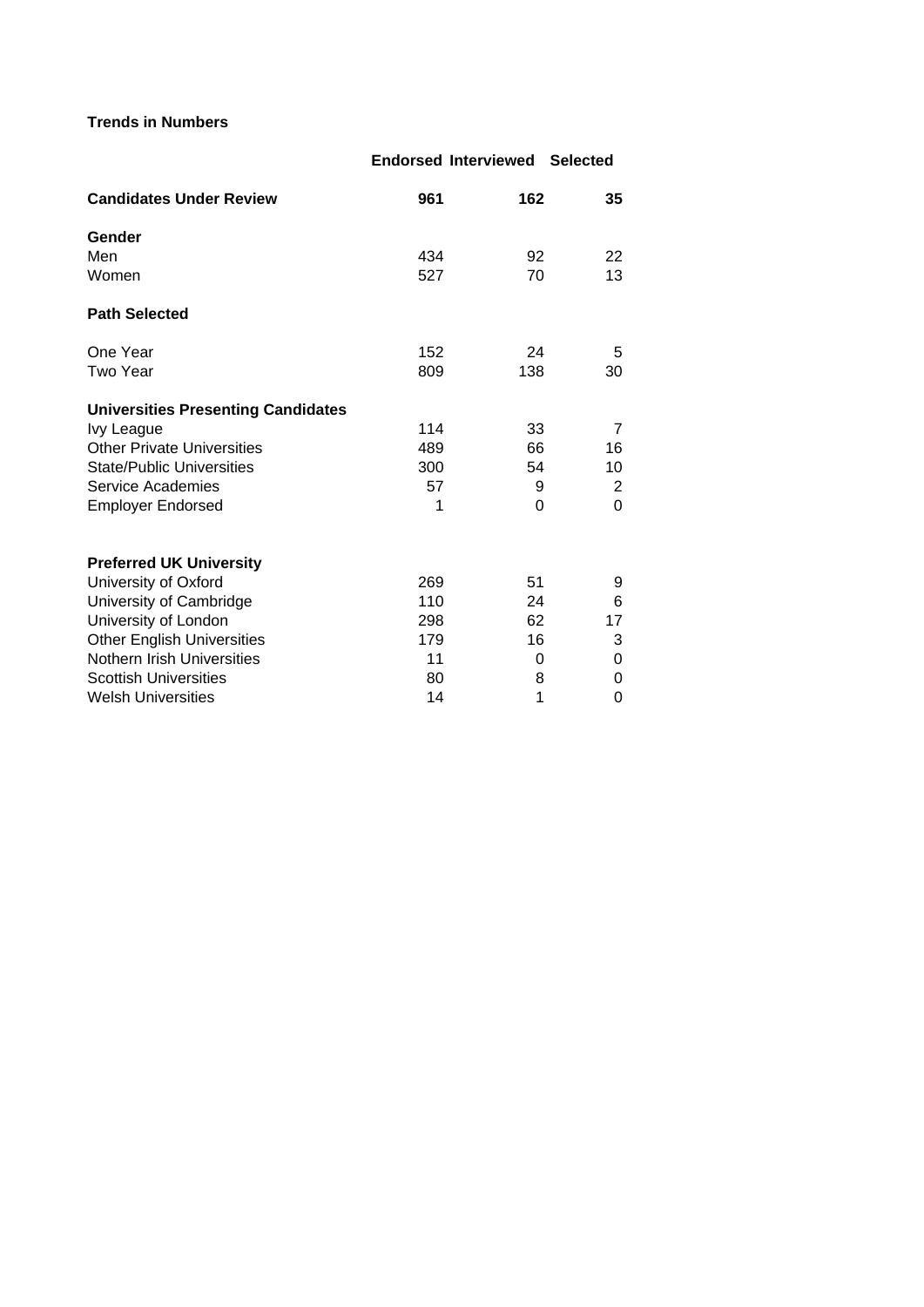## **Comparisons**

| Comparisons                                                |                |                         |                |                |                |                |                |                |                |
|------------------------------------------------------------|----------------|-------------------------|----------------|----------------|----------------|----------------|----------------|----------------|----------------|
|                                                            | 2002           | <b>Endorsed</b><br>2003 | 2004           | 2005           | 2006           | 2007           | 2008           | 2009           | 2010           |
| Gender                                                     |                |                         |                |                |                |                |                |                |                |
| Men                                                        | 48.2%          | 49.3%                   | 51.0%          | 48.1%          | 47.4%          | 50.0%          | 50.3%          | 49.4%          | 45.2%          |
| Women                                                      | 51.8%          | 50.7%                   | 49.0%          | 51.9           | 52.6%          | 50.0%          | 49.7%          | 50.6%          | 54.8%          |
| <b>Universities Presenting Candidates</b>                  |                |                         |                |                |                |                |                |                |                |
| <b>Ivy League</b>                                          | 17.4%          | 15.7%                   | 16.0%          | 11.8%          | 11.2%          | 12.3%          | 10.8%          | 10.7%          | 11.9%          |
| <b>Other Private Universities</b>                          | 47.4%          | 48.2%                   | 41.8%          | 52.2%          | 54.3%          | 51.5%          | 51.0%          | 46.7%          | 50.9%          |
| <b>State/Public Universities</b>                           | 30.1%          | 31.8%                   | 37.4%          | 30.1%          | 30.1%          | 31.3%          | 31.9%          | 30.2%          | 31.2%          |
| Service Academies                                          | 4.9%           | 4.3%                    | 4.8%           | 5.4%           | 4.4%           | 4.5%           | 6.1%           | 5.3%           | 5.9%           |
| <b>Employer Endorsed</b>                                   | 0.4%           | 0.0%                    | 0.0%           | 0.5%           | 0.0%           | 0.4%           | 0.1%           | 0.3%           | 0.1%           |
| <b>Preferred UK University</b>                             |                |                         |                |                |                |                |                |                |                |
| University of Oxford                                       | 35.4%          | 31.2%                   | 32.3%          | 32.0%          | 31.5%          | 32.4%          | 30.9%          | 30.8%          | 28.0%          |
| University of Cambridge                                    | 13.8%          | 11.4%                   | 12.7%          | 13.0%          | 12.9%          | 13.0%          | 12.3%          | 12.4%          | 11.4%          |
| Universities in London                                     | 17.3%          | 20.9%                   | 22.6%          | 25.7%          | 25.9%          | 26.7%          | 25.4%          | 26.3%          | 31.0%          |
| <b>Other English Universities</b>                          | 21.6%          | 14.4%                   | 20.9%          | 19.3%          | 18.7%          | 17.6%          | 20.1%          | 17.5%          | 18.6%          |
| Nothern Irish Universities                                 | 1.0%           | 0.6%                    | 1.6%           | 0.9%           | 1.4%           | 1.0%           | 1.2%           | 1.7%           | 1.1%           |
| <b>Scottish Universities</b>                               | 10.0%          | 5.1%                    | 8.8%           | 7.6%           | 8.8%           | 6.8%           | 8.2%           | 10.3%          | 8.3%           |
| <b>Welsh Universities</b>                                  | 1.0%           | 0.3%                    | 1.3%           | 1.5%           | 0.7%           | 0.6%           | 1.8%           | 1.0%           | 1.5%           |
|                                                            | 2002           | Interviewed<br>2003     | 2004           | 2005           | 2006           | 2007           | 2008           | 2009           | 2010           |
| Gender                                                     |                |                         |                |                |                |                |                |                |                |
| Men<br>Women                                               | 56.5%<br>43.5% | 56.1%<br>43.9%          | 61.0%<br>39.0% | 52.5%<br>47.5% | 52.8%<br>47.2% | 51.8%<br>48.2% | 58.3%<br>41.7% | 59.3%<br>40.7% | 56.8%<br>43.2% |
| <b>Universities Presenting Candidates</b>                  |                |                         |                |                |                |                |                |                |                |
|                                                            |                |                         |                |                |                |                |                |                |                |
| Ivy League<br><b>Other Private Universities</b>            | 23.0%<br>40.4% | 15.3%<br>36.5%          | 18.2%<br>41.5% | 16.9%<br>47.5% | 14.9%<br>42.9% | 22.6%<br>43.9% | 17.3%<br>40.5% | 19.1%<br>45.1% | 20.4%<br>40.7% |
| <b>State/Public Universities</b>                           | 29.2%          | 40.9%                   | 32.1%          | 26.3%          | 34.2%          | 26.8%          | 29.8%          | 25.9%          | 33.3%          |
| Service Academies                                          | 7.5%           | 7.3%                    | 8.2%           | 8.1%           | 8.1%           | 6.7%           | 12.5%          | 9.3%           | 5.6%           |
| <b>Employer Endorsed</b>                                   | 0.0%           | 0.0%                    | 0.0%           | 1.3%           | 0.0%           | 0.0%           | 0.0%           | 0.6%           | 0.0%           |
| <b>Preferred UK University</b>                             |                |                         |                |                |                |                |                |                |                |
| University of Oxford                                       | 44.7%          | 35.0%                   | 34.6%          | 49.4%          | 39.1%          | 41.5%          | 34.5%          | 38.9%          | 31.5%          |
| University of Cambridge                                    | 14.9%          | 14.0%                   | 20.8%          | 16.3%          | 16.1%          | 18.3%          | 11.9%          | 15.4%          | 14.8%          |
| Universities in London                                     | 13.0%          | 22.3%                   | 22.6%          | 20.0%          | 27.3%          | 25.0%          | 30.4%          | 24.7%          | 38.3%          |
| <b>Other English Universities</b>                          | 21.1%          | 11.5%                   | 15.7%          | 9.4%           | 11.2%          | 7.3%           | 16.7%          | 14.2%          | 9.9%           |
| Nothern Irish Universities                                 | 0.6%           | 0.0%                    | 2.5%           | 1.3%           | 1.2%           | 1.2%           | 1.8%           | 1.9%           | 0.0%           |
| <b>Scottish Universities</b><br><b>Welsh Universities</b>  | 5.6%<br>0.0%   | 5.1%<br>0.0%            | 3.1%<br>0.6%   | 3.8%<br>0.0%   | 3.7%<br>1.2%   | 4.9%<br>1.8%   | 4.2%<br>0.6%   | 3.7%<br>1.2%   | 4.9%<br>0.6%   |
|                                                            |                | Selected                |                |                |                |                |                |                |                |
|                                                            | 2002           | 2003                    | 2004           | 2005           | 2006           | 2007           | 2008           | 2009           | 2010           |
| Gender                                                     |                |                         |                |                |                |                |                |                |                |
| Men<br>Women                                               | 55.0%<br>45.0% | 67.5%<br>32.5%          | 65.9%<br>34.1% | 53.5%<br>46.5% | 60.5%<br>39.5% | 56.8%<br>43.2% | 51.4%<br>48.6% | 72.5%<br>27.5% | 62.9%<br>37.1% |
|                                                            |                |                         |                |                |                |                |                |                |                |
| <b>Universities Presenting Candidates</b>                  |                |                         |                |                |                |                |                |                |                |
| Ivy League                                                 | 30.0%          | 15.0%                   | 9.1%           | 16.3%          | 18.6%          | 20.5%          | 18.9%          | 17.5%          | 20.0%          |
| <b>Other Private Universities</b>                          | 35.0%          | 40.0%                   | 50.0%          | 48.8%          | 44.2%          | 36.4%          | 29.7%          | 50.0%          | 45.7%          |
| <b>State/Public Universities</b>                           | 22.5%          | 40.0%                   | 31.8%          | 20.9%          | 32.6%          | 31.8%          | 40.5%          | 20.0%          | 28.6%          |
| Service Academies                                          | 12.5%          | 5.0%                    | 9.1%           | 9.3%           | 4.7%           | 11.4%          | 10.8%          | 12.5%          | 5.7%           |
| <b>Employer Endorsed</b>                                   | 0.0%           | 0.0%                    | 0.0%           | 4.7%           | 0.0%           | 0.0%           | 0.0%           | 0.0%           | 0.0%           |
| <b>Preferred UK University</b>                             |                |                         |                |                |                |                |                |                |                |
| University of Oxford                                       | 47.5%          | 42.5%                   | 27.3%          | 44.2%          | 46.5%          | 36.4%          | 32.4%          | 30.0%          | 25.7%          |
| University of Cambridge                                    | 17.5%          | 12.5%                   | 13.6%          | 20.9%          | 20.9%          | 25.0%          | 10.8%          | 20.0%          | 17.1%          |
| University of London                                       | 17.5%          | 22.5%                   | 38.6%          | 23.3%          | 11.6%          | 25.0%          | 29.7%          | 30.0%          | 48.6%          |
| <b>Other English Universities</b>                          | 7.5%           | 7.5%                    | 11.4%          | 9.3%           | 16.3%          | 6.8%           | 18.9%          | 12.5%          | 8.6%           |
| Nothern Irish Universities<br><b>Scottish Universities</b> | 1.0%           | 0.0%                    | 1.6%           | 0.0%           | 2.3%           | 0.0%           | 2.7%           | 0.0%           | 0.0%           |
| <b>Welsh Universities</b>                                  | 10.0%<br>0.0%  | 5.0%<br>0.0%            | 4.5%<br>2.3%   | 2.3%<br>0.0%   | 2.3%<br>0.0%   | 6.8%<br>0.0%   | 5.4%<br>0.0%   | 2.5%<br>5.0%   | 0.0%<br>0.0%   |
|                                                            |                |                         |                |                |                |                |                |                |                |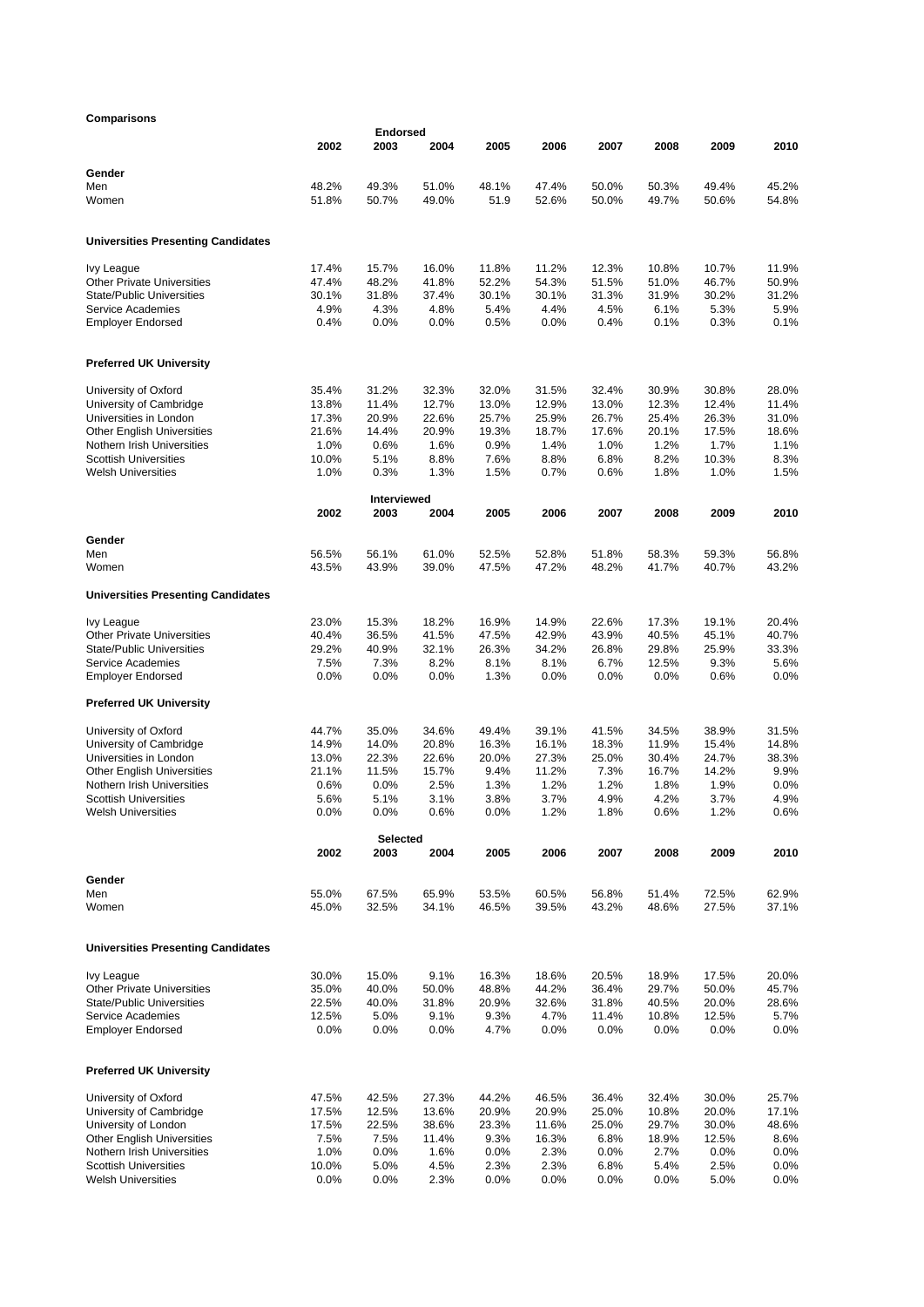| <b>Total Number of Endorsed</b>          |               |                |                |               |               |                        |               |                         |              |
|------------------------------------------|---------------|----------------|----------------|---------------|---------------|------------------------|---------------|-------------------------|--------------|
|                                          |               |                |                |               |               |                        |               |                         |              |
|                                          | <b>ATL</b>    | <b>BOS</b>     | <b>CHIG</b>    | DC            | HOU           | LA                     | <b>NY</b>     | SF                      | <b>TOTAL</b> |
| <b>BY REGION</b>                         | 138           | 105            | 200            | 79            | 113           | 83                     | 157           | 86                      | 961          |
| % of national pool                       | 14.4%         | 10.9%          | 20.8%          | 8.2%          | 11.8%         | 8.6%                   | 16.3%         | 8.9%                    |              |
| <b>GENDER</b>                            |               |                |                |               |               |                        |               |                         |              |
|                                          |               |                |                |               |               |                        |               |                         |              |
| Men                                      | 50            | 47             | 86             | 37            | 56            | 41                     | 78            | 39                      | 434          |
| % of regional pool                       | 36.2%         | 44.8%          | 43.0%          | 46.8%         | 49.6%         | 49.4%                  | 49.7%         | 45.3%                   |              |
| % of national pool                       | 5.2%          | 4.9%           | 8.9%           | 3.9%          | 5.8%          | 4.3%                   | 8.1%          | 4.1%                    | 45.2%        |
| Women                                    | 88            | 58             | 114            | 42            | 57            | 42                     | 79            | 47                      | 527          |
| % of regional pool                       | 63.8%         | 55.2%          | 57.0%          | 53.2%         | 50.4%         | 50.6%                  | 50.3%         | 54.7%                   |              |
| % of national pool                       | 9.2%          | 6.0%           | 11.9%          | 4.4%          | 5.9%          | 4.4%                   | 8.2%          | 4.9%                    | 54.8%        |
| UNIVERSITIES PRESENTING CANDIDATES       |               |                |                |               |               |                        |               |                         |              |
|                                          |               |                |                |               |               |                        |               |                         |              |
| <b>Ivy League</b><br>% of regional pool  | 14<br>10.1%   | 25<br>23.8%    | 17<br>8.5%     | 7<br>8.9%     | 5<br>4.4%     | $\overline{7}$<br>8.4% | 28<br>17.8%   | 11<br>12.8%             | 114          |
| % of national pool                       | 1.5%          | 2.6%           | 1.8%           | 0.7%          | 0.5%          | 0.7%                   | 2.9%          | 1.1%                    | 11.9%        |
|                                          |               |                |                |               |               |                        |               |                         |              |
| <b>Other Private Universities</b>        | 64            | 64             | 103            | 41            | 52            | 41                     | 89            | 35<br>40.7%             | 489          |
| % of regional pool<br>% of national pool | 46.4%<br>6.7% | 61.0%<br>6.7%  | 51.5%<br>10.7% | 51.9%<br>4.3% | 46.0%<br>5.4% | 49.4%<br>4.3%          | 56.7%<br>9.3% | 3.6%                    | 50.9%        |
|                                          |               |                |                |               |               |                        |               |                         |              |
| <b>State/Public Universities</b>         | 54            | 13             | 66             | 27            | 47            | 28                     | 31            | 34                      | 300          |
| % of regional pool                       | 39.1%         | 12.4%          | 33.0%          | 34.2%         | 41.6%         | 33.7%                  | 19.7%         | 39.5%                   |              |
| % of national pool                       | 5.6%          | 1.4%           | 6.9%           | 2.8%          | 4.9%          | 2.9%                   | 3.2%          | 3.5%                    | 31.2%        |
| <b>Service Academies</b>                 | 6             | 3              | 14             | 3             | 9             | $\overline{7}$         | 9             | 6                       | 57           |
| % of regional pool                       | 4.3%          | 2.9%           | 7.0%           | 3.8%          | 8.0%          | 8.4%                   | 5.7%          | 7.0%                    |              |
| % of national pool                       | 0.6%          | 0.3%           | 1.5%           | 0.3%          | 0.9%          | 0.7%                   | 0.9%          | 0.6%                    | 5.9%         |
| <b>Employer Endorsed</b>                 | $\mathbf 0$   | $\mathbf 0$    | $\mathbf 0$    | $\mathbf{1}$  | $\mathbf 0$   | $\mathbf 0$            | $\mathbf 0$   | 0                       | $\mathbf{1}$ |
| % of regional pool                       | 0.0%          | 0.0%           | 0.0%           | 1.3%          | 0.0%          | 0.0%                   | 0.0%          | 0.0%                    |              |
| % of national pool                       | 0.0%          | 0.0%           | 0.0%           | 0.1%          | 0.0%          | 0.0%                   | 0.0%          | 0.0%                    | 0.1%         |
|                                          |               |                |                |               |               |                        |               |                         |              |
| PREFERRED UK UNIVERSITY                  |               |                |                |               |               |                        |               |                         |              |
| <b>University of Oxford</b>              | 31            | 33             | 63             | 25            | 23            | 26                     | 44            | 24                      | 269          |
| % of regional pool                       | 22.5%         | 31.4%          | 31.5%          | 31.6%         | 20.4%         | 31.3%                  | 28.0%         | 27.9%                   |              |
| % of national pool                       | 3.2%          | 3.4%           | 6.6%           | 2.6%          | 2.4%          | 2.7%                   | 4.6%          | 2.5%                    | 28.0%        |
| <b>University of Cambridge</b>           | 8             | 16             | 27             | 9             | 16            | 10                     | 13            | 11                      | 110          |
| % of regional pool                       | 5.8%          | 15.2%          | 13.5%          | 11.4%         | 14.2%         | 12.0%                  | 8.3%          | 12.8%                   |              |
| % of national pool                       | 0.8%          | 1.7%           | 2.8%           | 0.9%          | 1.7%          | 1.0%                   | 1.4%          | 1.1%                    | 11.4%        |
|                                          |               |                |                |               |               |                        |               |                         |              |
| <b>University of London</b>              | 48<br>34.8%   | 36             | 57<br>28.5%    | 23<br>29.1%   | 29<br>25.7%   | 22                     | 54<br>34.4%   | 29<br>33.7%             | 298          |
| % of regional pool<br>% of national pool | 5.0%          | 34.3%<br>3.7%  | 5.9%           | 2.4%          | 3.0%          | 26.5%<br>2.3%          | 5.6%          | 3.0%                    | 31.0%        |
|                                          |               |                |                |               |               |                        |               |                         |              |
| <b>Other English Universities</b>        | 32            | 10             | 34             | 13            | 30            | 16                     | 29            | 15                      | 179          |
| % of regional pool                       | 23.2%         | 9.5%           | 17.0%          | 16.5%         | 26.5%         | 19.3%                  | 18.5%         | 17.4%                   |              |
| % of national pool                       | 3.3%          | 1.0%           | 3.5%           | 1.4%          | 3.1%          | 1.7%                   | 3.0%          | 1.6%                    | 18.6%        |
| <b>Nothern Irish Universities</b>        | 3             | $\overline{c}$ | 2              | 1             | 0             | 2                      |               | 0                       | 11           |
| % of regional pool                       | 2.2%          | 1.9%           | 1.0%           | 1.3%          | 0.0%          | 2.4%                   | 0.6%          | 0.0%                    |              |
| % of national pool                       | 0.3%          | 0.2%           | 0.2%           | 0.1%          | 0.0%          | 0.2%                   | 0.1%          | 0.0%                    | 1.1%         |
| <b>Scottish Universities</b>             |               |                |                |               |               |                        |               |                         |              |
| % of regional pool                       | 13<br>9.4%    | 8<br>7.6%      | 15<br>7.5%     | 5<br>6.3%     | 13<br>11.5%   | 6<br>7.2%              | 15<br>9.6%    | 5<br>5.8%               | 80           |
| % of national pool                       | 1.4%          | 0.8%           | 1.6%           | 0.5%          | 1.4%          | 0.6%                   | 1.6%          | 0.5%                    | 8.3%         |
|                                          |               |                |                |               |               |                        |               |                         |              |
| <b>Welsh Universities</b>                | 3             | 0              | 2              | 3             | 2             | 1                      |               | $\overline{\mathbf{c}}$ | 14           |
| % of regional pool<br>% of national pool | 2.2%<br>0.3%  | 0.0%<br>0.0%   | 1.0%<br>0.2%   | 3.8%<br>0.3%  | 1.8%<br>0.2%  | 1.2%<br>0.1%           | 0.6%<br>0.1%  | 2.3%<br>0.2%            | 1.5%         |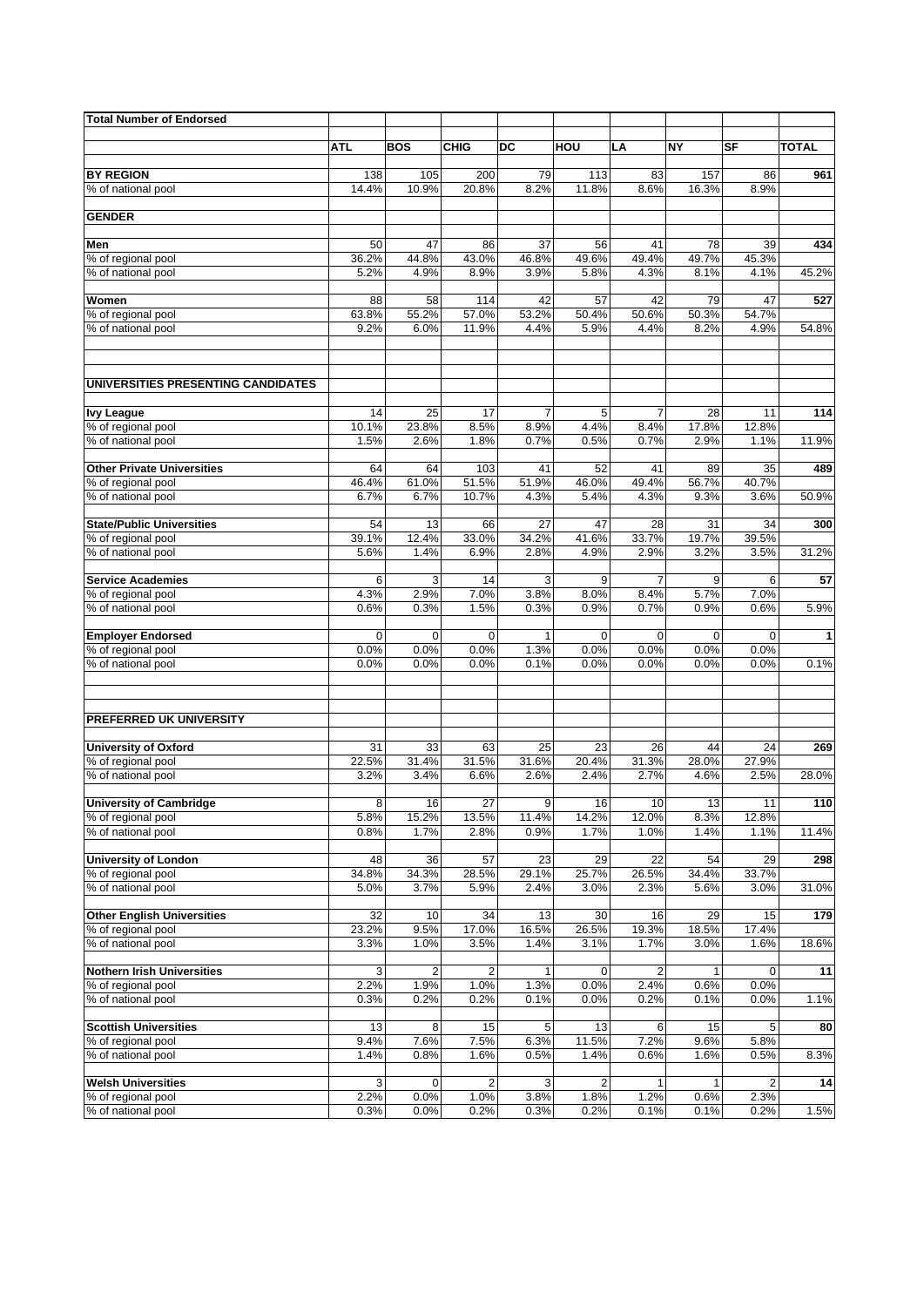| <b>Universities Presenting Candidates - Endorsed</b>                                   |                                             |                                  |                                  |                                |                              |                                    |                            |                                  |                              |
|----------------------------------------------------------------------------------------|---------------------------------------------|----------------------------------|----------------------------------|--------------------------------|------------------------------|------------------------------------|----------------------------|----------------------------------|------------------------------|
|                                                                                        |                                             |                                  |                                  |                                |                              |                                    |                            |                                  |                              |
|                                                                                        | <b>ATL</b>                                  | BOS                              | <b>CHIG</b>                      | DC                             | HOU                          | LA                                 | NY                         | SF                               | <b>TOTAL</b>                 |
|                                                                                        |                                             |                                  |                                  |                                |                              |                                    |                            |                                  |                              |
| <b>ALABAMA</b>                                                                         |                                             |                                  |                                  |                                |                              |                                    |                            |                                  |                              |
| Birmingham-Southern College                                                            | $\mathbf{1}$                                | $\mathbf 0$                      | $\overline{0}$                   | $\mathbf 0$                    | $\mathbf 0$                  | 0                                  | 0                          | 0                                | 1                            |
| Samford University                                                                     | $\sqrt{2}$                                  | $\mathbf 0$                      | $\mathsf O$                      | $\mathsf 0$                    | $\pmb{0}$                    | $\mathbf 0$                        | 0                          | $\mathsf 0$                      | 2                            |
| University of Alabama - Birmingham<br>University of Alabama - Tuscaloosa               | $\overline{2}$                              | $\overline{0}$<br>0              | $\overline{0}$<br>0              | $\mathbf 0$<br>$\mathbf 0$     | $\pmb{0}$<br>$\mathbf 0$     | 0<br>0                             | 0                          | $\mathsf 0$                      | $\overline{\mathbf{2}}$      |
|                                                                                        | $\overline{2}$                              |                                  |                                  |                                |                              |                                    | $\mathbf 0$                | $\pmb{0}$                        | $\overline{\mathbf{2}}$      |
| <b>ALASKA</b>                                                                          |                                             |                                  |                                  |                                |                              |                                    |                            |                                  |                              |
| University of Alaska - Anchorage                                                       | $\mathsf 0$                                 | $\mathbf 0$                      | $\mathbf 0$                      | $\mathsf 0$                    | $\mathbf 0$                  | 0                                  | 0                          | $\overline{2}$                   | $\overline{\mathbf{2}}$      |
|                                                                                        |                                             |                                  |                                  |                                |                              |                                    |                            |                                  |                              |
| <b>ARIZONA</b>                                                                         |                                             |                                  |                                  |                                |                              |                                    |                            |                                  |                              |
| Arizona State University                                                               | 0                                           | 0                                | 0                                | $\mathsf 0$                    | $\pmb{0}$                    | 3                                  | 0                          | 0                                | 3                            |
| Northern Arizona University                                                            | $\mathsf 0$                                 | $\mathbf 0$                      | $\mathbf 0$                      | $\mathbf 0$                    | $\pmb{0}$                    | $\mathbf{1}$                       | 0                          | $\mathbf 0$                      | $\mathbf{1}$                 |
| University of Arizona                                                                  | $\mathsf 0$                                 | $\mathsf O$                      | $\overline{0}$                   | $\mathbf 0$                    | $\mathbf 0$                  | $\mathbf{1}$                       | 0                          | $\mathsf 0$                      | $\mathbf{1}$                 |
| <b>ARKANSAS</b>                                                                        |                                             |                                  |                                  |                                |                              |                                    |                            |                                  |                              |
| <b>Hendrix College</b>                                                                 | 0                                           | $\mathsf O$                      | $\mathbf{0}$                     | $\mathbf 0$                    | $\mathbf{1}$                 | 0                                  | 0                          | $\mathsf 0$                      | $\mathbf{1}$                 |
| John Brown University                                                                  | $\mathsf 0$                                 | $\mathbf 0$                      | $\mathsf O$                      | $\pmb{0}$                      | $\mathbf{1}$                 | $\mathbf 0$                        | 0                          | $\mathsf 0$                      | 1                            |
| University of Arkansas - Fayetteville                                                  | $\mathsf 0$                                 | $\mathbf 0$                      | $\overline{0}$                   | $\mathbf 0$                    | 5                            | $\pmb{0}$                          | 0                          | $\mathbf 0$                      | 5                            |
|                                                                                        |                                             |                                  |                                  |                                |                              |                                    |                            |                                  |                              |
| CALIFORNIA                                                                             |                                             |                                  |                                  |                                |                              |                                    |                            |                                  |                              |
| <b>Biola University</b><br>California College of the Arts                              | 0<br>$\mathsf 0$                            | 0<br>$\mathsf O$                 | 0<br>$\mathsf O$                 | 0<br>$\mathbf 0$               | $\pmb{0}$<br>1               | 1<br>$\pmb{0}$                     | 0<br>0                     | $\mathsf 0$<br>$\mathsf 0$       | $\mathbf{1}$<br>$\mathbf{1}$ |
| California State University - California Polytechnic State University, San Luis Obispo | $\mathsf 0$                                 | $\mathbf 0$                      | $\mathsf O$                      | $\mathbf 0$                    | $\pmb{0}$                    | 1                                  | 0                          | $\pmb{0}$                        | 1                            |
| California State University - Fullerton                                                | $\mathsf 0$                                 | $\mathbf 0$                      | $\mathbf 0$                      | $\mathsf 0$                    | $\pmb{0}$                    | $\mathbf{1}$                       | 0                          | $\mathbf 0$                      | $\mathbf{1}$                 |
| California State University - Long Beach                                               | $\mathsf 0$                                 | $\mathbf 0$                      | $\overline{0}$                   | $\mathbf 0$                    | $\pmb{0}$                    | $\overline{\mathbf{c}}$            | 0                          | $\mathbf 0$                      | $\mathbf 2$                  |
| California State University - Monterey Bay                                             | $\mathsf 0$                                 | $\overline{0}$                   | $\overline{0}$                   | $\mathbf 0$                    | $\mathbf 0$                  | 0                                  | 0                          | $\mathbf{1}$                     | $\mathbf{1}$                 |
| California State University - San Jose State University                                | $\mathbf 0$                                 | $\mathbf 0$                      | $\mathbf 0$                      | $\mathbf 0$                    | $\mathbf 0$                  | $\pmb{0}$                          | 0                          | $\mathbf{1}$                     | $\mathbf{1}$                 |
| Claremont McKenna College                                                              | $\mathsf 0$                                 | $\mathbf 0$                      | $\mathsf O$                      | $\mathsf 0$                    | $\pmb{0}$                    | 3                                  | 0                          | $\mathbf 0$                      | 3                            |
| Loyola Marymount University<br>Occidental College                                      | $\mathsf 0$<br>$\mathsf 0$                  | $\mathbf 0$<br>0                 | $\overline{0}$<br>$\mathbf 0$    | $\mathbf 0$<br>$\mathbf{1}$    | $\mathbf 0$<br>$\pmb{0}$     | 6<br>$\overline{c}$                | 0<br>$\overline{0}$        | $\mathsf 0$<br>$\mathbf 0$       | 6                            |
| Pitzer College                                                                         | $\mathsf 0$                                 | 0                                | $\mathbf 0$                      | $\mathsf 0$                    | $\pmb{0}$                    | 1                                  | 0                          | $\mathsf 0$                      | 3<br>1                       |
| Pomona College                                                                         | $\mathsf 0$                                 | $\overline{0}$                   | $\overline{0}$                   | $\mathsf 0$                    | $\pmb{0}$                    | 3                                  | 0                          | $\mathbf{1}$                     | $\overline{\mathbf{4}}$      |
| Santa Clara University                                                                 | $\mathsf 0$                                 | $\mathbf 0$                      | $\mathbf 0$                      | $\mathsf 0$                    | $\mathbf 0$                  | $\pmb{0}$                          | 0                          | $\mathbf{1}$                     | $\mathbf{1}$                 |
| Scripps College                                                                        | $\mathsf 0$                                 | $\mathbf 0$                      | $\mathbf 0$                      | $\mathbf 0$                    | $\pmb{0}$                    | 1                                  | 0                          | $\mathbf{1}$                     | $\mathbf 2$                  |
| <b>Stanford University</b>                                                             | $\overline{c}$                              | 3                                | $\overline{2}$                   | $\mathbf{1}$                   | $\ensuremath{\mathsf{3}}$    | 3                                  | $\overline{\mathbf{c}}$    | $\bf 8$                          | 24                           |
| University of California - Berkeley                                                    | $\mathsf 0$                                 | $\mathbf 0$                      | $\pmb{0}$                        | $\mathbf 0$                    | $\mathbf 0$                  | $\mathbf 0$                        | 0                          | 9                                | 9                            |
| University of California - Irvine                                                      | $\mathsf 0$                                 | 0                                | $\mathbf 0$                      | $\mathbf 0$                    | $\pmb{0}$                    | $\overline{\mathbf{c}}$            | 0                          | $\pmb{0}$                        | $\overline{\mathbf{2}}$      |
| University of California - Los Angeles<br>University of California - Merced            | $\mathsf 0$<br>$\mathsf 0$                  | $\mathsf O$<br>$\mathbf 0$       | $\mathbf{1}$<br>$\mathbf 0$      | $\mathbf 0$<br>$\mathbf 0$     | 1<br>$\mathbf 0$             | 8<br>$\mathbf 0$                   | 0<br>0                     | $\sqrt{2}$<br>$\mathbf{1}$       | 12<br>$\mathbf{1}$           |
| University of California - San Diego                                                   | $\mathsf 0$                                 | $\mathbf 0$                      | $\mathbf 0$                      | $\mathbf 0$                    | $\mathbf 0$                  | 3                                  | 0                          | $\mathbf 0$                      | 3                            |
| University of California - Santa Barbara                                               | $\mathsf 0$                                 | $\mathsf O$                      | $\overline{0}$                   | $\mathbf 0$                    | $\mathbf 0$                  | $\overline{2}$                     | 0                          | $\mathbf 0$                      | $\overline{\mathbf{2}}$      |
| University of San Francisco                                                            | $\mathsf 0$                                 | 0                                | $\mathbf 0$                      | $\mathbf 0$                    | $\pmb{0}$                    | $\mathbf{1}$                       | 0                          | $\mathbf{1}$                     | $\mathbf 2$                  |
| University of Southern California                                                      | $\mathsf 0$                                 | $\mathbf 0$                      | $\overline{0}$                   | $\mathbf 0$                    | $\overline{1}$               | 7                                  | 0                          | $\mathbf 0$                      | 8                            |
| University of the Pacific                                                              | $\mathsf 0$                                 | $\mathbf 0$                      | $\overline{0}$                   | $\mathbf 0$                    | $\mathbf{1}$                 | $\pmb{0}$                          | 0                          | $\mathbf{1}$                     | $\overline{\mathbf{2}}$      |
|                                                                                        |                                             |                                  |                                  |                                |                              |                                    |                            |                                  |                              |
| COLORADO                                                                               |                                             |                                  |                                  |                                |                              |                                    |                            |                                  |                              |
| Colorado College<br>Colorado School of Mines                                           | 0<br>$\mathsf 0$                            | $\mathsf O$<br>$\mathbf 0$       | $\mathbf 0$<br>$\overline{0}$    | $\mathbf 0$<br>$\mathbf 0$     | $\mathbf{1}$<br>$\mathbf{1}$ | 0<br>0                             | 0<br>0                     | $\mathsf 0$<br>0                 | $\mathbf{1}$<br>1            |
| Colorado State University                                                              | $\mathsf 0$                                 | 0                                | $\mathbf 0$                      | $\mathsf 0$                    | $\sqrt{2}$                   | $\mathbf 0$                        | 0                          | $\mathbf 0$                      | $\overline{\mathbf{2}}$      |
| Metropolitan State College of Denver                                                   | $\mathsf 0$                                 | $\overline{0}$                   | $\overline{0}$                   | $\mathbf 0$                    | $\mathbf 1$                  | 0                                  | 0                          | $\mathbf 0$                      | $\mathbf{1}$                 |
| United States Air Force Academy                                                        | $\mathsf 0$                                 | $\mathbf 0$                      | 3                                | $\mathbf 0$                    | 5                            | 3                                  | 0                          | $\overline{2}$                   | 13                           |
| University of Colorado System - Boulder                                                | $\mathsf 0$                                 | $\mathsf O$                      | $\mathsf O$                      | $\mathbf 0$                    | $\overline{4}$               | $\pmb{0}$                          | 0                          | $\mathbf 0$                      | $\overline{4}$               |
| University of Denver                                                                   | $\mathsf 0$                                 | $\mathbf 0$                      | $\overline{0}$                   | $\mathbf 0$                    | $\overline{1}$               | $\pmb{0}$                          | 0                          | $\mathsf 0$                      | $\mathbf{1}$                 |
| University of Northern Colorado                                                        | $\mathbf 0$                                 | $\mathbf 0$                      | $\mathbf 0$                      | $\mathbf 0$                    | $\mathbf{1}$                 | $\pmb{0}$                          | 0                          | $\mathsf 0$                      | $\mathbf{1}$                 |
| CONNECTICUT                                                                            |                                             |                                  |                                  |                                |                              |                                    |                            |                                  |                              |
| Connecticut College                                                                    | 0                                           | 1                                | $\overline{0}$                   | 0                              | 0                            | 0                                  | 0                          | $\mathsf 0$                      | $\mathbf{1}$                 |
| <b>Fairfield University</b>                                                            | $\mathbf 0$                                 | $\mathbf 0$                      | $\mathbf 0$                      | $\mathbf 0$                    | $\mathbf 0$                  | $\pmb{0}$                          | $\mathbf{1}$               | $\mathbf 0$                      | $\mathbf{1}$                 |
| <b>Trinity College</b>                                                                 | $\mathsf 0$                                 | $\overline{0}$                   | 1                                | $\mathbf 0$                    | $\pmb{0}$                    | $\pmb{0}$                          | 0                          | $\mathbf 0$                      | $\mathbf{1}$                 |
| University of Connecticut                                                              | 0                                           | 4                                | 1 <sup>1</sup>                   | $\mathbf{1}$                   | $\mathbf{1}$                 | 0                                  | 0                          | $\mathbf 0$                      | 7                            |
| Wesleyan University                                                                    | $\mathbf 0$                                 | $\overline{2}$                   | $\mathbf{1}$                     | $\mathbf 0$                    | $\pmb{0}$                    | $\mathbf{1}$                       | 0                          | $\mathsf 0$                      | $\overline{4}$               |
| <b>Yale University</b>                                                                 | $\overline{2}$                              | $\overline{4}$                   | 1 <sup>1</sup>                   | 3                              | $\mathbf 0$                  | 0                                  | 5                          | 3                                | 18                           |
| DELAWARE                                                                               |                                             |                                  |                                  |                                |                              |                                    |                            |                                  |                              |
| University of Delaware                                                                 | $\mathsf 0$                                 | $\mathbf{1}$                     | $\overline{0}$                   | $\overline{2}$                 | $\pmb{0}$                    | 0                                  | $\mathbf 0$                | 0                                | 3                            |
|                                                                                        |                                             |                                  |                                  |                                |                              |                                    |                            |                                  |                              |
| <b>DISTRICT OF COLUMBIA</b>                                                            |                                             |                                  |                                  |                                |                              |                                    |                            |                                  |                              |
| American University                                                                    | $\mathsf 0$                                 | 0                                | 1                                | $\mathbf{1}$                   | $\pmb{0}$                    | 0                                  | $\mathbf 0$                | $\mathbf 0$                      | $\overline{2}$               |
| Georgetown University                                                                  | $\overline{c}$                              | $\overline{0}$                   | $\overline{0}$                   | 1                              | $\mathbf 0$                  | 0                                  | $\overline{2}$             | $\mathbf{1}$                     | 6                            |
| George Washington University<br><b>Howard University</b>                               | $\mathsf 0$<br>$\mathsf 0$                  | $\mathbf 0$<br>$\overline{0}$    | $\overline{0}$<br>$\overline{0}$ | $\overline{4}$<br>$\mathbf{1}$ | $\pmb{0}$<br>$\pmb{0}$       | $\mathbf 0$<br>$\pmb{0}$           | 0<br>$\mathsf O$           | $\mathbf 0$<br>$\mathbf 0$       | 4<br>$\mathbf{1}$            |
| The Catholic University of America                                                     | $\mathsf 0$                                 | $\overline{0}$                   | $\overline{0}$                   | $\mathbf{1}$                   | $\mathbf 0$                  | $\mathbf{1}$                       | 0                          | $\mathbf 0$                      | $\overline{\mathbf{2}}$      |
| <b>Trinity College</b>                                                                 | $\mathbf 0$                                 | $\mathbf 0$                      | $\overline{0}$                   | $\mathbf{1}$                   | $\mathbf 0$                  | 0                                  | 0                          | $\mathbf 0$                      | 1                            |
|                                                                                        |                                             |                                  |                                  |                                |                              |                                    |                            |                                  |                              |
| <b>FLORIDA</b>                                                                         |                                             |                                  |                                  |                                |                              |                                    |                            |                                  |                              |
| Florida Agricultural & Mechanical University                                           | $\mathbf{1}$                                | $\mathsf O$                      | $\overline{0}$                   | $\mathsf O$                    | $\mathbf 0$                  | 0                                  | 0                          | $\mathsf 0$                      | $\mathbf{1}$                 |
| Florida Atlantic University                                                            | $\mathbf{1}$                                | $\overline{0}$                   | $\overline{0}$                   | $\mathbf 0$                    | $\pmb{0}$                    | $\mathsf 0$                        | $\mathbf 0$                | $\mathbf 0$                      | $\mathbf{1}$                 |
| Florida Gulf Coast University<br>Florida International University                      | $\overline{c}$<br>$\ensuremath{\mathsf{3}}$ | $\overline{0}$<br>$\mathbf 0$    | $\overline{0}$<br>$\overline{0}$ | $\mathbf 0$<br>$\mathbf 0$     | $\pmb{0}$<br>$\pmb{0}$       | 0<br>0                             | $\mathsf O$<br>$\pmb{0}$   | $\mathsf{O}\xspace$<br>$\pmb{0}$ | 2<br>3                       |
| Florida State University                                                               | $\overline{4}$                              | $\mathbf 0$                      | $\overline{0}$                   | $\mathbf 0$                    | $\mathbf 0$                  | 0                                  | $\mathbf 0$                | $\mathbf 0$                      | $\overline{\mathbf{4}}$      |
| Rollins College                                                                        | $\mathbf{1}$                                | $\overline{0}$                   | $\overline{0}$                   | $\mathbf 0$                    | $\mathbf 0$                  | 0                                  | $\mathbf 0$                | $\mathbf 0$                      | $\mathbf{1}$                 |
| <b>Stetson University</b>                                                              | $\mathbf{1}$                                | $\overline{0}$                   | $\overline{0}$                   | $\mathbf 0$                    | $\pmb{0}$                    | 0                                  | 0                          | $\mathbf 0$                      | $\mathbf{1}$                 |
| University of Florida                                                                  | 3                                           | $\mathbf 0$                      | $\overline{0}$                   | $\mathbf 0$                    | $\mathbf 0$                  | 0                                  | $\mathbf 0$                | $\mathbf 0$                      | 3                            |
| University of Miami                                                                    | 3                                           | $\overline{0}$                   | $\overline{0}$                   | $\mathbf 0$                    | $\mathbf 0$                  | 0                                  | $\mathbf 0$                | $\mathbf 0$                      | 3                            |
| University of South Florida                                                            | $\mathbf{1}$                                | $\overline{0}$                   | $\overline{0}$                   | $\mathbf 0$                    | $\mathbf 0$                  | $\pmb{0}$                          | $\mathsf O$                | $\mathbf 0$                      | $\mathbf{1}$                 |
| University of Tampa                                                                    | $\mathbf{1}$                                | $\mathbf 0$                      | $\overline{0}$                   | $\mathbf 0$                    | $\pmb{0}$                    | 0                                  | 0                          | $\mathbf 0$                      | $\mathbf{1}$                 |
| <b>GEORGIA</b>                                                                         |                                             |                                  |                                  |                                |                              |                                    |                            |                                  |                              |
| Agnes Scott College                                                                    | $\overline{c}$                              | $\mathbf 0$                      | $\mathbf 0$                      | $\mathsf 0$                    | $\pmb{0}$                    | 0                                  | 0                          | 0                                | $\overline{\mathbf{2}}$      |
| Berry College                                                                          | 3                                           | $\mathbf 0$                      | $\mathbf 0$                      | $\mathbf 0$                    | $\mathbf 0$                  | 0                                  | 0                          | $\mathsf O$                      | 3                            |
| <b>Columbus State University</b>                                                       | $\mathbf{1}$                                | $\overline{0}$                   | $\overline{0}$                   | $\mathbf 0$                    | $\mathbf 0$                  | $\overline{\text{o}}$              | $\pmb{0}$                  | $\mathbf 0$                      | $\mathbf{1}$                 |
| <b>Covenant College</b>                                                                | $\mathbf{1}$                                | $\mathbf 0$                      | $\overline{0}$                   | $\mathbf 0$                    | $\overline{0}$               | $\overline{0}$                     | 0                          | $\mathbf 0$                      | $\mathbf{1}$                 |
| <b>Emory University</b>                                                                | 5<br>5                                      | $\overline{0}$<br>$\overline{0}$ | $\overline{0}$<br>$\overline{0}$ | $\mathbf 0$<br>$\overline{0}$  | $\mathbf{1}$<br>$\mathbf 0$  | $\pmb{0}$<br>$\overline{\text{o}}$ | $\mathbf 0$<br>$\mathbf 0$ | $\mathbf 0$<br>$\mathbf 0$       | 6<br>5                       |
| Georgia Institute of Technology<br>Georgia State University                            | $\mathbf{1}$                                | $\overline{0}$                   | $\overline{0}$                   | $\circ$                        | $\overline{0}$               | $\mathsf{O}\xspace$                | $\mathbf 0$                | $\mathbf 0$                      | $\mathbf{1}$                 |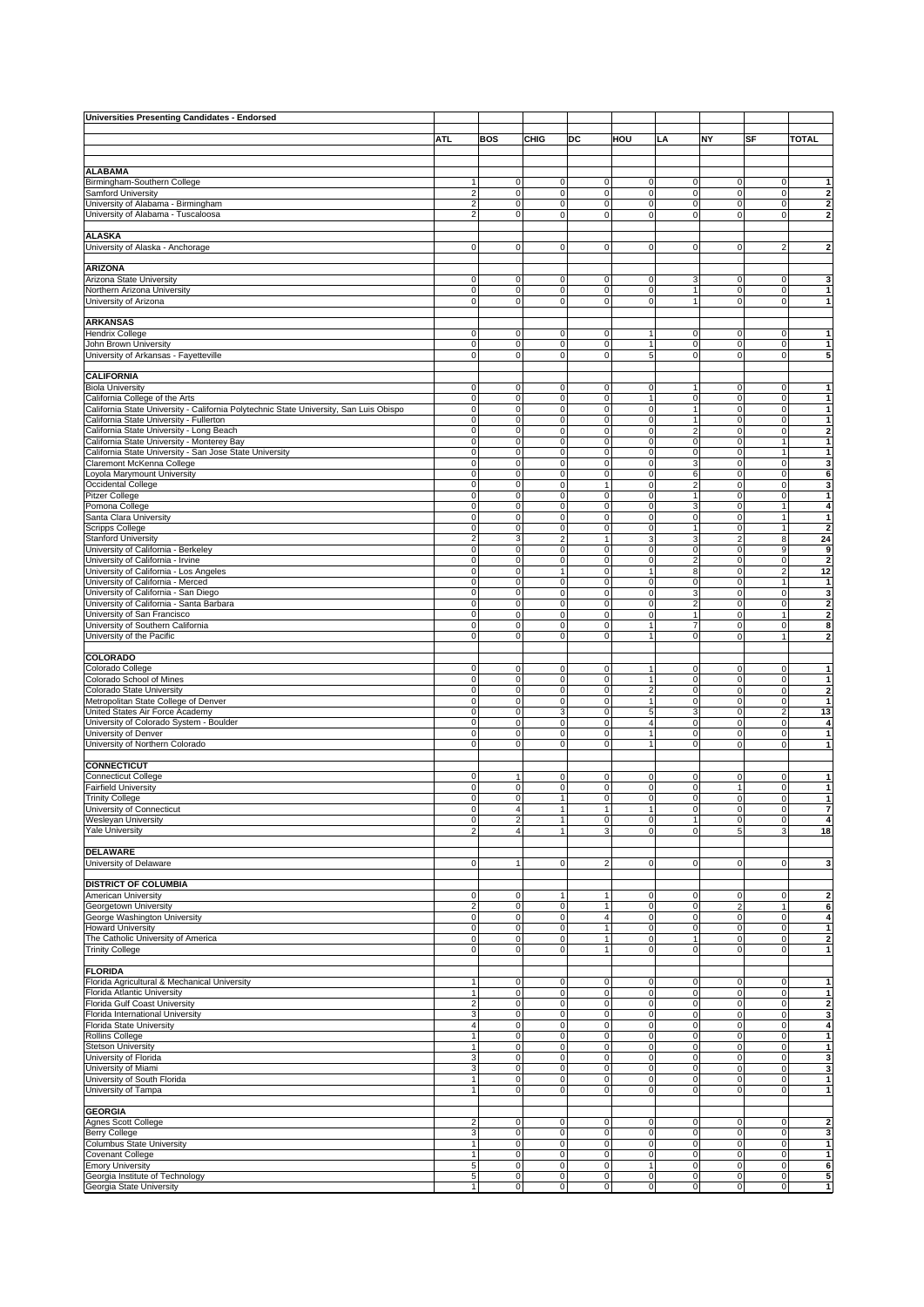| Kennesaw State University                          | $\mathbf{1}$   | $\overline{0}$ | $\mathsf{O}\xspace$ | $\mathsf O$               | $\mathsf 0$    | 0                       | $\mathsf 0$    | $\overline{0}$ | $\mathbf{1}$                                                                |
|----------------------------------------------------|----------------|----------------|---------------------|---------------------------|----------------|-------------------------|----------------|----------------|-----------------------------------------------------------------------------|
| Oglethorpe University                              | $\overline{2}$ | $\mathbf 0$    | $\pmb{0}$           | $\pmb{0}$                 | $\pmb{0}$      | 0                       | $\mathbf 0$    | $\mathbf 0$    | $\overline{\mathbf{2}}$                                                     |
| Spelman College                                    | $\overline{2}$ | $\mathbf 0$    | $\pmb{0}$           | $\mathsf O$               | $\pmb{0}$      | 0                       | $\mathsf 0$    | $\overline{0}$ | $\mathbf 2$                                                                 |
| University of Georgia                              | $\overline{4}$ | $\mathbf 0$    | $\mathbf 0$         | $\mathsf{O}\xspace$       | $\pmb{0}$      | 0                       | $\mathsf 0$    | $\overline{0}$ | $\boldsymbol{4}$                                                            |
|                                                    |                |                |                     |                           |                |                         |                |                |                                                                             |
|                                                    |                |                |                     |                           |                |                         |                |                |                                                                             |
| <b>IDAHO</b>                                       |                |                |                     |                           |                |                         |                |                |                                                                             |
| University of Idaho                                | $\mathsf 0$    | $\overline{0}$ | $\mathbf 0$         | $\mathsf O$               | $\mathsf 0$    | 0                       | $\mathsf 0$    | 1              | $\mathbf{1}$                                                                |
|                                                    |                |                |                     |                           |                |                         |                |                |                                                                             |
|                                                    |                |                |                     |                           |                |                         |                |                |                                                                             |
| <b>ILLINOIS</b>                                    |                |                |                     |                           |                |                         |                |                |                                                                             |
| Augustana College                                  | $\mathsf 0$    | $\mathbf 0$    | 1                   | $\mathsf{O}\xspace$       | 0              | 0                       | $\mathsf 0$    | $\mathbf 0$    | $\mathbf{1}$                                                                |
| <b>Bradley University</b>                          | $\mathsf 0$    | $\overline{0}$ | 1                   | $\mathsf O$               | $\pmb{0}$      | 0                       | $\mathsf 0$    | $\overline{0}$ | $\mathbf{1}$                                                                |
|                                                    |                |                |                     |                           |                |                         |                |                |                                                                             |
| Eastern Illinois University                        | $\overline{0}$ | $\mathbf 0$    | 3                   | $\mathsf O$               | $\overline{0}$ | 0                       | $\mathsf 0$    | $\mathsf O$    | د                                                                           |
| <b>Illinois State University</b>                   | $\mathsf 0$    | $\mathbf 0$    | 3                   | $\mathsf{O}\xspace$       | $\pmb{0}$      | 0                       | $\,0\,$        | $\mathbf 0$    | 3                                                                           |
| Knox College                                       | $\mathsf 0$    | $\overline{0}$ | $\mathbf{1}$        | $\mathsf O$               | $\mathsf 0$    | 0                       | 0              | $\overline{0}$ | $\overline{1}$                                                              |
|                                                    |                |                |                     |                           |                |                         |                |                |                                                                             |
| Northern Illinois University                       | $\pmb{0}$      | 0              | $\overline{2}$      | $\mathsf{O}\xspace$       | $\pmb{0}$      | 0                       | $\mathbf 0$    | $\mathbf 0$    | $\overline{2}$                                                              |
| Northwestern University                            | $\mathbf 0$    | $\mathbf 0$    | $\overline{4}$      | $\mathsf O$               | $\mathbf{1}$   | 0                       | 0              | $\mathbf{1}$   | 6                                                                           |
| Principia College                                  | $\mathsf 0$    | $\overline{0}$ | $\mathbf{1}$        | $\mathsf O$               | $\pmb{0}$      | 0                       | $\mathsf 0$    | $\mathsf O$    | $\mathbf{1}$                                                                |
|                                                    |                |                |                     |                           |                |                         |                |                |                                                                             |
| Southern Illinois University System - Edwardsville | $\mathbf 0$    | $\mathbf 0$    | $\overline{1}$      | $\mathsf{O}\xspace$       | $\pmb{0}$      | 0                       | $\mathbf 0$    | 0              | $\mathbf{1}$                                                                |
| University of Chicago                              | $\mathsf 0$    | $\mathbf 0$    | 8                   | $\mathsf O$               | $\mathbf{1}$   | 0                       | $\mathsf 0$    | $\mathbf 0$    | 9                                                                           |
| University of Illinois - Chicago                   | $\mathbf 0$    | $\mathsf O$    | $\mathbf{1}$        | $\mathsf O$               | $\pmb{0}$      | 0                       | $\mathsf 0$    | $\mathbf 0$    | $\mathbf{1}$                                                                |
|                                                    |                |                |                     |                           |                |                         |                |                |                                                                             |
| University of Illinois - Urbana-Champaign          | $\mathsf 0$    | 0              | $\mathbf{1}$        | $\mathsf{O}\xspace$       | $\mathbf{1}$   | 0                       | $\mathbf 0$    | $\mathsf O$    | $\overline{\mathbf{2}}$                                                     |
| <b>Wheaton College</b>                             | $\mathsf 0$    | $\mathbf 0$    | 1                   | $\mathsf O$               | $\pmb{0}$      | 0                       | $\mathsf 0$    | $\mathbf 0$    | $\mathbf{1}$                                                                |
|                                                    |                |                |                     |                           |                |                         |                |                |                                                                             |
|                                                    |                |                |                     |                           |                |                         |                |                |                                                                             |
| <b>INDIANA</b>                                     |                |                |                     |                           |                |                         |                |                |                                                                             |
| Anderson University                                | $\mathsf 0$    | $\mathbf 0$    | 1                   | $\mathsf O$               | $\mathbf 0$    | 0                       | 0              | $\mathbf 0$    | $\mathbf{1}$                                                                |
| <b>Ball State University</b>                       | $\mathsf 0$    | $\mathsf O$    | 3                   | $\mathsf{O}\xspace$       | $\pmb{0}$      | 0                       | 0              | $\mathsf O$    | $\mathbf{3}$                                                                |
| <b>Butler University</b>                           | $\mathsf 0$    | $\mathbf 0$    | $\mathbf{1}$        | $\mathsf{O}\xspace$       | $\pmb{0}$      | 0                       | $\mathsf 0$    | 0              | $\mathbf{1}$                                                                |
|                                                    |                |                |                     |                           |                |                         |                |                |                                                                             |
| DePauw University                                  | $\mathsf 0$    | 0              | 1                   | $\mathbf{1}$              | $\pmb{0}$      | 0                       | 0              | 0              | 2                                                                           |
| <b>Huntington College</b>                          | $\mathsf 0$    | $\mathbf 0$    | 1                   | $\mathsf{O}\xspace$       | $\pmb{0}$      | 0                       | $\mathsf 0$    | $\mathbf 0$    | $\vert$ 1                                                                   |
| Indiana University                                 | $\mathbf{1}$   | $\mathsf O$    | 3                   | $\mathsf O$               | $\pmb{0}$      | 0                       | $\mathsf 0$    | 0              | $\overline{\mathbf{4}}$                                                     |
|                                                    |                |                |                     |                           |                |                         |                |                |                                                                             |
| <b>Taylor University</b>                           | $\mathbf 0$    | $\mathsf O$    | 1                   | $\mathsf O$               | $\mathbf 0$    | 0                       | $\mathsf 0$    | $\mathsf O$    | $\mathbf{1}$                                                                |
| University of Notre Dame                           | $\mathbf{1}$   | $\mathbf 0$    | 3                   | $\mathbf{1}$              | $\mathbf 0$    | 1                       | $\mathbf{1}$   | $\mathbf 0$    | 7                                                                           |
| University of Southern Indiana                     | $\mathsf 0$    | $\mathbf 0$    | $\mathbf{1}$        | $\mathsf O$               | $\pmb{0}$      | 0                       | $\mathsf 0$    | $\mathsf O$    | $\mathbf{1}$                                                                |
|                                                    |                |                |                     |                           |                |                         |                |                |                                                                             |
| Valparaiso University                              | $\mathbf 0$    | 0              | $\mathbf{1}$        | $\mathsf O$               | $\mathbf 0$    | 0                       | $\mathbf 0$    | $\mathbf 0$    | $\mathbf{1}$                                                                |
| Wabash College                                     | $\mathsf 0$    | $\mathbf 0$    | 1                   | $\mathsf O$               | 0              | 0                       | $\mathsf 0$    | $\mathbf 0$    | $\mathbf{1}$                                                                |
|                                                    |                |                |                     |                           |                |                         |                |                |                                                                             |
|                                                    |                |                |                     |                           |                |                         |                |                |                                                                             |
| <b>IOWA</b>                                        |                |                |                     |                           |                |                         |                |                |                                                                             |
| Central College                                    | $\mathsf 0$    | $\mathbf 0$    | 1                   | $\mathsf{O}\xspace$       | $\pmb{0}$      | 0                       | $\mathsf 0$    | 0              | $\mathbf{1}$                                                                |
| Coe College                                        | $\mathsf 0$    | $\overline{0}$ | $\mathbf{1}$        | $\mathsf{O}\xspace$       | $\pmb{0}$      | 0                       | $\mathsf 0$    | $\overline{0}$ | $\mathbf{1}$                                                                |
|                                                    |                |                |                     |                           |                |                         |                |                |                                                                             |
| <b>Cornell College</b>                             | $\pmb{0}$      | $\mathbf 0$    | $\mathbf{1}$        | $\mathsf{O}\xspace$       | $\pmb{0}$      | 0                       | $\mathbf 0$    | $\mathbf 0$    | $\mathbf{1}$                                                                |
| <b>Drake University</b>                            | $\pmb{0}$      | $\mathbf 0$    | $\overline{c}$      | $\mathsf{O}\xspace$       | $\pmb{0}$      | 0                       | $\mathsf 0$    | $\mathbf 0$    | $\mathbf{2}$                                                                |
| <b>Grinnell College</b>                            | $\mathbf 0$    | $\overline{0}$ | 6                   | $\mathbf 0$               | 0              | 0                       | 0              | $\overline{0}$ | 6                                                                           |
|                                                    |                |                |                     |                           |                |                         |                |                |                                                                             |
| owa State University                               | $\pmb{0}$      | $\mathbf 0$    | $\mathbf{1}$        | $\mathsf{O}\xspace$       | $\pmb{0}$      | 0                       | $\mathbf 0$    | $\mathbf 0$    | $\mathbf{1}$                                                                |
| Kaplan University                                  | $\mathsf 0$    | 0              | $\mathbf 0$         | $\mathsf O$               | $\pmb{0}$      | 0                       | $\mathsf 0$    | 1              | $\mathbf{1}$                                                                |
| Luther College                                     | $\mathbf 0$    | $\mathsf O$    | $\mathbf{1}$        | $\mathsf O$               | $\pmb{0}$      | 0                       | $\mathsf 0$    | $\mathbf 0$    | $\mathbf{1}$                                                                |
|                                                    |                |                |                     |                           |                |                         |                |                |                                                                             |
| University of Iowa                                 | $\pmb{0}$      | 0              | 3                   | $\mathsf{O}\xspace$       | $\pmb{0}$      | 0                       | $\mathbf 0$    | $\mathbf 0$    | $\mathbf{3}$                                                                |
| <b>Wartburg College</b>                            | $\mathsf 0$    | 0              | 1                   | $\mathsf O$               | 0              | 0                       | 0              | $\mathbf 0$    | $\mathbf{1}$                                                                |
|                                                    |                |                |                     |                           |                |                         |                |                |                                                                             |
|                                                    |                |                |                     |                           |                |                         |                |                |                                                                             |
| <b>KANSAS</b>                                      |                |                |                     |                           |                |                         |                |                |                                                                             |
| Kansas State University                            | $\mathsf 0$    | $\mathbf 0$    | $\overline{2}$      | $\mathsf O$               | $\mathbf{1}$   | 0                       | $\mathsf 0$    | $\mathbf 0$    | $\mathbf{3}$                                                                |
|                                                    |                |                |                     |                           |                |                         |                |                |                                                                             |
|                                                    |                |                |                     |                           |                |                         |                |                |                                                                             |
| University of Kansas                               | $\mathsf 0$    | $\mathsf O$    | 3                   | $\mathsf O$               | $\overline{0}$ | 0                       | $\mathsf 0$    | $\mathsf O$    | 3                                                                           |
|                                                    |                |                |                     |                           |                |                         |                |                |                                                                             |
| <b>KENTUCKY</b>                                    |                |                |                     |                           |                |                         |                |                |                                                                             |
|                                                    |                |                | 1                   |                           |                |                         |                |                |                                                                             |
| Asbury College                                     | $\mathsf 0$    | $\mathsf O$    |                     | $\mathsf O$               | $\pmb{0}$      | 0                       | $\mathsf 0$    | $\mathbf 0$    | $\mathbf{1}$                                                                |
| <b>Berea College</b>                               | $\mathbf{1}$   | $\mathbf 0$    | 0                   | $\pmb{0}$                 | $\pmb{0}$      | 0                       | $\mathsf 0$    | $\mathbf 0$    | $\mathbf{1}$                                                                |
| Centre College                                     | $\mathsf 0$    | $\mathsf O$    | $\overline{2}$      | $\mathsf O$               | $\mathbf 0$    | 0                       | $\mathsf 0$    | $\mathbf 0$    | $\overline{\mathbf{2}}$                                                     |
| Eastern Kentucky University                        | $\mathsf 0$    | $\mathbf 0$    | $\mathbf{1}$        | $\mathsf{O}\xspace$       | $\pmb{0}$      | 0                       | $\mathsf 0$    | $\mathbf 0$    | $\mathbf{1}$                                                                |
|                                                    |                |                |                     |                           |                |                         |                |                |                                                                             |
| University of Kentucky                             | $\mathsf 0$    | $\mathbf 0$    | $\overline{c}$      | $\mathsf O$               | $\pmb{0}$      | 0                       | $\mathsf 0$    | $\overline{0}$ | $\overline{\mathbf{2}}$                                                     |
| University of Louisville                           | $\mathbf 0$    | 0              | $\mathbf{1}$        | $\mathbf{1}$              | $\mathbf 0$    | 0                       | 0              | $\mathbf 0$    | $\overline{\mathbf{2}}$                                                     |
|                                                    |                |                |                     |                           |                |                         |                |                |                                                                             |
|                                                    |                |                |                     |                           |                |                         |                |                |                                                                             |
| <b>LOUISIANA</b>                                   |                |                |                     |                           |                |                         |                |                |                                                                             |
| Loyola University New Orleans                      | $\mathsf 0$    | $\mathbf 0$    | $\mathbf 0$         | $\mathbf 0$               | 3              | 0                       | $\mathsf 0$    | $\mathbf 0$    | 3                                                                           |
| Southeastern Louisiana University                  | $\mathsf 0$    | $\mathbf 0$    | 0                   | $\mathsf O$               | 1              | 0                       | 0              | 0              | $\mathbf{1}$                                                                |
|                                                    |                |                |                     |                           |                |                         |                |                |                                                                             |
|                                                    |                |                |                     |                           |                |                         |                |                |                                                                             |
| <b>MAINE</b>                                       |                |                |                     |                           |                |                         |                |                |                                                                             |
| <b>Bates College</b>                               | 0              | 1              | 1                   | $\mathsf{O}\xspace$       | 0              | 1                       | 0              | $\mathbf 0$    | 3                                                                           |
| <b>Bowdoin College</b>                             | $\mathbf 0$    | $\overline{0}$ | $\overline{0}$      | $\mathbf{1}$              | $\mathsf 0$    | o                       | $\mathbf 0$    | $\overline{0}$ | $\mathbf{1}$                                                                |
|                                                    |                |                |                     |                           |                |                         |                |                |                                                                             |
|                                                    |                |                |                     |                           |                |                         |                |                |                                                                             |
| <b>MARYLAND</b>                                    |                |                |                     |                           |                |                         |                |                |                                                                             |
| College of Notre Dame of Maryland                  | $\mathbf 0$    | $\overline{0}$ | $\mathbf 0$         | $\mathbf{1}$              | $\mathsf 0$    | 0                       | 0              | $\mathsf O$    | $\mathbf{1}$                                                                |
| Goucher College                                    | $\pmb{0}$      | $\mathbf 0$    | $\mathsf{O}\xspace$ | $\pmb{0}$                 | $\mathbf{1}$   | 0                       | $\mathbf 0$    | $\mathbf 0$    | $\mathbf{1}$                                                                |
|                                                    |                | $\mathbf 0$    | 1                   |                           |                |                         | $\mathsf 0$    | $\overline{0}$ | $\boldsymbol{4}$                                                            |
| Johns Hopkins University                           | $\mathbf 0$    |                |                     | $\ensuremath{\mathsf{3}}$ | $\pmb{0}$      | 0                       |                |                |                                                                             |
| Loyola College                                     | $\mathbf 0$    | $\overline{0}$ | $\mathsf O$         | $\sqrt{2}$                | $\mathbf 0$    | $\overline{\text{o}}$   | $\mathsf 0$    | $\overline{0}$ | 2                                                                           |
| Maryland institute, College of Art                 | $\overline{0}$ | $\mathsf O$    | $\mathsf 0$         | $\mathbf{1}$              | $\overline{0}$ | 0                       | $\mathsf 0$    | $\mathsf O$    | $\mathbf{1}$                                                                |
|                                                    |                | $\overline{0}$ | $\mathbf 0$         | $\mathbf{1}$              |                |                         | $\mathsf 0$    | $\overline{0}$ | $\mathbf{1}$                                                                |
| St. Mary's College of Maryland                     | $\mathbf 0$    |                |                     |                           | $\pmb{0}$      | 0                       |                |                |                                                                             |
| United States Naval Academy                        | $\overline{2}$ | $\overline{2}$ | 6                   | 3 <sup>1</sup>            | $\overline{2}$ | $\overline{2}$          | 5              | 3              | 25                                                                          |
| University of Maryland - Baltimore County          | $\pmb{0}$      | $\mathbf 0$    | $\mathsf O$         | $\overline{a}$            | $\pmb{0}$      | $\mathsf{O}\xspace$     | $\mathbf{1}$   | $\mathsf O$    |                                                                             |
| University of Maryland - College Park              | $\mathbf 0$    | $\mathbf 0$    | $\mathbf 0$         | $\overline{4}$            | $\pmb{0}$      | 0                       | $\mathsf 0$    | $\overline{0}$ |                                                                             |
|                                                    |                |                |                     |                           |                |                         |                |                |                                                                             |
|                                                    |                |                |                     |                           |                |                         |                |                |                                                                             |
| <b>MASSACHUSETTS</b>                               |                |                |                     |                           |                |                         |                |                |                                                                             |
| Amherst College                                    | $\mathbf 0$    | 1              |                     | $\mathbf 0$               | 0              | 0                       | 1              | 1              |                                                                             |
|                                                    | $\mathbf 0$    | 1              | $\mathsf 0$         | $\mathsf{O}\xspace$       | $\pmb{0}$      | 0                       | $\mathsf 0$    | $\overline{0}$ | $\mathbf{3}$<br>$\overline{\mathbf{4}}$<br>$\blacktriangle$<br>$\mathbf{1}$ |
| Berklee College of Music                           |                |                |                     |                           |                |                         |                |                |                                                                             |
|                                                    | $\mathsf 0$    | 3              | $\mathsf 0$         | $\overline{0}$            | $\pmb{0}$      | 0                       | $\mathsf 0$    | $\overline{0}$ | 3                                                                           |
| <b>Boston College</b><br><b>Boston University</b>  | $\mathbf 0$    | 3              | $\pmb{0}$           | $\mathsf{O}\xspace$       | $\overline{0}$ | $\overline{\mathbf{0}}$ | $\mathbf{1}$   | $\overline{0}$ |                                                                             |
| <b>Brandeis University</b>                         | $\mathbf 0$    | $\mathbf{1}$   | $\mathbf{1}$        | $\mathsf{O}\xspace$       | $\pmb{0}$      | 0                       | $\mathsf 0$    | $\overline{0}$ |                                                                             |
|                                                    |                |                | 1                   |                           |                |                         |                |                |                                                                             |
| College of the Holy Cross                          | $\mathbf 0$    | $\mathbf{2}$   |                     | $\mathsf{O}\xspace$       | $\mathsf 0$    | $\pmb{0}$               | $\mathsf 0$    | $\overline{0}$ | 3                                                                           |
| Emerson College                                    | $\mathsf 0$    | $\mathbf{1}$   | $\mathsf 0$         | $\mathsf{O}\xspace$       | $\pmb{0}$      | $\overline{\mathbf{0}}$ | $\mathbf 0$    | $\overline{0}$ | $\mathbf{1}$                                                                |
| Gordon College                                     | $\mathsf 0$    | $\overline{0}$ | $\mathbf 0$         | $\mathbf 0$               | $\mathbf{1}$   | 0                       | $\mathsf 0$    | $\mathsf O$    | $\mathbf{1}$                                                                |
|                                                    |                |                | $\overline{7}$      | $\mathbf{1}$              |                |                         |                |                |                                                                             |
| <b>Harvard University</b>                          | $\overline{c}$ | $6 \mid$       |                     |                           | $\pmb{0}$      | 2                       | $\overline{7}$ | 3 <sup>1</sup> | $\boldsymbol{4}$<br>$\overline{2}$<br>28                                    |
| Massachusetts Institute of Technology              | $\overline{1}$ | 3              | 3                   | $\overline{3}$            | 3              | $\overline{\mathbf{2}}$ | 3              | $\overline{2}$ | 20                                                                          |
| Mount Holyoke College                              | $\mathbf 0$    | $\overline{c}$ | $\mathbf 0$         | $\pmb{0}$                 | $\pmb{0}$      | 0                       | $\mathbf 0$    | $\mathbf 0$    | $\overline{2}$                                                              |
|                                                    |                |                |                     |                           |                |                         |                | $\overline{0}$ |                                                                             |
| New England Conservatory of Music                  | $\mathbf{1}$   | $\overline{0}$ | $\mathsf O$         | $\mathsf{O}\xspace$       | $\mathsf 0$    | $\mathsf{O}\xspace$     | $\mathsf 0$    |                | $\mathbf{1}$                                                                |
| Simon's Rock College                               | $\mathbf 0$    | $\mathbf 0$    | $\pmb{0}$           | $\mathsf{O}\xspace$       | $\pmb{0}$      | $\overline{\mathbf{0}}$ | $\mathbf{1}$   | $\mathbf 0$    | $\mathbf{1}$                                                                |
| <b>Suffolk University</b>                          | $\pmb{0}$      | 1              | $\mathsf 0$         | $\mathsf{O}\xspace$       | $\pmb{0}$      | 0                       | $\,0\,$        | $\mathbf 0$    | $\mathbf{1}$                                                                |
| <b>Tufts University</b>                            | $\mathbf 0$    | 9              | $\mathsf{O}\xspace$ | $\overline{0}$            | $\mathbf 0$    | 0                       | 0              | $\overline{0}$ |                                                                             |
|                                                    |                |                |                     |                           |                |                         |                |                |                                                                             |
| University of Massachusetts- Amherst               | $\pmb{0}$      | $\overline{7}$ | $\pmb{0}$           | $\mathsf{O}\xspace$       | $\pmb{0}$      | $\overline{\mathbf{0}}$ | $\mathbf 0$    | $\mathbf 0$    | $\overline{7}$                                                              |
| <b>Wellesley College</b>                           | $\mathbf 0$    | $\overline{c}$ | 1                   | $\mathsf O$               | $\pmb{0}$      | 0                       | $\mathsf 0$    | $\overline{0}$ |                                                                             |
| <b>Wheaton College</b>                             | $\mathbf 0$    | 3              | $\mathsf O$         | $\mathsf{O}\xspace$       | $\mathbf 0$    | 0                       | $\mathsf 0$    | $\overline{0}$ | 9<br>$\mathbf{3}$<br>$\mathbf{3}$                                           |
|                                                    |                | $\overline{4}$ |                     |                           |                |                         |                |                | 8                                                                           |
| Williams College                                   | $\mathbf 0$    |                | $\pmb{0}$           | $\mathsf{O}\xspace$       | $\mathbf 0$    | 0                       | $\overline{4}$ | $\overline{0}$ |                                                                             |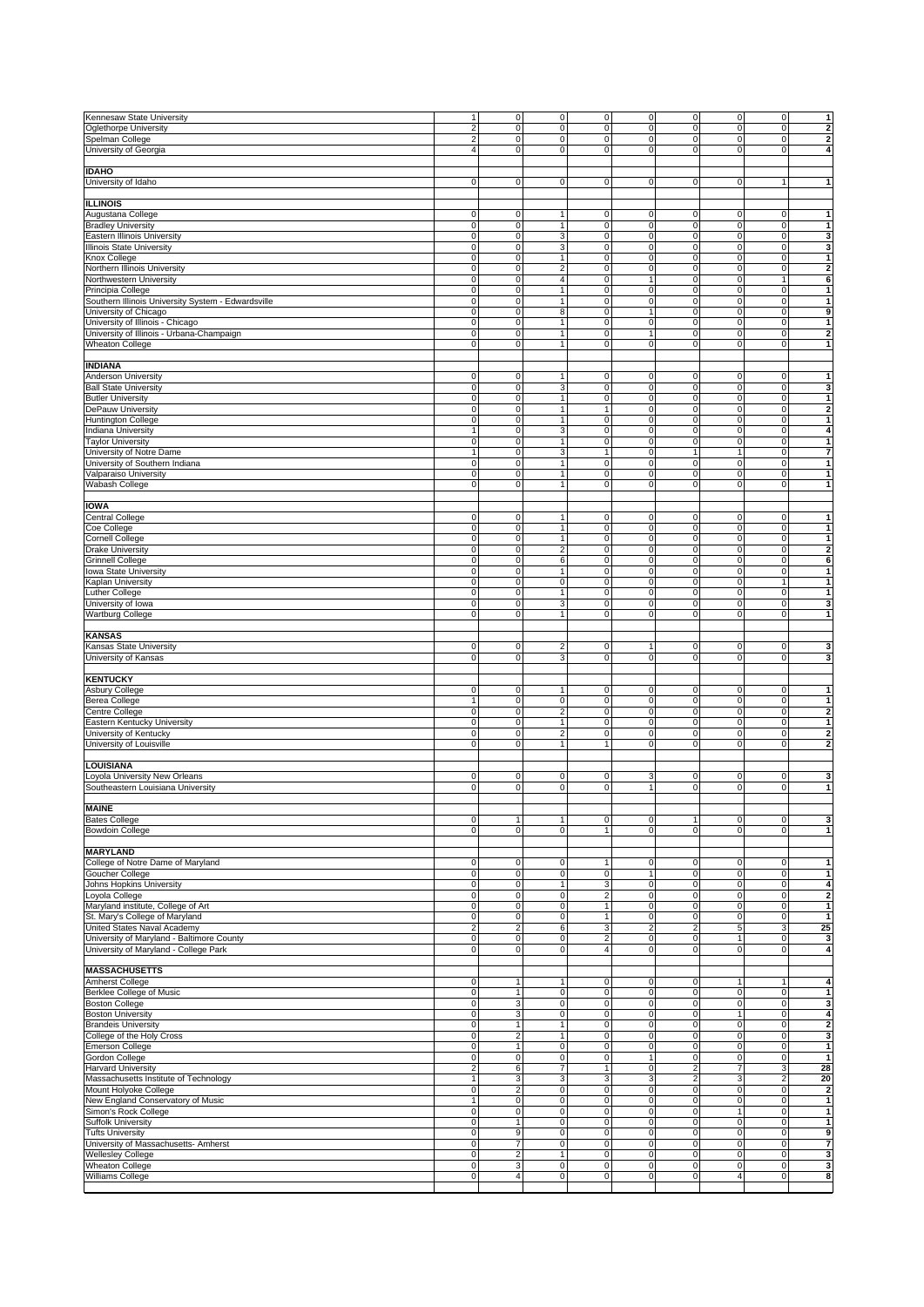| <b>MICHIGAN</b>                                       |                     |                |                     |                     |                         |                         |                         |                |                                                                                                                                                                                   |
|-------------------------------------------------------|---------------------|----------------|---------------------|---------------------|-------------------------|-------------------------|-------------------------|----------------|-----------------------------------------------------------------------------------------------------------------------------------------------------------------------------------|
| <b>Albion College</b>                                 | $\mathsf 0$         | 0              | $\mathbf{1}$        | $\mathsf O$         | 0                       | 0                       | $\mathbf 0$             | $\mathsf O$    | $\mathbf{1}$                                                                                                                                                                      |
| Alma College                                          | $\mathbf 0$         | $\mathbf 0$    | 0                   | $\mathsf O$         | $\pmb{0}$               | 0                       | $\mathsf 0$             | 1              | $\mathbf{1}$                                                                                                                                                                      |
| Central Michigan University                           | $\mathbf 0$         | $\mathbf 0$    | $\mathbf{1}$        | $\mathsf O$         | $\pmb{0}$               | 0                       | $\mathsf 0$             | $\overline{0}$ | $\mathbf{1}$                                                                                                                                                                      |
| Grand Valley State University                         | $\mathsf 0$         | $\mathbf 0$    | 1                   | $\mathsf O$         | 0                       | 0                       | $\mathsf 0$             | $\mathbf 0$    | $\mathbf{1}$                                                                                                                                                                      |
| Hillsdale College                                     | $\mathbf 0$         | $\mathbf 0$    | $\mathbf{1}$        | $\mathsf{O}\xspace$ | $\pmb{0}$               | $\overline{\mathbf{0}}$ | $\mathbf 0$             | $\mathbf 0$    | $\mathbf{1}$                                                                                                                                                                      |
| <b>Hope College</b>                                   | $\mathsf 0$         | $\overline{0}$ | $\mathbf{1}$        | $\mathsf{O}\xspace$ | $\pmb{0}$               | 0                       | $\mathsf 0$             | $\mathbf 0$    | $\mathbf{1}$                                                                                                                                                                      |
| Michigan State University                             | $\mathsf 0$         | $\overline{0}$ | 3                   | $\mathsf O$         | $\pmb{0}$               | 0                       | $\mathsf 0$             | $\overline{0}$ | 3                                                                                                                                                                                 |
| Michigan Technological University                     | $\mathbf 0$         | 0              | $\mathbf{1}$        | $\mathsf O$         | $\pmb{0}$               | 0                       | $\mathbf 0$             | $\mathbf 0$    | $\mathbf{1}$                                                                                                                                                                      |
|                                                       |                     |                | 1                   |                     |                         |                         |                         |                |                                                                                                                                                                                   |
| Oakland University                                    | $\mathsf 0$         | $\mathbf 0$    |                     | $\mathsf O$         | 0                       | 0                       | 0                       | $\mathbf 0$    | $\mathbf{1}$                                                                                                                                                                      |
| University of Michigan - Ann Arbor                    | $\mathbf{1}$        | $\overline{0}$ | 3                   | $\mathsf O$         | 0                       | 0                       | $\mathbf 0$             | $\mathbf 0$    | $\boldsymbol{4}$                                                                                                                                                                  |
|                                                       |                     |                |                     |                     |                         |                         |                         |                |                                                                                                                                                                                   |
| <b>MINNESOTA</b>                                      |                     |                |                     |                     |                         |                         |                         |                |                                                                                                                                                                                   |
| <b>Bethel University</b>                              | 0                   | $\overline{0}$ | $\mathbf{1}$        | $\mathbf 0$         | 0                       | 0                       | 0                       | 0              | $\mathbf{1}$                                                                                                                                                                      |
| Carleton College                                      | $\mathbf 0$         | 0              | 5                   | $\mathsf{O}\xspace$ | $\mathbf 0$             | 0                       | $\mathbf 0$             | 0              | 5                                                                                                                                                                                 |
| Concordia College-Moorhead                            | $\mathbf 0$         | $\mathbf 0$    | 1                   | $\mathsf O$         | $\pmb{0}$               | 0                       | 0                       | $\mathbf 0$    | $\mathbf{1}$                                                                                                                                                                      |
| Gustavus Adolphus College                             | $\mathsf 0$         | $\overline{0}$ | 1                   | $\mathsf O$         | $\mathsf 0$             | 0                       | $\mathsf 0$             | $\mathsf O$    | $\mathbf{1}$                                                                                                                                                                      |
| Macalester College                                    | $\mathbf 0$         | $\mathbf 0$    | $\overline{2}$      | $\mathsf{O}\xspace$ | $\mathbf 0$             | 0                       | $\mathbf 0$             | 0              | $\overline{2}$                                                                                                                                                                    |
| University of Minnesota - Morris                      | $\mathsf 0$         | $\mathbf 0$    | $\overline{1}$      | $\mathsf O$         | 0                       | 0                       | 0                       | $\mathbf 0$    | $\mathbf{1}$                                                                                                                                                                      |
| University of Minnesota - Twin Cities                 | $\mathbf 0$         | $\mathbf 0$    | $\overline{2}$      | $\mathsf O$         | $\pmb{0}$               | 0                       | $\mathbf 0$             | $\mathbf 0$    | $\overline{2}$                                                                                                                                                                    |
|                                                       |                     |                |                     |                     |                         |                         |                         |                |                                                                                                                                                                                   |
| <b>MISSISSIPPI</b>                                    |                     |                |                     |                     |                         |                         |                         |                |                                                                                                                                                                                   |
| Mississippi College                                   | $\mathbf{1}$        | $\mathsf O$    | 0                   | $\mathbf 0$         | $\pmb{0}$               | 0                       | 0                       | $\mathsf O$    | $\mathbf{1}$                                                                                                                                                                      |
| University of Mississippi                             | $\overline{2}$      | $\mathbf 0$    | $\mathbf 0$         | $\mathsf O$         | 0                       | 0                       | $\mathsf 0$             | 0              | $\overline{\mathbf{2}}$                                                                                                                                                           |
| University of Southern Mississippi                    | $\mathsf 0$         | $\mathbf 0$    | $\mathbf 0$         | $\mathsf O$         | $\mathbf{1}$            | 0                       | $\mathsf 0$             | $\mathbf 0$    | $\mathbf{1}$                                                                                                                                                                      |
|                                                       |                     |                |                     |                     |                         |                         |                         |                |                                                                                                                                                                                   |
| <b>MISSOURI</b>                                       |                     |                |                     |                     |                         |                         |                         |                |                                                                                                                                                                                   |
| College of the Ozarks                                 | 0                   | 0              | 0                   | $\mathbf 0$         | 1                       | 0                       | 0                       | $\mathbf 0$    | 1                                                                                                                                                                                 |
| Missouri Southern State University                    | $\mathbf 0$         | $\mathbf 0$    | $\mathbf{1}$        | $\mathsf{O}\xspace$ | $\mathbf 0$             | 0                       | $\mathsf 0$             | $\mathbf 0$    | $\mathbf{1}$                                                                                                                                                                      |
| Missouri Western State University                     | $\mathbf 0$         | $\mathsf O$    | $\mathbf{1}$        | $\mathsf O$         | $\mathbf 0$             | 0                       | $\mathsf 0$             | $\mathbf 0$    | $\mathbf{1}$                                                                                                                                                                      |
| Saint Louis University                                | $\mathbf 0$         | $\mathsf O$    | $\mathbf{1}$        | $\mathsf O$         | $\mathbf 0$             | 0                       | $\mathsf 0$             | $\mathbf 0$    | $\mathbf{1}$                                                                                                                                                                      |
|                                                       |                     |                |                     |                     |                         |                         |                         |                |                                                                                                                                                                                   |
| <b>Truman State University</b>                        | $\mathsf 0$         | $\mathbf 0$    | $\mathbf{1}$        | $\mathsf{O}\xspace$ | $\mathbf 0$             | 0                       | $\mathsf 0$             | $\mathbf 0$    | $\mathbf{1}$                                                                                                                                                                      |
| University of Missouri - Columbia                     | $\mathsf 0$         | $\mathbf 0$    | 3                   | $\mathsf O$         | $\pmb{0}$               | 0                       | $\mathsf 0$             | $\mathbf 0$    | 3                                                                                                                                                                                 |
| Washington University in St. Louis                    | $\mathbf 0$         | 1              | $\overline{4}$      | $\mathsf O$         | $\mathbf 0$             | $\mathbf{1}$            | $\mathbf 0$             | $\mathbf 0$    | 6                                                                                                                                                                                 |
| William Jewell College                                | $\mathsf 0$         | $\mathbf 0$    | 1                   | $\mathsf O$         | 0                       | 0                       | $\mathsf 0$             | 0              | $\mathbf{1}$                                                                                                                                                                      |
|                                                       |                     |                |                     |                     |                         |                         |                         |                |                                                                                                                                                                                   |
| <b>MONTANA</b>                                        |                     |                |                     |                     |                         |                         |                         |                |                                                                                                                                                                                   |
| University of Montana - Missoula                      | $\mathsf 0$         | $\mathbf 0$    | $\mathsf{O}\xspace$ | $\mathsf O$         | 1                       | 0                       | $\mathsf 0$             | 2              | $\mathbf{3}$                                                                                                                                                                      |
|                                                       |                     |                |                     |                     |                         |                         |                         |                |                                                                                                                                                                                   |
| <b>NEBRASKA</b>                                       |                     |                |                     |                     |                         |                         |                         |                |                                                                                                                                                                                   |
| Creighton University                                  | $\mathsf 0$         | $\mathbf 0$    | 4                   | $\mathsf O$         | 0                       | 0                       | $\mathsf 0$             | $\mathbf 0$    | $\boldsymbol{4}$                                                                                                                                                                  |
|                                                       |                     |                |                     |                     |                         |                         |                         |                |                                                                                                                                                                                   |
| <b>NEW HAMPSHIRE</b>                                  |                     |                |                     |                     |                         |                         |                         |                |                                                                                                                                                                                   |
| Dartmouth College                                     | $\mathsf 0$         | $\mathbf{1}$   | $\overline{2}$      | $\mathsf O$         | 1                       | $\mathbf 0$             | $\mathsf 0$             | 1              | 5                                                                                                                                                                                 |
|                                                       |                     |                |                     |                     |                         |                         |                         |                |                                                                                                                                                                                   |
| <b>NEW JERSEY</b>                                     |                     |                |                     |                     |                         |                         |                         |                |                                                                                                                                                                                   |
| College of Saint Elizabeth                            | $\mathsf 0$         | $\mathbf 0$    | $\mathbf 0$         | $\mathsf O$         | $\pmb{0}$               | 0                       | 1                       | $\mathbf 0$    | $\mathbf{1}$                                                                                                                                                                      |
| New Jersey Institute of Technology                    | $\mathbf 0$         | $\mathsf O$    | $\mathbf 0$         | $\mathbf 0$         | $\pmb{0}$               | 0                       | $\overline{2}$          | $\mathbf 0$    | $\overline{2}$                                                                                                                                                                    |
| Princeton University                                  | $\overline{c}$      | $\overline{4}$ | 3                   | $\mathbf 0$         | $\overline{0}$          | $\mathbf{1}$            | $\overline{4}$          | 2              | 16                                                                                                                                                                                |
|                                                       | $\mathbf 0$         | 1              | $\mathbf 0$         | $\mathbf 0$         | $\pmb{0}$               | $\mathbf{1}$            | $\overline{4}$          | $\mathbf 0$    | 6                                                                                                                                                                                 |
| Rutgers University - New Brunswick                    |                     |                |                     |                     |                         |                         |                         |                |                                                                                                                                                                                   |
|                                                       |                     |                |                     |                     |                         |                         |                         |                |                                                                                                                                                                                   |
| Saint Peter's College                                 | $\mathsf{O}\xspace$ | $\mathsf O$    | $\mathsf 0$         | $\mathbf 0$         | $\pmb{0}$               | 0                       | 1                       | $\mathsf O$    | $\mathbf{1}$                                                                                                                                                                      |
| Seton Hall University                                 | $\mathbf 0$         | 0              | 1                   | $\mathbf 0$         | $\pmb{0}$               | 0                       | $\mathbf 0$             | $\mathbf 0$    | 1                                                                                                                                                                                 |
|                                                       |                     |                |                     |                     |                         |                         |                         |                |                                                                                                                                                                                   |
| <b>NEW MEXICO</b>                                     |                     |                |                     |                     |                         |                         |                         |                |                                                                                                                                                                                   |
| New Mexico State University                           | $\mathsf{O}\xspace$ | 0              | 0                   | $\mathbf{1}$        | $\mathbf{1}$            | 0                       | $\mathsf 0$             | 0              |                                                                                                                                                                                   |
| University of New Mexico                              | $\mathbf 0$         | $\mathbf 0$    | $\mathbf 0$         | $\mathbf 0$         | $\overline{\mathbf{4}}$ | 0                       | $\mathbf 0$             | $\mathbf 0$    | 4                                                                                                                                                                                 |
|                                                       |                     |                |                     |                     |                         |                         |                         |                |                                                                                                                                                                                   |
| <b>NEW YORK</b>                                       |                     |                |                     |                     |                         |                         |                         |                |                                                                                                                                                                                   |
| <b>Bard College</b>                                   | $\mathsf 0$         | 0              | $\overline{2}$      | $\mathbf{1}$        | $\mathbf 0$             | 0                       | 1                       | 0              | 4                                                                                                                                                                                 |
| <b>Barnard College</b>                                | $\mathsf 0$         | $\mathbf 0$    | $\mathbf{1}$        | $\mathsf O$         | 0                       | 0                       | 3                       | $\mathbf{1}$   |                                                                                                                                                                                   |
| Canisius College                                      | $\mathbf{1}$        | $\mathsf O$    | $\mathbf 0$         | $\mathsf O$         | $\pmb{0}$               | 0                       | $\mathbf{1}$            | $\overline{0}$ | $\overline{\mathbf{2}}$                                                                                                                                                           |
| City University of New York - Brooklyn College        | $\mathsf 0$         | $\mathbf 0$    | $\mathbf 0$         | $\mathbf 0$         | $\mathbf 0$             | $\mathbf 0$             | $\mathbf{1}$            | $\mathbf 0$    | $\mathbf{1}$                                                                                                                                                                      |
| City University of New York - City College            | $\mathsf 0$         | $\mathbf 0$    | 0                   | $\mathsf O$         | 0                       | 0                       | $\overline{4}$          | $\mathbf 0$    |                                                                                                                                                                                   |
| City University of New York - Hunter College          | $\mathbf 0$         | $\overline{0}$ | $\mathbf 0$         | $\mathbf 0$         | 0                       | 0                       | 3                       | $\overline{0}$ |                                                                                                                                                                                   |
| City University of New York - Queens College          | $\circ$             | 0              | $\circ$             | $\mathbf 0$         | 0                       | 0                       | 1                       | $\overline{0}$ | 1                                                                                                                                                                                 |
| Columbia University                                   | 4                   | 3              | $\overline{c}$      | $\mathsf O$         | $\mathbf 2$             | 2                       | 9                       | $\overline{c}$ | 24                                                                                                                                                                                |
| <b>Cornell University</b>                             | $\mathbf{1}$        | 1              | $\mathbf 0$         | $\mathsf O$         | $\overline{\mathbf{c}}$ | 2                       | $\mathbf{1}$            | $\overline{0}$ | $\overline{\mathbf{z}}$                                                                                                                                                           |
| Fordham University                                    | $\mathbf 0$         | $\mathbf 0$    | $\mathbf 0$         | $\mathsf{O}\xspace$ | $\mathbf{1}$            | 0                       | $\overline{\mathbf{4}}$ | $\mathbf 0$    |                                                                                                                                                                                   |
| Hobart and William Smith Colleges                     | 0                   | 1              | $\mathsf O$         | $\mathsf{O}\xspace$ | $\mathbf{1}$            | $\mathsf{O}\xspace$     | 3                       | $\mathbf 0$    |                                                                                                                                                                                   |
| <b>Hofstra University</b>                             | $\mathbf 0$         | $\overline{0}$ | $\mathsf{O}\xspace$ | $\mathsf{O}\xspace$ | $\overline{0}$          | $\mathsf{O}\xspace$     | $\mathbf{1}$            | $\overline{0}$ | $\mathbf{1}$                                                                                                                                                                      |
| <b>Houghton College</b>                               | $\pmb{0}$           | $\mathbf 0$    | $\mathsf{O}\xspace$ | $\mathsf O$         | $\pmb{0}$               | 0                       | $\mathbf{1}$            | $\overline{0}$ | $\mathbf{1}$                                                                                                                                                                      |
| Iona College                                          | $\mathbf 0$         | $\mathbf 0$    | 0                   | $\mathsf O$         | 0                       | 0                       | $\mathsf 0$             | 1              | $\mathbf{1}$                                                                                                                                                                      |
| Manhattan School of Music                             | $\mathbf 0$         | $\overline{0}$ | $\mathbf 0$         | $\mathsf O$         | $\mathbf 0$             | $\overline{\text{o}}$   | $\mathbf{1}$            | $\overline{0}$ | $\mathbf{1}$                                                                                                                                                                      |
| Marist College                                        | $\mathsf 0$         | $\mathsf O$    | 0                   | $\mathsf O$         | $\overline{0}$          | 0                       | $\mathbf{1}$            | $\mathsf O$    | $\mathbf{1}$                                                                                                                                                                      |
| New School University                                 | $\mathbf 0$         | $\mathbf 0$    | $\mathbf 0$         | $\mathsf O$         | $\pmb{0}$               | 0                       | 3                       | $\overline{0}$ | 3                                                                                                                                                                                 |
| <b>New York University</b>                            | $\mathbf 0$         | 1              | $\mathbf{1}$        | $\mathsf O$         | $\pmb{0}$               | 0                       | 3                       | 3              | 8                                                                                                                                                                                 |
| Saint John's University                               | $\pmb{0}$           | $\mathbf 0$    | $\mathsf 0$         | $\mathsf{O}\xspace$ | $\pmb{0}$               | 0                       | $\mathbf{1}$            | $\mathsf O$    | $\mathbf{1}$                                                                                                                                                                      |
| Sarah Lawrence College                                | $\pmb{0}$           | $\mathbf 0$    | $\mathbf 0$         | $\mathsf O$         | $\mathbf 0$             | $\mathsf{O}\xspace$     | $\sqrt{2}$              | $\overline{0}$ | $\overline{\mathbf{2}}$                                                                                                                                                           |
| School of Visual Arts                                 | $\mathbf 0$         | $\overline{0}$ | $\mathbf 0$         | $\mathsf O$         | 0                       | 0                       | $\mathbf{1}$            | $\overline{0}$ | $\mathbf{1}$                                                                                                                                                                      |
| Skidmore College                                      | $\pmb{0}$           | $\mathbf 0$    | 0                   | $\mathsf{O}\xspace$ | $\mathbf 0$             | 0                       | $\mathbf{1}$            | $\mathsf O$    | $\mathbf{1}$                                                                                                                                                                      |
| State University of New York - Buffalo                | $\circ$             | $\overline{0}$ | 0                   | $\mathsf O$         | $\overline{0}$          | $\overline{\mathbf{0}}$ | 1                       | 0              | 1                                                                                                                                                                                 |
| St. Lawrence University                               | $\mathbf{1}$        | 1              | $\mathsf 0$         | $\mathsf{O}\xspace$ | $\pmb{0}$               | 0                       | $\mathsf 0$             | $\overline{0}$ |                                                                                                                                                                                   |
| <b>Syracuse University</b>                            | $\mathsf 0$         | $\mathsf O$    | $\mathsf 0$         | $\mathsf O$         | $\pmb{0}$               | 0                       | 5                       | $\overline{0}$ | 5                                                                                                                                                                                 |
| The Cooper Union for the Advancement of Science & Art | $\mathsf 0$         | $\mathbf 0$    | $\pmb{0}$           | $\mathsf{O}\xspace$ | $\pmb{0}$               | $\overline{\mathbf{0}}$ | $\mathbf{1}$            | $\overline{0}$ | $\mathbf{1}$                                                                                                                                                                      |
|                                                       | $\overline{4}$      | $\mathbf{1}$   | 5                   | $\mathsf O$         |                         |                         | $\overline{4}$          | 1              |                                                                                                                                                                                   |
| United States Military Academy                        |                     |                | $\mathbf 0$         |                     | $\mathbf 2$             | 2                       | $\mathbf{1}$            |                |                                                                                                                                                                                   |
| Vassar College                                        | $\mathsf 0$         | $\overline{0}$ |                     | $\mathbf{1}$        | 0                       | 0                       |                         | $\overline{0}$ | $\overline{\mathbf{2}}$                                                                                                                                                           |
|                                                       |                     |                |                     |                     |                         |                         |                         |                |                                                                                                                                                                                   |
| <b>NORTH CAROLINA</b>                                 |                     |                |                     |                     |                         |                         |                         |                |                                                                                                                                                                                   |
| Appalachian State University                          | $\mathbf{1}$        | $\mathsf O$    | $\mathsf{O}\xspace$ | $\mathsf O$         | $\mathsf 0$             | 0                       | $\mathsf 0$             | $\overline{0}$ | $\mathbf{1}$                                                                                                                                                                      |
| Davidson College                                      | $\overline{1}$      | $\mathbf 0$    | $\overline{0}$      | $\mathsf O$         | $\overline{0}$          | $\pmb{0}$               | $\mathsf 0$             | $\mathsf O$    | $\mathbf{1}$                                                                                                                                                                      |
| <b>Duke University</b>                                | 3                   | 1              | $\mathbf 0$         | $\mathsf O$         | $\mathbf 0$             | $\mathbf{1}$            | $\overline{2}$          | $\overline{0}$ | $\overline{\phantom{a}}$                                                                                                                                                          |
| <b>Elon University</b>                                | 3                   | $\overline{0}$ | $\mathsf O$         | $\mathsf O$         | $\mathsf 0$             | $\mathsf{O}\xspace$     | $\mathbf{1}$            | $\overline{0}$ |                                                                                                                                                                                   |
| enoir-Rhyne College                                   | $\mathbf 2$         | $\mathbf 0$    | $\pmb{0}$           | $\mathsf O$         | $\pmb{0}$               | $\overline{\mathbf{0}}$ | $\mathbf 0$             | $\mathbf 0$    |                                                                                                                                                                                   |
| North Carolina Central University                     | $\pmb{0}$           | $\overline{0}$ | $\mathsf 0$         | $\mathbf{1}$        | $\pmb{0}$               | 0                       | $\mathbf 0$             | $\mathbf 0$    | $\mathbf{1}$                                                                                                                                                                      |
| North Carolina State University                       | $\overline{c}$      | $\overline{0}$ | $\mathsf{O}\xspace$ | $\overline{0}$      | $\mathsf 0$             | 0                       | 0                       | $\overline{0}$ |                                                                                                                                                                                   |
| University of North Carolina - Chapel Hill            | $\mathbf{1}$        | $\mathbf 0$    | $\mathbf{1}$        | $\mathbf{1}$        | $\mathbf 0$             | $\overline{\mathbf{0}}$ | $\mathbf{1}$            | $\mathbf 0$    |                                                                                                                                                                                   |
| University of North Carolina - Greensboro             | $\mathbf{1}$        | $\mathsf O$    | $\mathbf 0$         | $\mathsf O$         | 0                       | 0                       | $\mathsf 0$             | $\overline{0}$ | $\mathbf{1}$                                                                                                                                                                      |
| University of North Carolina - Wilmington             | $\mathbf{1}$        | $\overline{0}$ | 0                   | $\mathsf O$         | $\mathbf 0$             | 0                       | $\mathsf 0$             | $\overline{0}$ | $\mathbf{1}$                                                                                                                                                                      |
| <b>Wake Forest University</b>                         | $\mathbf{1}$        | $\overline{0}$ | $\mathbf{1}$        | $\mathsf{O}\xspace$ | $\mathbf 0$             | 0                       | $\mathbf 0$             | $\overline{0}$ | $\mathbf{2}$<br>5<br>$\overline{\mathbf{4}}$<br>3<br>5<br>5<br>$\overline{2}$<br>19<br>$\boldsymbol{4}$<br>$\overline{2}$<br>$\overline{2}$<br>$\boldsymbol{4}$<br>$\overline{2}$ |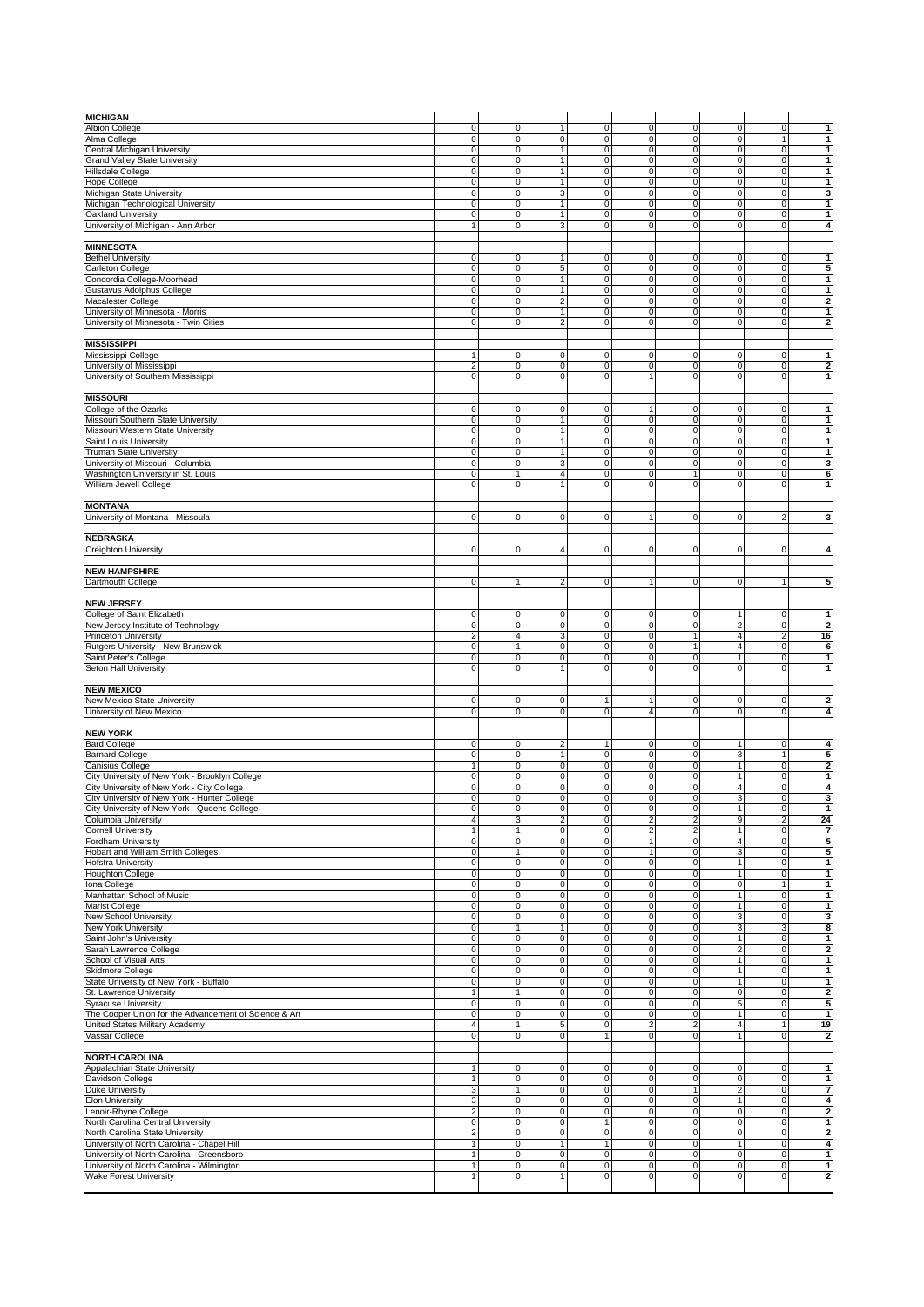| OHIO                                    |                         |                     |                            |                     |                         |                         |                         |                |                                                                                                                              |
|-----------------------------------------|-------------------------|---------------------|----------------------------|---------------------|-------------------------|-------------------------|-------------------------|----------------|------------------------------------------------------------------------------------------------------------------------------|
|                                         |                         |                     |                            |                     |                         |                         |                         |                |                                                                                                                              |
| Capital University                      | $\mathsf 0$             | $\mathsf O$         | $\overline{1}$             | $\mathsf O$         | $\mathbf 0$             | 0                       | 0                       | $\mathsf O$    | $\mathbf{1}$                                                                                                                 |
| Denison University                      | $\mathsf{O}\xspace$     | 0                   | 3                          | $\mathbf 0$         | $\mathbf 0$             | 0                       | 0                       | $\mathbf 0$    | 3                                                                                                                            |
| Kent State University                   | $\mathsf{O}\xspace$     | 0                   | $\overline{2}$             | $\mathsf{O}\xspace$ | $\mathbf 0$             | 0                       | 0                       | $\mathbf 0$    | $\overline{\mathbf{2}}$                                                                                                      |
| Kenyon College                          | $\mathbf 0$             | $\mathbf 0$         | $\overline{1}$             | $\mathbf 0$         | $\mathbf 0$             | 0                       | $\mathsf 0$             | $\mathsf O$    | $\mathbf{1}$                                                                                                                 |
| Oberlin College                         | $\mathbf 0$             | $\mathbf 0$         | $\mathbf{1}$               | $\mathsf{O}\xspace$ | $\mathbf{1}$            | 0                       | $\mathbf 0$             | $\mathbf{1}$   | 3                                                                                                                            |
| Ohio State University System - Columbus | 0                       | 0                   | $\overline{2}$             | $\mathsf{O}\xspace$ | $\mathbf 0$             | 0                       | $\pmb{0}$               | $\mathbf 0$    | $\mathbf 2$                                                                                                                  |
|                                         |                         |                     |                            |                     |                         |                         |                         |                |                                                                                                                              |
| Ohio University                         | $\mathbf 0$             | $\mathbf 0$         | $\mathbf{1}$               | $\mathsf O$         | $\mathbf 0$             | 0                       | $\mathsf 0$             | $\mathsf O$    | $\mathbf{1}$                                                                                                                 |
| The College of Wooster                  | $\mathbf 0$             | $\mathbf 0$         | $\mathbf{1}$               | $\mathsf{O}\xspace$ | $\mathbf 0$             | 0                       | $\pmb{0}$               | $\mathbf 0$    | $\mathbf{1}$                                                                                                                 |
| University of Dayton                    | $\mathbf{1}$            | 0                   | $\mathbf 0$                | $\mathsf O$         | 0                       | 0                       | 0                       | $\mathsf O$    | $\mathbf{1}$                                                                                                                 |
| Youngstown State University             | $\mathbf 0$             | $\mathbf 0$         | $\overline{1}$             | $\mathsf O$         | $\mathbf 0$             | 0                       | $\mathbf 0$             | $\mathsf O$    | $\mathbf{1}$                                                                                                                 |
|                                         |                         |                     |                            |                     |                         |                         |                         |                |                                                                                                                              |
| OKLAHOMA                                |                         |                     |                            |                     |                         |                         |                         |                |                                                                                                                              |
| Oklahoma Christian University           | $\mathbf 0$             | 0                   | 0                          | $\mathbf 0$         | 1                       | 0                       | 0                       | 0              | 1                                                                                                                            |
| Oklahoma State University System        | 0                       | 0                   | $\mathbf 0$                | $\mathsf{O}\xspace$ | $\overline{\mathbf{c}}$ | 0                       | $\pmb{0}$               | $\mathbf 0$    | $\mathbf 2$                                                                                                                  |
|                                         |                         |                     |                            |                     |                         |                         |                         |                |                                                                                                                              |
| <b>Oral Roberts University</b>          | 0                       | 0                   | $\mathbf 0$                | $\mathsf O$         | $\mathbf{1}$            | 0                       | 0                       | $\mathbf 0$    | $\mathbf{1}$                                                                                                                 |
| University of Oklahoma                  | $\mathbf 0$             | $\mathsf O$         | 0                          | $\mathsf O$         | $\overline{4}$          | 0                       | 0                       | $\mathsf O$    | 4                                                                                                                            |
| University of Tulsa                     | 0                       | $\mathbf 0$         | $\mathbf 0$                | $\mathsf{O}\xspace$ | 5                       | $\mathbf{1}$            | $\pmb{0}$               | $\mathbf 0$    | 6                                                                                                                            |
|                                         |                         |                     |                            |                     |                         |                         |                         |                |                                                                                                                              |
| <b>OREGON</b>                           |                         |                     |                            |                     |                         |                         |                         |                |                                                                                                                              |
| Corban College & Graduate School        | $\mathsf 0$             | 0                   | $\pmb{0}$                  | $\mathsf{O}\xspace$ | $\pmb{0}$               | 0                       | 0                       | $\mathbf{1}$   | $\mathbf{1}$                                                                                                                 |
| Lewis & Clark College                   | $\mathbf 0$             | $\mathbf 0$         | $\mathbf 0$                | $\mathsf O$         | $\mathbf 0$             | 0                       | 0                       | $\mathbf{1}$   | $\mathbf{1}$                                                                                                                 |
|                                         |                         |                     |                            |                     |                         |                         |                         |                |                                                                                                                              |
| Marylhurst University                   | $\mathbf 0$             | $\mathsf{O}\xspace$ | $\mathbf 0$                | $\mathsf{O}\xspace$ | $\mathbf 0$             | 0                       | $\mathsf 0$             | $\mathbf{1}$   | $\mathbf{1}$                                                                                                                 |
| Reed College                            | $\mathbf 0$             | $\mathsf O$         | $\bf 0$                    | $\mathsf{O}\xspace$ | $\pmb{0}$               | 0                       | $\mathbf{1}$            | $\overline{c}$ | 3                                                                                                                            |
| Jniversity of Oregon                    | $\mathbf 0$             | $\mathbf 0$         | $\mathbf 0$                | $\mathsf O$         | $\mathbf 0$             | 0                       | 0                       | $\mathbf 3$    | 3                                                                                                                            |
| Western Oregon University               | $\mathbf 0$             | 0                   | $\mathbf 0$                | $\mathsf O$         | $\mathbf 0$             | 0                       | 0                       | $\mathbf{1}$   | 1                                                                                                                            |
| Willamette University                   | $\mathbf 0$             | 0                   | $\mathbf 0$                | $\mathbf 0$         | $\mathbf 0$             | 0                       | 0                       | $\mathbf{1}$   | $\mathbf{1}$                                                                                                                 |
|                                         |                         |                     |                            |                     |                         |                         |                         |                |                                                                                                                              |
| <b>PENNSYLVANIA</b>                     |                         |                     |                            |                     |                         |                         |                         |                |                                                                                                                              |
|                                         |                         |                     | $\overline{1}$             |                     |                         |                         |                         |                |                                                                                                                              |
| Bryn Mawr College                       | $\mathsf 0$             | $\mathsf O$         |                            | $\mathsf O$         | $\mathbf 0$             | 0                       | $\mathbf{1}$            | $\mathsf O$    | $\overline{\mathbf{2}}$                                                                                                      |
| Carnegie Mellon University              | $\mathbf 0$             | $\mathsf O$         | $\mathbf 0$                | $\mathsf{O}\xspace$ | $\mathbf 0$             | 0                       | $\mathbf{1}$            | $\mathbf 0$    | 1                                                                                                                            |
| Dickinson College                       | 0                       | 0                   | $\pmb{0}$                  | $\mathbf 2$         | $\mathbf 0$             | 0                       | $\mathbf{1}$            | $\mathbf 0$    | 3                                                                                                                            |
| <b>Drexel University</b>                | $\mathbf 0$             | $\mathbf 0$         | $\mathbf 0$                | $\mathbf 0$         | $\mathbf 0$             | 0                       | $\overline{2}$          | $\mathsf O$    | $\overline{2}$                                                                                                               |
| Gettysburg College                      | 0                       | 0                   | $\mathbf 0$                | $\mathsf{O}\xspace$ | $\mathbf 0$             | 0                       | $\mathbf{1}$            | $\mathbf 0$    | $\mathbf{1}$                                                                                                                 |
| <b>Grove City College</b>               | 0                       | 0                   | $\mathbf 0$                | $\mathbf 0$         | $\pmb{0}$               | 0                       | 1                       | $\mathsf O$    | $\mathbf{1}$                                                                                                                 |
| Haverford College in Pennsylvania       | $\mathbf 0$             | $\mathbf 0$         | $\mathbf 0$                | $\mathsf{O}\xspace$ | $\mathbf 0$             | 0                       | $\overline{\mathbf{c}}$ | $\mathsf O$    | $\overline{\mathbf{2}}$                                                                                                      |
| Juniata College                         | $\mathsf 0$             | $\mathsf O$         | $\mathbf 0$                | $\overline{1}$      | $\pmb{0}$               | 0                       | $\mathsf 0$             | $\mathsf O$    | $\mathbf{1}$                                                                                                                 |
|                                         |                         |                     |                            |                     |                         |                         |                         |                |                                                                                                                              |
| Lafayette College                       | $\overline{\mathbf{c}}$ | 1                   | $\mathbf 0$                | $\mathsf O$         | $\pmb{0}$               | 0                       | $\overline{4}$          | $\mathsf O$    | $\overline{7}$                                                                                                               |
| LaSalle University                      | $\mathbf 0$             | $\mathbf 0$         | $\mathsf 0$                | $\mathsf O$         | $\mathbf 0$             | 0                       | $\mathbf{1}$            | $\mathsf O$    | $\mathbf{1}$                                                                                                                 |
| Lycoming College                        | 0                       | 0                   | $\mathbf 0$                | $\mathsf{O}\xspace$ | $\pmb{0}$               | 0                       | 1                       | $\mathbf 0$    | $\mathbf{1}$                                                                                                                 |
| Millersville University of Pennsylvania | $\mathbf 0$             | 0                   | $\mathbf 0$                | $\mathsf O$         | $\pmb{0}$               | 0                       | 2                       | $\mathbf 0$    | $\overline{\mathbf{2}}$                                                                                                      |
| Muhlenberg College                      | $\mathbf 0$             | 0                   | $\mathbf 0$                | $\mathsf O$         | $\pmb{0}$               | 0                       | $\overline{2}$          | $\mathsf O$    | $\overline{\mathbf{2}}$                                                                                                      |
| Pennsylvania State University           | 0                       | $\pmb{0}$           | $\mathbf 0$                | $\mathsf{O}\xspace$ | $\pmb{0}$               | 0                       | 3                       | $\mathbf 0$    | 3                                                                                                                            |
| Philadelphia Biblical University        | 0                       | 0                   | $\mathbf 0$                | $\mathbf 0$         | $\mathbf 0$             | 0                       | 1                       | $\mathsf O$    | $\mathbf{1}$                                                                                                                 |
| Saint Joseph's University               | $\mathbf 0$             | $\mathsf O$         | $\mathbf 0$                | $\mathsf{O}\xspace$ | $\mathbf 0$             | 0                       | $\mathbf{1}$            | $\mathbf 0$    | $\mathbf{1}$                                                                                                                 |
|                                         | 0                       | 1                   | $\mathbf 0$                | $\mathbf{1}$        | $\pmb{0}$               | 0                       | $\mathbf 2$             | $\mathbf 0$    | 4                                                                                                                            |
| Swarthmore College                      |                         |                     |                            |                     |                         |                         |                         |                |                                                                                                                              |
| <b>Temple University</b>                | $\mathbf 0$             | $\mathbf 0$         | $\mathbf 0$                | $\mathbf 0$         | $\mathbf 0$             | 0                       | 3                       | $\mathbf 0$    | 3                                                                                                                            |
| University of Pennsylvania              | $\mathbf{1}$            | $\overline{c}$      | $\overline{1}$             | $\overline{2}$      | $\overline{2}$          | $\mathbf{1}$            | 8                       | $\overline{2}$ | 19                                                                                                                           |
| University of Pittsburgh                | $\overline{0}$          | $\mathbf 0$         | $\overline{1}$             | $\mathbf{1}$        | $\overline{0}$          | 0                       | 3                       | $\mathsf O$    | 5                                                                                                                            |
| University of Scranton                  | $\mathbf 0$             | $\mathbf 0$         | $\mathbf 0$                | $\mathbf 0$         | $\mathbf 0$             | 0                       | $\mathbf{1}$            | $\mathbf 0$    | $\mathbf{1}$                                                                                                                 |
| Villanova University                    | $\mathsf 0$             | 2                   | $\overline{1}$             | $\mathbf 0$         | $\mathbf 0$             | $\mathbf 0$             | $\overline{2}$          | $\mathbf 0$    | 5                                                                                                                            |
|                                         |                         |                     |                            |                     |                         |                         |                         |                |                                                                                                                              |
| <b>RHODE ISLAND</b>                     |                         |                     |                            |                     |                         |                         |                         |                |                                                                                                                              |
|                                         |                         |                     |                            |                     |                         |                         |                         |                |                                                                                                                              |
| <b>Brown University</b>                 | 3                       | 6                   | $\overline{2}$             | 3                   | 0                       | 0                       | $\overline{c}$          | $\mathsf O$    | 16                                                                                                                           |
| Providence College                      | $\mathbf 0$             | 1                   | $\mathbf 0$                | $\mathsf O$         | 0                       | 0                       | $\mathbf{1}$            | $\mathbf 0$    | $\overline{\mathbf{2}}$                                                                                                      |
| Rhode Island School of Design           | $\mathbf 0$             | $\overline{2}$      | $\mathbf 0$                | $\mathsf O$         | $\mathbf 0$             | 0                       | $\mathbf 0$             | $\mathbf 0$    | $\overline{2}$                                                                                                               |
|                                         |                         |                     |                            |                     |                         |                         |                         |                |                                                                                                                              |
| <b>SOUTH CAROLINA</b>                   |                         |                     |                            |                     |                         |                         |                         |                |                                                                                                                              |
| <b>Clemson University</b>               |                         |                     |                            |                     |                         |                         |                         |                |                                                                                                                              |
|                                         | 3                       | 0                   | 0                          | $\mathsf O$         | 0                       | 0                       | 1                       | $\mathsf O$    | 4                                                                                                                            |
| College of Charleston                   | $\overline{\mathbf{c}}$ | 0                   | $\mathbf 0$                | $\mathsf O$         | $\pmb{0}$               | 0                       | 0                       | $\mathsf O$    | 2                                                                                                                            |
| Converse College                        | $\mathbf{1}$            | $\mathbf 0$         | $\mathbf 0$                | $\mathsf O$         | $\mathbf 0$             | 0                       | $\mathsf 0$             | $\mathsf O$    | $\mathbf{1}$                                                                                                                 |
|                                         |                         |                     |                            |                     |                         |                         |                         |                |                                                                                                                              |
| Presbyterian College                    | $\mathbf{1}$            | $\mathbf 0$         | $\mathbf 0$                | $\mathsf{O}\xspace$ | $\mathbf 0$             | 0                       | 0                       | $\mathbf 0$    | $\mathbf{1}$                                                                                                                 |
| The Citadel                             | $\mathbf{1}$            | 0                   | $\bf 0$                    | $\mathsf O$         | 0                       | 0                       | 0                       | $\mathsf O$    |                                                                                                                              |
| University of South Carolina - Columbia | $\overline{2}$          | $\overline{0}$      | $\mathbf 0$                | $\mathbf 0$         | $\mathsf 0$             | 0                       | $\mathbf 0$             | $\mathbf 0$    |                                                                                                                              |
| Wofford College                         | $\mathbf{1}$            | $\overline{0}$      | $\overline{0}$             | $\overline{0}$      | 0                       | $\overline{\mathbf{0}}$ | $\overline{0}$          | $\overline{0}$ | 1                                                                                                                            |
|                                         |                         |                     |                            |                     |                         |                         |                         |                |                                                                                                                              |
| <b>SOUTH DAKOTA</b>                     |                         |                     |                            |                     |                         |                         |                         |                |                                                                                                                              |
| Augustana College                       | $\mathbf 0$             | $\mathbf 0$         | $\overline{2}$             | $\mathsf O$         | $\mathbf 0$             | 0                       | 0                       | $\mathbf 0$    |                                                                                                                              |
|                                         |                         |                     |                            |                     |                         |                         |                         |                |                                                                                                                              |
| <b>TENNESSEE</b>                        |                         |                     |                            |                     |                         |                         |                         |                |                                                                                                                              |
|                                         | $\mathbf{1}$            |                     |                            |                     |                         |                         |                         |                |                                                                                                                              |
| Austin Peay State University            |                         | 0                   | $\mathbf 0$<br>$\mathbf 0$ | $\mathbf 0$         | $\pmb{0}$               | 0                       | 0                       | $\mathsf O$    | $\mathbf{1}$<br>$\overline{2}$<br>$\mathbf 2$<br>$\mathbf{1}$                                                                |
| <b>Belmont University</b>               | $\mathbf{1}$            | $\mathbf 0$         |                            | $\mathbf 0$         | $\mathbf 0$             | $\mathbf 0$             | 0                       | $\mathsf O$    |                                                                                                                              |
| <b>Cumberland University</b>            | $\mathbf{1}$            | $\mathsf{O}\xspace$ | $\mathsf 0$                | $\mathbf 0$         | $\mathbf 0$             | 0                       | $\mathsf 0$             | $\mathsf O$    | $\mathbf{1}$                                                                                                                 |
| Freed-Hardeman University               | $\mathbf{1}$            | $\mathsf O$         | $\mathbf 0$                | $\mathbf 0$         | $\overline{0}$          | 0                       | $\mathsf 0$             | $\mathsf O$    |                                                                                                                              |
| Lee University                          | $\mathbf{1}$            | $\mathsf{O}\xspace$ | $\mathbf 0$                | $\mathsf O$         | $\pmb{0}$               | 0                       | $\mathsf 0$             | $\mathbf 0$    |                                                                                                                              |
| <b>Lipscomb University</b>              | $\mathbf{1}$            | $\overline{0}$      | $\mathsf 0$                | $\mathbf 0$         | $\mathbf 0$             | 0                       | $\mathsf 0$             | $\mathsf O$    | $\mathbf{1}$<br>$\mathbf{1}$<br>$\mathbf{1}$<br>$\mathbf{1}$                                                                 |
| Rhodes College                          | $\mathbf{1}$            | $\mathsf O$         | $\pmb{0}$                  | $\overline{0}$      | $\pmb{0}$               | 0                       | 0                       | $\mathsf O$    | $\mathbf{1}$                                                                                                                 |
| University of Memphis                   | $\mathbf 0$             | 0                   | 1                          | $\mathsf O$         |                         |                         | 0                       | $\mathsf O$    | $\mathbf{1}$                                                                                                                 |
|                                         |                         |                     |                            |                     | $\pmb{0}$               | 0                       |                         |                |                                                                                                                              |
| University of Tennessee - Knoxville     | $\overline{c}$          | $\mathsf O$         | $\mathbf 0$                | $\mathsf O$         | $\pmb{0}$               | 0                       | 0                       | $\mathsf O$    | $\mathbf 2$                                                                                                                  |
| University of the South                 | $\mathbf{1}$            | $\mathsf O$         | $\mathbf 0$                | $\mathsf{O}\xspace$ | $\mathbf 0$             | 0                       | 0                       | $\mathsf O$    |                                                                                                                              |
| Vanderbilt University                   | $\overline{4}$          | $\mathbf 0$         | $\overline{1}$             | $\mathsf O$         | $\pmb{0}$               | 0                       | 0                       | $\mathbf 0$    |                                                                                                                              |
|                                         |                         |                     |                            |                     |                         |                         |                         |                |                                                                                                                              |
| <b>TEXAS</b>                            |                         |                     |                            |                     |                         |                         |                         |                |                                                                                                                              |
| Austin College                          | $\mathsf 0$             | 0                   | 0                          | $\mathsf O$         | $\overline{\mathbf{c}}$ | 0                       | 0                       | $\mathsf O$    |                                                                                                                              |
| <b>Baylor University</b>                | $\mathbf 0$             | $\mathsf O$         | 0                          | $\overline{0}$      | $\overline{\mathbf{c}}$ | 0                       | 0                       | $\overline{0}$ |                                                                                                                              |
| East Texas Baptist University           | $\mathbf 0$             | $\overline{0}$      | $\mathbf 0$                | $\overline{0}$      | $\mathbf{1}$            | 0                       | $\mathsf 0$             | $\mathsf O$    | $\mathbf{1}$<br>5<br>$\mathbf 2$<br>$\mathbf 2$<br>$\mathbf{1}$                                                              |
| <b>Rice University</b>                  | $\mathbf 0$             | $\mathsf O$         | $\mathbf 0$                | $\mathsf{O}\xspace$ | 3                       | 0                       | $\mathsf 0$             | $\mathbf 0$    |                                                                                                                              |
| Southern Methodist University           | $\mathbf 0$             | $\mathsf O$         | $\mathbf 0$                | $\mathsf O$         | $\overline{2}$          | 0                       | $\mathsf 0$             | $\mathsf O$    |                                                                                                                              |
|                                         |                         | $\mathbf 0$         |                            |                     |                         |                         |                         |                | $\mathbf{1}$                                                                                                                 |
| Southwestern University                 | $\mathbf 0$             |                     | $\mathbf 0$                | $\mathsf O$         | $\mathbf{1}$            | 0                       | $\mathsf 0$             | $\mathsf O$    |                                                                                                                              |
| St. Edward's University                 | $\mathbf 0$             | $\mathsf{O}\xspace$ | $\mathbf 0$                | $\mathsf O$         | 5                       | 0                       | $\mathsf 0$             | $\mathsf O$    |                                                                                                                              |
| <b>Tarleton State University</b>        | $\mathbf 0$             | 0                   | $\mathbf 0$                | $\mathsf O$         | $\mathbf{1}$            | 0                       | 0                       | $\mathsf O$    |                                                                                                                              |
| Texas A&M University - College Station  | $\mathbf 0$             | $\mathsf{O}\xspace$ | $\mathbf 0$                | $\overline{0}$      | $\overline{4}$          | 0                       | $\mathsf 0$             | $\overline{0}$ |                                                                                                                              |
| <b>Texas Christian University</b>       | $\mathbf 0$             | 0                   | $\mathbf 0$                | $\mathsf{O}\xspace$ | $\overline{\mathbf{c}}$ | 0                       | $\mathsf 0$             | $\mathbf 0$    |                                                                                                                              |
| University of Houston - main campus     | $\mathbf 0$             | $\mathsf O$         | $\mathbf 0$                | $\mathbf 0$         | $\mathbf{1}$            | 0                       | 0                       | $\mathsf O$    |                                                                                                                              |
| University of North Texas               | $\mathbf 0$             | $\mathbf 0$         | 0                          | $\overline{0}$      | $\mathbf{1}$            | 0                       | 0                       | $\overline{0}$ | $\mathbf{1}$                                                                                                                 |
| University of Texas - Austin            | $\mathsf{O}\xspace$     | 0                   | $\mathbf 0$                | $\mathsf{O}\xspace$ | $\overline{4}$          | 0                       | $\pmb{0}$               | $\mathbf 0$    |                                                                                                                              |
| West Texas A&M University               | $\mathbf 0$             | $\overline{0}$      | $\mathbf 0$                | $\mathbf 0$         | 3                       | $\mathbf 0$             | 0                       | $\mathsf O$    |                                                                                                                              |
|                                         |                         |                     |                            |                     |                         |                         |                         |                |                                                                                                                              |
| UTAH                                    |                         |                     |                            |                     |                         |                         |                         |                | 3<br>$\overline{\mathbf{2}}$<br>5<br>$\mathbf{1}$<br>$\overline{4}$<br>$\mathbf 2$<br>$\mathbf{1}$<br>4<br>3<br>$\mathbf{3}$ |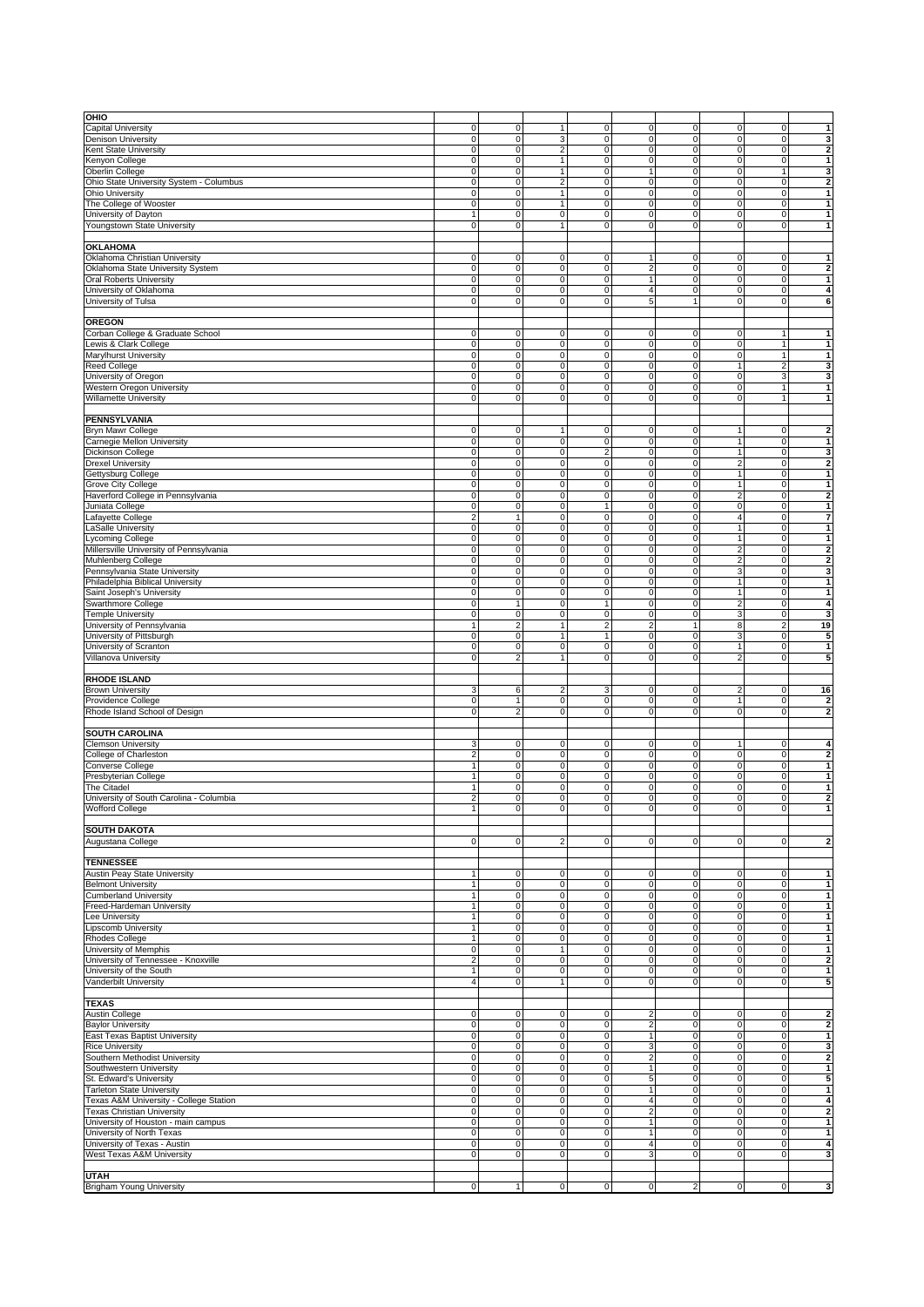| Southern Utah University                            | $\mathbf 0$    | $\overline{0}$ | $\mathsf 0$    | $\overline{0}$          | $\mathsf 0$    | $\mathbf{1}$ | $\overline{0}$ | $\overline{0}$ | $\overline{1}$          |
|-----------------------------------------------------|----------------|----------------|----------------|-------------------------|----------------|--------------|----------------|----------------|-------------------------|
| University of Utah                                  | $\Omega$       | $\Omega$       | $\mathbf 0$    | $\overline{0}$          | $\mathbf 0$    | $\mathbf{1}$ | $\Omega$       | $\Omega$       | $\vert$ 1               |
| Utah State University                               | $\Omega$       | $\Omega$       | $\mathbf 0$    | $\mathbf 0$             | $\pmb{0}$      |              | $\Omega$       | $\Omega$       | $\overline{1}$          |
| <b>Weber State University</b>                       | $\mathbf 0$    | $\mathbf 0$    | $\mathbf 0$    | $\overline{0}$          | $\overline{0}$ | $\mathbf 0$  | $\mathbf 0$    | $\overline{1}$ | $\overline{1}$          |
| <b>Westminster College</b>                          | $\Omega$       | $\Omega$       | $\mathbf 0$    | $\overline{\mathbf{0}}$ | $\overline{0}$ | $\mathbf{1}$ | $\overline{0}$ | $\Omega$       | $\overline{1}$          |
|                                                     |                |                |                |                         |                |              |                |                |                         |
| <b>VERMONT</b>                                      |                |                |                |                         |                |              |                |                |                         |
| Middlebury College                                  | $\mathbf 0$    | 3              | 0              | $\mathbf{1}$            | 0              | 0            | 0              | 0              | 4                       |
| Saint Michael's College                             | $\Omega$       | $\overline{2}$ | $\mathbf 0$    | $\overline{0}$          | $\overline{0}$ | $\mathbf 0$  | $\Omega$       | $\Omega$       | $\overline{\mathbf{c}}$ |
|                                                     |                |                |                |                         |                |              |                |                |                         |
| <b>VIRGINIA</b>                                     |                |                |                |                         |                |              |                |                |                         |
| <b>Bluefield College</b>                            | $\mathbf 0$    | $\mathsf O$    | $\mathbf 0$    | $\mathbf{1}$            | 0              | $\mathbf 0$  | $\mathsf O$    | $\mathbf 0$    | $\mathbf{1}$            |
| College of William and Mary                         | $\Omega$       | $\Omega$       | $\mathbf 0$    | $\overline{4}$          | $\mathbf 0$    | $\Omega$     | $\Omega$       | $\Omega$       | $\pmb{4}$               |
| George Mason University                             | $\overline{1}$ | $\mathbf 0$    | $\mathbf 0$    | 0                       | $\overline{0}$ | 0            | ō              | $\Omega$       | $\overline{1}$          |
| Old Dominion University                             | $\Omega$       | $\Omega$       | $\mathbf 0$    | $\overline{1}$          | $\mathbf 0$    | $\Omega$     | $\mathbf 0$    | $\Omega$       | $\overline{1}$          |
| Roanoke College                                     | $\mathbf 0$    | $\overline{1}$ | $\mathbf 0$    | $\mathbf 0$             | $\pmb{0}$      | 0            | $\mathbf 0$    | $\mathbf 0$    | $\mathbf{1}$            |
| Sweet Briar College                                 | $\mathbf 0$    | $\mathbf 0$    | $\mathbf 0$    | $\overline{1}$          | $\overline{0}$ | $\mathbf 0$  | $\mathbf 0$    | $\mathbf 0$    | $\overline{1}$          |
| University of Richmond                              | 1              | $\mathbf 0$    | $\mathbf 0$    | $\mathbf{1}$            | $\mathbf 0$    | $\mathbf 0$  | $\mathbf 0$    | $\Omega$       | $\overline{2}$          |
| University of Virginia                              | 1              | $\mathbf 0$    | $\overline{1}$ | 3                       | $\overline{0}$ | $\mathbf 0$  | 1              | $\Omega$       | 6                       |
| Virginia Commonwealth University                    | $\mathbf 0$    | $\mathbf 0$    | $\mathbf 0$    | $\overline{1}$          | $\mathbf 0$    | $\mathbf 0$  | $\mathbf 0$    | $\mathbf 0$    | $\overline{1}$          |
| Virginia Polytechnic Institute and State University | $\overline{0}$ | $\overline{0}$ | $\mathbf 0$    | $\overline{2}$          | $\overline{1}$ | 0            | ō              | ō              | 3                       |
| Washington & Lee University                         | $\Omega$       | $\Omega$       | $\mathbf 0$    | $\overline{4}$          | $\mathbf 0$    | $\mathbf 0$  | $\Omega$       | $\Omega$       | $\overline{\mathbf{4}}$ |
|                                                     |                |                |                |                         |                |              |                |                |                         |
| <b>WASHINGTON</b>                                   |                |                |                |                         |                |              |                |                |                         |
| Evergreen State College                             | $\mathbf 0$    | $\overline{0}$ | $\mathbf 0$    | 0                       | 0              | 0            | $\mathsf O$    | -1             | $\mathbf{1}$            |
| University of Washington - Seattle                  | $\Omega$       | $\Omega$       | $\mathbf 0$    | $\overline{0}$          | $\mathbf 0$    | $\mathbf 0$  | $\mathbf 0$    | $\overline{4}$ | $\overline{\mathbf{A}}$ |
| <b>Whitworth College</b>                            | $\Omega$       | $\Omega$       | $\Omega$       | $\overline{0}$          | $\mathbf 0$    | $\Omega$     | $\Omega$       |                | $\mathbf{1}$            |
|                                                     |                |                |                |                         |                |              |                |                |                         |
| <b>WEST VIRGINIA</b>                                |                |                |                |                         |                |              |                |                |                         |
| West Virginia University                            | $\mathbf 0$    | $\mathbf 0$    | $\mathbf 0$    | $\mathbf{1}$            | 0              | 0            | $\mathsf O$    | $\mathbf 0$    | $\mathbf{1}$            |
| Wheeling Jesuit University                          | $\Omega$       | $\Omega$       | $\mathbf 0$    | $\mathbf{1}$            | $\mathbf 0$    | $\mathbf 0$  | $\mathbf 0$    | $\Omega$       | $\vert$ 1               |
|                                                     |                |                |                |                         |                |              |                |                |                         |
| <b>WISCONSIN</b>                                    |                |                |                |                         |                |              |                |                |                         |
| <b>Beloit College</b>                               | $\mathbf 0$    | $\mathbf 0$    | $\overline{1}$ | $\mathbf 0$             | $\mathbf 0$    | $\mathbf 0$  | $\mathbf 0$    | $\mathbf 0$    | $\mathbf{1}$            |
| <b>Lawrence University</b>                          | $\overline{0}$ | $\overline{0}$ | $\overline{1}$ | 0                       | $\overline{0}$ | $\mathbf 0$  | ō              | $\overline{0}$ | $\overline{1}$          |
| Marquette University                                | $\Omega$       | $\Omega$       | $\overline{1}$ | $\overline{0}$          | $\pmb{0}$      | $\mathbf 0$  | $\mathbf 0$    | $\Omega$       | $\overline{1}$          |
| St. Norbert College                                 | $\mathbf 0$    | 0              | $\overline{1}$ | $\overline{0}$          | $\mathbf 0$    | 0            | $\mathbf 0$    | $\mathbf 0$    | $\mathbf{1}$            |
| University of Wisconsin - Madison                   | $\Omega$       | $\Omega$       | $\overline{4}$ | $\mathbf 0$             | $\Omega$       | $\Omega$     | $\Omega$       |                | $\overline{5}$          |
|                                                     |                |                |                |                         |                |              |                |                |                         |
| <b>WYOMING</b>                                      |                |                |                |                         |                |              |                |                |                         |
| University of Wyoming                               | $\mathbf 0$    | $\mathbf 0$    | $\mathbf 0$    | 0                       | $\mathbf 0$    | $\mathbf 0$  | $\mathbf 0$    | $\overline{4}$ | $\overline{4}$          |
|                                                     |                |                |                |                         |                |              |                |                |                         |
|                                                     |                |                |                |                         |                |              |                |                |                         |
| Employer                                            | $\Omega$       | $\Omega$       | $\Omega$       | $\mathbf{1}$            | $\mathbf 0$    | $\Omega$     | $\Omega$       | $\Omega$       | $\overline{1}$          |
|                                                     |                |                |                |                         |                |              |                |                |                         |
| <b>TOTAL</b>                                        | 138            | 105            | 200            | 79                      | 113            | 83           | 157            | 86             | 961                     |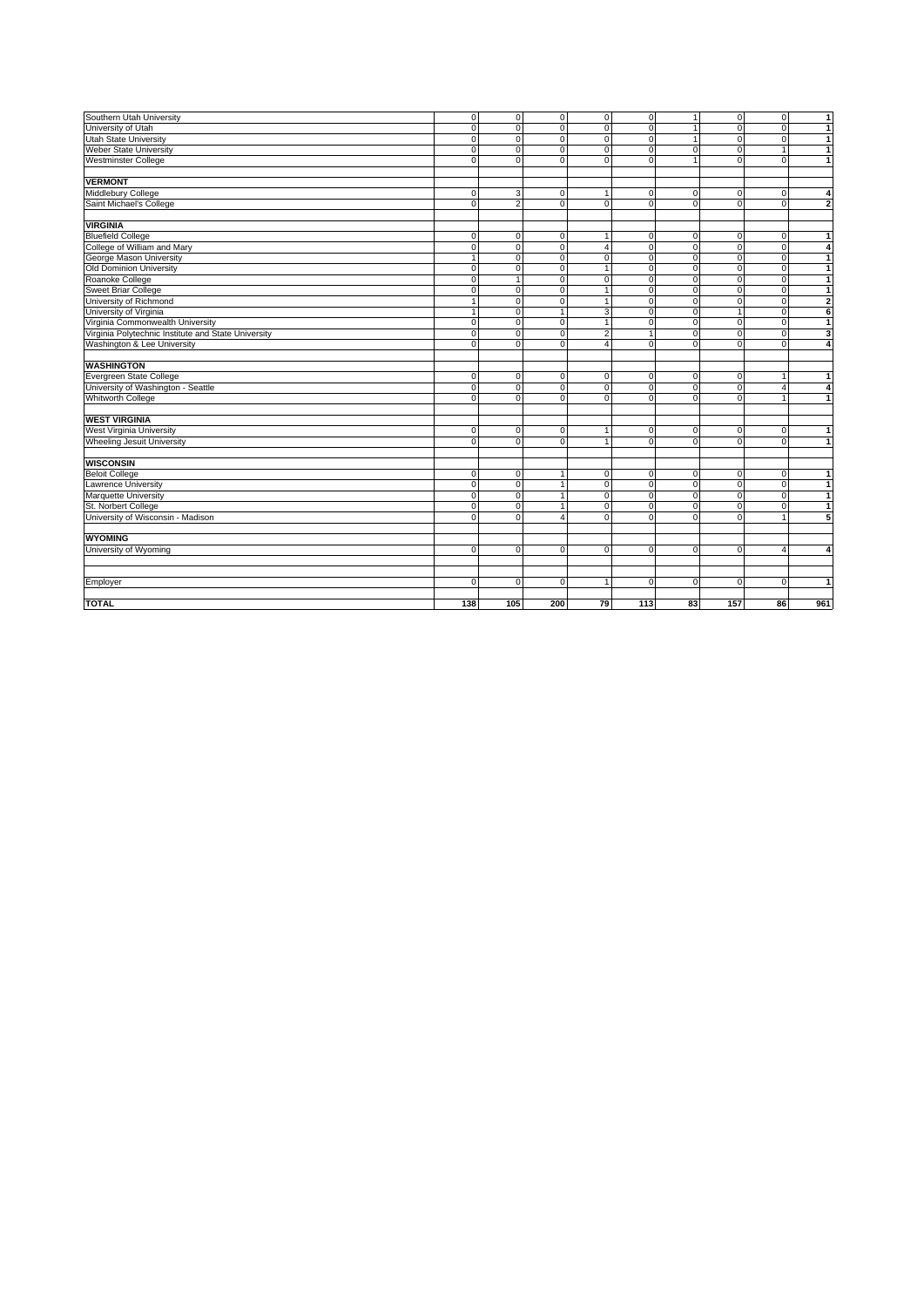| Proposed Field of Study - Endorsed                                                             |             |                |              |                |                         |                |                |              |                         |
|------------------------------------------------------------------------------------------------|-------------|----------------|--------------|----------------|-------------------------|----------------|----------------|--------------|-------------------------|
|                                                                                                |             |                |              |                |                         |                |                |              |                         |
|                                                                                                | <b>ATL</b>  | <b>BOS</b>     | CHIG         | DC             | HOU                     | LA             | <b>NY</b>      | <b>SF</b>    | <b>TOTAL</b>            |
|                                                                                                |             |                |              |                |                         |                |                |              |                         |
| 1550-1700                                                                                      | $^{\circ}$  | $\Omega$       | 0            | $^{\circ}$     | $\mathbf{1}$            | 0              | $\Omega$       | $\Omega$     | $\mathbf{1}$            |
| 19th Century English Literature                                                                | $\mathbf 0$ | $\mathbf 0$    | $\mathbf{1}$ | 0              | 0                       | $\mathbf 0$    | $\mathbf 0$    | 0            | $\overline{1}$          |
| Accounting and Finance                                                                         | 0           | $\mathbf 0$    | $\mathbf 0$  | 0              | 1                       | $\mathbf 0$    | 1              | 0            | $\overline{\mathbf{2}}$ |
| Advanced Chemical Engineering                                                                  | $^{\circ}$  | $^{\circ}$     | 0            | 0              | $\overline{2}$          | 0              | 0              | 0            | $\overline{\mathbf{2}}$ |
| Advanced Chemical Engineering with Biotechnology                                               | $^{\circ}$  | $^{\circ}$     | 0            | 0              | $\mathbf 0$             | $\mathbf{1}$   | 0              | 0            | $\overline{\mathbf{1}}$ |
| Advanced Computational Methods in Aeronautics, Flow Management and Fluid-Structure Interaction | $^{\circ}$  | $^{\circ}$     | 0            | 0              | 0                       | 0              | 1              | 0            | $\overline{1}$          |
| Advanced Computer Science                                                                      | $^{\circ}$  | $^{\circ}$     | 0            | 1              | 0                       | $\mathbf 0$    | 0              | 0            | $\mathbf{1}$            |
| African Literature                                                                             | $^{\circ}$  | $^{\circ}$     | 0            | 0              | $\mathbf{1}$            | 0              | $\mathbf 0$    | 0            | $\overline{1}$          |
| African Studies                                                                                | $^{\circ}$  | $\mathbf{1}$   | $\mathbf{1}$ | 0              | 0                       | $\mathbf 0$    | $\mathbf{1}$   | 0            | 3                       |
| African Studies                                                                                | 0           | $\mathbf 0$    | $\mathbf 0$  | 0              | $\mathbf 0$             | $\mathbf 0$    | $\mathbf{1}$   | 0            | $\overline{1}$          |
|                                                                                                |             |                | $\mathbf{1}$ |                |                         |                |                |              | $\overline{1}$          |
| Alternative Histories through Art and Archaeology                                              | 0           | $\mathbf 0$    |              | 0              | $\mathbf 0$             | $\mathbf 0$    | 0              | 0            |                         |
| American Studies                                                                               | 0           | $\mathbf 0$    | $\mathbf 0$  | $\mathbf{1}$   | $\mathbf 0$             | $\mathbf 0$    | $\mathbf 0$    | 0            | $\mathbf{1}$            |
| Ancient History                                                                                | $^{\circ}$  | $^{\circ}$     | $\mathbf{1}$ | 0              | $\mathbf 0$             | $\mathbf 0$    | $\mathbf 0$    | $^{\circ}$   | $\overline{1}$          |
| Ancient Philosophy/Research in Ancient Philosophy and Ethics                                   | $^{\circ}$  | $^{\circ}$     | 0            | 1              | 0                       | $\mathbf 0$    | 0              | 0            | $\overline{1}$          |
| Anthropology of Media                                                                          | $^{\circ}$  | $^{\circ}$     | 0            | 0              | 0                       | 0              | 0              | 1            | $\overline{1}$          |
| Applied Drama: Theatre in Educational, Community and Social Contexts                           | $^{\circ}$  | $^{\circ}$     | 0            | 0              | 0                       | $\mathbf 0$    | $\mathbf{1}$   | 0            | $\overline{1}$          |
| Applied ecology and conservation                                                               | $^{\circ}$  | $^{\circ}$     | 0            | 0              | 0                       | $\mathbf{1}$   | 0              | $^{\circ}$   | $\overline{1}$          |
| Applied Human Rights                                                                           | $^{\circ}$  | $\mathbf 0$    | $\mathbf{1}$ | 0              | 0                       | 0              | $\mathbf 0$    | $^{\circ}$   | $\overline{1}$          |
| Applied Mathematics and Theoretical Physics                                                    | 0           | $\mathbf 0$    | $\mathbf 0$  | 0              | $\mathbf 0$             | 1              | $\mathbf 0$    | $^{\circ}$   | $\overline{1}$          |
| <b>Applied Social Psychology</b>                                                               | $\mathbf 0$ | $\mathbf 0$    | $\mathbf{1}$ | 0              | $\mathbf 0$             | 0              | $\mathbf 0$    | 0            | $\overline{1}$          |
| <b>Applied Statistics</b>                                                                      | 0           | $\mathbf 0$    | $\mathbf{1}$ | 0              | $\mathbf 0$             | $\mathbf 0$    | $\mathbf{1}$   | $\mathbf 0$  | $\overline{\mathbf{2}}$ |
| Applied Theatre: Drama in Education and Drama in the Community                                 | 0           | $\mathbf 0$    | $\mathbf 0$  | 0              | $\mathbf 0$             | $\mathbf{1}$   | 0              | $^{\circ}$   | $\mathbf{1}$            |
| Archaeological Information Systems                                                             | 1           | $^{\circ}$     | 0            | 0              | 0                       | 0              | $\mathbf 0$    | $^{\circ}$   | $\overline{1}$          |
| Archaeology                                                                                    | 1           | $^{\circ}$     | 0            | 0              | 0                       | $\mathbf 0$    | 1              | $^{\circ}$   | $\overline{\mathbf{2}}$ |
| Archaeology of the Eastern Mediterranean and Middle East                                       | $^{\circ}$  | $^{\circ}$     | 0            | 1              | 0                       | 0              | 0              | 0            | $\overline{1}$          |
|                                                                                                | 0           | $^{\circ}$     | 0            | 0              | 0                       | $\mathbf 0$    | $\mathbf 0$    | 1            | $\overline{1}$          |
| Archaeology (Roman)                                                                            |             | $\Omega$       |              |                |                         | $\overline{1}$ |                |              | $\mathbf{1}$            |
| Architectural History                                                                          | 0           |                | 0            | 0              | 0                       |                | 0              | 0            |                         |
| Art History                                                                                    | 1           | $\Omega$       | 0            | 0              | 0                       | $^{\circ}$     | 0              | 1            | $\overline{\mathbf{2}}$ |
| Art Psychotherapy                                                                              | 1           | $\Omega$       | 0            | 0              | 0                       | $\Omega$       | 0              | 0            | $\mathbf{1}$            |
| Arts Administration and Cultural Policy: Music Pathway                                         | 1           | $\Omega$       | $\Omega$     | 0              | 0                       | $\Omega$       | 0              | 0            | $\overline{1}$          |
| ASNC                                                                                           | $\Omega$    | $\Omega$       | 0            | 0              | 0                       | $\Omega$       | 1              | 0            | $\overline{1}$          |
| Assyriology and Egyptology                                                                     | $^{\circ}$  | 0              | 1            | 0              | 0                       | $\Omega$       | 0              | $^{\circ}$   | $\mathbf{1}$            |
| Astronomy                                                                                      | $^{\circ}$  | $^{\circ}$     | $\mathbf{1}$ | 0              | 0                       | $^{\circ}$     | 0              | 0            | $\mathbf{1}$            |
| Astrophysics                                                                                   | $^{\circ}$  | $^{\circ}$     | 0            | 0              | 1                       | $^{\circ}$     | 0              | 1            | $\overline{\mathbf{2}}$ |
| Atmospheres, Oceans and Climate                                                                | $^{\circ}$  | 0              | 1            | 0              | 0                       | $^{\circ}$     | 0              | 0            | 1                       |
| Atmospheric Chemistry                                                                          | 0           | 0              | 1            | 0              | 0                       | $^{\circ}$     | 0              | $^{\circ}$   | $\mathbf{1}$            |
| Autism Studies                                                                                 | $\Omega$    | $\Omega$       | 0            | 0              | 0                       | $^{\circ}$     | 1              | $^{\circ}$   | 1                       |
| AVATAR MArch                                                                                   | $\Omega$    | $\Omega$       | 0            | 0              | 0                       |                | $\mathbf 0$    | 0            | 1                       |
| Bachelor of Philosophy                                                                         | $\Omega$    | $\Omega$       | 1            | 0              | 0                       | $^{\circ}$     | 0              | $^{\circ}$   | $\overline{1}$          |
|                                                                                                |             | $\Omega$       |              |                |                         |                |                |              | $\overline{1}$          |
| Baroque Violin                                                                                 | $\Omega$    |                | 0            | 0              | 0                       |                | 0              | $^{\circ}$   |                         |
| <b>Biblical Studies</b>                                                                        | $^{\circ}$  | 0              | 1            | 0              | 0                       | $\Omega$       | 0              | $^{\circ}$   | $\mathbf{1}$            |
| Biochemistry                                                                                   |             | 1              | 0            | 0              | 0                       | $\Omega$       | 0              | 0            | 2                       |
| Biochemsitry                                                                                   | $^{\circ}$  | $^{\circ}$     | 1            | 0              | 0                       | $^{\circ}$     | 0              | $^{\circ}$   | $\mathbf{1}$            |
| Biological Sciences                                                                            | $^{\circ}$  | $\overline{2}$ | 0            | 0              | 0                       | $^{\circ}$     | 0              | $^{\circ}$   | $\overline{\mathbf{2}}$ |
| Biomedical and Forensic Studies in Egyptology                                                  | $^{\circ}$  | 0              | 1            | 0              | 0                       | $^{\circ}$     | 0              | $^{\circ}$   | $\mathbf{1}$            |
| Biomedical Engineering                                                                         | 1           | 0              | 1            | $\overline{1}$ | 0                       | $^{\circ}$     | 1              | $^{\circ}$   | 4                       |
| Biomedical Research: Microbial Pathogenesis                                                    | $\Omega$    | $\Omega$       | 0            | 0              | 1                       | $\Omega$       | 0              | $^{\circ}$   | $\overline{1}$          |
| <b>Biomedical Science</b>                                                                      | $\Omega$    | $\Omega$       | 0            | 0              | 0                       | $\Omega$       | 1              | $^{\circ}$   | $\overline{1}$          |
|                                                                                                | $\Omega$    | $\Omega$       | 1            | 0              | 0                       | $\Omega$       | $\mathbf 0$    | 0            | $\overline{1}$          |
| <b>Bioscience Enterprise</b>                                                                   |             |                |              |                |                         |                | 1              |              | $\mathbf{1}$            |
| Caribbean Studies                                                                              | $\Omega$    | 0              | 0            | 0              | 0                       | $\Omega$       |                | 0            |                         |
| Cell and Molecular Biology                                                                     | $^{\circ}$  | 0              | 0            | 0              | 0                       | $\Omega$       | 0              |              | $\mathbf{1}$            |
| Center for Metropolitan Research                                                               | $^{\circ}$  | $^{\circ}$     | $^{\circ}$   | 0              | 0                       | $^{\circ}$     | 0              |              | $\mathbf{1}$            |
| Certificate of Advanced Study in Applied Mathematics                                           | $^{\circ}$  | $^{\circ}$     | $^{\circ}$   | 0              | 1                       | $^{\circ}$     | 0              | 0            | $\mathbf{1}$            |
| Certificate of Advanced Study in Mathematics                                                   | $^{\circ}$  | 1              | 0            | 0              | 0                       | $^{\circ}$     | 0              | 0            | $\mathbf{1}$            |
| Chemical Engineering and Biotechnology                                                         | 0           | $\mathbf 0$    | 0            | 0              | 1                       | $^{\circ}$     | 0              | 0            | $\mathbf{1}$            |
| Chemical Engineering and Chemical Technology: Biological Engineering                           | $^{\circ}$  | $\overline{1}$ | 0            | 0              | 0                       | $^{\circ}$     | 0              | 0            | 1                       |
| Chemistry                                                                                      | Ĩ.          | $\Omega$       | 0            | $\mathbf{1}$   | 0                       | $\Omega$       | 2              | 1            | 5                       |
| Children's Literature                                                                          | 1           | $\Omega$       | $\Omega$     | 0              | 0                       | $\Omega$       | 0              | 0            | $\overline{1}$          |
| China in Comparative Perspective                                                               | $\Omega$    | $\Omega$       | 0            | 0              | 0                       | $\Omega$       | 0              |              | 1                       |
|                                                                                                | $^{\circ}$  | 0              | 1            | 0              | 0                       |                | 1              | 0            |                         |
| Chinese Studies                                                                                |             |                |              |                |                         |                |                |              | 3                       |
| Christian Theology (Catholic Studies)                                                          | $^{\circ}$  | $^{\circ}$     | $^{\circ}$   | 0              | 1                       | $^{\circ}$     | 0              | $^{\circ}$   | $\mathbf 1$             |
| City Design and Social Science                                                                 | $^{\circ}$  | $^{\circ}$     | 0            | 0              | 0                       |                | 0              | 0            | $\mathbf{1}$            |
| Classical Archaeology                                                                          |             | 0              | 0            | 0              | 0                       | $^{\circ}$     | 0              |              | 2                       |
| Classical Archaeology / Iconography of Asklepios                                               | $^{\circ}$  | 0              | 1            | 0              | 0                       | $^{\circ}$     | 0              | 0            | $\mathbf{1}$            |
| <b>Classical Studies</b>                                                                       | 1           | $\Omega$       | 0            | 0              | 0                       | $\Omega$       | 0              | 0            | 1                       |
| Classics                                                                                       | $\Omega$    | $\Omega$       | 1            | 0              | 1                       | $\Omega$       | 1              | 0            | 3                       |
| Classics and Ancient History                                                                   | 1           | $\Omega$       | 0            | 0              | 0                       | $\Omega$       | $\mathbf 0$    | 0            | $\mathbf{1}$            |
| Classics: Greek and Latin Literature                                                           | $\Omega$    | $\mathbf 0$    | 0            | 0              | 0                       | $^{\circ}$     | $\mathbf 0$    |              | $\mathbf{1}$            |
| Classics/ Ptolemaic Art                                                                        | $^{\circ}$  | $\mathbf 0$    | 1            | 0              | 0                       | $^{\circ}$     | $\mathbf 0$    | 0            | $\mathbf{1}$            |
| Climate Change                                                                                 | 0           | $\mathbf 0$    | 0            | 0              | 0                       | $^{\circ}$     | 0              |              | $\mathbf 1$             |
|                                                                                                |             |                |              |                |                         |                |                |              |                         |
|                                                                                                |             |                |              |                |                         |                |                |              |                         |
| Clinical Neuroscience                                                                          | 0           | $\circ$        | $\mathbf 0$  | 0              | $\mathbf 0$             |                | 1              | $\mathbf 0$  | $\overline{\mathbf{z}}$ |
| <b>Clinical Psychology</b>                                                                     | $^{\circ}$  | $\mathbf 0$    | $\mathbf 0$  | 0              | 1                       | $^{\circ}$     | 0              | 0            | $\mathbf{1}$            |
| Communities, Organisations, and Social Change                                                  | $\Omega$    | ō              | $\mathbf 0$  | $\overline{0}$ | 1                       | $^{\circ}$     | $\overline{0}$ | 0            | 1                       |
| Comparative and International Education                                                        | $\Omega$    | ō              | 1            | T              | 1                       | $^{\circ}$     | 0              | 0            | 3                       |
| Comparative and International Social Policy                                                    | 1           | ō              | $\mathbf 0$  | $\overline{0}$ | 0                       | $\Omega$       | 1              | 0            | 2                       |
| Comparative Civil Legal Aid in the US and UK                                                   | $\Omega$    | ō              | 1            | $\overline{0}$ | 0                       | $\Omega$       | ō              | 0            | 1                       |
| <b>Comparative Politics</b>                                                                    | $\Omega$    | ō              | $\mathbf 0$  | $\overline{0}$ | 1                       | $\Omega$       | 1              | 1            | 3                       |
| Comparative Politics (Dept. of Politics and International Relations                            | $\Omega$    | $\circ$        | 1            | 0              | 0                       | $\Omega$       | $\mathbf 0$    | 0            | $\mathbf{1}$            |
| <b>Comparative Public Policy</b>                                                               | $\Omega$    | $\overline{0}$ | 1            | 0              | 0                       | $^{\circ}$     | $\mathbf 0$    | 0            | $\mathbf{1}$            |
| <b>Comparative Social Policy</b>                                                               | 2           | $\mathbf{1}$   | 3            | 0              | $\overline{\mathbf{c}}$ |                | 1              | 0            | 10                      |
| Comparative Social Policy                                                                      | $\Omega$    | $\mathbf{1}$   | $\mathbf 0$  | 0              | 0                       | $^{\circ}$     | 1              | 0            | $\overline{\mathbf{z}}$ |
| <b>Complexity Science</b>                                                                      | $\Omega$    | $\overline{0}$ | $\mathbf 0$  | 0              | 1                       | $^{\circ}$     | $\mathbf 0$    | 0            | 1                       |
|                                                                                                | $\Omega$    | ō              | 1            | $\overline{0}$ | 0                       | $^{\circ}$     | $\mathbf 0$    | 0            | 1                       |
| Computational Biology                                                                          |             |                |              |                |                         |                |                |              |                         |
| Computer Science                                                                               | 1           | $\mathbf{1}$   | $\mathbf 0$  | $\overline{0}$ | 0                       | $\Omega$       | 1              | 0            | 3                       |
| Computer Science and Electronic Engineering - Brain Computer Interfaces                        | $\Omega$    | ō              | $\Omega$     | $\overline{0}$ | 0                       | $\Omega$       | 1              | 0            | 1                       |
| Computing and Security                                                                         | 1           | ō              | $\mathbf 0$  | $\overline{0}$ | 0                       | $\Omega$       | $\mathbf 0$    | 0            | 1                       |
| Conflict, Security and Development                                                             | $\Omega$    | $\circ$        | 1            | 0              | 0                       | 0              | 1              | 0            | $\overline{\mathbf{2}}$ |
| Conflict, Security, and Development                                                            | $^{\circ}$  | $\circ$        | $\mathbf 0$  | 0              | 1                       |                | 1              | 0            | 3                       |
| Conservation and Biodiversity                                                                  | $^{\circ}$  | $\overline{0}$ | 1            | 0              | $\mathbf 0$             | $^{\circ}$     | $\mathbf 0$    | 0            | 1                       |
| <b>Conservation Biology</b>                                                                    | $^{\circ}$  | $\mathbf{1}$   | $\mathbf 0$  | 0              | $\mathbf 0$             | $^{\circ}$     | $\mathbf 0$    | 0            | 1                       |
| Conservation of Archaeological and Museum Objects                                              | 1           | $\circ$        | $\mathbf 0$  | 0              | 0                       | $^{\circ}$     | $\mathbf 0$    | 0            | 1                       |
| Conservation of Books and Library Materials                                                    | $\Omega$    | ō              | $\mathbf 0$  | $\mathbf{1}$   | 0                       | $^{\circ}$     | $\mathbf 0$    | 0            | 1                       |
| Contemporary History                                                                           | $\Omega$    | ō              | 1            | $\overline{0}$ | 0                       | $\Omega$       | $\mathbf 0$    | 0            | 1                       |
| Contemporary Russian and East European Studies                                                 | $\Omega$    | $\mathbf{1}$   | $\mathbf 0$  | $\overline{0}$ | 0                       | $\Omega$       | $\mathbf 0$    | $\Omega$     | 1                       |
|                                                                                                |             | ō              |              |                |                         |                |                |              | 1                       |
| Control of Infectious Diseases                                                                 | $\Omega$    |                | 1            | $\overline{0}$ | 0                       | $\Omega$       | $\mathbf 0$    | $\Omega$     |                         |
| Corrosion and Protection.                                                                      | $\Omega$    | $\overline{0}$ | $\mathbf 0$  | 1              | 0                       | $\Omega$       | $\mathbf 0$    | 0            | 1                       |
| <b>Counseling Studies</b>                                                                      | $\Omega$    | $\circ$        | $\mathbf 0$  | ō              | 1                       | $\Omega$       | $\mathbf 0$    | 0            | $\mathbf{1}$            |
| <b>Creative Advertising</b>                                                                    | 0           | $\overline{0}$ | $\mathbf 0$  | 0              | 1                       | $^{\circ}$     | 0              | 0            | $\mathbf{1}$            |
| <b>Creative Writing</b>                                                                        | 1           | $\mathbf{1}$   | $\mathbf 0$  | 0              | 1                       |                | $\mathbf 0$    | 1            | 5                       |
| Creative Writing: Fiction                                                                      | 1           | $\overline{0}$ | $\mathbf 0$  | 0              | $\mathbf 0$             | $^{\circ}$     | $\mathbf 0$    | 0            | $\mathbf{1}$            |
| Creative Writing MFA                                                                           | $\Omega$    | $\mathbf 0$    | $\mathbf 0$  | $\overline{0}$ | 1                       | $^{\circ}$     | $\mathbf 0$    | 0            | 1                       |
| Creative Writing/Poetry                                                                        | $\Omega$    | ō              | $\mathbf 0$  | $\overline{0}$ | 0                       | $\Omega$       | $\mathbf 0$    | 1            | 1                       |
| Creative Writing: Prose Fiction                                                                | $\Omega$    | ō              | 1            | $\overline{0}$ | 0                       | $\Omega$       | $\mathbf 0$    | 0            | 1                       |
| Criminal Justice Policy                                                                        | $\Omega$    | ō              | $\Omega$     | $\overline{0}$ | 0                       |                | $\mathbf 0$    | 0            | 1                       |
|                                                                                                |             |                |              |                |                         |                | 1              |              | 1                       |
| Criminology and Criminal Justice                                                               | $\Omega$    | $\overline{0}$ | $\mathbf 0$  | $\overline{0}$ | 0                       | $\Omega$       |                | 0            |                         |
| Criminology & Criminal Justice                                                                 | $\Omega$    | $\mathbf{1}$   | $\mathbf 0$  | 0              | 0                       | $\Omega$       | $\mathbf 0$    | 0            | $\mathbf{1}$            |
| Critical Theory                                                                                | $^{\circ}$  | $\overline{0}$ | $\mathbf 0$  | $\mathbf 0$    | 0                       | $^{\circ}$     | $\mathbf 0$    | $\mathbf{1}$ | $\mathbf{1}$            |
| Criticism and Culture                                                                          | 0           | $\overline{0}$ | $\mathbf 0$  | $\mathbf 0$    | $\circ$                 | $^{\circ}$     | 1              | 0            | $\mathbf{1}$            |
| Cross Cultural Communications and International Relations                                      | 0           | $\overline{0}$ | $\mathbf 0$  | ō              | $\mathbf{1}$            | 0              | $\overline{0}$ | $\mathbf 0$  | $\mathbf{1}$            |
| Cultural and Creative Industries                                                               | $\mathbf 0$ | $\overline{0}$ | 1            | ō              | $\overline{0}$          | 0              | $\overline{0}$ | $\mathbf 0$  | 1                       |
| Cultural & Creative Industries                                                                 | $\mathbf 0$ | $\overline{0}$ | 1            | ō              | $\overline{0}$          | $\mathbf 0$    | $\overline{1}$ | $\mathbf 0$  | $\overline{2}$          |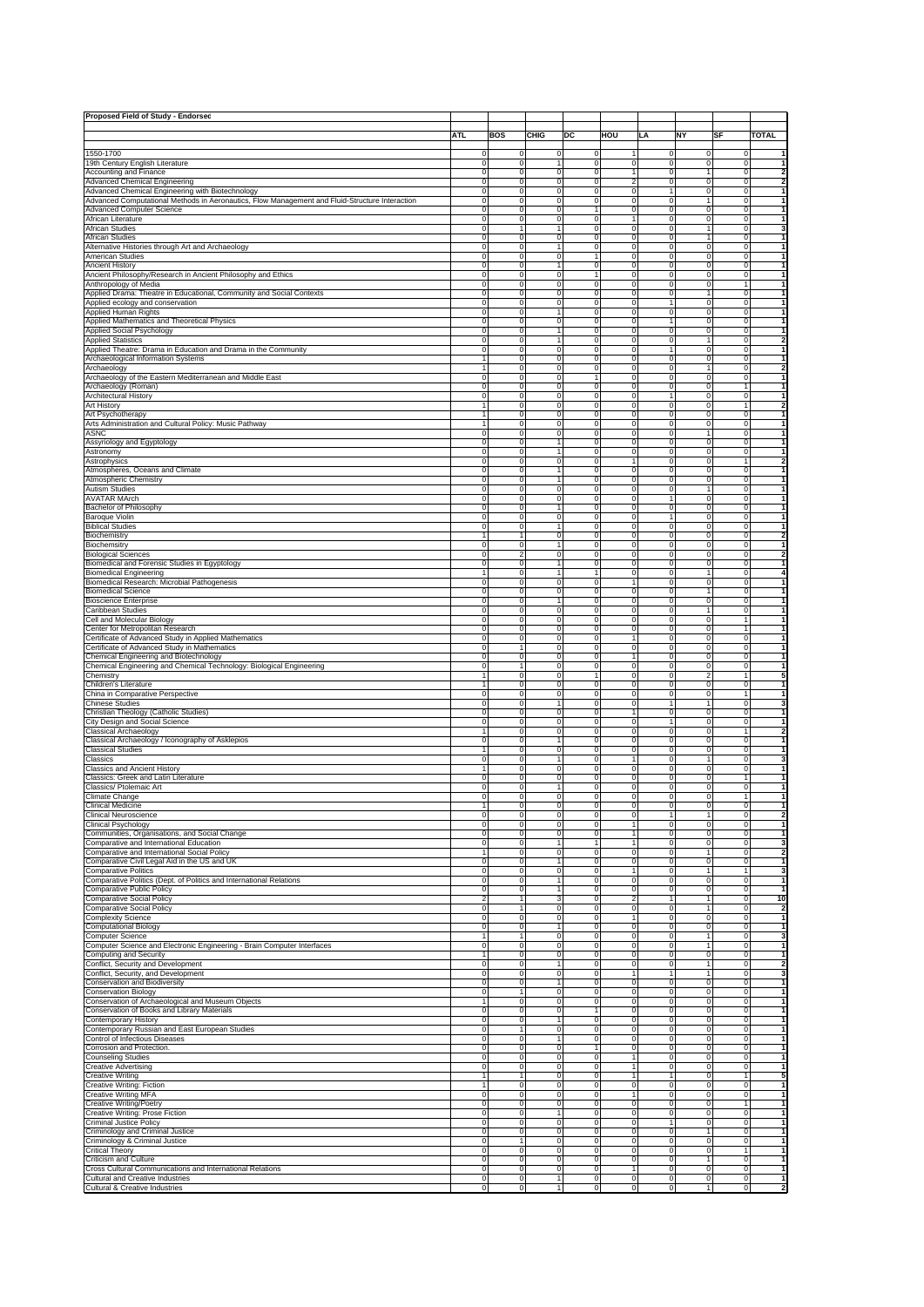| <b>Cultural Heritage Studies</b>                                                                                                                                                                                                                                                                                                                                                                                                                       | $\mathbf 0$             | 1                          | $\mathbf{1}$                               | ō                          | $\overline{0}$             | $\mathbf 0$                      | ō                          | $\mathbf 0$                 | $\overline{2}$                          |
|--------------------------------------------------------------------------------------------------------------------------------------------------------------------------------------------------------------------------------------------------------------------------------------------------------------------------------------------------------------------------------------------------------------------------------------------------------|-------------------------|----------------------------|--------------------------------------------|----------------------------|----------------------------|----------------------------------|----------------------------|-----------------------------|-----------------------------------------|
| Cultural Memory                                                                                                                                                                                                                                                                                                                                                                                                                                        | 0                       | $\mathbf 0$                |                                            | $\circ$<br>$\mathbf 0$     | 1                          | 0                                | $\mathbf 0$                | 0                           | $\mathbf{1}$                            |
| <b>Cultural Studies</b><br>Cultures of Empire, Resistance and Postcoloniality                                                                                                                                                                                                                                                                                                                                                                          | $\mathbf 0$<br>$\Omega$ | $\mathbf 0$<br>$\mathbf 0$ | $\mathbf 0$<br>$\mathbf 0$                 | $\mathbf 0$<br>$\mathbf 0$ | $\mathbf 0$<br>$\mathbf 0$ | $\mathbf 0$<br>$\mathbf 0$       | 1<br>$\overline{1}$        | 0<br>0                      | 1<br>1                                  |
| <b>Cuneiform Studies</b>                                                                                                                                                                                                                                                                                                                                                                                                                               | $\Omega$                | $\mathbf 0$                | $\mathbf 0$                                | 1                          | $\mathbf 0$                | $\mathbf 0$                      | $\mathsf 0$                | 0                           | $\mathbf{1}$                            |
| Curating the Art Museum                                                                                                                                                                                                                                                                                                                                                                                                                                | $\Omega$                | 1                          | $\mathbf 0$                                | $\mathbf 0$                | $\mathbf 0$                | $\mathbf 0$                      | $\mathsf 0$                | 0                           | $\mathbf{1}$                            |
| <b>Decision Science</b>                                                                                                                                                                                                                                                                                                                                                                                                                                | $\Omega$                | 1                          |                                            | $\circ$<br>$\mathbf 0$     | $\mathbf 0$                | 0                                | $\mathbf 0$                | 0                           | $\mathbf{1}$                            |
| Democracy & Democratisation                                                                                                                                                                                                                                                                                                                                                                                                                            | $\mathbf 0$             | $\mathbf 0$                | 1                                          | $\mathbf 0$                | $\circ$                    | $\mathsf{O}\xspace$              | $\mathbf 0$                | 0                           | $\mathbf{1}$                            |
| Department of Chemical Engineering, Biological Systems Engineering                                                                                                                                                                                                                                                                                                                                                                                     |                         | $\mathbf 0$                |                                            | $\circ$<br>$\mathbf 0$     | $\mathbf 0$                | $\mathsf{O}\xspace$              | $\mathbf 0$                | $\mathsf 0$                 | $\mathbf{1}$                            |
| Department of Classics and Ancient History - Hellenistic Philosophy                                                                                                                                                                                                                                                                                                                                                                                    | $\mathbf 0$             | $\mathbf 0$                |                                            | $\circ$<br>$\mathbf 0$     | $\mathbf 0$                | $\mathsf{O}\xspace$              | $\mathbf 0$                | $\mathbf{1}$                | $\mathbf{1}$                            |
| Department of Clinical Neurosciences                                                                                                                                                                                                                                                                                                                                                                                                                   | $\mathbf 0$             | 1                          | $\mathbf 0$                                | $\mathbf 0$                | $\mathbf 0$                | $\mathbf 0$                      | $\mathsf 0$                | $\mathsf{O}\xspace$         | 1                                       |
| Development                                                                                                                                                                                                                                                                                                                                                                                                                                            |                         | $\mathbf 0$                | $\mathbf 0$                                | $\mathbf 0$                | $\mathbf 0$                | $\mathbf 0$                      | $\mathsf 0$                | $\mathsf{O}\xspace$         | $\mathbf{1}$                            |
| Development Administration and Planning                                                                                                                                                                                                                                                                                                                                                                                                                | $\mathbf 0$             | $\mathbf 0$                | $\mathbf 0$                                | $\mathbf 0$                | $\mathbf 0$                | $\mathbf 0$                      | $\mathbf 0$                | 1                           | $\mathbf{1}$                            |
| Development and Emergency Practice                                                                                                                                                                                                                                                                                                                                                                                                                     | $\Omega$                | $\mathbf 0$                | $\mathbf 0$                                | $\mathbf 0$                | $\mathbf 0$                | $\mathbf 0$                      | $\mathbf 0$                | 1                           | $\mathbf{1}$                            |
| Development and Environment                                                                                                                                                                                                                                                                                                                                                                                                                            | $\Omega$                | $\mathbf 0$                | 1                                          | $\mathbf 0$                | $\mathbf 0$                | $\mathbf 0$                      | $\mathbf 0$                | $\mathsf{O}\xspace$         | $\mathbf{1}$                            |
| Development Economics and Policy                                                                                                                                                                                                                                                                                                                                                                                                                       | $\mathbf 0$             | $\mathbf 0$                | 1                                          | $\mathbf 0$                | $\mathbf 0$                | 0                                | $\mathbf 0$                | 0                           | $\mathbf{1}$                            |
| Development Managment                                                                                                                                                                                                                                                                                                                                                                                                                                  |                         | $\mathbf 0$                |                                            | $\circ$<br>$\mathbf 0$     | $\mathbf 0$                | $\mathsf{O}\xspace$              | $\mathbf 0$                | $\mathsf 0$                 | $\mathbf{1}$                            |
| Development Studies                                                                                                                                                                                                                                                                                                                                                                                                                                    | $\Omega$                | $\mathbf 0$                | $\mathsf{O}\xspace$                        | $\mathbf 0$                | $\mathbf 0$                | $\mathsf{O}\xspace$              | $\mathbf 0$                | $\mathbf{1}$                | $\mathbf{1}$                            |
| Development Studies                                                                                                                                                                                                                                                                                                                                                                                                                                    | 5                       |                            | $\overline{2}$<br>6                        | $\boldsymbol{2}$           | 3                          | 5                                | 6                          | $\boldsymbol{2}$            | 31                                      |
| <b>Development Studies</b>                                                                                                                                                                                                                                                                                                                                                                                                                             | $\Omega$                | $\mathbf 0$                | $\mathsf{O}\xspace$                        | $\mathbf 0$                | $\mathbf 0$                | $\mathsf{O}\xspace$              | 1                          | 0                           | $\mathbf{1}$                            |
| Development Studies (in IDS): Governance and Development                                                                                                                                                                                                                                                                                                                                                                                               | $\Omega$                | $\mathbf 0$                | 1                                          | $\mathbf 0$                | $\mathbf 0$                | $\mathbf 0$                      | $\mathsf 0$                | 0                           | $\mathbf{1}$                            |
| Development Studies with Special Reference to Central Asia                                                                                                                                                                                                                                                                                                                                                                                             | $\Omega$                | $\mathbf 0$                | 1                                          | $\mathbf 0$                | $\mathbf 0$                | $\mathbf 0$                      | $\mathsf 0$                | 0                           | $\mathbf{1}$                            |
| Diaspora and Mirgration History                                                                                                                                                                                                                                                                                                                                                                                                                        | $\Omega$                | $\mathbf 0$                |                                            | $\circ$<br>1               | $\mathbf 0$                | $\mathbf 0$                      | $\mathbf 0$                | 0                           | $\mathbf{1}$                            |
| Digital Anthropology                                                                                                                                                                                                                                                                                                                                                                                                                                   | $\mathfrak{p}$          | $\mathbf 0$                |                                            | $\circ$<br>$\mathbf 0$     | $\mathbf 0$                | 0                                | $\mathbf 0$                | 0                           | 2                                       |
| Digital Arts in Performance                                                                                                                                                                                                                                                                                                                                                                                                                            | $\Omega$                | $\mathbf 0$                |                                            | $\circ$<br>$\mathbf 0$     | $\mathbf 0$                |                                  | $\mathbf 0$                | $\mathsf 0$                 | $\mathbf{1}$                            |
| <b>Diplomatic Studies</b>                                                                                                                                                                                                                                                                                                                                                                                                                              | $\Omega$                | $\mathbf 0$                | 1                                          | $\mathbf 0$                | $\mathbf 0$                | $\mathsf{O}\xspace$              | $\mathbf 0$                | $\mathsf 0$                 | $\mathbf{1}$                            |
| Disasters, Adaptation, and Development                                                                                                                                                                                                                                                                                                                                                                                                                 | $\Omega$<br>$\Omega$    | $\mathbf 0$                |                                            | $\circ$<br>$\mathbf 0$     | $\mathbf 0$<br>$\mathbf 0$ | 1                                | $\mathsf 0$                | $\mathsf 0$                 | 1                                       |
| Doctoral Program in Psycholinguistics                                                                                                                                                                                                                                                                                                                                                                                                                  |                         | 1<br>$\mathbf 0$           | $\mathsf{O}\xspace$<br>$\mathsf{O}\xspace$ | $\mathbf 0$                | $\mathbf 0$                | $\mathsf{O}\xspace$              | $\mathsf 0$<br>$\mathsf 0$ | 0                           | 1<br>$\mathbf{1}$                       |
| Documentary Photography                                                                                                                                                                                                                                                                                                                                                                                                                                | $\mathbf 0$             | $\mathbf 0$                | 1                                          | $\mathbf 0$<br>$\mathbf 0$ | $\mathbf 0$                | $\mathbf 0$<br>$\mathbf 0$       | $\mathsf 0$                | 0<br>0                      | $\mathbf{1}$                            |
| Dr. Edward Marshall's research group<br>Dynamics/Controls                                                                                                                                                                                                                                                                                                                                                                                              | $\Omega$                | $\mathbf 0$                | 1                                          | $\mathbf 0$                | $\mathbf 0$                | $\mathsf{O}\xspace$              | $\mathbf 0$                | $\mathsf{O}\xspace$         | $\mathbf{1}$                            |
| Dynamics: Space Systems                                                                                                                                                                                                                                                                                                                                                                                                                                | $\mathbf 0$             | ō                          | $\mathbf{1}$                               | ō                          | ō                          | o                                | $\overline{0}$             | ō                           | $\overline{1}$                          |
| Early Modern British History                                                                                                                                                                                                                                                                                                                                                                                                                           | $\mathbf 0$             | ō                          | ō                                          | ō                          | ō                          | $\mathbf{1}$                     | $\overline{0}$             | ō                           | $\overline{1}$                          |
| Early Modern History                                                                                                                                                                                                                                                                                                                                                                                                                                   | $\mathbf 0$             | 1                          | ō                                          | ō                          | ō                          | $\mathbf 0$                      | $\overline{0}$             | o                           | $\overline{1}$                          |
| East Asian Art                                                                                                                                                                                                                                                                                                                                                                                                                                         | $\mathbf 0$             | ō                          | $\Omega$                                   | o                          | $\mathbf{1}$               | $\mathbf 0$                      | $\overline{0}$             | ō                           | $\overline{1}$                          |
| Ecological Farming and Food Production Systems                                                                                                                                                                                                                                                                                                                                                                                                         | $\Omega$                | ō                          | ō                                          | o                          | $\mathbf{1}$               | $\mathbf 0$                      | $\overline{0}$             | ō                           | $\mathbf{1}$                            |
| Ecology and Evolution                                                                                                                                                                                                                                                                                                                                                                                                                                  | $\Omega$                | ō                          | $\mathbf{1}$                               | o                          | ō                          | $\mathbf 0$                      | $\overline{0}$             | ō                           | -1                                      |
| <b>Econometrics and Mathematical Economics</b>                                                                                                                                                                                                                                                                                                                                                                                                         | $\Omega$                | 1                          | $\mathbf{1}$                               | o                          | $\overline{1}$             | ō                                | $\overline{0}$             | ō                           | 3                                       |
| Economic and Social History                                                                                                                                                                                                                                                                                                                                                                                                                            | $\Omega$                | ō                          | $\mathbf{1}$                               | o                          | $\mathbf{1}$               | $\mathbf{1}$                     | $\overline{0}$             | 1                           | $\overline{4}$                          |
| <b>Economic History</b>                                                                                                                                                                                                                                                                                                                                                                                                                                | $\mathbf 0$             | o                          | 1                                          | o                          | ō                          | $\mathbf 0$                      | $\mathbf{1}$               | o                           | $\overline{2}$                          |
| Economics                                                                                                                                                                                                                                                                                                                                                                                                                                              | 4                       | 1                          | 4                                          | ō                          | ō                          | $\overline{\mathbf{c}}$          | $\mathbf{1}$               | $\mathbf{1}$                | 13                                      |
| Economics                                                                                                                                                                                                                                                                                                                                                                                                                                              | $\mathbf 0$             | $\mathbf 0$                | ō                                          | 1                          | ō                          | o                                | ō                          | $\mathbf 0$                 | $\overline{\mathbf{1}}$                 |
| Economics and Econometrics                                                                                                                                                                                                                                                                                                                                                                                                                             | $\mathbf 0$             | ō                          | $\mathbf 0$                                | ō                          | $\mathbf{1}$               | o                                | $\overline{0}$             | ō                           | $\mathbf{1}$                            |
| Economics and Philosophy                                                                                                                                                                                                                                                                                                                                                                                                                               | $\mathbf 0$             | ō                          | $\Omega$                                   | $\mathbf{1}$               | $\mathbf{1}$               | $\mathbf 0$                      | $\overline{0}$             | ō                           | $\overline{\mathbf{2}}$                 |
| <b>Economics and Public Policy</b>                                                                                                                                                                                                                                                                                                                                                                                                                     | $\Omega$                | ō                          | ō                                          | 1                          | ō                          | $\mathbf 0$                      | $\overline{0}$             | ō                           | $\mathbf{1}$                            |
| Economics/Economics (Finance)                                                                                                                                                                                                                                                                                                                                                                                                                          | 1                       | ō                          | ō                                          | o                          | $\overline{0}$             | $\mathbf 0$                      | $\overline{0}$             | ō                           | -1                                      |
| Economics for Development                                                                                                                                                                                                                                                                                                                                                                                                                              | $\Omega$                | ō                          | ō                                          | o                          | $\overline{0}$             | o                                | $\overline{2}$             | ō                           | $\overline{2}$                          |
| Economics of Development                                                                                                                                                                                                                                                                                                                                                                                                                               | $\mathbf 0$             | 1                          | o                                          | o                          | $\overline{0}$             | o                                | $\overline{0}$             | o                           | $\mathbf{1}$                            |
| Economics of Public Policy                                                                                                                                                                                                                                                                                                                                                                                                                             | 1                       | ō                          | ō                                          | ō                          | ō                          | o                                | $\overline{0}$             | o                           | $\overline{1}$                          |
| Education                                                                                                                                                                                                                                                                                                                                                                                                                                              | $\mathbf 0$             | ō                          | ō                                          | ō                          | ō                          | $\mathbf{1}$                     | $\overline{0}$             | o                           | $\overline{1}$                          |
| Education (Comparative and International Education)                                                                                                                                                                                                                                                                                                                                                                                                    | $\mathbf 0$             | ō                          | $\mathbf{1}$                               | ō                          | ō                          | $\mathbf 0$                      | $\overline{0}$             | o                           | $\mathbf{1}$                            |
| Education, Gender and International Development                                                                                                                                                                                                                                                                                                                                                                                                        | $\mathbf 0$             | ō                          | $\mathbf 0$                                | o                          | ō                          | $\mathbf 0$                      | 1                          | $\mathbf 0$                 | $\mathbf{1}$                            |
| Eighteenth Century Studies: Representations and Contexts, 1750-1850                                                                                                                                                                                                                                                                                                                                                                                    | 1                       | ō                          | ō                                          | o                          | $\overline{0}$             | $\mathbf 0$                      | $\overline{0}$             | ō                           | $\mathbf{1}$                            |
| Electrical Engineering - Control Systems                                                                                                                                                                                                                                                                                                                                                                                                               | 1                       | ō                          | ō                                          | ō                          | $\overline{0}$             | ō                                | $\overline{0}$             | ō                           | -1                                      |
| Energy Economics and Policy                                                                                                                                                                                                                                                                                                                                                                                                                            | $\Omega$                | ō                          | ō                                          | ō                          | $\overline{0}$             | $\mathbf{1}$                     | $\overline{0}$             | ō                           | -1                                      |
| Engineering                                                                                                                                                                                                                                                                                                                                                                                                                                            | 1                       | ō                          | o                                          | o                          | $\overline{0}$             | $\mathbf 0$                      | $\overline{0}$             | o                           | $\overline{1}$                          |
| <b>Engineering for Sustainable Development</b>                                                                                                                                                                                                                                                                                                                                                                                                         | $\mathbf 0$             | ō                          | 3                                          | 1                          | ō                          | o                                | $\mathbf{1}$               | o                           | 5                                       |
| <b>Engineering Science</b>                                                                                                                                                                                                                                                                                                                                                                                                                             | 1                       | ō                          | ō                                          | ō                          | ō                          | o                                | ō                          | o                           | $\mathbf{1}$                            |
| English                                                                                                                                                                                                                                                                                                                                                                                                                                                | $\mathbf 0$             | ō                          | $\mathbf{1}$                               | $\mathbf{1}$               | ō                          | o                                | $\mathbf{1}$               | 1                           | $\overline{4}$                          |
| English 1550-1780                                                                                                                                                                                                                                                                                                                                                                                                                                      | $\mathbf 0$             | ō                          | $\mathbf{1}$                               | o                          | ō                          | $\mathbf 0$                      | $\overline{0}$             | $\mathbf 0$                 | $\mathbf{1}$                            |
| English 1780-1900                                                                                                                                                                                                                                                                                                                                                                                                                                      | $\Omega$                | ō                          | $\mathbf 0$                                | o                          | $\overline{0}$             | $\mathbf{1}$                     | $\overline{0}$             | ō                           | $\mathbf{1}$                            |
| English: 1900-Present                                                                                                                                                                                                                                                                                                                                                                                                                                  | $\Omega$                | ō                          | $\mathbf{1}$                               | o                          | $\overline{0}$             | $\mathbf 0$                      | $\overline{0}$             | ō                           | -1                                      |
| English & American Studies                                                                                                                                                                                                                                                                                                                                                                                                                             | $\Omega$                | ō                          | ō                                          | 1                          | $\overline{0}$             | ō                                | $\overline{0}$             | ō                           | -1                                      |
| English and American Studies                                                                                                                                                                                                                                                                                                                                                                                                                           | $\mathbf 0$             | ō                          | ō                                          | o                          | $\overline{0}$             | o                                | 1                          | ō                           | -1                                      |
| English Language                                                                                                                                                                                                                                                                                                                                                                                                                                       | 1                       | ō                          | o                                          | 1                          | ō                          | o                                | $\overline{0}$             | o                           | $\overline{2}$                          |
| English Language and English Linguistics                                                                                                                                                                                                                                                                                                                                                                                                               | $\mathbf 0$             | ō                          | ō                                          | ō                          | ō                          | o                                | $\mathbf{1}$               | o                           | $\overline{\mathbf{1}}$                 |
| English Language and Literature 1550-1700                                                                                                                                                                                                                                                                                                                                                                                                              | $\mathbf 0$             | ō                          | $\mathbf 0$                                | ō                          | ō                          | o                                | 1                          | o                           | $\overline{1}$                          |
| English Language and Literature (1900-Present)                                                                                                                                                                                                                                                                                                                                                                                                         | 1                       | $\mathbf 0$                | $\mathbf 0$                                | ō                          | ō                          | $\mathbf 0$                      | ō                          | $\mathbf 0$                 | $\mathbf{1}$                            |
| English Language and Literature: 1900-Present                                                                                                                                                                                                                                                                                                                                                                                                          | 1<br>$\Omega$           | ō                          | $\Omega$<br>ō                              | o                          | ō                          | $\mathbf 0$                      | $\overline{0}$             | $\mathbf 0$                 | $\mathbf{1}$<br>-1                      |
| English Language and Literature (1900- Present) Literature                                                                                                                                                                                                                                                                                                                                                                                             | $\Omega$                | ō                          | ō                                          | ō                          | $\mathbf{1}$<br>ō          | $\mathbf 0$                      | $\overline{0}$             | ō                           | -1                                      |
| English Language & Literature                                                                                                                                                                                                                                                                                                                                                                                                                          | $\Omega$                | ō<br>ō                     | 1                                          | ō<br>ō                     | ō                          | $\mathbf 0$                      | 1<br>$\overline{0}$        | ō<br>ō                      | -1                                      |
| English Language/Literature<br>English Literature                                                                                                                                                                                                                                                                                                                                                                                                      | 1                       | ō                          | $\Omega$                                   | ō                          | ō                          | $\mathbf 0$<br>$\mathbf 0$       | $\overline{0}$             | $\mathbf 0$                 | $\mathbf{1}$                            |
| English Literature: Literature and Society: 1688-1900                                                                                                                                                                                                                                                                                                                                                                                                  | $\mathbf 0$             | $\mathbf 0$                | $\mathbf 0$                                | o                          | ō                          | $\mathbf 0$                      | 1                          | $\mathbf 0$                 | $\overline{1}$                          |
|                                                                                                                                                                                                                                                                                                                                                                                                                                                        |                         |                            |                                            |                            |                            |                                  |                            |                             |                                         |
| English Literature Research<br>English Literature specialising in Children's Literature                                                                                                                                                                                                                                                                                                                                                                | 0<br>ō                  | 0<br>ō                     | 0<br>ō                                     | ō                          | 0<br>$\mathbf{1}$          | 0<br>$\overline{0}$              | ō                          | 0<br>$\overline{0}$         | $\overline{\mathbf{1}}$                 |
| English (Medieval Period)                                                                                                                                                                                                                                                                                                                                                                                                                              | $\mathbf 0$             | $\mathbf 0$                | $\mathbf 0$                                | $\mathbf 0$                | $\mathbf 0$                | $\mathbf 0$                      | 0                          |                             | $\overline{1}$                          |
| <b>English Studies</b>                                                                                                                                                                                                                                                                                                                                                                                                                                 | $\Omega$                | o                          | 1                                          | o                          | ō                          | $\mathbf 0$                      | $\overline{0}$             | $\mathbf{1}$<br>$\mathbf 0$ | $\mathbf{1}$                            |
| English Studies, Culture and Criticism                                                                                                                                                                                                                                                                                                                                                                                                                 | $\mathbf 0$             | 1                          | $\mathbf 0$                                | o                          | ō                          | $\mathbf 0$                      | $\overline{0}$             | o                           | $\mathbf{1}$                            |
| English Studies (Medieval Period)                                                                                                                                                                                                                                                                                                                                                                                                                      | $\mathbf 0$             | o                          | $\mathbf{1}$                               | o                          | ō                          | $\mathbf 0$                      | $\overline{0}$             | $\mathbf 0$                 | $\overline{1}$                          |
| English Studies, Medieval Period                                                                                                                                                                                                                                                                                                                                                                                                                       | $\mathbf 0$             | $\mathbf{1}$               | $\mathbf 0$                                | o                          | $\mathbf 0$                | $\mathbf 0$                      | $\overline{0}$             | $\mathbf 0$                 | $\mathbf{1}$                            |
| English; Women's Literature/Film                                                                                                                                                                                                                                                                                                                                                                                                                       | 1                       | $\mathbf 0$                | $\mathbf 0$                                | $\mathbf 0$                | $\mathbf 0$                | $\mathbf 0$                      | $\overline{0}$             | $\mathbf 0$                 | $\overline{1}$                          |
| Environmental Change and Management                                                                                                                                                                                                                                                                                                                                                                                                                    | 1                       | $\mathbf 0$                | $\overline{\mathbf{c}}$                    | $\mathbf 0$                | $\mathbf 0$                | $\mathbf 0$                      | $\mathbf{1}$               | $\mathbf 0$                 | $\overline{4}$                          |
| Environmental Change and Management Course                                                                                                                                                                                                                                                                                                                                                                                                             | $\mathbf 0$             | $\mathbf 0$                | $\mathbf{1}$                               | ō                          | $\mathbf 0$                | $\mathbf 0$                      | $\mathbf 0$                | $\mathbf 0$                 | $\mathbf{1}$                            |
| Environmental Design in Architecture                                                                                                                                                                                                                                                                                                                                                                                                                   | $\mathbf 0$             | $\mathbf 0$                | $\circ$                                    | $\mathbf{1}$               | $\mathbf 0$                | $\mathbf 0$                      | 0                          | o                           | $\mathbf{1}$                            |
| <b>Environmental Engineering</b>                                                                                                                                                                                                                                                                                                                                                                                                                       | 1                       | $\mathbf 0$                | $\mathbf 0$                                | ō                          | $\mathbf 0$                | $\mathbf 0$                      | $\overline{0}$             | $\bar{1}$                   | $\overline{\mathbf{2}}$                 |
| <b>Environmental Sustainability</b>                                                                                                                                                                                                                                                                                                                                                                                                                    | $\mathbf 0$             | o                          | $\mathbf{1}$                               | o                          | ō                          | $\mathbf 0$                      | $\overline{0}$             | $\mathbf 0$                 | $\mathbf{1}$                            |
| <b>Environmental Technology</b>                                                                                                                                                                                                                                                                                                                                                                                                                        | $\mathbf 0$             | o                          | $\mathbf 0$                                | o                          | $\overline{1}$             | $\mathbf 0$                      | $\overline{0}$             | o                           | -1                                      |
| <b>Environment and Development</b>                                                                                                                                                                                                                                                                                                                                                                                                                     | 1                       | o                          | o                                          | o                          | $\mathbf 0$                | $\mathbf 0$                      | $\overline{0}$             | o                           | $\mathbf{1}$                            |
| Environment and Sustainable Development                                                                                                                                                                                                                                                                                                                                                                                                                | $\mathbf 0$             | 1                          | $\mathbf 0$                                | ō                          | $\mathbf 0$                | $\mathbf 0$                      | $\overline{0}$             | $\mathbf 0$                 | $\overline{1}$                          |
| Environment, Culture and Society                                                                                                                                                                                                                                                                                                                                                                                                                       | $\mathbf 0$             | $\mathbf 0$                | $\mathbf 0$                                | ō                          | $\mathbf 0$                | $\mathbf 0$                      | $\mathbf{1}$               | $\mathbf 0$                 | $\overline{1}$                          |
| Environment, Protection and Management                                                                                                                                                                                                                                                                                                                                                                                                                 | $\mathbf 0$             | $\mathbf{1}$               | $\mathbf 0$                                | ō                          | $\mathbf 0$                | $\circ$                          | $\mathbf 0$                | $\mathbf 0$                 | $\overline{1}$                          |
| Environment, Society, and Development                                                                                                                                                                                                                                                                                                                                                                                                                  | $\mathbf 0$             | $\mathbf 0$                | $\mathbf{1}$                               | ō                          | $\mathbf 0$                | $\mathbf{1}$                     | ō                          | o                           | $\overline{\mathbf{2}}$                 |
| Envrionmental Change and Management                                                                                                                                                                                                                                                                                                                                                                                                                    | $\mathbf 0$             | $\mathbf 0$                | $\mathbf 0$                                | ō                          | $\mathbf 0$                | $\mathbf 0$                      | $\mathbf{1}$               | $\mathbf 0$                 | $\mathbf{1}$                            |
| Epidemiology                                                                                                                                                                                                                                                                                                                                                                                                                                           |                         | 1                          | $\mathbf{1}$                               | ō                          |                            | ō<br>$\mathbf 0$                 | $\mathbf{1}$               | o                           | $\overline{4}$                          |
| Equity Issues in Education                                                                                                                                                                                                                                                                                                                                                                                                                             | 1                       |                            |                                            |                            |                            |                                  |                            |                             | $\mathbf{1}$                            |
|                                                                                                                                                                                                                                                                                                                                                                                                                                                        | $\mathbf 0$             | o                          | o                                          | $\mathbf{1}$               | ō                          | $\mathbf 0$                      | $\overline{0}$             | o                           |                                         |
|                                                                                                                                                                                                                                                                                                                                                                                                                                                        | $\mathbf 0$             | o                          | $\mathbf{1}$                               | o                          | ō                          | $\mathbf 0$                      | $\overline{0}$             | o                           | $\overline{1}$                          |
|                                                                                                                                                                                                                                                                                                                                                                                                                                                        | $\mathbf 0$             | $\mathbf 0$                | $\mathbf 0$                                | ō                          | $\mathbf 0$                | $\mathbf 0$                      | $\overline{0}$             | $\mathbf{1}$                | $\mathbf{1}$                            |
|                                                                                                                                                                                                                                                                                                                                                                                                                                                        | $\mathbf 0$             | $\mathbf 0$                | $\mathbf 0$                                | $\mathbf{1}$               | $\mathbf 0$                | $\mathbf 0$                      | $\overline{0}$             | $\mathbf 0$                 | $\overline{1}$                          |
|                                                                                                                                                                                                                                                                                                                                                                                                                                                        | $\mathbf 0$             | $\mathbf 0$                | 1                                          | $\mathbf 0$                | $\mathbf 0$                | $\circ$                          | $\mathbf{1}$               | ō                           | $\overline{\mathbf{2}}$                 |
|                                                                                                                                                                                                                                                                                                                                                                                                                                                        | 1                       | $\mathbf 0$                | $\circ$                                    | $\mathbf 0$                | $\mathbf 0$                | $\mathbf 0$                      | $\mathbf 0$                | ō                           | $\mathbf{1}$                            |
|                                                                                                                                                                                                                                                                                                                                                                                                                                                        | $\mathbf 0$             | $\mathbf 0$                | $\mathbf 0$                                | ō                          | $\mathbf 0$                | $\mathbf 0$                      | $\mathbf{1}$               | $\mathbf 0$                 | $\overline{1}$                          |
|                                                                                                                                                                                                                                                                                                                                                                                                                                                        | $\mathbf 0$             | o                          | $\mathbf 0$                                | ō                          | ō                          | 1                                | $\overline{0}$             | o                           | $\mathbf{1}$                            |
|                                                                                                                                                                                                                                                                                                                                                                                                                                                        | $\mathbf 0$             | 1                          | $\mathbf 0$                                | $\mathbf{1}$               | ō                          | $\mathbf{1}$                     | $\overline{0}$             | o                           | 3                                       |
|                                                                                                                                                                                                                                                                                                                                                                                                                                                        | 1                       | o                          | o                                          | o                          | ō                          | $\mathbf 0$                      | $\overline{0}$             | o                           | $\overline{1}$                          |
|                                                                                                                                                                                                                                                                                                                                                                                                                                                        | $\mathbf 0$             | o                          | 1                                          | ō                          | ō                          | $\mathbf 0$                      | $\overline{0}$             | $\mathbf 0$                 | $\mathbf{1}$                            |
|                                                                                                                                                                                                                                                                                                                                                                                                                                                        | $\mathbf 0$             | 1                          | 1                                          | ō                          | ō                          | $\mathbf 0$                      | 0                          | $\mathbf 0$                 | $\overline{\mathbf{2}}$                 |
|                                                                                                                                                                                                                                                                                                                                                                                                                                                        | $\mathbf 0$             | $\mathbf 0$                | $\circ$                                    | ō                          | $\mathbf{1}$               | $\mathbf 0$                      | $\mathbf 0$                | $\mathbf 0$                 | $\overline{1}$                          |
|                                                                                                                                                                                                                                                                                                                                                                                                                                                        | $\mathbf 0$             | $\mathbf 0$                | 1                                          | $\mathbf 0$                | $\mathbf 0$                | $\mathbf 0$                      | $\mathbf 0$                | $\mathbf 0$                 | $\overline{1}$                          |
|                                                                                                                                                                                                                                                                                                                                                                                                                                                        | $\mathbf 0$             | $\mathbf 0$                | $\circ$                                    | $\mathbf 0$                | $\mathbf 0$                | $\mathbf{1}$                     | $\overline{0}$             | $\mathbf 0$                 | $\mathbf{1}$                            |
|                                                                                                                                                                                                                                                                                                                                                                                                                                                        | $\mathbf 0$             | o                          | $\mathbf 0$<br>$\mathbf{1}$                | ō                          | $\mathbf{1}$               | $\mathbf 0$                      | $\mathbf{1}$               | o                           | $\overline{\mathbf{2}}$<br>$\mathbf{1}$ |
| <b>Ethical Fashion</b><br>Ethnobotany<br>Ethnomusicology<br>European Literature and Culture<br>European Social Policy<br>European Theatre<br>Evidence-Based Health Care<br>Evidence Based Social Intervention<br>Evidence Based Social Intervention<br><b>Experimental Economics</b><br><b>Experimental Psychology</b><br>Fashion and the Environment<br><b>Film Aesthetics</b><br>Film and Literature<br><b>Film Studies</b><br>Finance and Economics | $\mathbf 0$             | o                          |                                            | o                          | ō                          | $\mathbf 0$                      | $\overline{0}$             | o                           |                                         |
| <b>Financial Mathematics</b>                                                                                                                                                                                                                                                                                                                                                                                                                           | $\mathbf 0$             | o                          | o                                          | o                          | ō                          | $\overline{0}$                   | 1                          | o                           | -1                                      |
| Fine Art (Byam Shaw)<br>Flute performance                                                                                                                                                                                                                                                                                                                                                                                                              | ō<br>$\mathbf 0$        | $\overline{1}$<br>o        | o<br>ō                                     | o<br>ō                     | ō<br>$\mathbf{1}$          | $\overline{0}$<br>$\overline{0}$ | ō<br>$\overline{0}$        | $\overline{0}$<br>o         | -1<br>$\overline{1}$                    |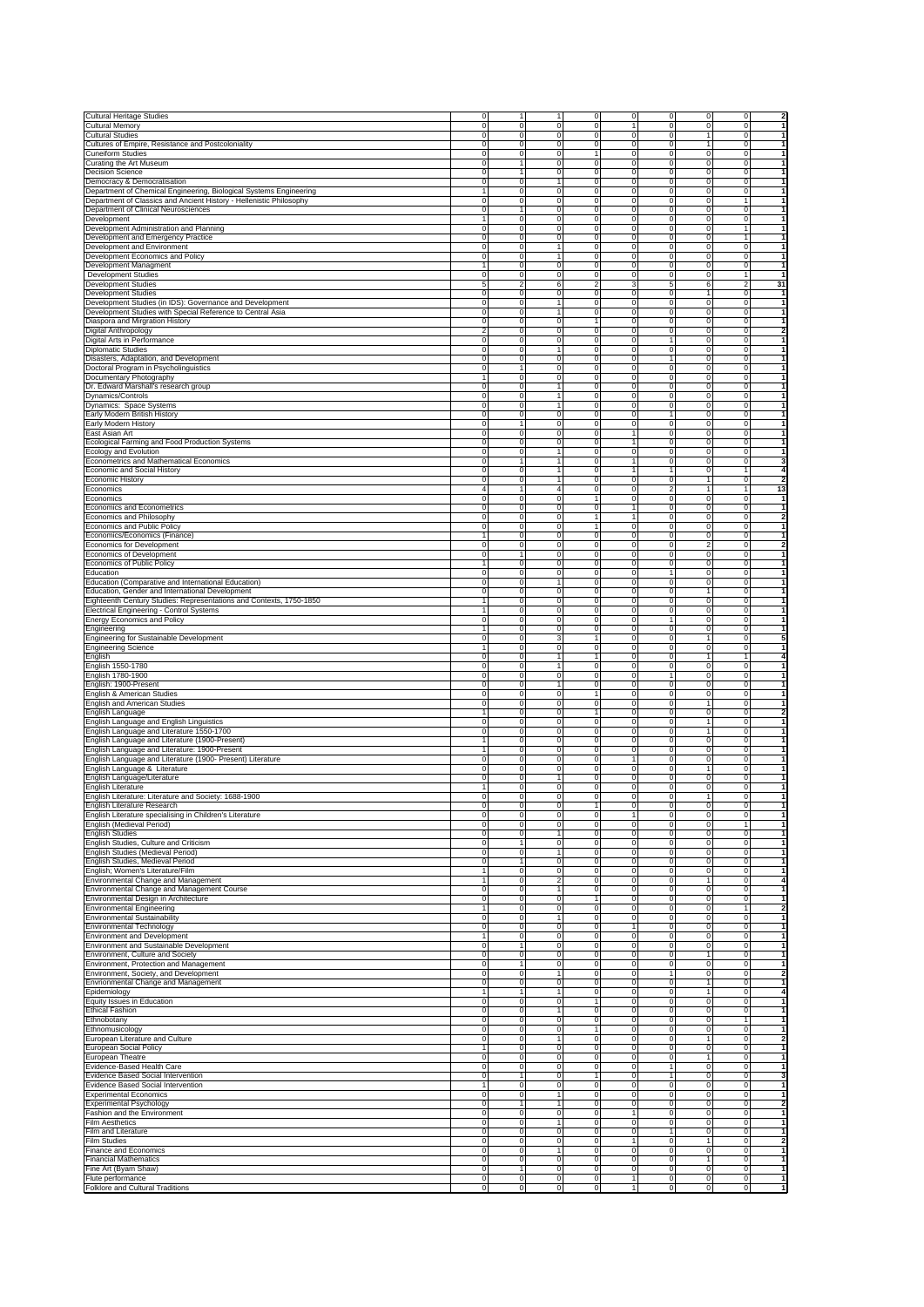|                                                                                                                                                                                                                                                                                                                                                                                                                                                                                                                                                                                                                                                                                                                                                                                                                                                                                                                                                                                                                                                                                                                                                                                                                                                                                                                                                                                                                                                                                                                                                                                                                                                                                                                                                                                     | $\overline{0}$      | ō                       | $\overline{0}$          | ō                       | $\overline{0}$      | $\circ$                        | $\overline{0}$      | $\mathbf{1}$        |                                         |
|-------------------------------------------------------------------------------------------------------------------------------------------------------------------------------------------------------------------------------------------------------------------------------------------------------------------------------------------------------------------------------------------------------------------------------------------------------------------------------------------------------------------------------------------------------------------------------------------------------------------------------------------------------------------------------------------------------------------------------------------------------------------------------------------------------------------------------------------------------------------------------------------------------------------------------------------------------------------------------------------------------------------------------------------------------------------------------------------------------------------------------------------------------------------------------------------------------------------------------------------------------------------------------------------------------------------------------------------------------------------------------------------------------------------------------------------------------------------------------------------------------------------------------------------------------------------------------------------------------------------------------------------------------------------------------------------------------------------------------------------------------------------------------------|---------------------|-------------------------|-------------------------|-------------------------|---------------------|--------------------------------|---------------------|---------------------|-----------------------------------------|
| <b>Food Policy</b><br>Forced Migration                                                                                                                                                                                                                                                                                                                                                                                                                                                                                                                                                                                                                                                                                                                                                                                                                                                                                                                                                                                                                                                                                                                                                                                                                                                                                                                                                                                                                                                                                                                                                                                                                                                                                                                                              | 0                   | $\mathbf 0$             | 1                       | $\mathbf 0$             | $\mathbf 0$         | 0                              | $\mathsf 0$         | $\mathbf 0$         | $\overline{1}$<br>1                     |
| Forensic Mental Health                                                                                                                                                                                                                                                                                                                                                                                                                                                                                                                                                                                                                                                                                                                                                                                                                                                                                                                                                                                                                                                                                                                                                                                                                                                                                                                                                                                                                                                                                                                                                                                                                                                                                                                                                              | $\mathbf 0$         | $\mathbf 0$             | $\mathsf{O}\xspace$     | $\mathbf 0$             | $\mathbf 0$         | $\mathbf 0$                    | $\mathsf 0$         | 1                   | 1                                       |
| French and English Literature                                                                                                                                                                                                                                                                                                                                                                                                                                                                                                                                                                                                                                                                                                                                                                                                                                                                                                                                                                                                                                                                                                                                                                                                                                                                                                                                                                                                                                                                                                                                                                                                                                                                                                                                                       | $\Omega$            | $\mathbf 0$             | $\mathbf 0$             | $\mathbf 0$             | $\mathbf 0$         | $\mathbf 0$                    | $\overline{1}$      | $\mathsf{O}\xspace$ | $\mathbf{1}$                            |
| Gender and Social Policy                                                                                                                                                                                                                                                                                                                                                                                                                                                                                                                                                                                                                                                                                                                                                                                                                                                                                                                                                                                                                                                                                                                                                                                                                                                                                                                                                                                                                                                                                                                                                                                                                                                                                                                                                            | $\Omega$            | $\mathbf 0$             | $\mathbf 0$             | $\mathbf 0$             | $\mathbf{1}$        | $\mathbf 0$                    | $\overline{1}$      | 0                   | $\mathbf 2$                             |
| Gender and Society                                                                                                                                                                                                                                                                                                                                                                                                                                                                                                                                                                                                                                                                                                                                                                                                                                                                                                                                                                                                                                                                                                                                                                                                                                                                                                                                                                                                                                                                                                                                                                                                                                                                                                                                                                  |                     | $\mathbf 0$             | $\mathsf{O}\xspace$     | $\mathbf 0$             | $\mathbf 0$         | $\mathbf 0$                    | $\mathbf 0$         | 0                   | $\mathbf{1}$                            |
| Gender, Sexuality and Culture                                                                                                                                                                                                                                                                                                                                                                                                                                                                                                                                                                                                                                                                                                                                                                                                                                                                                                                                                                                                                                                                                                                                                                                                                                                                                                                                                                                                                                                                                                                                                                                                                                                                                                                                                       | $\Omega$            | $\mathbf 0$             | 1                       | $\mathbf 0$             | $\mathbf 0$         | 0                              | $\mathbf 0$         | $\mathsf{O}\xspace$ | $\mathbf{1}$                            |
| General Linguistics and Comparative Philology                                                                                                                                                                                                                                                                                                                                                                                                                                                                                                                                                                                                                                                                                                                                                                                                                                                                                                                                                                                                                                                                                                                                                                                                                                                                                                                                                                                                                                                                                                                                                                                                                                                                                                                                       | $\mathbf 0$         | $\mathbf 0$             | 1                       | $\mathbf 0$             | $\circ$             | $\mathsf{O}\xspace$            | $\mathbf 0$         | $\mathsf{O}\xspace$ | $\mathbf{1}$                            |
| General Public Health                                                                                                                                                                                                                                                                                                                                                                                                                                                                                                                                                                                                                                                                                                                                                                                                                                                                                                                                                                                                                                                                                                                                                                                                                                                                                                                                                                                                                                                                                                                                                                                                                                                                                                                                                               | $\mathbf 0$         | $\mathbf 0$             | $\circ$                 | $\mathbf 0$             | $\circ$             | $\mathsf{O}\xspace$            | $\mathbf{1}$        | $\mathbf 0$         | $\mathbf{1}$                            |
| General Public Health Stream                                                                                                                                                                                                                                                                                                                                                                                                                                                                                                                                                                                                                                                                                                                                                                                                                                                                                                                                                                                                                                                                                                                                                                                                                                                                                                                                                                                                                                                                                                                                                                                                                                                                                                                                                        | 0                   | $\mathbf 0$             | $\mathsf{O}\xspace$     | 1                       | $\mathbf 0$         | $\mathsf{O}\xspace$            | $\mathbf 0$         | $\mathbf 0$         | $\mathbf{1}$                            |
| General Structural Engineering                                                                                                                                                                                                                                                                                                                                                                                                                                                                                                                                                                                                                                                                                                                                                                                                                                                                                                                                                                                                                                                                                                                                                                                                                                                                                                                                                                                                                                                                                                                                                                                                                                                                                                                                                      | $\Omega$            | $\mathbf 0$             | $\mathsf{O}\xspace$     | $\mathbf 0$             | $\mathbf 0$         | $\mathsf{O}\xspace$            | $\mathsf 0$         | 1                   | $\mathbf{1}$                            |
| Geographical Information Systems                                                                                                                                                                                                                                                                                                                                                                                                                                                                                                                                                                                                                                                                                                                                                                                                                                                                                                                                                                                                                                                                                                                                                                                                                                                                                                                                                                                                                                                                                                                                                                                                                                                                                                                                                    | $\Omega$            | $\mathbf 0$             | $\mathsf{O}\xspace$     | $\mathbf 0$             | $\mathbf{1}$        | $\mathbf 0$                    | $\mathsf 0$         | $\mathsf{O}\xspace$ | $\mathbf{1}$                            |
| Geography (Research Methods)                                                                                                                                                                                                                                                                                                                                                                                                                                                                                                                                                                                                                                                                                                                                                                                                                                                                                                                                                                                                                                                                                                                                                                                                                                                                                                                                                                                                                                                                                                                                                                                                                                                                                                                                                        | $\Omega$            | $\mathbf 0$             | $\mathsf{O}\xspace$     | 1                       | $\mathbf 0$         | $\mathbf 0$                    | $\mathsf 0$         | 0                   | $\mathbf{1}$                            |
| Geophysics, Geodynamics and Tectonics                                                                                                                                                                                                                                                                                                                                                                                                                                                                                                                                                                                                                                                                                                                                                                                                                                                                                                                                                                                                                                                                                                                                                                                                                                                                                                                                                                                                                                                                                                                                                                                                                                                                                                                                               | $\Omega$            | $\mathbf 0$             | $\mathsf{O}\xspace$     | $\mathbf 0$             | $\mathbf{1}$        | $\mathbf 0$                    | $\mathbf 0$         | 0                   | $\mathbf{1}$                            |
| GIS and Human Geography                                                                                                                                                                                                                                                                                                                                                                                                                                                                                                                                                                                                                                                                                                                                                                                                                                                                                                                                                                                                                                                                                                                                                                                                                                                                                                                                                                                                                                                                                                                                                                                                                                                                                                                                                             | 0                   | $\mathbf 0$             | $\circ$                 | $\mathbf 0$             | $\circ$             | 0                              | 1                   | $\mathsf{O}\xspace$ | $\mathbf{1}$                            |
| Global Governance and Diplomacy                                                                                                                                                                                                                                                                                                                                                                                                                                                                                                                                                                                                                                                                                                                                                                                                                                                                                                                                                                                                                                                                                                                                                                                                                                                                                                                                                                                                                                                                                                                                                                                                                                                                                                                                                     |                     | $\mathbf 0$             | $\circ$                 | $\mathbf 0$             | $\circ$             |                                | $\mathbf 0$         | $\mathsf{O}\xspace$ | 2                                       |
| Global Governance and Ethics                                                                                                                                                                                                                                                                                                                                                                                                                                                                                                                                                                                                                                                                                                                                                                                                                                                                                                                                                                                                                                                                                                                                                                                                                                                                                                                                                                                                                                                                                                                                                                                                                                                                                                                                                        | $\Omega$            | $\mathbf 0$             | 1                       | $\mathbf 0$             | $\circ$             | $\mathsf{O}\xspace$            | $\mathbf 0$         | $\mathbf 0$         | $\mathbf{1}$                            |
| Global Governance & Diplomacy                                                                                                                                                                                                                                                                                                                                                                                                                                                                                                                                                                                                                                                                                                                                                                                                                                                                                                                                                                                                                                                                                                                                                                                                                                                                                                                                                                                                                                                                                                                                                                                                                                                                                                                                                       |                     | $\mathbf 0$             | $\circ$                 | $\mathbf 0$             | $\mathbf 0$         | $\mathsf{O}\xspace$            | $\mathbf 0$         | $\mathbf 0$         | $\mathbf{1}$                            |
| Global Health                                                                                                                                                                                                                                                                                                                                                                                                                                                                                                                                                                                                                                                                                                                                                                                                                                                                                                                                                                                                                                                                                                                                                                                                                                                                                                                                                                                                                                                                                                                                                                                                                                                                                                                                                                       | $\mathbf 0$         | 1                       | $\mathsf{O}\xspace$     | $\mathbf 0$             | $\mathbf 0$         | $\mathsf{O}\xspace$            | $\mathsf 0$         | 0                   | 1                                       |
| Global Health and Anthropology                                                                                                                                                                                                                                                                                                                                                                                                                                                                                                                                                                                                                                                                                                                                                                                                                                                                                                                                                                                                                                                                                                                                                                                                                                                                                                                                                                                                                                                                                                                                                                                                                                                                                                                                                      | $\Omega$            | $\mathbf{1}$            | $\mathsf{O}\xspace$     | $\mathbf 0$             | $\mathbf{1}$        | $\mathbf 0$                    | $\mathsf 0$         | 0                   | $\mathbf 2$                             |
| Global Health in Developing Countries                                                                                                                                                                                                                                                                                                                                                                                                                                                                                                                                                                                                                                                                                                                                                                                                                                                                                                                                                                                                                                                                                                                                                                                                                                                                                                                                                                                                                                                                                                                                                                                                                                                                                                                                               |                     | $\mathbf 0$             | $\mathbf 0$             | $\mathbf 0$             | $\mathbf 0$         | $\mathbf 0$                    | $\mathsf 0$         | 0                   | $\mathbf{1}$                            |
|                                                                                                                                                                                                                                                                                                                                                                                                                                                                                                                                                                                                                                                                                                                                                                                                                                                                                                                                                                                                                                                                                                                                                                                                                                                                                                                                                                                                                                                                                                                                                                                                                                                                                                                                                                                     | $\mathbf 0$         | $\mathbf 0$             | $\mathsf{O}\xspace$     | $\mathbf 0$             | $\mathbf{1}$        | $\mathbf 0$                    | $\mathsf 0$         | 0                   | $\mathbf{1}$                            |
| Global Health Science                                                                                                                                                                                                                                                                                                                                                                                                                                                                                                                                                                                                                                                                                                                                                                                                                                                                                                                                                                                                                                                                                                                                                                                                                                                                                                                                                                                                                                                                                                                                                                                                                                                                                                                                                               | $\Omega$            |                         | 1                       |                         | $\circ$             |                                | $\mathbf 0$         |                     |                                         |
| Globalisation and Development                                                                                                                                                                                                                                                                                                                                                                                                                                                                                                                                                                                                                                                                                                                                                                                                                                                                                                                                                                                                                                                                                                                                                                                                                                                                                                                                                                                                                                                                                                                                                                                                                                                                                                                                                       |                     | $\mathbf 0$             | $\circ$                 | $\mathbf 0$             | $\mathbf 0$         | $\mathbf 0$                    | $\overline{1}$      | 0                   | $\mathbf{1}$                            |
| Globalisation, Europeanisation and Public Policy                                                                                                                                                                                                                                                                                                                                                                                                                                                                                                                                                                                                                                                                                                                                                                                                                                                                                                                                                                                                                                                                                                                                                                                                                                                                                                                                                                                                                                                                                                                                                                                                                                                                                                                                    | 0                   | $\mathbf 0$             |                         | $\mathbf 0$             |                     | 0                              |                     | $\mathsf{O}\xspace$ | $\mathbf{1}$                            |
| <b>Global Politics</b>                                                                                                                                                                                                                                                                                                                                                                                                                                                                                                                                                                                                                                                                                                                                                                                                                                                                                                                                                                                                                                                                                                                                                                                                                                                                                                                                                                                                                                                                                                                                                                                                                                                                                                                                                              | $\mathbf 0$         | $\mathbf 0$             | $\overline{c}$          | $\mathbf 0$             | $\circ$             | $\mathsf{O}\xspace$            | $\mathbf 0$         | $\mathbf 0$         | $\overline{\mathbf{2}}$                 |
| Global Security                                                                                                                                                                                                                                                                                                                                                                                                                                                                                                                                                                                                                                                                                                                                                                                                                                                                                                                                                                                                                                                                                                                                                                                                                                                                                                                                                                                                                                                                                                                                                                                                                                                                                                                                                                     | $\mathbf 0$         | $\mathbf 0$             | $\circ$                 | $\mathbf 0$             | $\mathbf 0$         | 1                              | $\mathbf 0$         | $\mathbf 0$         | $\mathbf{1}$                            |
| Government                                                                                                                                                                                                                                                                                                                                                                                                                                                                                                                                                                                                                                                                                                                                                                                                                                                                                                                                                                                                                                                                                                                                                                                                                                                                                                                                                                                                                                                                                                                                                                                                                                                                                                                                                                          | 0                   | $\mathbf 0$             | $\mathsf{O}\xspace$     | $\mathbf{1}$            | $\mathbf 0$         | $\mathsf{O}\xspace$            | $\mathbf 0$         | 0                   | 1                                       |
| Graphic Design                                                                                                                                                                                                                                                                                                                                                                                                                                                                                                                                                                                                                                                                                                                                                                                                                                                                                                                                                                                                                                                                                                                                                                                                                                                                                                                                                                                                                                                                                                                                                                                                                                                                                                                                                                      | 0                   | $\mathbf 0$             | $\mathsf{O}\xspace$     | $\mathbf 0$             | $\overline{1}$      | $\mathsf{O}\xspace$            | $\mathsf 0$         | $\mathsf{O}\xspace$ | 1                                       |
| Health and Society: Social Epidemiology                                                                                                                                                                                                                                                                                                                                                                                                                                                                                                                                                                                                                                                                                                                                                                                                                                                                                                                                                                                                                                                                                                                                                                                                                                                                                                                                                                                                                                                                                                                                                                                                                                                                                                                                             | $\Omega$            | $\mathbf 0$             | 1                       | $\mathbf 0$             | $\mathbf 0$         | 0                              | $\mathsf 0$         | $\mathsf{O}\xspace$ | $\mathbf{1}$                            |
| Health Inequities and Public Policy                                                                                                                                                                                                                                                                                                                                                                                                                                                                                                                                                                                                                                                                                                                                                                                                                                                                                                                                                                                                                                                                                                                                                                                                                                                                                                                                                                                                                                                                                                                                                                                                                                                                                                                                                 | $\Omega$            | $\mathbf{1}$            | $\mathsf{O}\xspace$     | $\mathbf 0$             | $\mathbf 0$         | $\mathbf 0$                    | $\mathsf 0$         | 0                   | $\mathbf{1}$                            |
| Health Policy, Planning and Financing                                                                                                                                                                                                                                                                                                                                                                                                                                                                                                                                                                                                                                                                                                                                                                                                                                                                                                                                                                                                                                                                                                                                                                                                                                                                                                                                                                                                                                                                                                                                                                                                                                                                                                                                               | $\mathbf 0$         | 1                       | $\mathbf 0$             | $\mathbf 0$             | $\mathbf 0$         | $\mathsf{O}\xspace$            | $\mathsf 0$         | $\mathsf{O}\xspace$ | $\mathbf{1}$                            |
| Health Policy, Planning, and Financing                                                                                                                                                                                                                                                                                                                                                                                                                                                                                                                                                                                                                                                                                                                                                                                                                                                                                                                                                                                                                                                                                                                                                                                                                                                                                                                                                                                                                                                                                                                                                                                                                                                                                                                                              | 1                   | o                       | ō                       | ō                       | ō                   | o                              | $\overline{0}$      | o                   | $\overline{1}$                          |
| Hebrew and Jewish Studies                                                                                                                                                                                                                                                                                                                                                                                                                                                                                                                                                                                                                                                                                                                                                                                                                                                                                                                                                                                                                                                                                                                                                                                                                                                                                                                                                                                                                                                                                                                                                                                                                                                                                                                                                           | $\mathbf 0$         | ō                       | $\mathbf 0$             | ō                       | $\mathbf{1}$        | o                              | $\overline{0}$      | o                   | $\overline{1}$                          |
| Historical Musicology and Performance Studies                                                                                                                                                                                                                                                                                                                                                                                                                                                                                                                                                                                                                                                                                                                                                                                                                                                                                                                                                                                                                                                                                                                                                                                                                                                                                                                                                                                                                                                                                                                                                                                                                                                                                                                                       | $\mathbf 0$         | 1                       | $\mathbf 0$             | ō                       | ō                   | o                              | ō                   | o                   | $\overline{1}$                          |
| <b>Historical Studies</b>                                                                                                                                                                                                                                                                                                                                                                                                                                                                                                                                                                                                                                                                                                                                                                                                                                                                                                                                                                                                                                                                                                                                                                                                                                                                                                                                                                                                                                                                                                                                                                                                                                                                                                                                                           | $\mathbf 0$         | $\mathbf 0$             | $\mathbf 0$             | o                       | ō                   | $\mathbf 0$                    | $\overline{0}$      | $\mathbf{1}$        | $\mathbf{1}$                            |
| History                                                                                                                                                                                                                                                                                                                                                                                                                                                                                                                                                                                                                                                                                                                                                                                                                                                                                                                                                                                                                                                                                                                                                                                                                                                                                                                                                                                                                                                                                                                                                                                                                                                                                                                                                                             | $\mathbf 0$         | o                       | o                       | o                       | ō                   | $\mathbf 0$                    | $\overline{0}$      | $\mathbf{1}$        | -1                                      |
| History and Archaeology of the Greek and Roman World                                                                                                                                                                                                                                                                                                                                                                                                                                                                                                                                                                                                                                                                                                                                                                                                                                                                                                                                                                                                                                                                                                                                                                                                                                                                                                                                                                                                                                                                                                                                                                                                                                                                                                                                | $\Omega$            | o                       | ō                       | $\mathbf{1}$            | $\overline{0}$      | $\mathbf 0$                    | $\overline{0}$      | o                   | -1                                      |
| History and Philosophy of Science                                                                                                                                                                                                                                                                                                                                                                                                                                                                                                                                                                                                                                                                                                                                                                                                                                                                                                                                                                                                                                                                                                                                                                                                                                                                                                                                                                                                                                                                                                                                                                                                                                                                                                                                                   | $\Omega$            | ō                       | ō                       | o                       | $\overline{0}$      | $\mathbf 0$                    | 1                   | 1                   | $\overline{2}$                          |
| History: Asia/Africa                                                                                                                                                                                                                                                                                                                                                                                                                                                                                                                                                                                                                                                                                                                                                                                                                                                                                                                                                                                                                                                                                                                                                                                                                                                                                                                                                                                                                                                                                                                                                                                                                                                                                                                                                                | $\mathbf 0$         | o                       | o                       | o                       | $\overline{0}$      | $\mathbf 0$                    | 1                   | $\mathbf 0$         | $\mathbf{1}$                            |
| History of Art                                                                                                                                                                                                                                                                                                                                                                                                                                                                                                                                                                                                                                                                                                                                                                                                                                                                                                                                                                                                                                                                                                                                                                                                                                                                                                                                                                                                                                                                                                                                                                                                                                                                                                                                                                      | $\mathbf 0$         | 3                       | 1                       | o                       | $\mathbf{1}$        | $\mathbf 0$                    | $\overline{2}$      | o                   | 7                                       |
| History of Art                                                                                                                                                                                                                                                                                                                                                                                                                                                                                                                                                                                                                                                                                                                                                                                                                                                                                                                                                                                                                                                                                                                                                                                                                                                                                                                                                                                                                                                                                                                                                                                                                                                                                                                                                                      | $\mathbf 0$         | o                       | $\mathbf 0$             | ō                       | $\mathbf 0$         | $\mathbf 0$                    | $\overline{0}$      | $\mathbf{1}$        | $\overline{1}$                          |
| <b>History of Design</b>                                                                                                                                                                                                                                                                                                                                                                                                                                                                                                                                                                                                                                                                                                                                                                                                                                                                                                                                                                                                                                                                                                                                                                                                                                                                                                                                                                                                                                                                                                                                                                                                                                                                                                                                                            | $\mathbf 0$         | o                       | $\mathbf 0$             | ō                       | ō                   | $\mathbf 0$                    | ō                   | $\mathbf{1}$        | $\overline{\mathbf{1}}$                 |
| <b>History of International Relations</b>                                                                                                                                                                                                                                                                                                                                                                                                                                                                                                                                                                                                                                                                                                                                                                                                                                                                                                                                                                                                                                                                                                                                                                                                                                                                                                                                                                                                                                                                                                                                                                                                                                                                                                                                           | $\mathbf 0$         | o                       | $\mathbf{1}$            | ō                       | $\mathbf{1}$        | $\mathbf 0$                    | $\overline{0}$      | $\mathbf 0$         | $\overline{\mathbf{2}}$                 |
| History of Medicine                                                                                                                                                                                                                                                                                                                                                                                                                                                                                                                                                                                                                                                                                                                                                                                                                                                                                                                                                                                                                                                                                                                                                                                                                                                                                                                                                                                                                                                                                                                                                                                                                                                                                                                                                                 | $\mathbf 0$         | 1                       | $\mathbf 0$             | o                       | $\mathbf 0$         | $\mathbf 0$                    | $\overline{0}$      | o                   | $\overline{1}$                          |
| <b>History of Political Thought</b>                                                                                                                                                                                                                                                                                                                                                                                                                                                                                                                                                                                                                                                                                                                                                                                                                                                                                                                                                                                                                                                                                                                                                                                                                                                                                                                                                                                                                                                                                                                                                                                                                                                                                                                                                 | $\mathbf 0$         | o                       | $\mathbf{1}$            | o                       | ō                   | $\mathbf 0$                    | $\overline{0}$      | o                   | -1                                      |
| History of Political Thought and Intellectual History                                                                                                                                                                                                                                                                                                                                                                                                                                                                                                                                                                                                                                                                                                                                                                                                                                                                                                                                                                                                                                                                                                                                                                                                                                                                                                                                                                                                                                                                                                                                                                                                                                                                                                                               | $\Omega$            | ō                       | o                       | o                       | ō                   | $\mathbf 0$                    | $\overline{0}$      | 1                   | -1                                      |
| History of Science                                                                                                                                                                                                                                                                                                                                                                                                                                                                                                                                                                                                                                                                                                                                                                                                                                                                                                                                                                                                                                                                                                                                                                                                                                                                                                                                                                                                                                                                                                                                                                                                                                                                                                                                                                  | $\mathbf 0$         | o                       | $\mathbf{1}$            | o                       | ō                   | 0                              | $\overline{0}$      | $\mathbf 0$         | -1                                      |
| History of Science, Medicine and Technology                                                                                                                                                                                                                                                                                                                                                                                                                                                                                                                                                                                                                                                                                                                                                                                                                                                                                                                                                                                                                                                                                                                                                                                                                                                                                                                                                                                                                                                                                                                                                                                                                                                                                                                                         | $\mathbf 0$         | o                       | $\mathbf 0$             | $\mathbf{1}$            | ō                   | $\mathbf 0$                    | $\overline{0}$      | o                   | $\mathbf{1}$                            |
| History of Science, Medicine, and Technology                                                                                                                                                                                                                                                                                                                                                                                                                                                                                                                                                                                                                                                                                                                                                                                                                                                                                                                                                                                                                                                                                                                                                                                                                                                                                                                                                                                                                                                                                                                                                                                                                                                                                                                                        | 1                   | 1                       | $\mathbf 0$             | ō                       | ō                   | $\mathbf 0$                    | $\overline{0}$      | 1                   | 3                                       |
| History of the Book                                                                                                                                                                                                                                                                                                                                                                                                                                                                                                                                                                                                                                                                                                                                                                                                                                                                                                                                                                                                                                                                                                                                                                                                                                                                                                                                                                                                                                                                                                                                                                                                                                                                                                                                                                 | $\mathbf 0$         | ō                       | $\mathbf 0$             | $\mathbf{1}$            | ō                   | $\mathbf 0$                    | ō                   | $\circ$             | $\overline{\mathbf{1}}$                 |
| <b>History of Warfare</b>                                                                                                                                                                                                                                                                                                                                                                                                                                                                                                                                                                                                                                                                                                                                                                                                                                                                                                                                                                                                                                                                                                                                                                                                                                                                                                                                                                                                                                                                                                                                                                                                                                                                                                                                                           | $\mathbf 0$         |                         | $\mathbf 0$             | ō                       | ō                   |                                | $\mathbf{1}$        |                     | 3                                       |
|                                                                                                                                                                                                                                                                                                                                                                                                                                                                                                                                                                                                                                                                                                                                                                                                                                                                                                                                                                                                                                                                                                                                                                                                                                                                                                                                                                                                                                                                                                                                                                                                                                                                                                                                                                                     |                     | $\mathbf{1}$            | o                       |                         | $\mathbf{1}$        | $\mathbf 0$                    | $\overline{0}$      | $\mathbf{1}$        | $\overline{1}$                          |
| History, philosophy and sociology of science, technology and medicine                                                                                                                                                                                                                                                                                                                                                                                                                                                                                                                                                                                                                                                                                                                                                                                                                                                                                                                                                                                                                                                                                                                                                                                                                                                                                                                                                                                                                                                                                                                                                                                                                                                                                                               | $\mathbf 0$         | $\mathbf 0$             |                         | o                       |                     | $\mathbf 0$                    |                     | $\mathbf 0$         | -1                                      |
| History, Philosophy, and Sociology of Science, Technology, and Medicine                                                                                                                                                                                                                                                                                                                                                                                                                                                                                                                                                                                                                                                                                                                                                                                                                                                                                                                                                                                                                                                                                                                                                                                                                                                                                                                                                                                                                                                                                                                                                                                                                                                                                                             | $\mathbf 0$         | o                       | $\mathbf{1}$            | o                       | ō                   | $\mathbf 0$                    | $\overline{0}$      | o                   |                                         |
| Human Evolutionary Studies                                                                                                                                                                                                                                                                                                                                                                                                                                                                                                                                                                                                                                                                                                                                                                                                                                                                                                                                                                                                                                                                                                                                                                                                                                                                                                                                                                                                                                                                                                                                                                                                                                                                                                                                                          | $\mathbf 0$         | o                       | $\mathbf 0$             | o                       | ō                   | $\mathbf 0$                    | $\overline{0}$      | 1                   | -1                                      |
| Human Geography                                                                                                                                                                                                                                                                                                                                                                                                                                                                                                                                                                                                                                                                                                                                                                                                                                                                                                                                                                                                                                                                                                                                                                                                                                                                                                                                                                                                                                                                                                                                                                                                                                                                                                                                                                     | 1                   | o                       | o                       | o                       | $\overline{0}$      | $\mathbf 0$                    | $\overline{1}$      | $\mathbf 0$         | $\overline{2}$                          |
| <b>Humanitarian Studies</b>                                                                                                                                                                                                                                                                                                                                                                                                                                                                                                                                                                                                                                                                                                                                                                                                                                                                                                                                                                                                                                                                                                                                                                                                                                                                                                                                                                                                                                                                                                                                                                                                                                                                                                                                                         | $\mathbf 0$         | o                       | o                       | o                       | $\mathbf{1}$        | $\mathbf 0$                    | $\overline{0}$      | o                   | $\mathbf{1}$                            |
| Human Rights                                                                                                                                                                                                                                                                                                                                                                                                                                                                                                                                                                                                                                                                                                                                                                                                                                                                                                                                                                                                                                                                                                                                                                                                                                                                                                                                                                                                                                                                                                                                                                                                                                                                                                                                                                        | $\overline{2}$      | o                       | $\overline{2}$          | ō                       | $\mathbf{1}$        | $\mathbf 0$                    | $\overline{0}$      | 1                   | 6                                       |
| Human Rights and International Politics                                                                                                                                                                                                                                                                                                                                                                                                                                                                                                                                                                                                                                                                                                                                                                                                                                                                                                                                                                                                                                                                                                                                                                                                                                                                                                                                                                                                                                                                                                                                                                                                                                                                                                                                             | $\mathbf 0$         | o                       | ō                       | ō                       | $\mathbf 0$         | $\mathbf 0$                    | $\mathbf{1}$        | $\mathbf 0$         | $\overline{\mathbf{1}}$                 |
| Human Rights Law                                                                                                                                                                                                                                                                                                                                                                                                                                                                                                                                                                                                                                                                                                                                                                                                                                                                                                                                                                                                                                                                                                                                                                                                                                                                                                                                                                                                                                                                                                                                                                                                                                                                                                                                                                    | $\mathbf 0$         | ō                       | 1                       | ō                       | ō                   | $\mathbf 0$                    | ō                   | o                   | $\mathbf{1}$                            |
| Hydrology and Water Resources Management                                                                                                                                                                                                                                                                                                                                                                                                                                                                                                                                                                                                                                                                                                                                                                                                                                                                                                                                                                                                                                                                                                                                                                                                                                                                                                                                                                                                                                                                                                                                                                                                                                                                                                                                            | 1                   | o                       | $\mathbf 0$             | ō                       | ō                   | $\mathbf 0$                    | $\overline{0}$      | $\mathbf 0$         | $\mathbf{1}$                            |
| Identity, Culture and Power                                                                                                                                                                                                                                                                                                                                                                                                                                                                                                                                                                                                                                                                                                                                                                                                                                                                                                                                                                                                                                                                                                                                                                                                                                                                                                                                                                                                                                                                                                                                                                                                                                                                                                                                                         | $\Omega$            | o                       | $\mathbf 0$             | o                       | ō                   | 1                              | 1                   | o                   | $\overline{\mathbf{2}}$                 |
| <b>Immigration Studies</b>                                                                                                                                                                                                                                                                                                                                                                                                                                                                                                                                                                                                                                                                                                                                                                                                                                                                                                                                                                                                                                                                                                                                                                                                                                                                                                                                                                                                                                                                                                                                                                                                                                                                                                                                                          | $\mathbf 0$         | o                       | o                       | o                       | $\mathbf{1}$        | $\mathbf 0$                    | $\overline{0}$      | o                   | -1                                      |
| Immunology                                                                                                                                                                                                                                                                                                                                                                                                                                                                                                                                                                                                                                                                                                                                                                                                                                                                                                                                                                                                                                                                                                                                                                                                                                                                                                                                                                                                                                                                                                                                                                                                                                                                                                                                                                          | $\Omega$            | o                       | $\mathbf{1}$            | o                       | ō                   | o                              | $\overline{0}$      | 1                   | $\overline{2}$                          |
| Imperial Histor                                                                                                                                                                                                                                                                                                                                                                                                                                                                                                                                                                                                                                                                                                                                                                                                                                                                                                                                                                                                                                                                                                                                                                                                                                                                                                                                                                                                                                                                                                                                                                                                                                                                                                                                                                     | $\mathbf 0$         | o                       | o                       | o                       | $\mathbf{1}$        | $\mathbf 0$                    | $\overline{0}$      | $\mathbf 0$         | $\mathbf{1}$                            |
| <b>Inclusive Design</b>                                                                                                                                                                                                                                                                                                                                                                                                                                                                                                                                                                                                                                                                                                                                                                                                                                                                                                                                                                                                                                                                                                                                                                                                                                                                                                                                                                                                                                                                                                                                                                                                                                                                                                                                                             | $\mathbf 0$         | 1                       | $\mathbf 0$             | o                       | ō                   | $\mathbf 0$                    | $\overline{0}$      | o                   | $\overline{1}$                          |
| Inclusive Design (at Engineering Design Centre)                                                                                                                                                                                                                                                                                                                                                                                                                                                                                                                                                                                                                                                                                                                                                                                                                                                                                                                                                                                                                                                                                                                                                                                                                                                                                                                                                                                                                                                                                                                                                                                                                                                                                                                                     | $\mathbf 0$         | $\mathbf 0$             | ō                       | ō                       | $\mathbf{1}$        | o                              | $\overline{0}$      | o                   | $\overline{1}$                          |
|                                                                                                                                                                                                                                                                                                                                                                                                                                                                                                                                                                                                                                                                                                                                                                                                                                                                                                                                                                                                                                                                                                                                                                                                                                                                                                                                                                                                                                                                                                                                                                                                                                                                                                                                                                                     |                     | ō                       | 1                       | ō                       | $\mathbf 0$         | $\mathbf 0$                    | ō                   | o                   | $\overline{1}$                          |
|                                                                                                                                                                                                                                                                                                                                                                                                                                                                                                                                                                                                                                                                                                                                                                                                                                                                                                                                                                                                                                                                                                                                                                                                                                                                                                                                                                                                                                                                                                                                                                                                                                                                                                                                                                                     | $\mathbf 0$         | $\mathbf 0$             | $\mathbf 0$             | ō                       | ō                   | $\mathbf 0$                    | $\mathbf{1}$        | $\mathbf 0$         | $\mathbf{1}$                            |
|                                                                                                                                                                                                                                                                                                                                                                                                                                                                                                                                                                                                                                                                                                                                                                                                                                                                                                                                                                                                                                                                                                                                                                                                                                                                                                                                                                                                                                                                                                                                                                                                                                                                                                                                                                                     | $\mathbf 0$         |                         |                         |                         | ō                   | $\mathbf 0$                    |                     |                     |                                         |
|                                                                                                                                                                                                                                                                                                                                                                                                                                                                                                                                                                                                                                                                                                                                                                                                                                                                                                                                                                                                                                                                                                                                                                                                                                                                                                                                                                                                                                                                                                                                                                                                                                                                                                                                                                                     | 1                   |                         |                         |                         |                     |                                |                     |                     | $\overline{1}$                          |
|                                                                                                                                                                                                                                                                                                                                                                                                                                                                                                                                                                                                                                                                                                                                                                                                                                                                                                                                                                                                                                                                                                                                                                                                                                                                                                                                                                                                                                                                                                                                                                                                                                                                                                                                                                                     | $\Omega$            | o                       | $\mathbf 0$             | o                       |                     |                                | $\overline{0}$      | o                   |                                         |
|                                                                                                                                                                                                                                                                                                                                                                                                                                                                                                                                                                                                                                                                                                                                                                                                                                                                                                                                                                                                                                                                                                                                                                                                                                                                                                                                                                                                                                                                                                                                                                                                                                                                                                                                                                                     |                     | o                       | o                       | o                       | ō                   | o                              | $\overline{0}$      | 1                   | -1                                      |
|                                                                                                                                                                                                                                                                                                                                                                                                                                                                                                                                                                                                                                                                                                                                                                                                                                                                                                                                                                                                                                                                                                                                                                                                                                                                                                                                                                                                                                                                                                                                                                                                                                                                                                                                                                                     | $\mathbf 0$         | o                       | o                       | o                       | ō                   | 1                              | $\overline{0}$      | $\mathbf 0$         | -1                                      |
|                                                                                                                                                                                                                                                                                                                                                                                                                                                                                                                                                                                                                                                                                                                                                                                                                                                                                                                                                                                                                                                                                                                                                                                                                                                                                                                                                                                                                                                                                                                                                                                                                                                                                                                                                                                     | 1                   | ō                       | o                       | o                       | ō                   | $\mathbf 0$                    | 1                   | ō                   | $\overline{\mathbf{2}}$                 |
|                                                                                                                                                                                                                                                                                                                                                                                                                                                                                                                                                                                                                                                                                                                                                                                                                                                                                                                                                                                                                                                                                                                                                                                                                                                                                                                                                                                                                                                                                                                                                                                                                                                                                                                                                                                     | $\mathbf 0$         | ō                       | o<br>1                  | o                       | ō                   | $\mathbf 0$                    | 1                   | o                   | $\mathbf{1}$                            |
|                                                                                                                                                                                                                                                                                                                                                                                                                                                                                                                                                                                                                                                                                                                                                                                                                                                                                                                                                                                                                                                                                                                                                                                                                                                                                                                                                                                                                                                                                                                                                                                                                                                                                                                                                                                     | $\mathbf 0$         | $\mathbf 0$             |                         | ō                       | ō                   | $\mathbf 0$                    | ō                   | $\circ$             | $\overline{1}$                          |
|                                                                                                                                                                                                                                                                                                                                                                                                                                                                                                                                                                                                                                                                                                                                                                                                                                                                                                                                                                                                                                                                                                                                                                                                                                                                                                                                                                                                                                                                                                                                                                                                                                                                                                                                                                                     | 0<br>1              | 0                       |                         | 0                       |                     |                                |                     |                     | $\overline{\mathbf{1}}$                 |
|                                                                                                                                                                                                                                                                                                                                                                                                                                                                                                                                                                                                                                                                                                                                                                                                                                                                                                                                                                                                                                                                                                                                                                                                                                                                                                                                                                                                                                                                                                                                                                                                                                                                                                                                                                                     |                     | ō                       | ō                       | ō                       | ō                   | $\overline{0}$                 | ō                   | o                   |                                         |
|                                                                                                                                                                                                                                                                                                                                                                                                                                                                                                                                                                                                                                                                                                                                                                                                                                                                                                                                                                                                                                                                                                                                                                                                                                                                                                                                                                                                                                                                                                                                                                                                                                                                                                                                                                                     | 1                   | 1                       | $\mathbf 0$             | $\mathbf 0$             | $\mathbf 0$         | $\mathbf 0$                    | ō                   | $\mathbf 0$         | $\overline{\mathbf{2}}$                 |
|                                                                                                                                                                                                                                                                                                                                                                                                                                                                                                                                                                                                                                                                                                                                                                                                                                                                                                                                                                                                                                                                                                                                                                                                                                                                                                                                                                                                                                                                                                                                                                                                                                                                                                                                                                                     | $\mathbf 0$         | o                       | $\Omega$                | ō                       | ō                   | $\mathbf 0$                    | 1                   | o                   | $\mathbf{1}$                            |
|                                                                                                                                                                                                                                                                                                                                                                                                                                                                                                                                                                                                                                                                                                                                                                                                                                                                                                                                                                                                                                                                                                                                                                                                                                                                                                                                                                                                                                                                                                                                                                                                                                                                                                                                                                                     | 1                   | o                       | o                       | o                       | ō                   | $\mathbf 0$                    | $\overline{0}$      | o                   | -1                                      |
|                                                                                                                                                                                                                                                                                                                                                                                                                                                                                                                                                                                                                                                                                                                                                                                                                                                                                                                                                                                                                                                                                                                                                                                                                                                                                                                                                                                                                                                                                                                                                                                                                                                                                                                                                                                     | $\mathbf 0$         | o                       | 1                       | o                       | ō                   | $\mathbf 0$                    | $\overline{0}$      | $\mathbf 0$         | $\overline{1}$                          |
|                                                                                                                                                                                                                                                                                                                                                                                                                                                                                                                                                                                                                                                                                                                                                                                                                                                                                                                                                                                                                                                                                                                                                                                                                                                                                                                                                                                                                                                                                                                                                                                                                                                                                                                                                                                     | 1                   | o                       | $\mathbf 0$             | ō                       | ō                   | $\mathbf 0$                    | $\overline{0}$      | $\mathbf 0$         | $\mathbf{1}$                            |
|                                                                                                                                                                                                                                                                                                                                                                                                                                                                                                                                                                                                                                                                                                                                                                                                                                                                                                                                                                                                                                                                                                                                                                                                                                                                                                                                                                                                                                                                                                                                                                                                                                                                                                                                                                                     | $\mathbf 0$         | 1                       | $\mathbf 0$             | ō                       | $\mathbf 0$         | $\mathbf 0$                    | $\overline{0}$      | $\mathbf 0$         | $\overline{1}$                          |
|                                                                                                                                                                                                                                                                                                                                                                                                                                                                                                                                                                                                                                                                                                                                                                                                                                                                                                                                                                                                                                                                                                                                                                                                                                                                                                                                                                                                                                                                                                                                                                                                                                                                                                                                                                                     | $\mathbf 0$         | $\mathbf 0$             | $\mathbf 0$             | $\overline{\mathbf{c}}$ | $\mathbf 0$         | $\circ$                        | ō                   | $\mathbf 0$         | $\overline{\mathbf{2}}$                 |
|                                                                                                                                                                                                                                                                                                                                                                                                                                                                                                                                                                                                                                                                                                                                                                                                                                                                                                                                                                                                                                                                                                                                                                                                                                                                                                                                                                                                                                                                                                                                                                                                                                                                                                                                                                                     | $\mathbf 0$         | ō                       | $\mathbf 0$             | ō                       | $\mathbf 0$         | $\mathbf 0$                    | $\mathbf{1}$        | $\mathbf 0$         | $\overline{1}$                          |
|                                                                                                                                                                                                                                                                                                                                                                                                                                                                                                                                                                                                                                                                                                                                                                                                                                                                                                                                                                                                                                                                                                                                                                                                                                                                                                                                                                                                                                                                                                                                                                                                                                                                                                                                                                                     | 1                   | $\mathbf{1}$            | $\mathbf 0$             | ō                       | ō                   | $\mathbf 0$                    | 1                   | o                   | 3                                       |
|                                                                                                                                                                                                                                                                                                                                                                                                                                                                                                                                                                                                                                                                                                                                                                                                                                                                                                                                                                                                                                                                                                                                                                                                                                                                                                                                                                                                                                                                                                                                                                                                                                                                                                                                                                                     | $\mathbf 0$         | o                       | ō                       | ō                       | ō                   | o                              | $\overline{0}$      | $\bar{1}$           | $\mathbf{1}$                            |
|                                                                                                                                                                                                                                                                                                                                                                                                                                                                                                                                                                                                                                                                                                                                                                                                                                                                                                                                                                                                                                                                                                                                                                                                                                                                                                                                                                                                                                                                                                                                                                                                                                                                                                                                                                                     | $\mathbf 0$         | o                       | $\mathbf{1}$            | ō                       | ō                   | 1                              | $\overline{0}$      | $\mathbf 0$         | $\overline{2}$                          |
|                                                                                                                                                                                                                                                                                                                                                                                                                                                                                                                                                                                                                                                                                                                                                                                                                                                                                                                                                                                                                                                                                                                                                                                                                                                                                                                                                                                                                                                                                                                                                                                                                                                                                                                                                                                     | $\mathbf 0$         | o                       | o                       | $\bar{1}$               | ō                   | $\mathbf 0$                    | $\overline{0}$      | o                   | $\mathbf{1}$                            |
|                                                                                                                                                                                                                                                                                                                                                                                                                                                                                                                                                                                                                                                                                                                                                                                                                                                                                                                                                                                                                                                                                                                                                                                                                                                                                                                                                                                                                                                                                                                                                                                                                                                                                                                                                                                     | $\mathbf 0$         | o                       | ō                       | ō                       | 1                   | $\mathbf 0$                    | $\overline{0}$      | o                   | $\mathbf{1}$                            |
|                                                                                                                                                                                                                                                                                                                                                                                                                                                                                                                                                                                                                                                                                                                                                                                                                                                                                                                                                                                                                                                                                                                                                                                                                                                                                                                                                                                                                                                                                                                                                                                                                                                                                                                                                                                     | $\mathbf 0$         | o                       | 1                       | ō                       | $\mathbf 0$         | $\mathbf 0$                    | $\overline{0}$      | $\mathbf 0$         | $\overline{1}$                          |
|                                                                                                                                                                                                                                                                                                                                                                                                                                                                                                                                                                                                                                                                                                                                                                                                                                                                                                                                                                                                                                                                                                                                                                                                                                                                                                                                                                                                                                                                                                                                                                                                                                                                                                                                                                                     | 1                   | $\mathbf 0$             | $\mathbf 0$             | ō                       | $\mathbf 0$         | $\circ$                        | $\overline{1}$      | $\mathbf 0$         | $\overline{\mathbf{2}}$                 |
|                                                                                                                                                                                                                                                                                                                                                                                                                                                                                                                                                                                                                                                                                                                                                                                                                                                                                                                                                                                                                                                                                                                                                                                                                                                                                                                                                                                                                                                                                                                                                                                                                                                                                                                                                                                     | $\mathbf 0$         | $\mathbf 0$             | $\mathbf 0$             | ō                       | $\mathbf 0$         | $\mathbf{1}$                   | ō                   | $\mathbf 0$         | $\overline{1}$                          |
|                                                                                                                                                                                                                                                                                                                                                                                                                                                                                                                                                                                                                                                                                                                                                                                                                                                                                                                                                                                                                                                                                                                                                                                                                                                                                                                                                                                                                                                                                                                                                                                                                                                                                                                                                                                     | $\mathbf 0$         | o                       | $\mathbf 0$             | $\mathbf{1}$            | ō                   | $\mathbf 0$                    | ō                   | o                   | $\mathbf{1}$                            |
|                                                                                                                                                                                                                                                                                                                                                                                                                                                                                                                                                                                                                                                                                                                                                                                                                                                                                                                                                                                                                                                                                                                                                                                                                                                                                                                                                                                                                                                                                                                                                                                                                                                                                                                                                                                     | $\mathbf 0$         | o                       | $\mathbf 0$             | $\mathbf{1}$            | ō                   | $\mathbf 0$                    | $\overline{0}$      | $\mathbf 0$         | -1                                      |
|                                                                                                                                                                                                                                                                                                                                                                                                                                                                                                                                                                                                                                                                                                                                                                                                                                                                                                                                                                                                                                                                                                                                                                                                                                                                                                                                                                                                                                                                                                                                                                                                                                                                                                                                                                                     | $\mathbf 0$         | o                       | ō                       | ō                       | ō                   | $\mathbf 0$                    | $\mathbf{1}$        | o                   | -1                                      |
|                                                                                                                                                                                                                                                                                                                                                                                                                                                                                                                                                                                                                                                                                                                                                                                                                                                                                                                                                                                                                                                                                                                                                                                                                                                                                                                                                                                                                                                                                                                                                                                                                                                                                                                                                                                     | $\overline{4}$      | $\overline{\mathbf{A}}$ | $\overline{7}$          | 5                       | 3                   | 4                              | 1                   | $\overline{a}$      | 32                                      |
|                                                                                                                                                                                                                                                                                                                                                                                                                                                                                                                                                                                                                                                                                                                                                                                                                                                                                                                                                                                                                                                                                                                                                                                                                                                                                                                                                                                                                                                                                                                                                                                                                                                                                                                                                                                     | 1                   | o                       | $\mathbf 0$             | o                       | ō                   | o                              | $\overline{0}$      | o                   | $\mathbf{1}$                            |
|                                                                                                                                                                                                                                                                                                                                                                                                                                                                                                                                                                                                                                                                                                                                                                                                                                                                                                                                                                                                                                                                                                                                                                                                                                                                                                                                                                                                                                                                                                                                                                                                                                                                                                                                                                                     | $\mathbf 0$         | $\mathbf{1}$            | ō                       | ō                       | ō                   | $\mathbf 0$                    | $\overline{0}$      | $\mathbf 0$         | $\overline{1}$                          |
|                                                                                                                                                                                                                                                                                                                                                                                                                                                                                                                                                                                                                                                                                                                                                                                                                                                                                                                                                                                                                                                                                                                                                                                                                                                                                                                                                                                                                                                                                                                                                                                                                                                                                                                                                                                     | $\mathbf 0$         | $\mathbf 0$             | 1                       | ō                       | ō                   | $\mathbf 0$                    | $\overline{0}$      | $\mathbf 0$         | $\overline{1}$                          |
|                                                                                                                                                                                                                                                                                                                                                                                                                                                                                                                                                                                                                                                                                                                                                                                                                                                                                                                                                                                                                                                                                                                                                                                                                                                                                                                                                                                                                                                                                                                                                                                                                                                                                                                                                                                     | $\mathbf 0$         | $\mathbf 0$             | $\mathbf 0$             | $\mathbf{1}$            | $\mathbf 0$         | $\circ$                        | ō                   | $\mathbf 0$         | $\overline{1}$                          |
|                                                                                                                                                                                                                                                                                                                                                                                                                                                                                                                                                                                                                                                                                                                                                                                                                                                                                                                                                                                                                                                                                                                                                                                                                                                                                                                                                                                                                                                                                                                                                                                                                                                                                                                                                                                     | 1                   | $\mathbf 0$             | $\circ$                 | ō                       | ō                   | $\mathbf 0$                    | ō                   | ō                   | $\overline{1}$                          |
|                                                                                                                                                                                                                                                                                                                                                                                                                                                                                                                                                                                                                                                                                                                                                                                                                                                                                                                                                                                                                                                                                                                                                                                                                                                                                                                                                                                                                                                                                                                                                                                                                                                                                                                                                                                     | 1                   |                         | $\mathbf 0$             |                         | ō                   |                                | $\overline{0}$      |                     | $\mathbf{1}$                            |
|                                                                                                                                                                                                                                                                                                                                                                                                                                                                                                                                                                                                                                                                                                                                                                                                                                                                                                                                                                                                                                                                                                                                                                                                                                                                                                                                                                                                                                                                                                                                                                                                                                                                                                                                                                                     | 1                   | o                       |                         | ō                       |                     | $\mathbf 0$                    |                     | o                   |                                         |
|                                                                                                                                                                                                                                                                                                                                                                                                                                                                                                                                                                                                                                                                                                                                                                                                                                                                                                                                                                                                                                                                                                                                                                                                                                                                                                                                                                                                                                                                                                                                                                                                                                                                                                                                                                                     |                     | o                       | o                       | ō                       | ō                   | 1                              | $\overline{0}$      | o                   | $\overline{\mathbf{2}}$<br>$\mathbf{1}$ |
|                                                                                                                                                                                                                                                                                                                                                                                                                                                                                                                                                                                                                                                                                                                                                                                                                                                                                                                                                                                                                                                                                                                                                                                                                                                                                                                                                                                                                                                                                                                                                                                                                                                                                                                                                                                     | $\mathbf 0$<br>1    | o                       | o                       | o                       | ō                   | $\mathbf 0$                    | $\mathbf{1}$        | o                   | -1                                      |
|                                                                                                                                                                                                                                                                                                                                                                                                                                                                                                                                                                                                                                                                                                                                                                                                                                                                                                                                                                                                                                                                                                                                                                                                                                                                                                                                                                                                                                                                                                                                                                                                                                                                                                                                                                                     |                     | o                       | o                       | o                       | ō                   | $\mathbf 0$                    | $\overline{0}$      | o                   |                                         |
|                                                                                                                                                                                                                                                                                                                                                                                                                                                                                                                                                                                                                                                                                                                                                                                                                                                                                                                                                                                                                                                                                                                                                                                                                                                                                                                                                                                                                                                                                                                                                                                                                                                                                                                                                                                     | $\mathbf 0$         | o                       | o                       | ō                       | ō                   | $\mathbf 0$                    | $\mathbf{1}$        | $\mathbf 0$         | $\mathbf{1}$                            |
|                                                                                                                                                                                                                                                                                                                                                                                                                                                                                                                                                                                                                                                                                                                                                                                                                                                                                                                                                                                                                                                                                                                                                                                                                                                                                                                                                                                                                                                                                                                                                                                                                                                                                                                                                                                     | 1                   | o                       | $\mathbf 0$             | ō                       | ō                   | $\mathbf 0$                    | $\mathbf 0$         | $\mathbf 0$         | $\overline{1}$                          |
|                                                                                                                                                                                                                                                                                                                                                                                                                                                                                                                                                                                                                                                                                                                                                                                                                                                                                                                                                                                                                                                                                                                                                                                                                                                                                                                                                                                                                                                                                                                                                                                                                                                                                                                                                                                     | $\mathbf 0$         | $\mathbf 0$             | $\overline{\mathbf{c}}$ | ō                       | $\mathbf 0$         | $\mathbf 0$                    | ō                   | $\mathbf 0$         | $\overline{\mathbf{2}}$                 |
|                                                                                                                                                                                                                                                                                                                                                                                                                                                                                                                                                                                                                                                                                                                                                                                                                                                                                                                                                                                                                                                                                                                                                                                                                                                                                                                                                                                                                                                                                                                                                                                                                                                                                                                                                                                     | $\mathbf 0$         | $\mathbf 0$             | $\mathbf{1}$            | $\mathbf 0$             | $\mathbf 0$         | $\mathbf 0$                    | ō                   | $\mathbf 0$         | $\overline{1}$                          |
|                                                                                                                                                                                                                                                                                                                                                                                                                                                                                                                                                                                                                                                                                                                                                                                                                                                                                                                                                                                                                                                                                                                                                                                                                                                                                                                                                                                                                                                                                                                                                                                                                                                                                                                                                                                     | 1                   | o                       | $\circ$                 | ō                       | ō                   | $\mathbf 0$                    | $\overline{0}$      | $\mathbf 0$         | $\mathbf{1}$                            |
|                                                                                                                                                                                                                                                                                                                                                                                                                                                                                                                                                                                                                                                                                                                                                                                                                                                                                                                                                                                                                                                                                                                                                                                                                                                                                                                                                                                                                                                                                                                                                                                                                                                                                                                                                                                     | $\mathbf 0$         | o                       | o                       | $\mathbf{1}$            | ō                   | $\mathbf 0$                    | $\overline{0}$      | o                   | -1                                      |
|                                                                                                                                                                                                                                                                                                                                                                                                                                                                                                                                                                                                                                                                                                                                                                                                                                                                                                                                                                                                                                                                                                                                                                                                                                                                                                                                                                                                                                                                                                                                                                                                                                                                                                                                                                                     | $\mathbf 0$         | $\mathbf{1}$            | o                       | o                       | ō                   | o                              | $\overline{0}$      | o                   | -1                                      |
|                                                                                                                                                                                                                                                                                                                                                                                                                                                                                                                                                                                                                                                                                                                                                                                                                                                                                                                                                                                                                                                                                                                                                                                                                                                                                                                                                                                                                                                                                                                                                                                                                                                                                                                                                                                     | ō                   | o                       | o                       | ō                       | ō                   | $\mathbf{1}$                   | $\overline{0}$      | o                   | -1                                      |
| Informatics<br>Information, Communication and Social Policy<br>Information, Communication and Society<br>Information, Communication and the Social Sciences<br>Innovation, Technology, and the Law<br>Integrated Immunology<br>Integrated Masters Programme in Composition<br>Integrative Bioscience<br>Integrative Systems Biology<br>Intellectual History<br>Intelligence and International Security<br>Intercollegiate MSc Course in Transport<br><b>Interdisciplinary Mathematics</b><br>Interior Architectural Design<br><b>International Affairs</b><br>International and Comparative Education<br><b>International Development</b><br>International Education and Development<br>International Health Policy<br>International Health Policy (Health Economics)<br>International Journalism<br>International Liaison and Communication<br>International Money, Finance and Investment<br>International Peace and Security<br><b>International Political Economy</b><br><b>International Political Theory</b><br><b>International Politics</b><br><b>International Public Policy</b><br><b>International Realtions</b><br><b>International Relations</b><br><b>International Relations</b><br>International Relations and Development Studies<br>International Rural Development<br>International Security and Terrorism<br><b>International Security Studies</b><br><b>International Social Policy</b><br>International Strategy and Economics<br>International Studies & Diplomacy<br><b>Irish Studies</b><br><b>Irish Writing</b><br>Islamic and Middle Eastern Studies<br>Islamic Art and Archaeology<br><b>Islamic Law</b><br><b>Islamic Studies</b><br>Japanese Studies<br>Jewish Studies in the Graeco-Roman Period<br>Journalism<br>Late Antique and Byzantine Studies | ō                   | $\overline{1}$          | o                       | ō                       | ō                   | $\overline{0}$                 | $\overline{0}$      | o                   | -1                                      |
| Latin American Studies<br>Law                                                                                                                                                                                                                                                                                                                                                                                                                                                                                                                                                                                                                                                                                                                                                                                                                                                                                                                                                                                                                                                                                                                                                                                                                                                                                                                                                                                                                                                                                                                                                                                                                                                                                                                                                       | o<br>$\overline{0}$ | o<br>ō                  | 2<br>$\overline{0}$     | $\mathbf{1}$<br>ō       | ō<br>$\overline{0}$ | $\overline{0}$<br>$\mathbf{1}$ | $\overline{0}$<br>ō | o<br>$\overline{0}$ | 3<br>$\mathbf{1}$                       |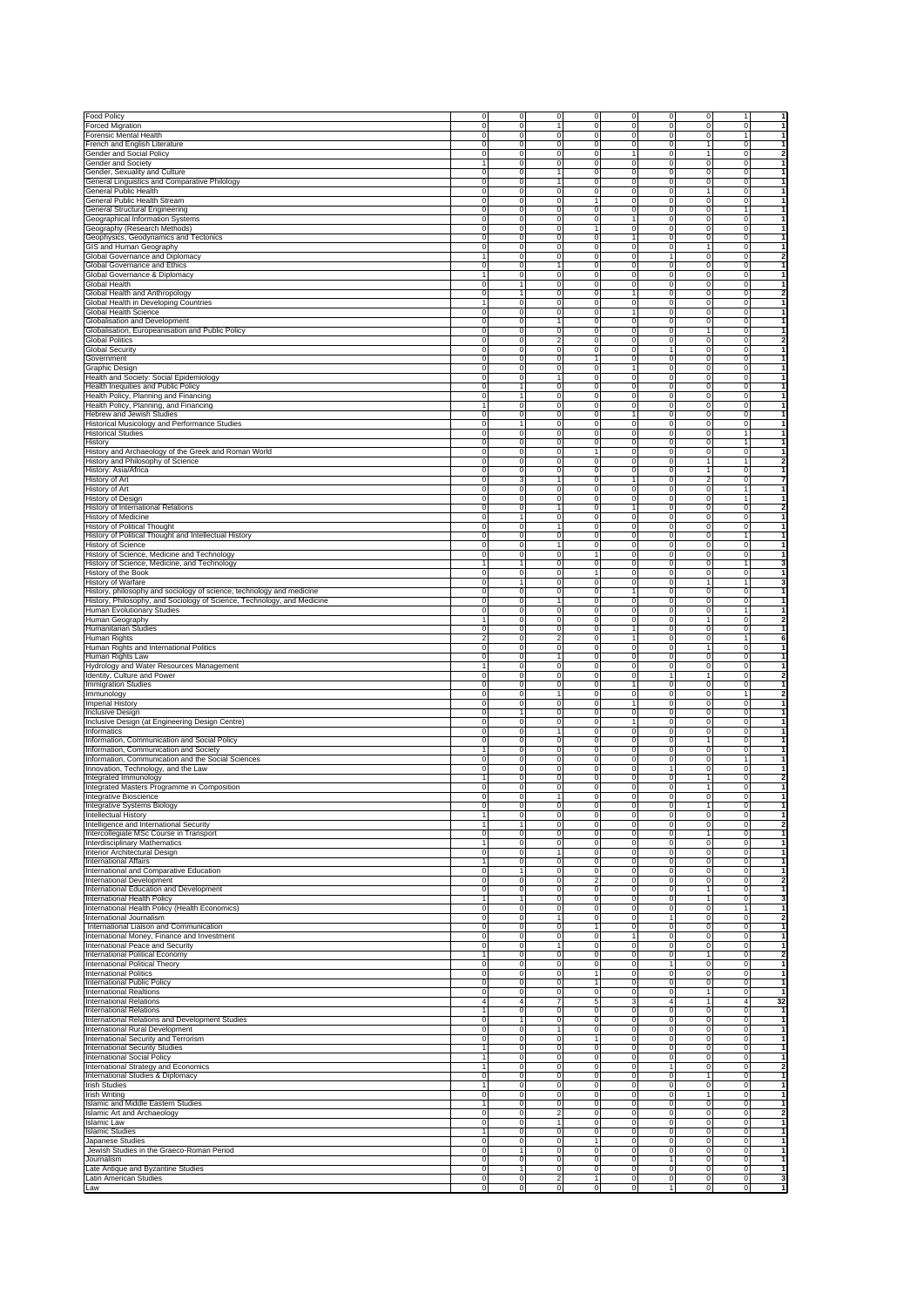|                                                                                                                                                                                                                                                                                                                                                                                                                                                                                                                                                                                                                                                                                                                                                                                                                                                                                                                                                                                      | 0                    | 0<br>0                          |                                                | 0                       | 0                          | 1                | 0                | $\mathbf{1}$                   |
|--------------------------------------------------------------------------------------------------------------------------------------------------------------------------------------------------------------------------------------------------------------------------------------------------------------------------------------------------------------------------------------------------------------------------------------------------------------------------------------------------------------------------------------------------------------------------------------------------------------------------------------------------------------------------------------------------------------------------------------------------------------------------------------------------------------------------------------------------------------------------------------------------------------------------------------------------------------------------------------|----------------------|---------------------------------|------------------------------------------------|-------------------------|----------------------------|------------------|------------------|--------------------------------|
| Law and Political Justice<br>Law, Anthropology, and Society                                                                                                                                                                                                                                                                                                                                                                                                                                                                                                                                                                                                                                                                                                                                                                                                                                                                                                                          |                      | $\mathbf 0$                     | 0<br>$\mathbf 0$<br>0                          | 0                       | 0                          | 0                | 0                | 1                              |
| Law, concentration on human rights                                                                                                                                                                                                                                                                                                                                                                                                                                                                                                                                                                                                                                                                                                                                                                                                                                                                                                                                                   | 1                    | $\mathbf 0$                     | $\mathbf 0$<br>0                               | 0                       | 0                          | 0                | 0                | $\mathbf{1}$                   |
| Legal and Political Theory                                                                                                                                                                                                                                                                                                                                                                                                                                                                                                                                                                                                                                                                                                                                                                                                                                                                                                                                                           | $\Omega$             | $\Omega$                        | $\mathbf 0$<br>0                               | 0                       |                            | $\mathbf{1}$     | 0                | $\overline{\mathbf{2}}$        |
| Linguistics                                                                                                                                                                                                                                                                                                                                                                                                                                                                                                                                                                                                                                                                                                                                                                                                                                                                                                                                                                          | $\Omega$             | $\Omega$<br>$\Omega$            | 0                                              | $\Omega$                | $\Omega$                   | 1                | 0                | 1                              |
| Linguistics                                                                                                                                                                                                                                                                                                                                                                                                                                                                                                                                                                                                                                                                                                                                                                                                                                                                                                                                                                          | $\Omega$             | $\Omega$<br>$\Omega$            | 0                                              | $\Omega$                | $\Omega$                   | $\Omega$         |                  | $\mathbf{1}$                   |
| Literature and Medicine                                                                                                                                                                                                                                                                                                                                                                                                                                                                                                                                                                                                                                                                                                                                                                                                                                                                                                                                                              |                      | $\Omega$<br>$\Omega$            | 0                                              | $\Omega$                |                            | 0                | $\Omega$         | $\mathbf{1}$                   |
| Literature, Theology, and the Arts                                                                                                                                                                                                                                                                                                                                                                                                                                                                                                                                                                                                                                                                                                                                                                                                                                                                                                                                                   | $\Omega$             | $\mathbf 0$<br>0                | 0                                              | 0                       |                            | 1                | 0                | $\mathbf{1}$                   |
| Litterae Humaniores (second B.A.                                                                                                                                                                                                                                                                                                                                                                                                                                                                                                                                                                                                                                                                                                                                                                                                                                                                                                                                                     | $\Omega$             | $\mathbf 0$<br>1                | 0                                              | 0                       | $\Omega$                   | $\mathbf 0$      | 0                | 1                              |
| Local Economic Development                                                                                                                                                                                                                                                                                                                                                                                                                                                                                                                                                                                                                                                                                                                                                                                                                                                                                                                                                           | $\Omega$             | $\mathbf 0$<br>$\mathbf{1}$     | 0                                              | 0                       | $\Omega$                   | $\mathbf 0$      | 0                | $\mathbf{1}$                   |
| Locating the 19th Century: MA in Romantic and Victorian Literature                                                                                                                                                                                                                                                                                                                                                                                                                                                                                                                                                                                                                                                                                                                                                                                                                                                                                                                   | $\Omega$<br>$\Omega$ | $\mathbf 0$<br>1                | 0                                              | 0                       | $\Omega$                   | 0                | 0                | 1<br>$\mathbf{1}$              |
| LSE-Peking University Double MSc Degree in International Affairs<br>MA Art History: Early Netherlandish Painting: Making, Meaning and Marketing                                                                                                                                                                                                                                                                                                                                                                                                                                                                                                                                                                                                                                                                                                                                                                                                                                      | $\Omega$             | $\mathbf 0$<br>1<br>0           | $\mathbf 0$<br>0<br>0                          | 0<br>0                  | $\Omega$                   | 0<br>0           | 0<br>0           | $\mathbf{1}$                   |
| MA Comparative Education                                                                                                                                                                                                                                                                                                                                                                                                                                                                                                                                                                                                                                                                                                                                                                                                                                                                                                                                                             | $\Omega$             | $\Omega$<br>0                   | $\overline{1}$                                 | 0                       | $\Omega$                   | 0                | 0                | $\mathbf{1}$                   |
| MA Design Writing Criticism                                                                                                                                                                                                                                                                                                                                                                                                                                                                                                                                                                                                                                                                                                                                                                                                                                                                                                                                                          | $\Omega$             | $\Omega$<br>1                   | 0                                              | $\Omega$                | $\Omega$                   | 0                | 0                | $\mathbf{1}$                   |
| MA English: 1850-present                                                                                                                                                                                                                                                                                                                                                                                                                                                                                                                                                                                                                                                                                                                                                                                                                                                                                                                                                             |                      | $\Omega$<br>$\Omega$            | $\overline{1}$                                 | 0                       |                            | 0                | $\Omega$         | $\mathbf{1}$                   |
| MA European Classical Acting                                                                                                                                                                                                                                                                                                                                                                                                                                                                                                                                                                                                                                                                                                                                                                                                                                                                                                                                                         | $\Omega$             | $\mathbf 0$<br>0                | 0                                              | $\mathbf{1}$            |                            | 0                | 0                | $\mathbf{1}$                   |
| MA European History                                                                                                                                                                                                                                                                                                                                                                                                                                                                                                                                                                                                                                                                                                                                                                                                                                                                                                                                                                  | $\Omega$             | $\mathbf 0$<br>0                | 0                                              | 1                       | $\Omega$                   | 0                | 0                | 1                              |
| MA History (1500 to the present)                                                                                                                                                                                                                                                                                                                                                                                                                                                                                                                                                                                                                                                                                                                                                                                                                                                                                                                                                     | $\Omega$             | $\mathbf 0$<br>0                | 0                                              | 0                       | $\Omega$                   | 1                | 0                | $\mathbf{1}$                   |
| MA in Archaeology                                                                                                                                                                                                                                                                                                                                                                                                                                                                                                                                                                                                                                                                                                                                                                                                                                                                                                                                                                    | $\Omega$             | $\mathbf 0$<br>0                | 0                                              | 0                       |                            | $\mathbf 0$      | 0                | 1                              |
| MA in Creative Writing                                                                                                                                                                                                                                                                                                                                                                                                                                                                                                                                                                                                                                                                                                                                                                                                                                                                                                                                                               | $\Omega$             | $\mathbf 0$<br>0                | 0                                              | 0                       | $\Omega$                   | 1                | 0                | $\mathbf{1}$                   |
| MA in Curating the Art Museum                                                                                                                                                                                                                                                                                                                                                                                                                                                                                                                                                                                                                                                                                                                                                                                                                                                                                                                                                        | $\Omega$             | 1<br>0                          | 0                                              | 0                       | 0                          | 0<br>1           | 0                | $\mathbf{1}$<br>$\mathbf{1}$   |
| M.A. in Islamic Societies and Cultures<br>MA in the History and Culture of the Dutch Golden Age                                                                                                                                                                                                                                                                                                                                                                                                                                                                                                                                                                                                                                                                                                                                                                                                                                                                                      | $\Omega$<br>$\Omega$ | $\mathbf 0$<br>0<br>1<br>0      | 0<br>0                                         | 0<br>0                  | $\Omega$<br>$\Omega$       | 0                | 0<br>0           | $\mathbf{1}$                   |
| MA in the History and Philosophy of Science and Medicine                                                                                                                                                                                                                                                                                                                                                                                                                                                                                                                                                                                                                                                                                                                                                                                                                                                                                                                             | $\Omega$             | $\Omega$<br>1                   | 0                                              | $\Omega$                |                            | 0                | $\Omega$         | $\mathbf{1}$                   |
| Making and Meaning: Approaches in Technical Art History                                                                                                                                                                                                                                                                                                                                                                                                                                                                                                                                                                                                                                                                                                                                                                                                                                                                                                                              |                      | $\Omega$<br>$\Omega$            | 0                                              | 0                       |                            | 0                | $\Omega$         | $\mathbf{1}$                   |
| MA Language Documentation and Description (Field Linguistics)                                                                                                                                                                                                                                                                                                                                                                                                                                                                                                                                                                                                                                                                                                                                                                                                                                                                                                                        | $\Omega$             | $\mathbf 0$                     | $\mathbf 0$<br>0                               | 0                       |                            | 0                | 0                | $\mathbf{1}$                   |
| MA Magazines                                                                                                                                                                                                                                                                                                                                                                                                                                                                                                                                                                                                                                                                                                                                                                                                                                                                                                                                                                         | $\Omega$             | $\mathbf 0$<br>1                | 0                                              | 0                       | $\Omega$                   | $\mathbf 0$      | 0                | 1                              |
| Management, Organisations and Governance                                                                                                                                                                                                                                                                                                                                                                                                                                                                                                                                                                                                                                                                                                                                                                                                                                                                                                                                             | $\Omega$             | $\mathbf 0$                     | $\mathbf 0$<br>0                               | 1                       | $^{\circ}$                 | $\mathbf 0$      | 0                | 1                              |
| MA Nineteenth-Century Literature and Culture: Relocating Modernity                                                                                                                                                                                                                                                                                                                                                                                                                                                                                                                                                                                                                                                                                                                                                                                                                                                                                                                   |                      | $\mathbf 0$<br>0                | 0                                              | 0                       | 0                          | 0                | 0                | 1                              |
| Maritime Archaeology                                                                                                                                                                                                                                                                                                                                                                                                                                                                                                                                                                                                                                                                                                                                                                                                                                                                                                                                                                 | 0<br>$^{\circ}$      | $\mathbf 0$<br>0<br>0           | $\mathbf 0$<br>0<br>0                          | $\mathbf{1}$<br>0       | 0<br>$^{\circ}$            | 0<br>0           | 0<br>1           | 1<br>1                         |
| Master of Arts in Medieval Studies<br>Master of Fine Arts: Painting                                                                                                                                                                                                                                                                                                                                                                                                                                                                                                                                                                                                                                                                                                                                                                                                                                                                                                                  |                      | 0<br>0                          | 0                                              | 0                       | $^{\circ}$                 | 0                | 0                | 1                              |
| Master of Music in Euphonium Performance                                                                                                                                                                                                                                                                                                                                                                                                                                                                                                                                                                                                                                                                                                                                                                                                                                                                                                                                             | $\Omega$             | 0<br>0                          | 0                                              | 0                       | $^{\circ}$                 | 1                | 0                | 1                              |
| Master of Philosophy in Greek and Latin Languages and Literature                                                                                                                                                                                                                                                                                                                                                                                                                                                                                                                                                                                                                                                                                                                                                                                                                                                                                                                     | 0                    | 1<br>0                          | 0                                              | 0                       | $^{\circ}$                 | 0                | 0                | 1                              |
| Master of Philosophy in Modern British and European History                                                                                                                                                                                                                                                                                                                                                                                                                                                                                                                                                                                                                                                                                                                                                                                                                                                                                                                          | 0                    | 1<br>0                          | 0                                              | 0                       | 0                          | 0                | $\Omega$         | $\mathbf{1}$                   |
| Master of Philosophy in Theology (Old Testament)                                                                                                                                                                                                                                                                                                                                                                                                                                                                                                                                                                                                                                                                                                                                                                                                                                                                                                                                     | 0                    | 0<br>0                          | 0                                              | 0                       | 0                          |                  | 0                | $\mathbf{1}$                   |
| Master of Public Health in Developing Countries                                                                                                                                                                                                                                                                                                                                                                                                                                                                                                                                                                                                                                                                                                                                                                                                                                                                                                                                      | $\Omega$             | $\mathbf 0$                     | $\mathbf 0$<br>0                               | 0                       |                            | 0                | 0                | $\mathbf{1}$                   |
| Master of Studies in Theology( Science and Religion)                                                                                                                                                                                                                                                                                                                                                                                                                                                                                                                                                                                                                                                                                                                                                                                                                                                                                                                                 | 0                    | 0<br>0                          | 1                                              | 0                       | 0                          | 0                | 0                | 1                              |
| Masters of Medical Genetics                                                                                                                                                                                                                                                                                                                                                                                                                                                                                                                                                                                                                                                                                                                                                                                                                                                                                                                                                          | 0                    | 0<br>0                          | 1                                              | 0                       | $^{\circ}$                 | 0                | 0                | 1                              |
| Master's of music in trumpet performance                                                                                                                                                                                                                                                                                                                                                                                                                                                                                                                                                                                                                                                                                                                                                                                                                                                                                                                                             | 0                    | 0                               | 0                                              | 0                       | $^{\circ}$                 | 0                | 0                | 1<br>$\mathbf{1}$              |
| Masters of Studies in Global and Imperial History<br>Masters Program in Performance                                                                                                                                                                                                                                                                                                                                                                                                                                                                                                                                                                                                                                                                                                                                                                                                                                                                                                  | 0<br>0               | 0<br>0<br>0<br>0                | 0<br>0                                         | 0<br>0                  | $^{\circ}$<br>$^{\circ}$   | 0<br>1           | 1<br>0           | $\mathbf{1}$                   |
| Master's Programme: Art, Style and Design                                                                                                                                                                                                                                                                                                                                                                                                                                                                                                                                                                                                                                                                                                                                                                                                                                                                                                                                            |                      | 0<br>0                          | 0                                              | 0                       | $^{\circ}$                 | 0                | 0                | 1                              |
| Materials Chemistry                                                                                                                                                                                                                                                                                                                                                                                                                                                                                                                                                                                                                                                                                                                                                                                                                                                                                                                                                                  | $\Omega$             | 0                               | $^{\circ}$                                     | 0                       | 0                          | 0                | $\Omega$         | $\mathbf{1}$                   |
| <b>Mathematical Tripos</b>                                                                                                                                                                                                                                                                                                                                                                                                                                                                                                                                                                                                                                                                                                                                                                                                                                                                                                                                                           | $\Omega$             | 0                               | 0                                              | 0                       | 0                          | 0                | 0                | $\mathbf{1}$                   |
| Mathematics                                                                                                                                                                                                                                                                                                                                                                                                                                                                                                                                                                                                                                                                                                                                                                                                                                                                                                                                                                          | $\Omega$             | 1                               | 0                                              |                         | 0                          | 1                | 0                | 4                              |
| Mathematics of Cryptography and Communications                                                                                                                                                                                                                                                                                                                                                                                                                                                                                                                                                                                                                                                                                                                                                                                                                                                                                                                                       | 0                    | 0                               | 0                                              | 0                       | 0                          | 0                | 0                | 1                              |
| MA Visual Art- Illustration                                                                                                                                                                                                                                                                                                                                                                                                                                                                                                                                                                                                                                                                                                                                                                                                                                                                                                                                                          |                      | 0<br>0                          | 0                                              | 0                       | $^{\circ}$                 | 0                | 0                | 1                              |
| (MCouns) Counselling and Psychotherapy, Interpersonal Dialogue                                                                                                                                                                                                                                                                                                                                                                                                                                                                                                                                                                                                                                                                                                                                                                                                                                                                                                                       | 0                    | 0<br>0                          | 0                                              | 0                       | $^{\circ}$                 | 0                |                  | 1                              |
| Mechanical Engineering                                                                                                                                                                                                                                                                                                                                                                                                                                                                                                                                                                                                                                                                                                                                                                                                                                                                                                                                                               | 0                    | 0<br>0                          | 0                                              |                         | $^{\circ}$                 | 0                | 0                | 1                              |
| Media, Communications and Development                                                                                                                                                                                                                                                                                                                                                                                                                                                                                                                                                                                                                                                                                                                                                                                                                                                                                                                                                | 0                    | 0                               | 0                                              | 0                       | $^{\circ}$                 | 0                | 0                | $\mathbf{1}$<br>$\mathbf{1}$   |
| Media, Culture and Society                                                                                                                                                                                                                                                                                                                                                                                                                                                                                                                                                                                                                                                                                                                                                                                                                                                                                                                                                           | 0                    | 0<br>0                          | 0<br>0                                         | 0<br>0                  | $^{\circ}$<br>$^{\circ}$   | 1<br>1           | 0<br>$^{\circ}$  | 4                              |
| Medical Anthropology<br>Medical Ethics and Law                                                                                                                                                                                                                                                                                                                                                                                                                                                                                                                                                                                                                                                                                                                                                                                                                                                                                                                                       | $\Omega$             | 0<br>0                          | 0                                              | 0                       | 0                          | 0                |                  | $\mathbf{1}$                   |
| Medical Oncology                                                                                                                                                                                                                                                                                                                                                                                                                                                                                                                                                                                                                                                                                                                                                                                                                                                                                                                                                                     |                      | 0<br>0                          | 0                                              | 0                       | 0                          | 0                | 0                | $\mathbf{1}$                   |
| <b>Medical Sciences</b>                                                                                                                                                                                                                                                                                                                                                                                                                                                                                                                                                                                                                                                                                                                                                                                                                                                                                                                                                              | $\Omega$             | 0                               | $\mathbf 0$<br>0                               | 0                       | 0                          | 1                | 0                | $\mathbf{1}$                   |
| Medical Sciences in the Department of Psychiatry                                                                                                                                                                                                                                                                                                                                                                                                                                                                                                                                                                                                                                                                                                                                                                                                                                                                                                                                     | $\Omega$             | 0<br>0                          | 1                                              | 0                       | 0                          | 0                | 0                | 1                              |
| Medieval and Modern Languages                                                                                                                                                                                                                                                                                                                                                                                                                                                                                                                                                                                                                                                                                                                                                                                                                                                                                                                                                        | 0                    | 0                               | $^{\circ}$                                     | 0                       | $^{\circ}$                 | 0                | 0                | 1                              |
| Medieval History                                                                                                                                                                                                                                                                                                                                                                                                                                                                                                                                                                                                                                                                                                                                                                                                                                                                                                                                                                     | 0                    | 0<br>0                          | 0                                              | 0                       |                            | 0                | 1                | $\overline{\mathbf{2}}$        |
| Medieval Philosophy, Moral Philosophy, and the Philosophy of Law                                                                                                                                                                                                                                                                                                                                                                                                                                                                                                                                                                                                                                                                                                                                                                                                                                                                                                                     |                      | 0<br>0                          | 0                                              | 0                       | $^{\circ}$                 | 0                | 0                | 1                              |
| Medieval Philosophy of Religion, Thomism                                                                                                                                                                                                                                                                                                                                                                                                                                                                                                                                                                                                                                                                                                                                                                                                                                                                                                                                             | $\Omega$             | 0                               | 0                                              | 0                       | $^{\circ}$                 | 0                | 0                | 1                              |
| Medieval Studies<br>Mental Health Studies                                                                                                                                                                                                                                                                                                                                                                                                                                                                                                                                                                                                                                                                                                                                                                                                                                                                                                                                            | 0<br>0               | 4<br>0<br>0                     | 0<br>0                                         | 0                       | $^{\circ}$<br>0            | 0<br>0           | 0<br>$\Omega$    | 5<br>1                         |
| Metabolic Markers of Stem Cell Differentiation                                                                                                                                                                                                                                                                                                                                                                                                                                                                                                                                                                                                                                                                                                                                                                                                                                                                                                                                       |                      | 0<br>0                          | 0                                              | 0                       | 0                          | 0                | 0                | $\mathbf{1}$                   |
| Methods for Small Molecule Structure Determination by NMR Spectroscopy                                                                                                                                                                                                                                                                                                                                                                                                                                                                                                                                                                                                                                                                                                                                                                                                                                                                                                               |                      | 0                               | $\mathbf 0$<br>0                               | 0                       | 0                          | 0                | 0                | $\mathbf{1}$                   |
| Micro- and Nanotechnology Enterprise                                                                                                                                                                                                                                                                                                                                                                                                                                                                                                                                                                                                                                                                                                                                                                                                                                                                                                                                                 | $\Omega$             | 0                               | 0                                              | 0                       | 0                          | 0                | 0                | 1                              |
| Middle East and Central Asian Security Studies                                                                                                                                                                                                                                                                                                                                                                                                                                                                                                                                                                                                                                                                                                                                                                                                                                                                                                                                       | 0                    | 0                               | 0                                              |                         | $^{\circ}$                 | 1                | 0                | 3                              |
| Middle Eastern and Islamic Studies                                                                                                                                                                                                                                                                                                                                                                                                                                                                                                                                                                                                                                                                                                                                                                                                                                                                                                                                                   | 0                    | 0                               | 0                                              | 0                       | $^{\circ}$                 | 0                | 0                | 1                              |
| Middle East Politics                                                                                                                                                                                                                                                                                                                                                                                                                                                                                                                                                                                                                                                                                                                                                                                                                                                                                                                                                                 | 0                    | 0<br>0                          | 1                                              | 0                       | $^{\circ}$                 | 0                | 0                | 1                              |
| <b>Migration Studies</b>                                                                                                                                                                                                                                                                                                                                                                                                                                                                                                                                                                                                                                                                                                                                                                                                                                                                                                                                                             | 0                    | 0                               | 0                                              | 0                       | $^{\circ}$                 | 0                | 0                | $\mathbf{1}$                   |
| <b>Migration Studies</b>                                                                                                                                                                                                                                                                                                                                                                                                                                                                                                                                                                                                                                                                                                                                                                                                                                                                                                                                                             | 0                    | 1<br>0                          | 2                                              |                         | 0                          | 1                |                  | 6                              |
| Modern and Contemporary Studies                                                                                                                                                                                                                                                                                                                                                                                                                                                                                                                                                                                                                                                                                                                                                                                                                                                                                                                                                      | 0<br>0               | 0<br>0                          | $\mathbf 0$<br>0<br>0                          | 0<br>0                  | 0<br>0                     | 1<br>0           | 0<br>0           | 1<br>1                         |
| Modern and Medieval Languages<br>Modern British and European Histor                                                                                                                                                                                                                                                                                                                                                                                                                                                                                                                                                                                                                                                                                                                                                                                                                                                                                                                  |                      |                                 |                                                |                         |                            |                  |                  |                                |
| Modern Celtic Studies                                                                                                                                                                                                                                                                                                                                                                                                                                                                                                                                                                                                                                                                                                                                                                                                                                                                                                                                                                |                      | 0                               | $\mathbf 0$<br>0                               | 0                       | 0                          | 0                | 0                | $\mathbf{1}$                   |
| Modern Chinese Studies                                                                                                                                                                                                                                                                                                                                                                                                                                                                                                                                                                                                                                                                                                                                                                                                                                                                                                                                                               | $^{\circ}$           | $\mathbf 0$<br>2                | 0                                              |                         | 0                          | 1                | 0                | 4                              |
| Modern European History                                                                                                                                                                                                                                                                                                                                                                                                                                                                                                                                                                                                                                                                                                                                                                                                                                                                                                                                                              | 0                    | 0                               | 0                                              | 0                       | 0                          | 0                | 1                | 2                              |
| Modern European History MPhil                                                                                                                                                                                                                                                                                                                                                                                                                                                                                                                                                                                                                                                                                                                                                                                                                                                                                                                                                        |                      | 0<br>0                          | 0                                              | 0                       | $^{\circ}$                 | 0                | 0                | 1                              |
| Modern Historiography                                                                                                                                                                                                                                                                                                                                                                                                                                                                                                                                                                                                                                                                                                                                                                                                                                                                                                                                                                |                      | 0<br>1                          | 0                                              | 0                       | 0                          | 0                | 0                | 1                              |
| Modernism: English Literature 1890-1939                                                                                                                                                                                                                                                                                                                                                                                                                                                                                                                                                                                                                                                                                                                                                                                                                                                                                                                                              | 0                    | 0<br>0                          | 0                                              | 0                       |                            | 0                | 0                | 1                              |
| Modernities: A Taught Master's in Twentieth-Century Literature and Culture<br>Modernity, Space and Place                                                                                                                                                                                                                                                                                                                                                                                                                                                                                                                                                                                                                                                                                                                                                                                                                                                                             | 0<br>0               | 0<br>0<br>0<br>0                | 1<br>0                                         | 0<br>0                  | 0<br>0                     | 0<br>1           | $^{\circ}$<br>0  | $\mathbf{1}$<br>$\mathbf{1}$   |
| Modern Language (German) Msc                                                                                                                                                                                                                                                                                                                                                                                                                                                                                                                                                                                                                                                                                                                                                                                                                                                                                                                                                         | 0                    | 0                               | $\mathbf 0$<br>0                               | 0                       |                            | 0                | 0                | $\overline{1}$                 |
| Modern Languages (English and French)                                                                                                                                                                                                                                                                                                                                                                                                                                                                                                                                                                                                                                                                                                                                                                                                                                                                                                                                                |                      |                                 |                                                |                         |                            | 0                | 0                | $\mathbf{1}$                   |
|                                                                                                                                                                                                                                                                                                                                                                                                                                                                                                                                                                                                                                                                                                                                                                                                                                                                                                                                                                                      | 0                    |                                 |                                                |                         |                            | 1                | 0                | $\mathbf{1}$                   |
|                                                                                                                                                                                                                                                                                                                                                                                                                                                                                                                                                                                                                                                                                                                                                                                                                                                                                                                                                                                      | 0                    | $\mathbf 0$<br>$\mathbf 0$<br>0 | $\mathbf 0$<br>0<br>0                          | 0<br>0                  | 0                          |                  |                  | 5                              |
|                                                                                                                                                                                                                                                                                                                                                                                                                                                                                                                                                                                                                                                                                                                                                                                                                                                                                                                                                                                      | 0                    | $\overline{2}$                  | 0                                              |                         | 0                          |                  | 0                |                                |
|                                                                                                                                                                                                                                                                                                                                                                                                                                                                                                                                                                                                                                                                                                                                                                                                                                                                                                                                                                                      | 0                    | 0                               | 0                                              | 0                       | $^{\circ}$                 | 0                | 0                | 1                              |
|                                                                                                                                                                                                                                                                                                                                                                                                                                                                                                                                                                                                                                                                                                                                                                                                                                                                                                                                                                                      | 0                    | 0<br>0                          | 0                                              | 0                       | 1                          | 0                | 0                | 1                              |
|                                                                                                                                                                                                                                                                                                                                                                                                                                                                                                                                                                                                                                                                                                                                                                                                                                                                                                                                                                                      | 0                    | 0<br>0                          | 0                                              | 0                       | 1                          | 0                | 0                | 1                              |
|                                                                                                                                                                                                                                                                                                                                                                                                                                                                                                                                                                                                                                                                                                                                                                                                                                                                                                                                                                                      | 0                    | 0                               | 0                                              | 0                       | $^{\circ}$                 | 0                | 0                | $\mathbf{1}$                   |
|                                                                                                                                                                                                                                                                                                                                                                                                                                                                                                                                                                                                                                                                                                                                                                                                                                                                                                                                                                                      | 0<br>0               | 0<br>0<br>0                     | 0                                              | 1<br>1                  | 0<br>0                     | 0                | 0                | $\mathbf{1}$                   |
|                                                                                                                                                                                                                                                                                                                                                                                                                                                                                                                                                                                                                                                                                                                                                                                                                                                                                                                                                                                      | 0                    | $\mathbf 0$                     | $\mathbf 0$<br>0<br>0                          | 0                       | 0                          | 0<br>0           | 0<br>0           | $\mathbf{1}$<br>$\overline{1}$ |
|                                                                                                                                                                                                                                                                                                                                                                                                                                                                                                                                                                                                                                                                                                                                                                                                                                                                                                                                                                                      | 0                    | $\mathbf 0$<br>0                | 0                                              |                         | 0                          | 0                | 0                | $\mathbf{1}$                   |
|                                                                                                                                                                                                                                                                                                                                                                                                                                                                                                                                                                                                                                                                                                                                                                                                                                                                                                                                                                                      | 0                    |                                 | 0                                              | 0                       | 0                          | 0                | 0                | $\overline{\mathbf{2}}$        |
|                                                                                                                                                                                                                                                                                                                                                                                                                                                                                                                                                                                                                                                                                                                                                                                                                                                                                                                                                                                      | 0                    | 0<br>0                          | 0                                              | 1                       | $^{\circ}$                 | 0                | 0                | 1                              |
|                                                                                                                                                                                                                                                                                                                                                                                                                                                                                                                                                                                                                                                                                                                                                                                                                                                                                                                                                                                      | 0                    | 0<br>0                          | 0                                              | 1                       | $^{\circ}$                 | 0                | 0                | 1                              |
|                                                                                                                                                                                                                                                                                                                                                                                                                                                                                                                                                                                                                                                                                                                                                                                                                                                                                                                                                                                      | 0                    | 0<br>0                          | 0                                              | $\overline{\mathbf{2}}$ | $^{\circ}$                 | 0                | 0                | $\overline{\mathbf{2}}$        |
|                                                                                                                                                                                                                                                                                                                                                                                                                                                                                                                                                                                                                                                                                                                                                                                                                                                                                                                                                                                      | 0                    | 0<br>0                          | 0                                              | 0                       | $^{\circ}$                 | 1                | 0                | 1                              |
|                                                                                                                                                                                                                                                                                                                                                                                                                                                                                                                                                                                                                                                                                                                                                                                                                                                                                                                                                                                      | 0                    | 0<br>0                          | 0                                              | 0                       | 0                          | 0                |                  | $\mathbf{1}$                   |
|                                                                                                                                                                                                                                                                                                                                                                                                                                                                                                                                                                                                                                                                                                                                                                                                                                                                                                                                                                                      | 0<br>0               | 0<br>0<br>0                     | 0                                              | 0                       | 0                          | 0<br>1           | 0                | $\mathbf{1}$                   |
|                                                                                                                                                                                                                                                                                                                                                                                                                                                                                                                                                                                                                                                                                                                                                                                                                                                                                                                                                                                      |                      | $\mathbf 0$                     | 0<br>$\mathbf 0$<br>0                          | 0<br>0                  | 0<br>0                     | 0                | 0<br>0           | $\mathbf{1}$<br>$\mathbf{1}$   |
|                                                                                                                                                                                                                                                                                                                                                                                                                                                                                                                                                                                                                                                                                                                                                                                                                                                                                                                                                                                      | 0                    | 0                               | 0                                              | 0                       | 0                          | 0                | 0                | 1                              |
|                                                                                                                                                                                                                                                                                                                                                                                                                                                                                                                                                                                                                                                                                                                                                                                                                                                                                                                                                                                      |                      | 0<br>0                          | 0                                              | 0                       | $^{\circ}$                 | 0                | 0                | 1                              |
|                                                                                                                                                                                                                                                                                                                                                                                                                                                                                                                                                                                                                                                                                                                                                                                                                                                                                                                                                                                      | 0                    | 0<br>0                          | 0                                              |                         | $^{\circ}$                 | 0                | 0                | 1                              |
|                                                                                                                                                                                                                                                                                                                                                                                                                                                                                                                                                                                                                                                                                                                                                                                                                                                                                                                                                                                      | 0                    | 0<br>0                          | 0                                              | 0                       | $^{\circ}$                 | 0                | 1                | 1                              |
|                                                                                                                                                                                                                                                                                                                                                                                                                                                                                                                                                                                                                                                                                                                                                                                                                                                                                                                                                                                      | 0                    | 0<br>1                          | 0                                              | 0                       | $^{\circ}$                 | 0                | 0                | 1                              |
|                                                                                                                                                                                                                                                                                                                                                                                                                                                                                                                                                                                                                                                                                                                                                                                                                                                                                                                                                                                      | 0                    | 0<br>1                          | 1                                              | 0                       | 0                          | 0                | 0                | $\overline{\mathbf{2}}$        |
| Modern Middle East<br>Modern Middle Eastern Studies<br>Molecular Biochemistry and Chemical Biology<br>Molecular Biology of Infectious Diseases<br>Molecular Epidemiology<br>Molecular Medicine<br>MPA in International Development<br>MPA Public and Economic Policy<br>MPhil in Economic and Social History<br>M.Phil. in Economics<br><b>MPhil in Economics</b><br>MPhil in Egyptology<br>MPhil in Engineering<br>MPhil in Engineering for Sustainable Development<br>MPhil in English Studies (Medieval Period)<br>MPhil in Geography and the Environment<br>MPhil in Geography & the Environment<br>MPhil in Greek and Latin Languages and Literature<br>MPhil in International Relations<br>MPhil in Medieval and Modern Languages (French)<br>M.Phil. in Modern Middle Eastern Studies<br>MPhil in Music<br>MPhil in Political Thought and Intellectual History<br>Mphil in Politics<br>MPhil in Politics (Political Theory)<br>MPhil in Social Anthropological Research (SAR) | 0                    | 0                               | $\mathbf 0$<br>0                               | 0                       | 0                          | 1                | 0                | $\mathbf{1}$                   |
| MPhil, Medical Anthropology                                                                                                                                                                                                                                                                                                                                                                                                                                                                                                                                                                                                                                                                                                                                                                                                                                                                                                                                                          | 0<br>0               | $\mathbf 0$<br>$\mathbf 0$      | 0<br>$\mathbf 0$<br>0                          | 0<br>0                  | $\mathbf 0$<br>$\mathbf 0$ | $\mathbf 0$<br>1 | 0<br>$\mathbf 0$ | $\mathbf{1}$<br>$\mathbf{1}$   |
| M.Phil/Ph.D. Social Anthropological Analysis<br><b>MPhil Politics</b>                                                                                                                                                                                                                                                                                                                                                                                                                                                                                                                                                                                                                                                                                                                                                                                                                                                                                                                | 0                    | $\mathbf 0$                     | $\mathbf 0$<br>0                               | 0                       | 1                          | $\mathbf 0$      | 0                | $\mathbf{1}$                   |
| MSc Democracy and Democratisation<br>MSC. DEVELOPMENT STUDIES                                                                                                                                                                                                                                                                                                                                                                                                                                                                                                                                                                                                                                                                                                                                                                                                                                                                                                                        |                      | $\mathbf 0$                     | $\mathbf 0$<br>0<br>$\mathbf 0$<br>$\mathbf 0$ | 0<br>$\mathbf 0$        | 0<br>0                     | 0<br>0           | 0<br>$\mathbf 0$ | 1<br>1                         |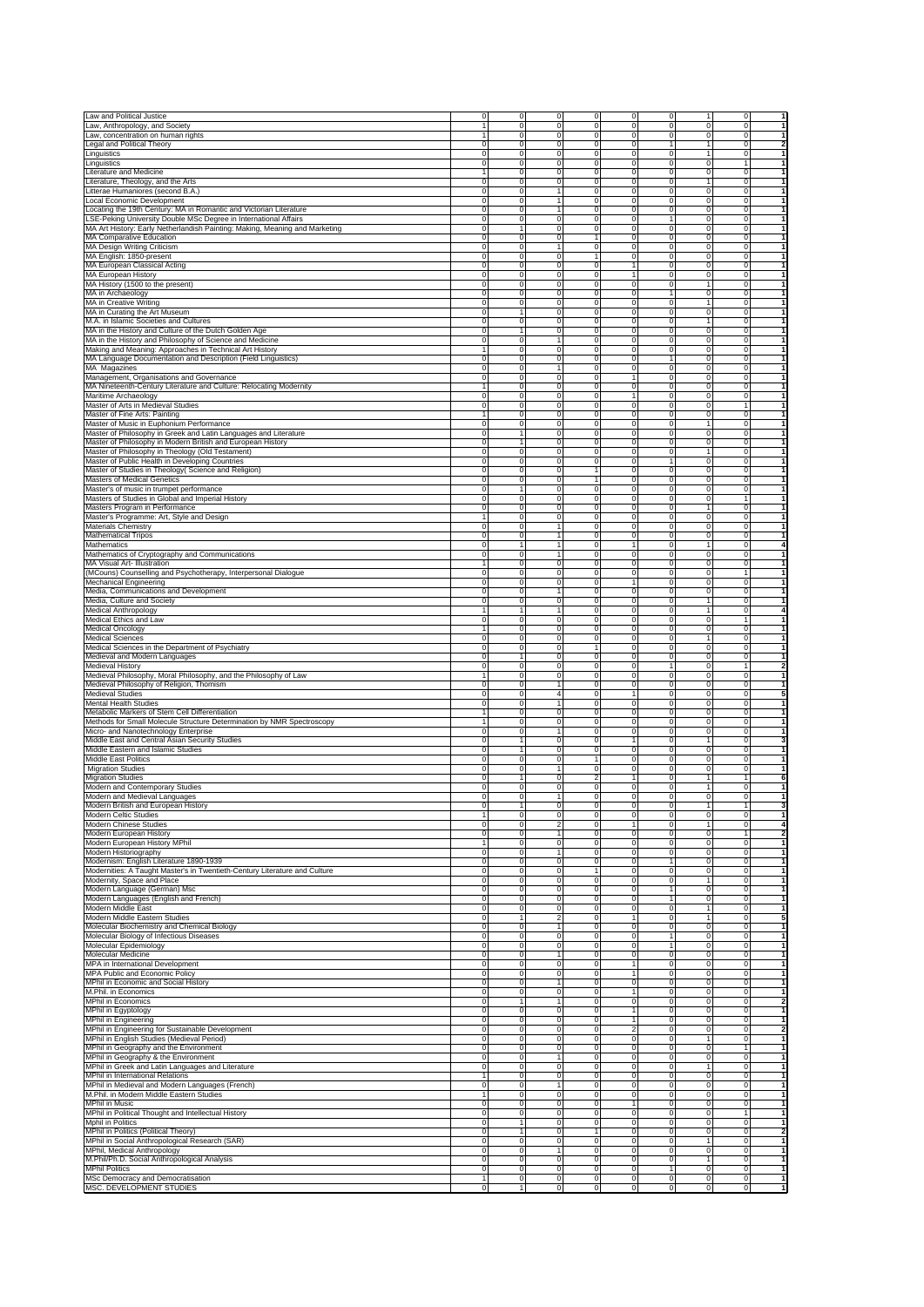|                                                                                                                                                                                                                                                                                                                                                                                                                                                                                                                                                                                                                                                                                                                                                                                                                                                                                                                                                                                                                                |                                     | ō                                                  | $\mathbf{1}$                     | ō                            |                                |                          |                                |                            | 1                                |
|--------------------------------------------------------------------------------------------------------------------------------------------------------------------------------------------------------------------------------------------------------------------------------------------------------------------------------------------------------------------------------------------------------------------------------------------------------------------------------------------------------------------------------------------------------------------------------------------------------------------------------------------------------------------------------------------------------------------------------------------------------------------------------------------------------------------------------------------------------------------------------------------------------------------------------------------------------------------------------------------------------------------------------|-------------------------------------|----------------------------------------------------|----------------------------------|------------------------------|--------------------------------|--------------------------|--------------------------------|----------------------------|----------------------------------|
| Msc Econometrics and Mathematical Economics                                                                                                                                                                                                                                                                                                                                                                                                                                                                                                                                                                                                                                                                                                                                                                                                                                                                                                                                                                                    | $\mathbf 0$<br>$\mathbf 0$          | $\mathbf 0$                                        | $\mathbf 0$                      | $\mathbf 0$                  | $\overline{0}$<br>$\mathbf 0$  | $\mathbf 0$<br>0         | $\overline{0}$<br>$\mathbf{1}$ | $\mathbf 0$<br>0           | $\overline{1}$                   |
| MSc Econometrics and Mathematical Economics<br>MSc Economics (Research)                                                                                                                                                                                                                                                                                                                                                                                                                                                                                                                                                                                                                                                                                                                                                                                                                                                                                                                                                        | $\mathbf 0$                         | $\mathbf 0$                                        | $\circ$                          | $\overline{1}$               | $\mathbf 0$                    | 0                        | $\mathbf 0$                    | $\mathbf 0$                | $\overline{1}$                   |
| MSc Economics (Two Year Programme)                                                                                                                                                                                                                                                                                                                                                                                                                                                                                                                                                                                                                                                                                                                                                                                                                                                                                                                                                                                             | $\mathbf 0$                         | $\mathbf 0$                                        | $\mathbf{1}$                     | $\mathsf 0$                  | $\mathbf 0$                    | 0                        | $\mathbf 0$                    | $\mathbf 0$                | $\overline{1}$                   |
| MSc in Clinical Embryology                                                                                                                                                                                                                                                                                                                                                                                                                                                                                                                                                                                                                                                                                                                                                                                                                                                                                                                                                                                                     | $\mathbf 0$                         | $\mathbf 0$                                        | $\mathbf 0$                      | $\mathbf 0$                  | $\mathbf{1}$                   | 0                        | $\mathbf 0$                    | $\mathbf 0$                | $\overline{1}$                   |
| MSc in Cognitive Neuroscience                                                                                                                                                                                                                                                                                                                                                                                                                                                                                                                                                                                                                                                                                                                                                                                                                                                                                                                                                                                                  | $\mathbf{1}$                        | $\mathbf 0$                                        | $\circ$                          | $\mathbf 0$                  | $\mathbf 0$                    | 0                        | $\mathbf 0$                    | $\mathbf 0$                | $\overline{1}$                   |
| MSc in Computing (Computational Management Science)                                                                                                                                                                                                                                                                                                                                                                                                                                                                                                                                                                                                                                                                                                                                                                                                                                                                                                                                                                            | $\mathbf 0$                         | $\mathbf 0$                                        | $\circ$                          | $\mathbf{1}$                 | $\mathbf 0$                    | 0                        | $\mathbf 0$                    | $\mathbf 0$                | $\overline{1}$                   |
| MSc in Economics                                                                                                                                                                                                                                                                                                                                                                                                                                                                                                                                                                                                                                                                                                                                                                                                                                                                                                                                                                                                               | $\mathbf 0$                         | $\mathbf 0$                                        | $\circ$                          | $\mathbf{1}$                 | $\mathbf 0$                    | 0                        | $\mathbf 0$                    | $\mathbf 0$                | $\overline{1}$                   |
| MSc in Forced Migration                                                                                                                                                                                                                                                                                                                                                                                                                                                                                                                                                                                                                                                                                                                                                                                                                                                                                                                                                                                                        | $\Omega$                            | $\mathbf{1}$                                       | $\Omega$                         | $\mathbf 0$                  | $\mathbf 0$                    | 0                        | $\mathbf 0$                    | $\mathbf 0$                | $\overline{1}$                   |
| MSc in Mathematics and the Foundations of Computer Science                                                                                                                                                                                                                                                                                                                                                                                                                                                                                                                                                                                                                                                                                                                                                                                                                                                                                                                                                                     | $\mathbf 0$                         | $\mathbf{1}$                                       | $\Omega$                         | $\mathbf 0$                  | $\mathbf 0$                    | 0                        | $\mathbf 0$                    | $\mathbf 0$                | $\overline{1}$                   |
| MSc in Political Theory Research                                                                                                                                                                                                                                                                                                                                                                                                                                                                                                                                                                                                                                                                                                                                                                                                                                                                                                                                                                                               | $\mathbf 0$<br>$\ddot{\phantom{1}}$ | $\mathbf 0$                                        | $\Omega$                         | $\mathbf 0$                  | $\mathbf 0$                    | $\mathbf{1}$             | $\Omega$                       | 0                          | $\mathbf{1}$                     |
| MSc in Sociology of Crime, Control, and Globalisation                                                                                                                                                                                                                                                                                                                                                                                                                                                                                                                                                                                                                                                                                                                                                                                                                                                                                                                                                                          |                                     | $\mathbf 0$                                        | $\Omega$                         | $\mathbf 0$                  | $\mathbf 0$                    | 0                        | $\Omega$                       | 0                          | $\overline{1}$<br>$\overline{1}$ |
| MSc in Sustainable Energy Futures                                                                                                                                                                                                                                                                                                                                                                                                                                                                                                                                                                                                                                                                                                                                                                                                                                                                                                                                                                                              | $\mathbf 0$<br>$\mathbf{1}$         | $\mathbf 0$<br>$\mathbf 0$                         | $\mathbf 0$<br>$\mathbf 0$       | $\mathbf 0$<br>$\mathbf 0$   | $\mathbf{1}$<br>$\mathbf 0$    | $\mathbf 0$              | $\mathbf 0$<br>$\mathbf 0$     | $\mathbf 0$                | $\overline{1}$                   |
| MSc in Systems Biology<br><b>MSc International Relations</b>                                                                                                                                                                                                                                                                                                                                                                                                                                                                                                                                                                                                                                                                                                                                                                                                                                                                                                                                                                   | $\mathbf 0$                         | $\mathbf 0$                                        | $\mathbf 0$                      | $\mathbf 0$                  | $\mathbf 0$                    | 0<br>$\mathbf{1}$        | $\mathbf 0$                    | $\mathbf 0$<br>$\mathbf 0$ | $\overline{1}$                   |
| MSc Management and Economics                                                                                                                                                                                                                                                                                                                                                                                                                                                                                                                                                                                                                                                                                                                                                                                                                                                                                                                                                                                                   | $\mathbf 0$                         | $\mathbf 0$                                        | $\circ$                          | $\mathbf 0$                  | $\mathbf 0$                    | 0                        | 1                              | $\mathbf 0$                | $\overline{1}$                   |
| M.St. English Language and Literature (1780-1900)                                                                                                                                                                                                                                                                                                                                                                                                                                                                                                                                                                                                                                                                                                                                                                                                                                                                                                                                                                              | $\mathbf 0$                         | $\mathbf{1}$                                       | $\Omega$                         | $\mathbf 0$                  | $\mathbf 0$                    | $\mathbf 0$              | $\mathbf 0$                    | $\mathbf 0$                | $\overline{1}$                   |
| M.St. English Language and Literature (1900-Present)                                                                                                                                                                                                                                                                                                                                                                                                                                                                                                                                                                                                                                                                                                                                                                                                                                                                                                                                                                           | 1                                   | $\mathbf 0$                                        | $\Omega$                         | $\mathbf 0$                  | $\mathbf 0$                    | 0                        | $\mathbf 0$                    | $\mathbf 0$                | $\overline{1}$                   |
| MSt in English (1550-1780)                                                                                                                                                                                                                                                                                                                                                                                                                                                                                                                                                                                                                                                                                                                                                                                                                                                                                                                                                                                                     | $\Omega$                            | $\overline{1}$                                     | $\Omega$                         | $\mathbf 0$                  | $\mathbf 0$                    | 0                        | $\Omega$                       | 0                          | $\mathbf{1}$                     |
| M.St., Programme in Comparative Media Law and Policy                                                                                                                                                                                                                                                                                                                                                                                                                                                                                                                                                                                                                                                                                                                                                                                                                                                                                                                                                                           | $\mathbf 0$                         | $\mathbf 0$                                        | $\Omega$                         | $\overline{1}$               | $\mathbf 0$                    | 0                        | $\Omega$                       | 0                          | $\overline{1}$                   |
| Museology                                                                                                                                                                                                                                                                                                                                                                                                                                                                                                                                                                                                                                                                                                                                                                                                                                                                                                                                                                                                                      | $\ddot{\phantom{1}}$                | $\mathbf 0$                                        | $\mathbf 0$                      | $\mathbf 0$                  | $\mathbf 0$                    | 0                        | $\mathbf 0$                    | $\mathbf 0$                | $\overline{1}$                   |
| Museum and Gallery Studies                                                                                                                                                                                                                                                                                                                                                                                                                                                                                                                                                                                                                                                                                                                                                                                                                                                                                                                                                                                                     | $\mathbf 0$                         | $\mathbf 0$                                        | $\mathbf{0}$                     | $\mathbf 0$                  | $\mathbf 0$                    | 0                        | $\mathbf{1}$                   | $\mathbf 0$                | $\overline{1}$                   |
| Museum Studies                                                                                                                                                                                                                                                                                                                                                                                                                                                                                                                                                                                                                                                                                                                                                                                                                                                                                                                                                                                                                 | $\mathbf 0$                         | $\mathbf 0$                                        | $\overline{a}$                   | $\mathbf 0$                  | $\mathbf{1}$                   | 0                        | $\mathbf 0$                    | $\mathbf 0$                | 3                                |
| Musical Theatre Performance AND LRAM Teaching Certification Program                                                                                                                                                                                                                                                                                                                                                                                                                                                                                                                                                                                                                                                                                                                                                                                                                                                                                                                                                            | $\mathbf 0$                         | $\mathbf 0$                                        | $\circ$                          | $\mathbf 0$                  | $\mathbf{1}$                   | $\mathbf 0$              | $\mathbf 0$                    | $\mathbf 0$                | $\overline{1}$                   |
| <b>Music Composition</b>                                                                                                                                                                                                                                                                                                                                                                                                                                                                                                                                                                                                                                                                                                                                                                                                                                                                                                                                                                                                       | $\mathbf 0$                         | $\mathbf{1}$                                       | $\Omega$                         | $\mathbf 0$                  | $\mathbf 0$                    | $\mathbf{1}$             | $\mathbf 0$                    | $\mathbf 0$                | $\overline{2}$                   |
| Music in the Community                                                                                                                                                                                                                                                                                                                                                                                                                                                                                                                                                                                                                                                                                                                                                                                                                                                                                                                                                                                                         | $\mathbf 0$                         | $\mathsf{O}$                                       | $\Omega$                         | $\mathbf 0$                  | $\Omega$                       | $\Omega$                 | $\mathbf{1}$                   | $\mathbf 0$                | $\mathbf{1}$                     |
| Musicology                                                                                                                                                                                                                                                                                                                                                                                                                                                                                                                                                                                                                                                                                                                                                                                                                                                                                                                                                                                                                     | $\mathbf 0$                         | $\overline{1}$                                     | $\Omega$                         | $\mathbf 0$                  | $\Omega$                       | $\overline{2}$           | 0                              | 0                          | 3                                |
| Music, specializing in Performance                                                                                                                                                                                                                                                                                                                                                                                                                                                                                                                                                                                                                                                                                                                                                                                                                                                                                                                                                                                             | $\mathbf 0$                         | $\mathbf 0$                                        | $\Omega$                         | $\mathbf 0$                  | $\Omega$                       | 0                        | $\mathbf{1}$                   | 0                          | $\mathbf{1}$                     |
| Music Therapy                                                                                                                                                                                                                                                                                                                                                                                                                                                                                                                                                                                                                                                                                                                                                                                                                                                                                                                                                                                                                  | $\mathbf 0$                         | $\mathbf 0$                                        | $\mathbf 0$                      | $\mathbf 0$                  | $\mathbf 0$                    | 0                        | $\mathbf{1}$                   | 0                          | $\overline{1}$                   |
| Nationalism Studies                                                                                                                                                                                                                                                                                                                                                                                                                                                                                                                                                                                                                                                                                                                                                                                                                                                                                                                                                                                                            | $\mathbf 0$                         | $\mathbf 0$                                        | $\mathbf{1}$                     | $\mathbf 0$                  | $\mathsf{O}$                   | 0                        | $\mathbf 0$                    | $\mathbf 0$                | $\overline{1}$                   |
| Nature, Society, and Envionmental Policy                                                                                                                                                                                                                                                                                                                                                                                                                                                                                                                                                                                                                                                                                                                                                                                                                                                                                                                                                                                       | $\Omega$                            | $\mathbf 0$                                        | $\mathbf 0$                      | $\mathbf 0$                  | $\mathbf{1}$                   | 0                        | $\mathbf 0$                    | 0                          | $\mathbf{1}$                     |
| Nature, Society and Environmental Policy                                                                                                                                                                                                                                                                                                                                                                                                                                                                                                                                                                                                                                                                                                                                                                                                                                                                                                                                                                                       | $\mathbf 0$                         | $\mathbf 0$                                        | 1                                | $\mathbf 0$                  | $\mathbf 0$                    | 1                        | $^{\circ}$                     | 0                          | $\overline{\mathbf{2}}$          |
| Nature, Society, and Environmental Policy                                                                                                                                                                                                                                                                                                                                                                                                                                                                                                                                                                                                                                                                                                                                                                                                                                                                                                                                                                                      | $\mathbf 0$                         | 1                                                  | $\mathbf 0$                      | $\mathbf 0$                  | $\mathbf 0$                    | $^{\circ}$               | $^{\circ}$                     | 0                          | $\mathbf{1}$                     |
| Near and Middle Eastern Studies<br>Near and Middle East Studies                                                                                                                                                                                                                                                                                                                                                                                                                                                                                                                                                                                                                                                                                                                                                                                                                                                                                                                                                                | $\mathbf 0$<br>0                    | 1<br>$\mathbf 0$                                   | 1<br>$\mathbf{1}$                | 2<br>0                       | $^{\circ}$<br>$\mathbf 0$      | $^{\circ}$<br>$^{\circ}$ | 1<br>$\mathbf 0$               | 0<br>0                     | 5<br>$\mathbf{1}$                |
| Near Eastern Studies                                                                                                                                                                                                                                                                                                                                                                                                                                                                                                                                                                                                                                                                                                                                                                                                                                                                                                                                                                                                           | 0                                   | $\mathbf 0$                                        | $\Omega$                         | $\mathbf 0$                  | $\mathbf 0$                    | $^{\circ}$               | 1                              | 0                          | $\mathbf{1}$                     |
| Neural mechanisms of change underlying cognitive bias modification training                                                                                                                                                                                                                                                                                                                                                                                                                                                                                                                                                                                                                                                                                                                                                                                                                                                                                                                                                    | $\mathbf 0$                         | $\mathbf 0$                                        | $\Omega$                         | 1                            | $\Omega$                       | $^{\circ}$               | $\mathbf 0$                    | 0                          | $\overline{1}$                   |
| Neuroscience                                                                                                                                                                                                                                                                                                                                                                                                                                                                                                                                                                                                                                                                                                                                                                                                                                                                                                                                                                                                                   | 1                                   | $\overline{1}$                                     | $\Omega$                         | $\overline{0}$               | $\Omega$                       |                          | $\Omega$                       | 1                          | 4                                |
| Neuroscience/Developmental Neuroscience                                                                                                                                                                                                                                                                                                                                                                                                                                                                                                                                                                                                                                                                                                                                                                                                                                                                                                                                                                                        | 1                                   | $\mathbf 0$                                        | $\Omega$                         | 0                            | $\Omega$                       | $\Omega$                 | $\Omega$                       | $\Omega$                   | $\mathbf{1}$                     |
| Neuroscience, NIH-Marshall (w/ MD/PhD option)                                                                                                                                                                                                                                                                                                                                                                                                                                                                                                                                                                                                                                                                                                                                                                                                                                                                                                                                                                                  | $\Omega$                            | 1                                                  | $\Omega$                         | $\mathbf 0$                  | $\Omega$                       | $\Omega$                 | $\Omega$                       | 0                          | $\mathbf{1}$                     |
| New Testament and Related Studies                                                                                                                                                                                                                                                                                                                                                                                                                                                                                                                                                                                                                                                                                                                                                                                                                                                                                                                                                                                              | $\mathbf 0$                         | $\mathbf 0$                                        | $\mathbf 0$                      | $\mathbf 0$                  | 1                              | $^{\circ}$               | 0                              | 0                          | 1                                |
| NGOs and Development                                                                                                                                                                                                                                                                                                                                                                                                                                                                                                                                                                                                                                                                                                                                                                                                                                                                                                                                                                                                           | $\mathbf 0$                         | $\mathbf 0$                                        | 1                                | $\mathbf 0$                  | $\mathbf 0$                    | $^{\circ}$               | $^{\circ}$                     | 0                          | $\mathbf{1}$                     |
| Nuclear Engineering (Reactor Technology)                                                                                                                                                                                                                                                                                                                                                                                                                                                                                                                                                                                                                                                                                                                                                                                                                                                                                                                                                                                       | 0                                   | $\mathbf 0$                                        | $\mathbf 0$                      | $\mathbf 0$                  | $\mathbf 0$                    | $^{\circ}$               | $^{\circ}$                     | 1                          | 1                                |
| Oncology                                                                                                                                                                                                                                                                                                                                                                                                                                                                                                                                                                                                                                                                                                                                                                                                                                                                                                                                                                                                                       | 0                                   | $\mathbf 0$                                        | $\Omega$                         | 0                            | $\mathbf 0$                    | $^{\circ}$               | 1                              | 0                          | $\mathbf{1}$                     |
| <b>Orchestral Conducting</b>                                                                                                                                                                                                                                                                                                                                                                                                                                                                                                                                                                                                                                                                                                                                                                                                                                                                                                                                                                                                   | $\Omega$                            | $\mathbf 0$                                        | $\Omega$                         | 0                            | 1                              | $\Omega$                 | $\mathbf 0$                    | 0                          | $\mathbf{1}$                     |
| Organic chemistry                                                                                                                                                                                                                                                                                                                                                                                                                                                                                                                                                                                                                                                                                                                                                                                                                                                                                                                                                                                                              | $\Omega$                            | $\mathbf 0$                                        | 1                                | 0                            | ō                              | $\Omega$                 | $\Omega$                       | 0                          | $\overline{1}$                   |
| Organic Chemistry                                                                                                                                                                                                                                                                                                                                                                                                                                                                                                                                                                                                                                                                                                                                                                                                                                                                                                                                                                                                              | $\Omega$                            | $\mathbf 0$                                        | ō                                | 0                            | $\Omega$                       |                          | $\Omega$                       | $\Omega$                   | $\overline{1}$                   |
| <b>Oriental Studies</b>                                                                                                                                                                                                                                                                                                                                                                                                                                                                                                                                                                                                                                                                                                                                                                                                                                                                                                                                                                                                        | $\Omega$                            | $\mathbf 0$                                        | 1                                | $\mathbf 0$                  | $\Omega$                       | $\Omega$                 | $\Omega$                       | 0                          | $\mathbf{1}$                     |
| Painting                                                                                                                                                                                                                                                                                                                                                                                                                                                                                                                                                                                                                                                                                                                                                                                                                                                                                                                                                                                                                       | $\mathbf 0$                         | $\mathbf 0$                                        | $\mathbf{1}$                     | $\mathbf 0$                  | $\mathbf 0$                    | $\Omega$                 | 0                              | 0                          | $\mathbf{1}$                     |
| Paleopathology                                                                                                                                                                                                                                                                                                                                                                                                                                                                                                                                                                                                                                                                                                                                                                                                                                                                                                                                                                                                                 | $\mathbf 0$                         | $\mathbf 0$                                        | $\mathbf 0$                      | $\mathbf 0$                  | 0                              | $^{\circ}$               | 1                              | 0                          | $\mathbf{1}$                     |
| Part III                                                                                                                                                                                                                                                                                                                                                                                                                                                                                                                                                                                                                                                                                                                                                                                                                                                                                                                                                                                                                       | 0                                   | $\mathbf 0$                                        | 1                                | $\mathbf 0$                  | $\mathbf 0$                    | $^{\circ}$               | $\mathbf 0$                    | 0                          | $\mathbf{1}$                     |
| Part III of Math Tripos                                                                                                                                                                                                                                                                                                                                                                                                                                                                                                                                                                                                                                                                                                                                                                                                                                                                                                                                                                                                        | 0                                   | $\mathbf 0$                                        | $\Omega$                         | 0                            | $\mathbf 0$                    |                          | $\mathbf 0$                    | 0                          | $\mathbf{1}$                     |
| Part III of the Mathematical Tripos                                                                                                                                                                                                                                                                                                                                                                                                                                                                                                                                                                                                                                                                                                                                                                                                                                                                                                                                                                                            | $\Omega$                            | $\mathbf 0$                                        | $\Omega$                         | 0                            | $\mathbf{1}$                   | $^{\circ}$               | 1                              | 1                          | 3                                |
| Pathology/Virology                                                                                                                                                                                                                                                                                                                                                                                                                                                                                                                                                                                                                                                                                                                                                                                                                                                                                                                                                                                                             | $\Omega$                            | $\mathbf 0$                                        | 1                                | 0                            | ō                              | $^{\circ}$               | $\Omega$                       | 0                          | $\overline{1}$<br>$\overline{1}$ |
| Peace and Conflict Studies                                                                                                                                                                                                                                                                                                                                                                                                                                                                                                                                                                                                                                                                                                                                                                                                                                                                                                                                                                                                     | $\Omega$<br>1                       | $\mathbf 0$                                        | ō<br>1                           | 0                            | $\Omega$<br>$\Omega$           | $\Omega$                 | $\Omega$<br>$\Omega$           | 0                          |                                  |
| Performance                                                                                                                                                                                                                                                                                                                                                                                                                                                                                                                                                                                                                                                                                                                                                                                                                                                                                                                                                                                                                    | $\mathbf 0$                         | $\mathbf 0$<br>$\mathbf 0$                         | $\Omega$                         | 0<br>$\mathbf 0$             | $\Omega$                       | $\Omega$                 | $\mathbf 0$                    | 0                          | 2<br>$\mathbf{1}$                |
| Performance and Concert Project<br>Performance (Organ)                                                                                                                                                                                                                                                                                                                                                                                                                                                                                                                                                                                                                                                                                                                                                                                                                                                                                                                                                                         | $\mathbf 0$                         | 1                                                  | $\mathbf 0$                      | $\mathbf 0$                  | $\mathbf 0$                    | $^{\circ}$               | $^{\circ}$                     | 0                          | $\mathbf{1}$                     |
| Performance Research                                                                                                                                                                                                                                                                                                                                                                                                                                                                                                                                                                                                                                                                                                                                                                                                                                                                                                                                                                                                           | 1                                   | $\mathbf 0$                                        | 0                                | $\mathbf 0$                  | $\mathbf 0$                    | $^{\circ}$               | 1                              | 0                          | 2                                |
| Pharmacology                                                                                                                                                                                                                                                                                                                                                                                                                                                                                                                                                                                                                                                                                                                                                                                                                                                                                                                                                                                                                   | 0                                   | $\mathbf 0$                                        | $\Omega$                         | $\mathbf 0$                  | 1                              | $^{\circ}$               | $\mathbf 0$                    | 0                          | $\mathbf{1}$                     |
| PhD MRC Cognition and Brain Sciences Unit                                                                                                                                                                                                                                                                                                                                                                                                                                                                                                                                                                                                                                                                                                                                                                                                                                                                                                                                                                                      | 0                                   | $\mathbf 0$                                        | $\Omega$                         | 1                            | $\mathbf 0$                    | $^{\circ}$               | $\mathbf 0$                    | 0                          | 1                                |
| Philosophical Analysis of Problem of Induction                                                                                                                                                                                                                                                                                                                                                                                                                                                                                                                                                                                                                                                                                                                                                                                                                                                                                                                                                                                 | 1                                   | $\mathbf 0$                                        | $\Omega$                         | $\overline{0}$               | $\Omega$                       | $\Omega$                 | $\mathbf 0$                    | 0                          | $\overline{1}$                   |
| Philosophy                                                                                                                                                                                                                                                                                                                                                                                                                                                                                                                                                                                                                                                                                                                                                                                                                                                                                                                                                                                                                     | 1                                   | $\mathbf 0$                                        | 1                                | 3                            | 1                              | $\Delta$                 | $\overline{2}$                 | 2                          | 14                               |
| Philosophy, Politics, and Economics of Health                                                                                                                                                                                                                                                                                                                                                                                                                                                                                                                                                                                                                                                                                                                                                                                                                                                                                                                                                                                  | $\Omega$                            | $\mathbf 0$                                        | $\mathbf{1}$                     | $\mathbf 0$                  | ō                              | $\Omega$                 | $\Omega$                       | $\Omega$                   | $\mathbf{1}$                     |
| Physical and Theoretical Chemistry                                                                                                                                                                                                                                                                                                                                                                                                                                                                                                                                                                                                                                                                                                                                                                                                                                                                                                                                                                                             | $\mathbf 0$                         | $\mathbf 0$                                        | $\mathbf{1}$                     | $\mathbf 0$                  | $\Omega$                       | $^{\circ}$               | $\Omega$                       | 0                          | -1                               |
| Physics                                                                                                                                                                                                                                                                                                                                                                                                                                                                                                                                                                                                                                                                                                                                                                                                                                                                                                                                                                                                                        | $\mathbf 0$                         | $\overline{\mathbf{c}}$                            | $\mathbf 0$                      | $\mathbf 0$                  | $\mathbf 0$                    |                          | $^{\circ}$                     | 0                          | 3                                |
| Physics at the Nanoscale                                                                                                                                                                                                                                                                                                                                                                                                                                                                                                                                                                                                                                                                                                                                                                                                                                                                                                                                                                                                       | $\mathbf 0$                         | $\mathbf 0$                                        | 1                                | $\mathbf 0$                  | $^{\circ}$                     | $^{\circ}$               | $^{\circ}$                     | 0                          | $\mathbf{1}$                     |
| <b>Plant Diversity</b>                                                                                                                                                                                                                                                                                                                                                                                                                                                                                                                                                                                                                                                                                                                                                                                                                                                                                                                                                                                                         | 1                                   | $\mathbf 0$                                        | $\mathbf 0$                      | $\mathbf 0$                  | $\mathbf 0$                    | $^{\circ}$               | $^{\circ}$                     | 0                          | 1                                |
| Policy into Practice                                                                                                                                                                                                                                                                                                                                                                                                                                                                                                                                                                                                                                                                                                                                                                                                                                                                                                                                                                                                           | 0                                   | $\mathbf 0$                                        | $\Omega$                         | 0                            | $\mathbf 0$                    | $^{\circ}$               | $\mathbf 0$                    | 1                          | $\mathbf{1}$                     |
| <b>Political Behaviour</b>                                                                                                                                                                                                                                                                                                                                                                                                                                                                                                                                                                                                                                                                                                                                                                                                                                                                                                                                                                                                     | $\Omega$                            | $\mathbf 0$                                        | $\Omega$                         | 0                            | $\mathbf{1}$                   | $^{\circ}$               | $\mathbf 0$                    | 0                          | 1                                |
| Political Philosophy                                                                                                                                                                                                                                                                                                                                                                                                                                                                                                                                                                                                                                                                                                                                                                                                                                                                                                                                                                                                           | $\Omega$                            | $\mathbf 0$                                        | 1                                | 0                            | ō                              | $\Omega$                 | $\mathbf 0$                    | 0                          | $\overline{1}$                   |
| Political Science and Political Economy                                                                                                                                                                                                                                                                                                                                                                                                                                                                                                                                                                                                                                                                                                                                                                                                                                                                                                                                                                                        | $\Omega$                            | $\mathbf 0$                                        | $\overline{0}$                   | o                            | ō                              | 0                        | $\mathbf{1}$                   | 0                          | $\overline{1}$                   |
| Political Science and Political Economy                                                                                                                                                                                                                                                                                                                                                                                                                                                                                                                                                                                                                                                                                                                                                                                                                                                                                                                                                                                        | $\Omega$                            | $\mathbf 0$                                        | 1                                | $\mathbf 0$                  | $\circ$                        | 0                        | $\mathbf 0$                    | 0                          | $\mathbf{1}$                     |
| <b>Political Sociology</b>                                                                                                                                                                                                                                                                                                                                                                                                                                                                                                                                                                                                                                                                                                                                                                                                                                                                                                                                                                                                     | $\overline{\mathbf{c}}$             | $\mathbf 0$                                        | $\mathbf 0$                      | $\mathbf 0$                  | $\circ$                        | 0                        | 0                              | 0                          | 2                                |
| Political                                                                                                                                                                                                                                                                                                                                                                                                                                                                                                                                                                                                                                                                                                                                                                                                                                                                                                                                                                                                                      |                                     |                                                    |                                  |                              |                                |                          |                                |                            |                                  |
| Political Theory Research                                                                                                                                                                                                                                                                                                                                                                                                                                                                                                                                                                                                                                                                                                                                                                                                                                                                                                                                                                                                      | $\mathbf 0$                         | o                                                  | $\mathbf 0$                      | ō                            | $\overline{0}$                 | $\mathbf 0$              | $\mathbf 0$                    | 1                          | $\mathbf{1}$                     |
| Political Thought and Intellectual History                                                                                                                                                                                                                                                                                                                                                                                                                                                                                                                                                                                                                                                                                                                                                                                                                                                                                                                                                                                     | 1                                   | $\mathbf 0$                                        | 1                                | o                            | 1                              | 0                        | $\mathbf{1}$                   | 1                          | 5                                |
| Political Thought and Intellectual History<br>Politicis (European Politics and Society)                                                                                                                                                                                                                                                                                                                                                                                                                                                                                                                                                                                                                                                                                                                                                                                                                                                                                                                                        | $\Omega$<br>$\Omega$                | 1<br>ō                                             | $\overline{0}$<br>$\overline{0}$ | o<br>o                       | $\overline{0}$<br>1            | 0<br>$\Omega$            | ō<br>ō                         | 0<br>0                     | $\mathbf{1}$<br>$\overline{1}$   |
|                                                                                                                                                                                                                                                                                                                                                                                                                                                                                                                                                                                                                                                                                                                                                                                                                                                                                                                                                                                                                                | $\Omega$                            | ō                                                  |                                  |                              |                                | $\Omega$                 | $\mathbf{1}$                   |                            | 5                                |
| Politics                                                                                                                                                                                                                                                                                                                                                                                                                                                                                                                                                                                                                                                                                                                                                                                                                                                                                                                                                                                                                       |                                     |                                                    |                                  |                              |                                |                          |                                |                            | 2                                |
|                                                                                                                                                                                                                                                                                                                                                                                                                                                                                                                                                                                                                                                                                                                                                                                                                                                                                                                                                                                                                                | 1                                   |                                                    | $\overline{0}$                   | T                            | $\overline{2}$                 | $\Omega$                 |                                |                            |                                  |
|                                                                                                                                                                                                                                                                                                                                                                                                                                                                                                                                                                                                                                                                                                                                                                                                                                                                                                                                                                                                                                | $\mathbf 0$                         | ō                                                  | $\overline{0}$                   | o                            | ō                              | 0                        | o                              | 1                          |                                  |
|                                                                                                                                                                                                                                                                                                                                                                                                                                                                                                                                                                                                                                                                                                                                                                                                                                                                                                                                                                                                                                | $\mathbf 0$                         | 1                                                  | 1<br>$\mathbf 0$                 | o                            | $\mathbf{1}$<br>$\overline{0}$ | 1                        | $\mathbf 0$<br>$\mathbf 0$     | 0                          | 4<br>$\mathbf{1}$                |
|                                                                                                                                                                                                                                                                                                                                                                                                                                                                                                                                                                                                                                                                                                                                                                                                                                                                                                                                                                                                                                | $\mathbf 0$                         | o<br>$\overline{1}$                                | $\mathbf 0$                      | $\mathbf 0$<br>$\mathbf 0$   | $\overline{0}$                 | $^{\circ}$               | $\overline{2}$                 | 1                          | 4                                |
|                                                                                                                                                                                                                                                                                                                                                                                                                                                                                                                                                                                                                                                                                                                                                                                                                                                                                                                                                                                                                                | $\mathbf 0$                         | $\mathbf 0$                                        | 1                                | $\mathbf 0$                  | $\circ$                        | $^{\circ}$               | $\mathbf 0$                    | 0                          | $\mathbf{1}$                     |
|                                                                                                                                                                                                                                                                                                                                                                                                                                                                                                                                                                                                                                                                                                                                                                                                                                                                                                                                                                                                                                | $\mathbf 0$                         | o                                                  | $\overline{0}$                   | o                            | $\mathbf{1}$                   | 0                        | ō                              | 0                          | 1                                |
|                                                                                                                                                                                                                                                                                                                                                                                                                                                                                                                                                                                                                                                                                                                                                                                                                                                                                                                                                                                                                                | 1                                   | ō                                                  | $\overline{0}$                   | o                            | ō                              | 0                        | ō                              | 0                          | 1                                |
|                                                                                                                                                                                                                                                                                                                                                                                                                                                                                                                                                                                                                                                                                                                                                                                                                                                                                                                                                                                                                                | $\Omega$                            | ō                                                  | $\overline{0}$                   | ō                            | ō                              | $\Omega$                 | $\mathbf{1}$                   | 0                          | 1                                |
|                                                                                                                                                                                                                                                                                                                                                                                                                                                                                                                                                                                                                                                                                                                                                                                                                                                                                                                                                                                                                                | 1                                   | ō                                                  | $\overline{0}$                   | o                            | ō                              | $\Omega$                 | ō                              | 0                          | 1                                |
|                                                                                                                                                                                                                                                                                                                                                                                                                                                                                                                                                                                                                                                                                                                                                                                                                                                                                                                                                                                                                                | $\mathbf 0$                         | o                                                  | $\overline{0}$                   | 1                            | ō                              | 0                        | $\mathbf 0$                    | 0                          | -1                               |
|                                                                                                                                                                                                                                                                                                                                                                                                                                                                                                                                                                                                                                                                                                                                                                                                                                                                                                                                                                                                                                | $\mathbf 0$                         | $\mathbf 0$                                        | $\mathbf 0$                      | ō                            | $\circ$                        | 0                        | $\mathbf{1}$                   | 0                          | $\mathbf{1}$                     |
|                                                                                                                                                                                                                                                                                                                                                                                                                                                                                                                                                                                                                                                                                                                                                                                                                                                                                                                                                                                                                                | $\mathbf 0$                         | $\mathbf 0$                                        | 1                                | $\mathbf 0$                  | $\mathbf 0$                    | $^{\circ}$               | $\mathbf 0$                    | 0                          | $\mathbf{1}$                     |
|                                                                                                                                                                                                                                                                                                                                                                                                                                                                                                                                                                                                                                                                                                                                                                                                                                                                                                                                                                                                                                | $\mathbf 0$                         | $\overline{1}$                                     | $\mathbf 0$                      | $\mathbf 0$                  | $\mathbf 0$                    | $^{\circ}$               | $\mathbf 0$                    | 0                          | 1                                |
|                                                                                                                                                                                                                                                                                                                                                                                                                                                                                                                                                                                                                                                                                                                                                                                                                                                                                                                                                                                                                                | 1                                   | o                                                  | $\overline{0}$                   | o                            | ō                              | 0                        | $\mathbf 0$                    | 0                          | 1                                |
|                                                                                                                                                                                                                                                                                                                                                                                                                                                                                                                                                                                                                                                                                                                                                                                                                                                                                                                                                                                                                                | $\Omega$                            | ō                                                  | 1                                | o                            | ō                              | 0                        | ō                              | 0                          | 1                                |
|                                                                                                                                                                                                                                                                                                                                                                                                                                                                                                                                                                                                                                                                                                                                                                                                                                                                                                                                                                                                                                | $\Omega$                            | ō                                                  | 2                                | ō                            | 1                              | 0                        | o                              | 0                          | 3                                |
|                                                                                                                                                                                                                                                                                                                                                                                                                                                                                                                                                                                                                                                                                                                                                                                                                                                                                                                                                                                                                                | $\Omega$<br>1                       | ō                                                  | $\overline{0}$                   | o                            | ō                              | 1                        | o                              | 0                          | $\overline{1}$                   |
|                                                                                                                                                                                                                                                                                                                                                                                                                                                                                                                                                                                                                                                                                                                                                                                                                                                                                                                                                                                                                                | 1                                   | 1                                                  | $\overline{0}$                   | 2                            | ō                              | 1                        | $\mathbf 0$                    | 2                          | 7<br>$\mathbf{1}$                |
|                                                                                                                                                                                                                                                                                                                                                                                                                                                                                                                                                                                                                                                                                                                                                                                                                                                                                                                                                                                                                                | $\mathbf 0$                         | o                                                  | $\mathbf 0$                      | o                            | $\mathbf 0$                    | 0<br>$^{\circ}$          | $\mathbf 0$                    | 0<br>0                     |                                  |
|                                                                                                                                                                                                                                                                                                                                                                                                                                                                                                                                                                                                                                                                                                                                                                                                                                                                                                                                                                                                                                | $\mathbf 0$                         | $\mathbf 0$                                        | $\mathbf 0$                      | 2                            | $\mathbf 0$                    | $^{\circ}$               | $\mathbf 0$                    | 0                          | $\overline{\mathbf{2}}$          |
|                                                                                                                                                                                                                                                                                                                                                                                                                                                                                                                                                                                                                                                                                                                                                                                                                                                                                                                                                                                                                                | $\mathbf 0$                         | $\mathbf 0$<br>1                                   | $\mathbf 0$<br>1                 | $\mathbf{1}$                 | $\mathbf 0$<br>$\mathbf{1}$    | 0                        | $\mathbf 0$<br>$\mathbf{1}$    | 1                          | 1                                |
|                                                                                                                                                                                                                                                                                                                                                                                                                                                                                                                                                                                                                                                                                                                                                                                                                                                                                                                                                                                                                                | $\mathbf 0$                         | ō                                                  | $\overline{0}$                   | o                            | ō                              | 0                        | $\mathbf{1}$                   | 0                          | 5                                |
|                                                                                                                                                                                                                                                                                                                                                                                                                                                                                                                                                                                                                                                                                                                                                                                                                                                                                                                                                                                                                                | $\Omega$                            | ō                                                  | 1                                | 1<br>ō                       | ō                              | 0                        | ō                              | 0                          | 2<br>1                           |
|                                                                                                                                                                                                                                                                                                                                                                                                                                                                                                                                                                                                                                                                                                                                                                                                                                                                                                                                                                                                                                | $\Omega$                            | ō                                                  | $\overline{0}$                   | ō                            | ō                              | $\Omega$                 | $\mathbf{1}$                   | 0                          | 1                                |
|                                                                                                                                                                                                                                                                                                                                                                                                                                                                                                                                                                                                                                                                                                                                                                                                                                                                                                                                                                                                                                | $\Omega$                            | ō                                                  | $\overline{0}$                   | o                            | ō                              | $\Omega$                 | $\mathbf{1}$                   | 0                          | 1                                |
|                                                                                                                                                                                                                                                                                                                                                                                                                                                                                                                                                                                                                                                                                                                                                                                                                                                                                                                                                                                                                                | $\mathbf 0$                         | o                                                  | $\mathbf 0$                      | 1                            | $\circ$                        | 0                        | $\mathbf 0$                    | 0                          | $\mathbf{1}$                     |
|                                                                                                                                                                                                                                                                                                                                                                                                                                                                                                                                                                                                                                                                                                                                                                                                                                                                                                                                                                                                                                | $\mathbf 0$                         | $\overline{1}$                                     | $\mathbf 0$                      | ō                            | $\circ$                        | $^{\circ}$               | $\mathbf 0$                    | 0                          | $\mathbf{1}$                     |
|                                                                                                                                                                                                                                                                                                                                                                                                                                                                                                                                                                                                                                                                                                                                                                                                                                                                                                                                                                                                                                | 1                                   | $\mathbf 0$                                        | $\mathbf 0$                      | $\mathbf 0$                  | $\mathbf 0$                    | $^{\circ}$               | $\mathbf 0$                    | 0                          | $\mathbf{1}$                     |
|                                                                                                                                                                                                                                                                                                                                                                                                                                                                                                                                                                                                                                                                                                                                                                                                                                                                                                                                                                                                                                | $\mathbf 0$                         | $\mathbf 0$                                        | 1                                | $\mathbf 0$                  | $\mathbf 0$                    | $^{\circ}$               | $\mathbf 0$                    | 0                          | 1                                |
| Politics and Communication<br><b>Politics (Comparative Government)</b><br>Politics (European Politics/Society)<br>Politics (Political Theory)<br>Politics: Political Theory<br>Poltics (Comparative Government)<br>Popular Music Studies/Creative Practice<br>Post Graduate Certificate of Education<br>Poverty and Development<br>Primate Conservation<br>Principles of Conservation<br>Propulsion; hypersonic aerothermodynamics<br>Psychiatry<br>Psycholinguistics and Neurolinguistics<br>Public and Economic Policy<br>Public and Economic Policy<br>Public and Economic Policy/Public Policy and Management<br><b>Public Health</b><br>Public Health<br>Public Health and Policy<br>Public Health, Health Promotion stream<br>Public Health in Developing Countries<br><b>Public Policy</b><br>Publishing<br><b>Publishing Studies MA</b><br><b>Pure Mathematics</b><br>Race, Ethnicity and Post-Colonial Studies<br>Real Estate Economics and Finance<br>Reception of the Classical World<br>Refugee Care<br>Regulation | $\mathbf 0$                         | ō                                                  | $\mathbf{1}$                     | o                            | ō                              | 0                        | $\mathbf 0$                    | 0                          | 1                                |
| Religion and Public Life                                                                                                                                                                                                                                                                                                                                                                                                                                                                                                                                                                                                                                                                                                                                                                                                                                                                                                                                                                                                       | $\mathbf 0$                         | o                                                  | 1                                | o                            | ō                              | 0                        | o                              | 0                          | 1                                |
| Religious and Social History, 1500-1700                                                                                                                                                                                                                                                                                                                                                                                                                                                                                                                                                                                                                                                                                                                                                                                                                                                                                                                                                                                        | 1                                   | o                                                  | $\overline{0}$                   | o                            | $\overline{0}$                 | 0                        | ō                              | $\mathbf 0$                | 1                                |
| Renaissance and Early Modern Studies<br>Renewable Energy Systems Engineering                                                                                                                                                                                                                                                                                                                                                                                                                                                                                                                                                                                                                                                                                                                                                                                                                                                                                                                                                   | $\mathbf 0$<br>$\mathbf 0$          | $\overline{\mathbf{0}}$<br>$\overline{\mathbf{0}}$ | $\overline{0}$<br>$\overline{0}$ | $\overline{\mathbf{0}}$<br>o | $\overline{0}$<br>1            | $\mathbf 0$<br>1         | 1<br>$\overline{0}$            | $\mathbf 0$<br>$\mathbf 0$ | 1<br>$\overline{\mathbf{2}}$     |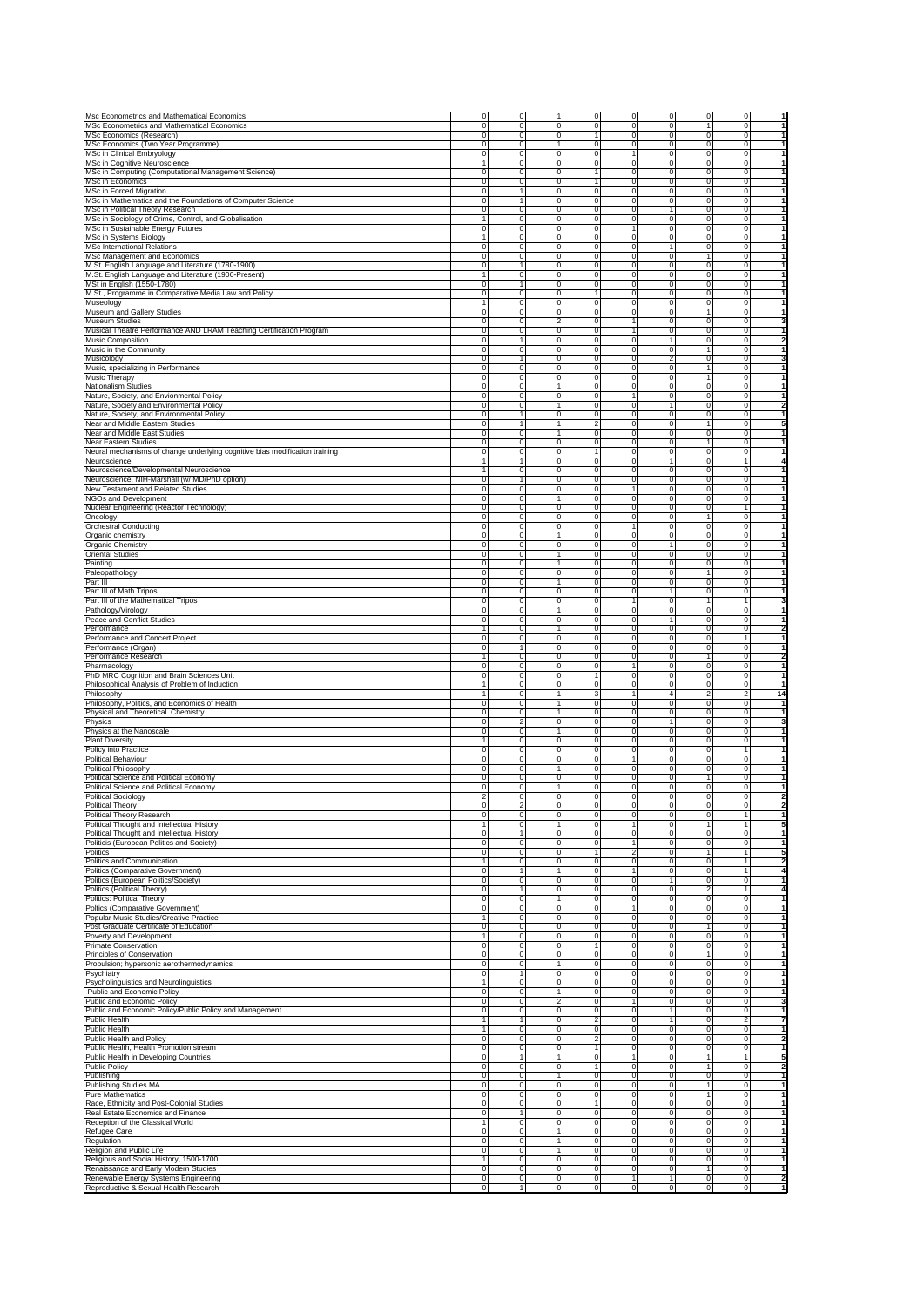| Research Methods in Psychology                                                                    | $\Omega$       | $\mathbf 0$    | $\Omega$       | $\mathbf 0$    | $\Omega$       | $\overline{0}$ | 1              | $\overline{0}$ | -1                      |
|---------------------------------------------------------------------------------------------------|----------------|----------------|----------------|----------------|----------------|----------------|----------------|----------------|-------------------------|
|                                                                                                   |                |                |                |                |                |                |                |                |                         |
| Romanticism                                                                                       | $\mathbf 0$    | $\mathbf 0$    | $\mathbf 0$    | $\mathbf 0$    | $\overline{1}$ | $\mathbf 0$    | $\mathbf 0$    | $\mathbf 0$    | $\mathbf{1}$            |
| Romantic & Sentimental Literature, 1770-1830                                                      | $\mathbf 0$    | $\mathbf 0$    | $\mathbf 0$    | $\mathbf 0$    | $\mathbf 0$    | $\mathbf{1}$   | $\mathbf 0$    | $\mathbf{0}$   | $\mathbf{1}$            |
| Romantic/Victorian Studies                                                                        | $\mathbf 0$    | $\mathbf 0$    | $\mathbf 0$    | $\mathbf 0$    | $\overline{1}$ | $\mathbf{0}$   | $\mathbf 0$    | $\mathbf{0}$   | $\mathbf{1}$            |
|                                                                                                   | $\mathbf 0$    | $\mathbf 0$    | $\mathbf{1}$   | $\mathbf 0$    | $\mathbf 0$    | $\mathbf{0}$   | $\overline{1}$ | $\circ$        | $\overline{\mathbf{2}}$ |
| Russian and East European Studies                                                                 |                |                |                |                |                |                |                |                |                         |
| School of Environment and Development, International Development: Public Policy and Management MA | $\mathbf 0$    | $\mathbf 0$    | $\mathbf 0$    | $\mathbf 0$    | $\mathbf 0$    | $\mathbf 0$    | $\overline{1}$ | $\mathbf{0}$   | $\mathbf{1}$            |
| Science Communication                                                                             | $\mathbf 0$    | $\mathbf 0$    | $\mathbf 0$    | $\mathsf 0$    | $\mathbf 0$    | $\mathbf 0$    | 1              | $\mathbf{0}$   | $\mathbf{1}$            |
|                                                                                                   | $\Omega$       | $\mathbf 0$    | $\mathbf 0$    | $\mathbf 0$    | $\mathbf 0$    | $\mathbf{1}$   | $\mathbf 0$    | $\mathbf 0$    | $\mathbf{1}$            |
| Science, Society, and Development                                                                 |                |                |                |                |                |                |                |                |                         |
| <b>Scottish Historical Studies</b>                                                                | $\Omega$       | $\mathbf 0$    | $\mathbf{1}$   | $\mathbf 0$    | $\mathbf 0$    | $\mathbf 0$    | $\mathbf 0$    | $\mathbf 0$    | $\mathbf{1}$            |
| Skeletal and Dental Bioarchaeology                                                                | $\overline{1}$ | $\mathbf 0$    | $\mathbf 0$    | $\mathbf 0$    | $\mathbf 0$    | $\mathbf 0$    | $\mathbf 0$    | $\mathbf 0$    | $\mathbf{1}$            |
|                                                                                                   | $\mathbf 0$    | $\mathbf 0$    | $\mathbf 0$    | $\mathbf 0$    | $\mathbf 0$    | $\mathbf{0}$   | $\mathbf 0$    | 1              | $\mathbf{1}$            |
| Social and Applied Psychology                                                                     |                |                |                |                |                |                |                |                |                         |
| Social and Cultural Psychology                                                                    | $\mathbf 0$    | 1              | $\mathbf 0$    | $\mathbf 0$    | $\mathbf 0$    | $\mathbf{0}$   | $\mathbf 0$    | $\mathbf{0}$   | $\mathbf{1}$            |
| Social and Cultural Theory                                                                        | $\mathbf 0$    | 1              | $\mathbf 0$    | $\mathbf 0$    | $\mathbf 0$    | $\mathbf{0}$   | $\mathbf 0$    | $\circ$        | $\mathbf{1}$            |
| Social and Political Thought                                                                      | $\mathbf 0$    | $\mathbf 0$    | $\mathbf{1}$   | $\mathbf 0$    | $\mathbf 0$    | $\mathbf{0}$   | $\mathbf 0$    | $\circ$        | $\mathbf{1}$            |
|                                                                                                   |                |                |                |                |                |                |                |                |                         |
| Social and Public Policy                                                                          | $\mathbf 0$    | $\mathbf 0$    | $\mathbf 0$    | $\mathbf{1}$   | $\mathbf 0$    | $\mathbf 0$    | $\mathbf 0$    | $\mathbf{0}$   | $\mathbf{1}$            |
| Social Anthropology                                                                               | $\Omega$       | $\mathbf{1}$   | $\mathfrak{p}$ | $\mathsf 0$    | $\mathbf 0$    | $\mathbf 0$    | $\mathbf 0$    | 1              | $\overline{\mathbf{4}}$ |
| Social Policy and Development                                                                     | $\Omega$       | $\mathbf 0$    | $\Omega$       | $\mathbf 0$    | $\mathbf 0$    | $\mathbf 0$    | $\mathbf 0$    | $\mathbf{1}$   | $\mathbf{1}$            |
|                                                                                                   |                |                |                |                |                |                |                |                |                         |
| Social Policy and Planning                                                                        | $\Omega$       | $\mathbf 0$    | $\mathbf 0$    | $\mathbf 0$    | $\mathbf 0$    | $\mathbf 0$    | $\overline{2}$ | $\mathbf 0$    | $\overline{\mathbf{2}}$ |
| Social Policy (Research)                                                                          | $\mathbf 0$    | $\mathbf 0$    | $\mathbf{1}$   | $\mathbf 0$    | $\mathbf 0$    | $\mathbf 0$    | $\mathbf 0$    | $\mathbf 0$    | $\mathbf{1}$            |
| Social Research Methods (Economic and Social History)                                             | 1              | $\mathbf 0$    | $\mathbf 0$    | $\mathbf 0$    | $\mathbf 0$    | $\mathbf{0}$   | $\mathbf 0$    | $\mathbf{0}$   | $\mathbf{1}$            |
|                                                                                                   |                |                |                |                |                |                |                |                |                         |
| Social Science of the Internet                                                                    | $\mathbf 0$    | $\mathbf 0$    | $\mathbf{1}$   | $\mathbf 0$    | $\mathbf 0$    | $\mathbf{0}$   | $\mathbf 0$    | $\mathbf{0}$   | $\mathbf{1}$            |
| Social Sciences and the Internet                                                                  | $\mathbf 0$    | $\mathbf 0$    | $\mathbf 0$    | $\mathbf 0$    | $\mathbf 0$    | $\mathbf{0}$   | $\overline{1}$ | $\mathbf{0}$   | $\mathbf{1}$            |
| Social Work                                                                                       | $\mathbf 0$    | $\mathbf 0$    | $\mathbf{1}$   | $\mathbf 0$    | $\mathbf 0$    | $\mathbf{0}$   | $\mathbf 0$    | $\mathbf{0}$   | $\mathbf{1}$            |
|                                                                                                   |                |                |                |                |                |                |                |                |                         |
| Sociology                                                                                         | $\Omega$       | $\mathbf 0$    | $\mathbf 0$    | $\mathbf 0$    | $\mathbf 0$    | $\mathbf{1}$   | $\mathbf 0$    | $\mathbf 0$    | $\mathbf{1}$            |
| Soft and Biological Matter, Theoretical Physics                                                   | $\Omega$       | $\mathbf 0$    | $\Omega$       | $\mathbf{1}$   | $\mathbf 0$    | $\mathbf 0$    | $\mathbf 0$    | $\mathbf 0$    | $\mathbf{1}$            |
|                                                                                                   | $\Omega$       | $\mathbf{1}$   | $\mathbf 0$    | $\mathbf 0$    | $\mathbf 0$    | $\mathbf 0$    | $\mathbf 0$    | $\mathbf 0$    | $\mathbf{1}$            |
| Sound Design                                                                                      |                |                |                |                |                |                |                |                |                         |
| Space Mission Design and Analysis                                                                 | 1              | $\mathbf 0$    | $\mathbf 0$    | $\mathbf 0$    | $\mathbf 0$    | $\mathbf 0$    | $\mathbf 0$    | $\mathbf 0$    | $\mathbf{1}$            |
| Space Technology and Planetary Exploration                                                        | $\mathbf 0$    | $\mathbf 0$    | $\mathbf 0$    | $\mathbf 0$    | $\overline{1}$ | $\mathbf{0}$   | $\mathbf 0$    | $\circ$        | $\mathbf{1}$            |
| Special Applications of Linguistics                                                               | $\mathbf 0$    | $\mathbf 0$    | $\mathbf{1}$   | $\mathbf 0$    | $\mathbf 0$    | $\mathbf{0}$   | $\mathbf 0$    | $\mathbf{0}$   | $\mathbf{1}$            |
|                                                                                                   |                |                |                |                |                |                |                |                |                         |
| Speech, Hearing, and Phonetic Sciences                                                            | $\mathbf 0$    | $\mathbf 0$    | $\mathbf 0$    | $\mathbf 0$    | $\overline{1}$ | $\mathbf{0}$   | $\mathbf 0$    | $\mathbf{0}$   | $\mathbf{1}$            |
| Sport and Exercise Psychology                                                                     | $\mathbf 0$    | $\mathbf 0$    | $\mathbf 0$    | $\mathbf 0$    | $\mathbf 0$    | $\mathbf{1}$   | $\mathbf 0$    | $\mathbf 0$    | $\mathbf{1}$            |
|                                                                                                   | 1              | ō              | $\mathbf 0$    | $\overline{0}$ | ō              | ō              | ō              | ō              | -1                      |
| State, Society and Development                                                                    |                |                |                |                |                |                |                |                |                         |
| <b>Statistical Science</b>                                                                        | $\mathbf 0$    | $\mathbf{1}$   | $\circ$        | $\overline{0}$ | ō              | ō              | ō              | ō              | $\overline{1}$          |
| statistics                                                                                        | $\mathbf{1}$   | $\Omega$       | $\Omega$       | $\Omega$       | $\Omega$       | ō              | $\Omega$       | ō              | $\overline{\mathbf{1}}$ |
| Statistics with Medical Applications                                                              | $\Omega$       | $\overline{0}$ | $\Omega$       | $\overline{0}$ | ō              | $\overline{1}$ | ō              | ō              | -1                      |
|                                                                                                   |                |                |                |                |                |                |                |                |                         |
| Stem Cell Technology                                                                              | $\Omega$       | $\overline{0}$ | $\Omega$       | $\overline{0}$ | ō              | ō              | T              | ō              | -1                      |
| Strategic Fashion Marketing                                                                       | $\Omega$       | $\overline{0}$ | $\overline{0}$ | T              | ō              | $\overline{0}$ | ō              | ō              | -1                      |
|                                                                                                   | $\overline{0}$ | $\overline{0}$ | $\overline{0}$ | $\overline{0}$ | ō              | ō              | T              | $\overline{0}$ | -1                      |
| Studio Composition                                                                                |                |                |                |                |                |                |                |                |                         |
| Sustainability (Environment and Development)                                                      | $\mathbf 0$    | $\overline{0}$ | $\overline{0}$ | $\overline{0}$ | $\mathbf{1}$   | ō              | ō              | $\overline{0}$ | -1                      |
| Sustainability, Planning, and Environmental Policy                                                | $\mathbf 0$    | $\overline{0}$ | $\mathbf 0$    | $\overline{0}$ | ō              | ō              | ō              | 1              | -1                      |
| Sustainable Energy Futures                                                                        |                |                |                |                | ō              | ō              | ō              | $\overline{2}$ | $\overline{2}$          |
|                                                                                                   | $\mathbf 0$    | 0              | $\circ$        | 0              |                |                |                |                |                         |
| Sustainable Energy Systems                                                                        | $\Omega$       | $\Omega$       | $\Omega$       | $\Omega$       | $\Omega$       | ō              | $\overline{1}$ | ō              | $\overline{1}$          |
| Sustainable Environmental Design                                                                  | $\Omega$       | $\Omega$       | $\mathbf 0$    | $\overline{0}$ | ō              | ō              | Ŧ              | ō              | -1                      |
|                                                                                                   | $\Omega$       | $\overline{0}$ | $\mathbf{1}$   | $\overline{0}$ | ō              | ō              | ō              | ō              | -1                      |
| Synthetic and mechanistic chemistry                                                               |                |                |                |                |                |                |                |                |                         |
| Technology and Innovation Management                                                              | $\blacksquare$ | $\overline{0}$ | ō              | $\overline{0}$ | ō              | ō              | ō              | $\overline{0}$ | -1                      |
| Technology Policy                                                                                 | $\Omega$       | $\overline{0}$ | $\overline{0}$ | $\overline{0}$ | $\mathbf{1}$   | $\overline{0}$ | ō              | 1              | $\overline{2}$          |
| <b>Terrorism Studies</b>                                                                          | $\overline{0}$ | $\overline{0}$ | $\overline{0}$ | $\overline{0}$ | 2              | ō              | ō              | ō              | $\overline{\mathbf{2}}$ |
|                                                                                                   |                |                |                |                |                |                |                |                |                         |
| Theatre and Performance                                                                           | 1              | $\overline{0}$ | $\overline{0}$ | $\overline{0}$ | $\overline{0}$ | ō              | ō              | $\overline{0}$ | -1                      |
| <b>Theatre Design</b>                                                                             | $\mathbf 0$    | 0              | $\mathbf 0$    | $\overline{0}$ | $\overline{1}$ | ō              | ō              | ō              | -1                      |
| Theatre Studies (Theatre in London)                                                               | $\mathbf 0$    | $\Omega$       | $\circ$        | $\Omega$       | ō              | ō              | $\overline{1}$ | $\Omega$       | $\overline{\mathbf{1}}$ |
|                                                                                                   |                |                |                |                |                |                |                |                |                         |
| The Certificate of Advanced Study in Mathematics (Part III)                                       | $\Omega$       | $\Omega$       | $\mathbf{1}$   | $\Omega$       | ō              | ō              | ō              | ō              | -1                      |
| The Inklings of Oxford: Literary Theory and Practice from Elfland                                 | $\Omega$       | $\Omega$       | $\Omega$       | $\overline{0}$ | ō              | ō              | T              | ō              | -1                      |
| Theology                                                                                          | $\Omega$       | $\overline{0}$ | $\overline{0}$ | $\overline{0}$ | ō              | ō              | T              | ō              | -1                      |
|                                                                                                   |                |                |                |                |                |                |                |                |                         |
| Theology and Religious Studies                                                                    | $\Omega$       | $\overline{0}$ | $\overline{0}$ | $\overline{0}$ | $\mathbf{1}$   | $\overline{0}$ | ō              | $\overline{0}$ | -1                      |
| Theology, Imagination and the Arts                                                                | $\overline{0}$ | $\overline{0}$ | $\overline{0}$ | $\overline{0}$ | $\overline{1}$ | $\overline{0}$ | T              | $\overline{0}$ | $\overline{2}$          |
| Theology (Modern Theology)                                                                        | 1              | ō              | $\overline{0}$ | $\overline{0}$ | ō              | ō              | ō              | $\overline{0}$ | -1                      |
|                                                                                                   |                |                |                |                |                |                |                |                |                         |
| Theology (Old Testament)                                                                          | $\mathbf 0$    | $\mathbf{1}$   | $\mathbf 0$    | $\overline{0}$ | ō              | ō              | ō              | ō              | -1                      |
| Theory and History of International Relations                                                     | $\mathbf 0$    | $\Omega$       | $\circ$        | $\Omega$       | $\Omega$       | ō              | $\Omega$       | $\overline{1}$ | $\overline{\mathbf{1}}$ |
| Theory and Simulation of Materials                                                                | $\Omega$       | $\overline{0}$ | $\mathbf{1}$   | $\Omega$       | $\Omega$       | ō              | $\Omega$       | $\Omega$       | $\overline{\mathbf{1}}$ |
|                                                                                                   | $\Omega$       | $\Omega$       | $\Omega$       | $\overline{0}$ | ō              | ō              | T              | ō              | -1                      |
| Theory & History of International Relations                                                       |                |                |                |                |                |                |                |                |                         |
| <b>Tourism Development and Policy</b>                                                             | $\Omega$       | $\overline{0}$ | $\overline{0}$ | $\overline{0}$ | ō              | ō              | T              | ō              | -1                      |
| <b>Transatlantic Studies</b>                                                                      | $\Omega$       | $\overline{0}$ | $\mathbf{1}$   | $\overline{0}$ | ō              | ō              | ō              | ō              | -1                      |
| <b>Translational Medicine</b>                                                                     | $\overline{0}$ | $\overline{0}$ | $\overline{0}$ | $\overline{0}$ | ō              | $\overline{0}$ | T              | $\overline{0}$ | -1                      |
|                                                                                                   |                | $\overline{0}$ | $\mathbf{1}$   | $\overline{0}$ |                | ō              | ō              | $\overline{0}$ | -1                      |
| <b>Translation studies</b>                                                                        | $\mathbf 0$    |                |                |                | $\overline{0}$ |                |                |                |                         |
| <b>Translation Studies</b>                                                                        | $\mathbf 0$    | $\overline{0}$ | $\overline{0}$ | $\overline{0}$ | $\mathbf{1}$   | ō              | ō              | ō              | -1                      |
| Translation with Language Technology                                                              | $\mathbf 0$    | $\Omega$       | $\circ$        | $\mathbf{1}$   | ō              | ō              | ō              | ō              | $\overline{\mathbf{1}}$ |
|                                                                                                   |                |                | $\Omega$       | $\overline{0}$ | $\Omega$       | ō              | $\Omega$       | $\Omega$       | $\overline{\mathbf{1}}$ |
| Transport                                                                                         | 1              | $\mathbf 0$    |                |                |                |                |                |                |                         |
| <b>Transport Studies</b>                                                                          | $\Omega$       | $\mathbf{1}$   | $\Omega$       | $\overline{0}$ | ō              | ō              | T              | ō              | $\overline{2}$          |
| Urban and Regional Planning                                                                       | $\Omega$       | 1              | $\Omega$       | $\overline{0}$ | ō              | ō              | ō              | ō              | -1                      |
|                                                                                                   | $\Omega$       | $\overline{0}$ | $\overline{0}$ | $\overline{0}$ | $\overline{0}$ | $\overline{0}$ | T              | $\overline{0}$ | -1                      |
| <b>Urban Studies</b>                                                                              |                |                |                |                |                |                |                |                |                         |
| Viking and Anglo-Saxon Studies                                                                    | $\overline{0}$ | ō              | $\overline{0}$ | $\overline{0}$ | $\mathbf{1}$   | $\overline{0}$ | ō              | $\overline{0}$ | -1                      |
| Viola Performance                                                                                 | $\blacksquare$ | ō              | $\overline{0}$ | $\overline{0}$ | ō              | $\overline{0}$ | ō              | ō              | -1                      |
|                                                                                                   |                |                |                |                |                |                |                |                |                         |
| Violence, Conflict and Development                                                                | 1              | ō              | $\mathbf 0$    | $\overline{0}$ | $\overline{0}$ | $\overline{0}$ | ō              | ō              | -1                      |
| Violence, Terrorism and Security                                                                  | 1              | $\mathbf{1}$   | $\mathbf 0$    | 0              | $\overline{0}$ | $\overline{0}$ | $\mathbf 0$    | $\mathbf 0$    | $\overline{\mathbf{2}}$ |
| Violin Perfo                                                                                      |                |                |                |                |                |                |                |                |                         |
|                                                                                                   | $\Omega$       |                | $\Omega$       |                | $\Omega$       |                | $\Omega$       | $\mathbf{1}$   | $\overline{1}$          |
| Violin Performance: Concert Project                                                               |                | $\overline{0}$ |                | 0              |                | $\overline{0}$ |                |                |                         |
| Virus Genomics                                                                                    | $\Omega$       | $\overline{0}$ | $\overline{0}$ | $\overline{0}$ | ō              | ō              | $\overline{1}$ | ō              | -1                      |
| Voice Performance                                                                                 | $\Omega$       | $\overline{0}$ | $\mathbf{1}$   | $\overline{0}$ | ō              | ō              | ō              | ō              | -1                      |
|                                                                                                   |                |                |                |                |                |                |                |                |                         |
| Voluntary and Community Sector Studies                                                            | $\Omega$       | $\overline{0}$ | ō              | $\overline{0}$ | $\mathbf{1}$   | $\overline{0}$ | ō              | $\overline{0}$ | -1                      |
| <b>War Studies</b>                                                                                | 3              | $\overline{0}$ | $\overline{0}$ | T              | ō              | $\overline{1}$ | ō              | $\overline{0}$ | 5                       |
| Water and Environmental Management                                                                | $\overline{0}$ | $\overline{1}$ | $\overline{0}$ | $\overline{0}$ | ō              | ō              | ō              | $\overline{0}$ | -1                      |
|                                                                                                   |                |                |                |                |                |                |                | ō              | -1                      |
| Water and Waste Engineering                                                                       | $\mathbf 0$    | $\overline{0}$ | 1              | $\overline{0}$ | ō              | ō              | ō              |                |                         |
| Water Science, Policy and Management                                                              | $\mathbf 0$    | $\overline{0}$ | ō              | $\overline{0}$ | ō              | ō              | 1              | ō              | -1                      |
| <b>Welsh and Celtic Languages</b>                                                                 | $\mathbf 0$    | ō              | $\circ$        | $\overline{0}$ | ō              | ō              | ō              | 1              | -1                      |
| West Dean Tapestry and Textile Art Programme                                                      | $\Omega$       | ō              | $\Omega$       | $\overline{0}$ | ō              | ō              | ō              | $\overline{1}$ | -1                      |
|                                                                                                   |                |                |                |                |                |                |                |                |                         |
| Wind Energy and Industrial Fluid Dynamics                                                         | $\mathbf 0$    | $\overline{0}$ | $\mathbf 0$    | $\overline{0}$ | $\overline{0}$ | $\overline{0}$ | ō              | 1              | -1                      |
| World Archaeology                                                                                 | $\overline{0}$ | ō              | $\overline{0}$ | $\overline{0}$ | $\overline{0}$ | 1              | $\overline{0}$ | $\overline{0}$ | -1                      |
|                                                                                                   |                |                |                |                |                |                |                |                |                         |
| TOTAL                                                                                             |                |                |                |                |                |                |                |                |                         |
|                                                                                                   |                |                |                |                |                |                |                |                |                         |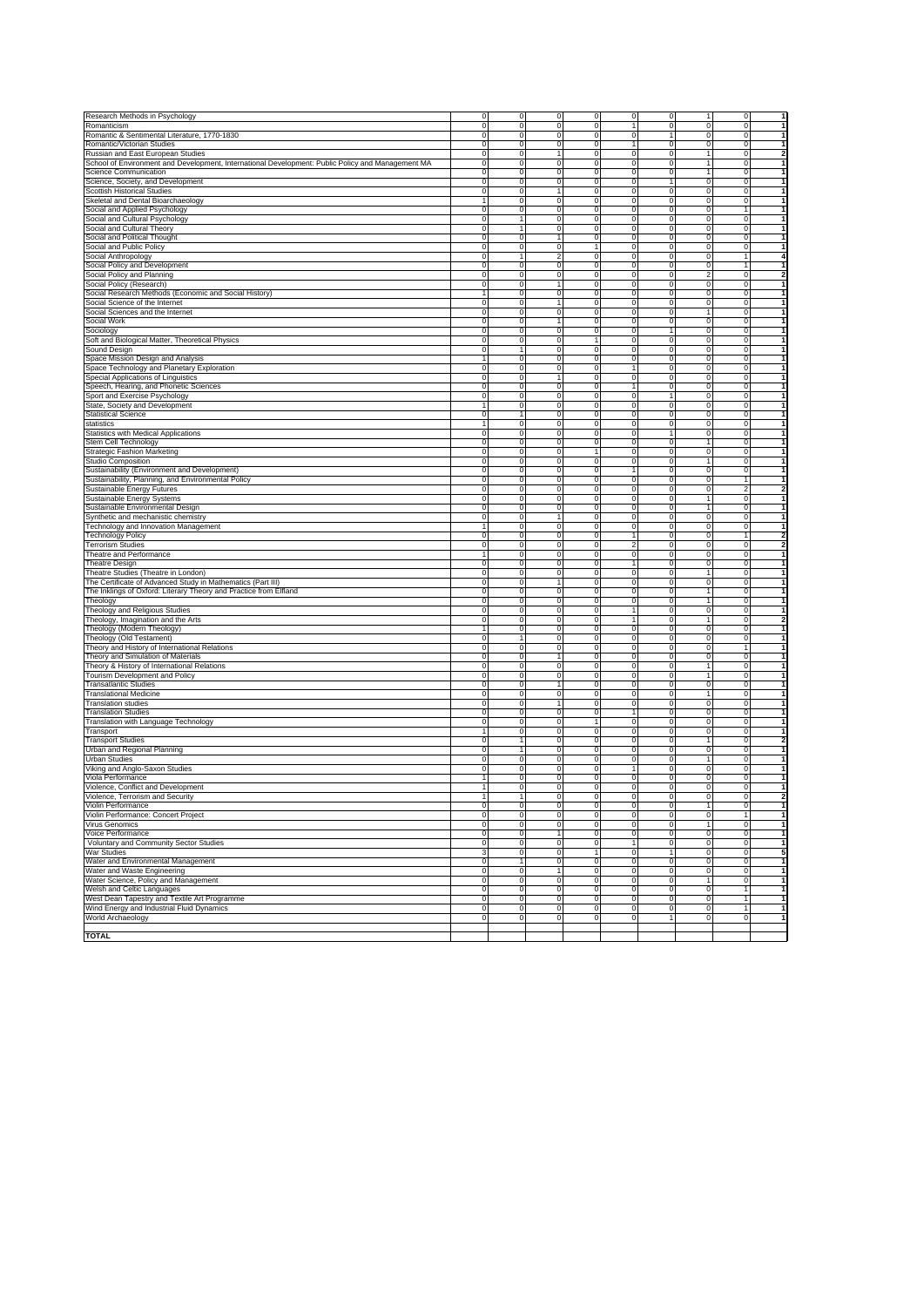| <b>Preferred UK University - Endorsed</b>                                        |                                  |                               |                         |                                  |                              |                         |                         |                             |                              |
|----------------------------------------------------------------------------------|----------------------------------|-------------------------------|-------------------------|----------------------------------|------------------------------|-------------------------|-------------------------|-----------------------------|------------------------------|
|                                                                                  | <b>ATL</b>                       | <b>BOS</b>                    | <b>CHIG</b>             | DC                               | HOU                          | LA                      | <b>NY</b>               | SF                          | <b>TOTAL</b>                 |
|                                                                                  |                                  |                               |                         |                                  |                              |                         |                         |                             |                              |
| <b>Architectural Association</b>                                                 | 0                                | $\mathbf 0$                   | 0                       | $\mathbf 0$                      | $\mathbf 0$                  | 0                       | 1                       | 0                           | 1                            |
| <b>Bath Spa University</b>                                                       | 0                                | $\mathbf 0$                   | 0                       | $\overline{0}$                   | $\mathbf 0$                  | 0                       | 0                       | 1                           | 1                            |
| Birkbeck, University of London                                                   | 0                                | $\mathbf 0$                   | 1                       | $\overline{0}$                   | $\mathbf{1}$                 | 0                       | 1                       | $\mathbf 0$                 | 3                            |
| <b>Birmingham City University</b>                                                | 1                                | $\mathbf 0$                   | 0                       | $\mathbf{O}$                     | $\mathbf 0$                  | $\mathbf{1}$            | 0                       | $\mathbf 0$                 | $\overline{2}$               |
| Camberwell College of Arts<br><b>Cardiff University</b>                          | 1<br>1                           | $\mathbf 0$<br>$\mathbf 0$    | 0<br>2                  | $\overline{0}$<br>$\overline{2}$ | $\mathbf 0$<br>$\pmb{0}$     | 0<br>$\mathbf{1}$       | 0<br>0                  | $\mathbf 0$<br>$\mathbf{1}$ | 1<br>7                       |
| Central School of Speech and Drama                                               | $\overline{0}$                   | $\overline{0}$                | 0                       | $\overline{0}$                   | $\mathbf 0$                  | $\mathbf{1}$            | 1                       | 0                           | $\overline{\mathbf{c}}$      |
| Central St Martins College of Art and Design                                     | 0                                | $\mathbf{1}$                  | 0                       | $\overline{0}$                   | $\mathbf{1}$                 | 0                       | 0                       | 0                           | $\overline{\mathbf{c}}$      |
| <b>Christie's Education</b>                                                      | 1                                | $\mathbf 0$                   | $\Omega$                | $\overline{0}$                   | $\mathbf 0$                  | 0                       | 0                       | 0                           | 1                            |
| <b>City University</b>                                                           | 1                                | $\overline{0}$                | 1                       | $\Omega$                         | $\mathbf{1}$                 | $\overline{2}$          | $\mathbf{1}$            | 1                           | 7                            |
| Courtauld Institute of Art                                                       | 0                                | 5                             | 1                       | $\mathbf{O}$                     | $\mathbf{1}$                 | $\mathbf 0$             | $\overline{2}$          | 1                           | 10                           |
| Durham University                                                                | 1                                | $\mathbf 0$                   | $\overline{2}$          | $\mathbf{1}$                     | 3                            | $\mathbf{1}$            | $\mathbf{1}$            | $\overline{c}$              | 11                           |
| Edinburgh College of Art                                                         | $\mathbf 0$<br>$\overline{c}$    | $\mathbf 0$<br>$\pmb{0}$      | 1<br>0                  | $\overline{0}$<br>$\overline{0}$ | $\mathbf{1}$<br>$\mathbf 0$  | 0<br>$\mathbf{1}$       | 0<br>$\overline{2}$     | 0<br>1                      | $\overline{2}$<br>6          |
| Goldsmiths College, University of London<br>Guildhall School of Music and Drama  | 1                                | $\mathbf 0$                   |                         | $\overline{0}$                   | $\mathbf 0$                  | 0                       | 0                       | 0                           | $\overline{\mathbf{c}}$      |
| <b>Heriot-Watt University</b>                                                    | $\mathbf 0$                      | $\mathbf{1}$                  | 0                       | $\overline{0}$                   | $\mathbf 0$                  | 0                       | 0                       | $\mathbf 0$                 | 1                            |
| Imperial College London                                                          | 7                                | 5                             | $\overline{\mathbf{4}}$ | $\mathbf{1}$                     | $\overline{4}$               | 1                       | 3                       | 5                           | 30                           |
| Institute for the Americas                                                       | 0                                | $\overline{0}$                | 1                       | $\overline{0}$                   | $\mathbf 0$                  | $\mathbf 0$             | 0                       | $\overline{0}$              | 1                            |
| Institute of Education                                                           | $\mathbf 0$                      | $\mathbf 0$                   | 0                       | 1                                | $\mathbf 0$                  | 0                       | 1                       | $\mathbf 0$                 | $\overline{2}$               |
| Institute of Germanic and Romance Studies                                        | $\overline{0}$                   | $\overline{0}$                | 0                       | $\overline{0}$                   | $\mathbf{1}$                 | 0                       | $\overline{0}$          | $\mathbf 0$                 | 1                            |
| Institute of Historical Research                                                 | 0                                | $\overline{0}$                | 0                       | $\overline{0}$                   | $\mathbf 0$                  | 0                       | 0                       | 1                           | 1                            |
| King's College London                                                            | 6                                | 3                             | 8                       | $\overline{2}$                   | $\overline{2}$               | 3                       | 5                       | 3                           | 32                           |
| <b>Kingston University</b><br>Lancaster University                               | $\mathbf 0$<br>0                 | $\overline{0}$<br>$\mathbf 0$ | 0<br>1                  | $\Omega$<br>$\mathbf{O}$         | $\mathbf{1}$<br>$\mathbf 0$  | 0<br>$\mathbf{1}$       | 0<br>0                  | $\mathbf 0$<br>0            | 1<br>$\overline{\mathbf{2}}$ |
| London College of Communication                                                  | 0                                | $\pmb{0}$                     | 1                       | $\overline{0}$                   | $\mathbf 0$                  | 0                       | 0                       | $\mathbf 0$                 | 1                            |
| London College of Fashion                                                        | $\mathbf 0$                      | $\mathbf 0$                   | 0                       | 1                                | $\mathbf{1}$                 | $\mathbf 0$             | 0                       | 0                           | $\overline{2}$               |
| London Metropolitan University                                                   | $\mathbf 0$                      | $\mathbf{1}$                  | 0                       | $\overline{0}$                   | $\mathbf 0$                  | 0                       | 0                       | 0                           | 1                            |
| London School of Economics and Political Science                                 | 16                               | 10                            | 22                      | 6                                | 12                           | 5                       | 14                      | 9                           | 94                           |
| London School of Hygiene and Tropical Medicine                                   | 3                                | 5                             | 3                       | 4                                | $\mathbf{1}$                 | $\overline{2}$          | 3                       | 3                           | 24                           |
| Loughborough University                                                          | 0                                | $\mathbf 0$                   | 1                       | $\mathbf{O}$                     | $\mathbf 0$                  | $\mathbf 0$             | $\pmb{0}$               | 0                           | 1                            |
| <b>Napier University</b>                                                         | 0                                | $\mathbf 0$                   | $\mathbf{1}$            | $\overline{0}$                   | $\mathbf 0$                  | $\mathbf 0$             | 0                       | $\overline{0}$              | 1                            |
| <b>Newcastle University</b><br><b>Oxford Brookes University</b>                  | $\overline{0}$<br>$\overline{0}$ | $\mathbf 0$<br>$\overline{0}$ | 0<br>0                  | $\overline{0}$<br>$\mathbf{1}$   | 3<br>$\mathbf{1}$            | 0<br>$\mathbf 0$        | 1<br>1                  | 0<br>1                      | 4                            |
| Queen Mary, University of London                                                 | 1                                | $\mathbf 0$                   | 0                       | $\mathbf{1}$                     | $\mathbf{1}$                 | 0                       | $\overline{\mathbf{c}}$ | $\mathbf{1}$                | 4<br>6                       |
| Queen's University Belfast                                                       | 3                                | $\overline{2}$                | $\overline{2}$          | $\mathbf{1}$                     | $\mathbf 0$                  | $\mathbf{1}$            | 1                       | $\mathbf 0$                 | 10                           |
| Royal Academy of Music                                                           | 0                                | $\mathbf{1}$                  | 1                       | $\overline{0}$                   | $\mathbf{1}$                 | $\mathbf{1}$            | 0                       | $\overline{2}$              | 6                            |
| Royal Agricultural College                                                       | 0                                | $\mathbf 0$                   | $\mathbf{1}$            | $\mathbf{O}$                     | $\mathbf 0$                  | 0                       | 0                       | $\mathbf 0$                 | 1                            |
| Royal College of Art                                                             | 0                                | $\pmb{0}$                     | 1                       | $\overline{0}$                   | $\mathbf 0$                  | 0                       | 0                       | $\mathbf{1}$                | $\overline{2}$               |
| Royal College of Music                                                           | 0                                | $\mathbf{1}$                  | 0                       | $\overline{0}$                   | $\mathbf{1}$                 | 0                       | 3                       | $\mathbf 0$                 | 5                            |
| Royal Holloway, University of London                                             | $\overline{2}$                   | $\mathbf 0$                   | 2                       | $\overline{0}$                   | $\mathbf 0$                  | $\mathbf 0$             | 0                       | $\mathbf 0$                 | 4                            |
| Royal Northern College of Music                                                  | 0                                | $\mathbf 0$                   | 0                       | $\overline{0}$                   | $\mathbf 0$                  | 0                       | 1                       | $\mathbf 0$                 | 1                            |
| Royal Welsh Academy of Music and Drama<br>School of Oriental and African Studies | $\mathbf 0$<br>3                 | $\mathbf 0$<br>$\overline{2}$ | 0<br>6                  | $\overline{0}$<br>6              | $\mathbf{1}$<br>$\mathbf{1}$ | 0<br>$\overline{2}$     | 0<br>9                  | $\mathbf 0$<br>$\mathbf{1}$ | 1<br>30                      |
| Sotheby's Institute of Art                                                       | 0                                | $\mathbf 0$                   | 0                       | $\overline{0}$                   | $\mathbf{1}$                 | 0                       | 0                       | $\mathbf 0$                 | 1                            |
| The Glasgow School of Art                                                        | 1                                | $\mathbf 0$                   | 0                       | $\overline{0}$                   | $\mathbf 0$                  | 0                       | 0                       | $\mathbf 0$                 | 1                            |
| The University College for the Creative Arts                                     | 0                                | $\mathbf 0$                   | 1                       | 0                                | $\mathbf 0$                  | 0                       | 0                       | 0                           | 1                            |
| <b>Trinity College of Music</b>                                                  | 0                                | $\mathbf 0$                   | 0                       | $\overline{0}$                   | 1                            | 0                       | 0                       | $\mathbf 0$                 | 1                            |
| University College Falmouth                                                      | 0                                | $\mathbf 0$                   | $\pmb{0}$               | $\overline{0}$                   | 1                            | $\overline{0}$          | 0                       | $\pmb{0}$                   | 1                            |
| University College London                                                        | 8                                | 5                             | 8                       | $\overline{2}$                   | $\overline{4}$               | $\overline{7}$          | 12                      | $\overline{c}$              | 48                           |
| University of Bath<br>University of Birmingham                                   | 1<br>$\mathbf 0$                 | 0<br>$\mathbf{1}$             | 0<br>2                  | $\mathbf 0$<br>$\overline{0}$    | $\mathbf 0$<br>$\mathbf 0$   | 0<br>0                  | $\Omega$<br>0           | 0<br>1                      | 1<br>4                       |
| University of Bristol                                                            | 3                                | $\overline{2}$                | 0                       | $\mathbf{1}$                     | $\overline{0}$               | 0                       | 1                       | $\pmb{0}$                   | 7                            |
| University of Cambridge                                                          | 8                                | 16                            | 27                      | 9                                | 16                           | 10                      | 13                      | 11                          | 110                          |
| University of East Anglia                                                        | 2                                | 1                             |                         | $\overline{0}$                   | $\mathbf 0$                  | $\mathbf{1}$            | 1                       | 0                           | 7                            |
| University of East London                                                        | 0                                | $\pmb{0}$                     |                         | $\mathbf 0$                      | $\mathbf 0$                  | 0                       | 0                       | 0                           | 1                            |
| University of Edinburgh                                                          | 6                                | 5                             | 7                       | $\overline{4}$                   | $\overline{7}$               | $\overline{\mathbf{c}}$ | 7                       | $\overline{c}$              | 40                           |
| University of Essex                                                              | 1                                | $\mathbf 0$                   |                         | $\overline{0}$                   | $\mathbf{1}$                 | $\mathbf{1}$            | $\overline{2}$          | $\mathbf 0$                 | 6                            |
| University of Exeter                                                             | 1                                | $\pmb{0}$                     | 2                       | $\overline{0}$                   | $\mathbf{1}$                 | 1                       | 1                       | $\overline{2}$              | 8                            |
| University of Glamorgan<br>University of Glasgow                                 | 0<br>3                           | $\mathbf 0$<br>$\mathbf{1}$   | 0                       | $\overline{0}$<br>1              | $\mathbf{1}$<br>$\mathbf 0$  | 0<br>0                  | 0<br>3                  | 0<br>1                      | 1<br>10                      |
| University of Keele                                                              | 0                                | $\mathbf 0$                   | 0                       | $\mathbf 0$                      | $\mathbf 0$                  | 0                       | 1                       | 0                           | 1                            |
| University of Kent                                                               | $\mathbf{1}$                     | $\mathbf{1}$                  | 0                       | $\mathbf 0$                      | $\mathbf{1}$                 | $\pmb{0}$               | $\mathbf{1}$            | $\overline{c}$              | 6                            |
| University of Leeds                                                              | 0                                | $\mathbf 0$                   |                         | $\mathbf{1}$                     | $\mathbf{1}$                 | 0                       | 1                       | 0                           | 4                            |
| University of Leicester                                                          | $\mathbf 0$                      | $\pmb{0}$                     |                         | $\overline{0}$                   | $\mathbf{1}$                 | 0                       | 1                       | 0                           | 3                            |
| University of Liverpool                                                          | 0                                | $\pmb{0}$                     | 0                       | $\mathbf 0$                      | $\mathbf{1}$                 | 0                       | 0                       | $\pmb{0}$                   | 1                            |
| University of Manchester                                                         | 1                                | $\mathbf 0$                   | 2                       | 2                                | $\mathbf{1}$                 | 0                       | 1                       | $\pmb{0}$                   | 7                            |
| University of Nottingham                                                         | 1                                | $\mathbf 0$                   | $\mathbf 0$             | $\mathbf{1}$                     | 3                            | $\pmb{0}$               | 3                       | 0                           | 8                            |
| University of Oxford                                                             | 31                               | 33                            | 63                      | 25                               | 23                           | 26                      | 44                      | 24                          | 269                          |
| University of Reading<br>University of Roehampton                                | 3<br>$\mathbf 0$                 | 0<br>$\mathbf 0$              | 0                       | $\mathbf 0$<br>$\overline{0}$    | $\mathbf 0$<br>$\mathbf 0$   | 0<br>0                  | 0<br>1                  | 0<br>0                      | 4<br>1                       |
| University of Sheffield                                                          | 1                                | $\mathbf 0$                   | $\overline{2}$          | $\overline{0}$                   | $\mathbf{1}$                 | $\mathbf{1}$            | 1                       | 0                           | 6                            |
| University of Southampton                                                        | 0                                | $\mathbf 0$                   |                         | $\overline{0}$                   | $\mathbf{1}$                 | $\mathbf{1}$            | 0                       | $\mathbf 0$                 | 3                            |
| University of St Andrews                                                         | 3                                | 1                             | 5                       | $\mathbf{O}$                     | 5                            | 4                       | 5                       | $\overline{c}$              | 25                           |
| University of Surrey                                                             | 0                                | $\mathbf 0$                   | 0                       | $\mathbf{1}$                     | $\overline{2}$               | $\overline{\mathbf{c}}$ | 0                       | $\pmb{0}$                   | 5                            |
| University of Sussex                                                             | 4                                | $\overline{2}$                | 4                       | $\mathbf{1}$                     | $\mathsf 0$                  | $\mathbf{1}$            | $\mathbf{1}$            | 3                           | 16                           |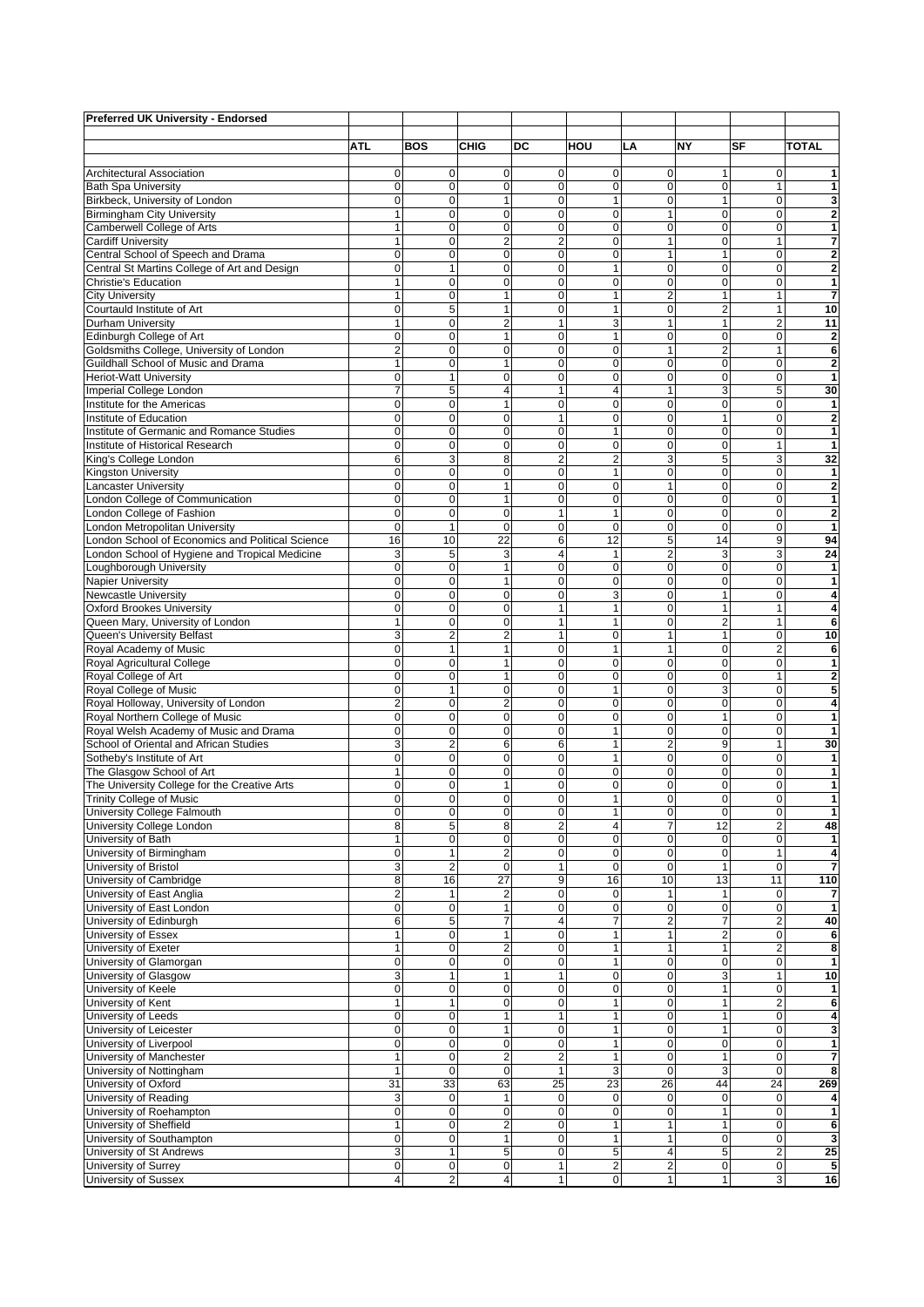| University of Ulster                 |     |     |     |    |     |    |     |    |     |
|--------------------------------------|-----|-----|-----|----|-----|----|-----|----|-----|
| University of Wales, Aberystwyth     |     |     |     |    |     |    |     |    |     |
| University of Wales, Bangor          |     |     |     |    |     |    |     |    |     |
| University of Wales College, Newport |     |     |     |    |     |    |     |    |     |
| University of Wales Swansea          |     |     |     |    |     |    |     |    |     |
| University of Warwick                |     |     |     |    |     |    |     |    |     |
| University of Westminster            |     |     |     |    |     |    |     |    |     |
| University of York                   |     |     |     |    |     |    |     |    | 12  |
| West Dean College                    |     |     |     |    |     |    |     |    |     |
|                                      |     |     |     |    |     |    |     |    |     |
| <b>TOTAL</b>                         | 138 | 105 | 200 | 79 | 113 | 83 | 157 | 86 | 961 |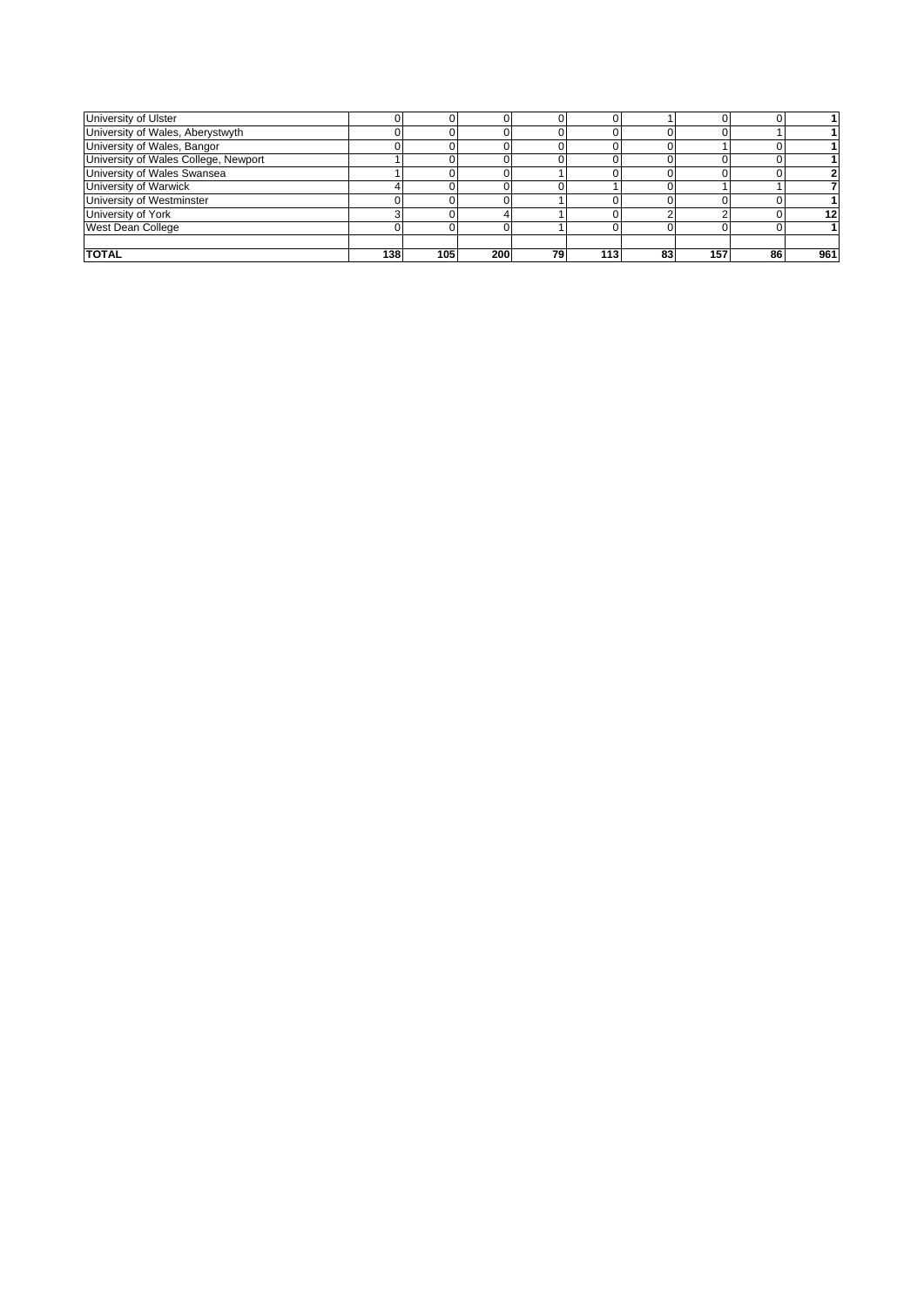| <b>Total Number of Interviewed</b>                   |               |               |                |                         |                      |                |                     |                         |              |
|------------------------------------------------------|---------------|---------------|----------------|-------------------------|----------------------|----------------|---------------------|-------------------------|--------------|
|                                                      |               |               |                |                         |                      |                |                     |                         |              |
|                                                      | <b>ATL</b>    | <b>BOS</b>    | <b>CHIG</b>    | DC                      | HOU                  | LA             | <b>NY</b>           | SF                      | <b>TOTAL</b> |
| <b>BY REGION</b>                                     | 21            | 18            | 25             | 18                      | 20                   | 19             | 24                  | 17                      | 162          |
| % of national pool                                   | 13.0%         | 11.1%         | 15.4%          | 11.1%                   | 12.3%                | 11.7%          | 14.8%               | 10.5%                   |              |
| <b>GENDER</b>                                        |               |               |                |                         |                      |                |                     |                         |              |
|                                                      |               |               |                |                         |                      |                |                     |                         |              |
| Men                                                  | 11            | 10            | 14             | 10                      | 12                   | 13             | 14                  | 8                       | 92           |
| % of regional pool                                   | 52.4%         | 55.6%         | 56.0%          | 55.6%                   | 60.0%                | 68.4%          | 58.3%               | 47.1%                   |              |
| % of national pool                                   | 6.8%          | 6.2%          | 8.6%           | 6.2%                    | 7.4%                 | 8.0%           | 8.6%                | 4.9%                    | 56.8%        |
| Women                                                | 10            | 8             | 11             | 8                       | 8                    | 6              | 10                  | 9                       | 70           |
| % of regional pool                                   | 47.6%         | 44.4%         | 44.0%          | 44.4%                   | 40.0%                | 31.6%          | 41.7%               | 52.9%                   |              |
| % of national pool                                   | 6.2%          | 4.9%          | 6.8%           | 4.9%                    | 4.9%                 | 3.7%           | 6.2%                | 5.6%                    | 43.2%        |
| UNIVERSITIES PRESENTING CANDIDATES                   |               |               |                |                         |                      |                |                     |                         |              |
|                                                      |               |               |                |                         |                      |                |                     |                         |              |
| <b>Ivy League</b><br>% of regional pool              | 4<br>19.0%    | 7<br>38.9%    | 4<br>16.0%     | $\overline{2}$<br>11.1% | $\mathbf{1}$<br>5.0% | 5<br>26.3%     | 7<br>29.2%          | 3<br>17.6%              | 33           |
| % of national pool                                   | 2.5%          | 4.3%          | 2.5%           | 1.2%                    | 0.6%                 | 3.1%           | 4.3%                | 1.9%                    | 20.4%        |
|                                                      |               |               |                |                         |                      |                |                     |                         |              |
| <b>Other Private Universities</b>                    | 8             | 11            | 10             | 9                       | 5                    | $\overline{7}$ | 12                  | 4                       | 66           |
| % of regional pool<br>% of national pool             | 38.1%<br>4.9% | 61.1%<br>6.8% | 40.0%<br>6.2%  | 50.0%<br>5.6%           | 25.0%<br>3.1%        | 36.8%<br>4.3%  | 50.0%<br>7.4%       | 23.5%<br>2.5%           | 40.7%        |
|                                                      |               |               |                |                         |                      |                |                     |                         |              |
| <b>State/Public Universities</b>                     | 8             | $\mathbf 0$   | 10             | 7                       | 13                   | 5              | 3                   | 8                       | 54           |
| % of regional pool                                   | 38.1%         | 0.0%          | 40.0%          | 38.9%                   | 65.0%                | 26.3%          | 12.5%               | 47.1%                   |              |
| % of national pool                                   | 4.9%          | 0.0%          | 6.2%           | 4.3%                    | 8.0%                 | 3.1%           | 1.9%                | 4.9%                    | 33.3%        |
| <b>Service Academies</b>                             | 1             | $\mathbf 0$   | 1              | $\mathbf 0$             | 1                    | $\overline{2}$ | $\overline{2}$      | $\overline{2}$          | 9            |
| % of regional pool                                   | 4.8%          | 0.0%          | 4.0%           | 0.0%                    | 5.0%                 | 10.5%          | 8.3%                | 11.8%                   |              |
| % of national pool                                   | 0.6%          | 0.0%          | 0.6%           | 0.0%                    | 0.6%                 | 1.2%           | 1.2%                | 1.2%                    | 5.6%         |
| <b>Employer Endorsed</b>                             | 0             | $\mathbf 0$   | $\mathbf 0$    | $\mathbf 0$             | $\mathbf 0$          | $\mathbf 0$    | $\mathbf 0$         | 0                       | 0            |
| % of regional pool                                   | 0.0%          | 0.0%          | 0.0%           | 0.0%                    | 0.0%                 | 0.0%           | 0.0%                | 0.0%                    |              |
| % of national pool                                   | 0.0%          | 0.0%          | 0.0%           | 0.0%                    | 0.0%                 | 0.0%           | 0.0%                | 0.0%                    | 0.0%         |
|                                                      |               |               |                |                         |                      |                |                     |                         |              |
| PREFERRED UK UNIVERSITY                              |               |               |                |                         |                      |                |                     |                         |              |
| <b>University of Oxford</b>                          | 8             | 6             | $\overline{7}$ | 8                       | $\overline{7}$       | 6              | 5                   | 4                       | 51           |
| % of regional pool                                   | 38.1%         | 33.3%         | 28.0%          | 44.4%                   | 35.0%                | 31.6%          | 20.8%               | 23.5%                   |              |
| % of national pool                                   | 4.9%          | 3.7%          | 4.3%           | 4.9%                    | 4.3%                 | 3.7%           | 3.1%                | 2.5%                    | 31.5%        |
|                                                      | $\mathbf 0$   | 5             | $\overline{4}$ | $\mathbf{1}$            | $\overline{4}$       | 4              |                     | 4                       | 24           |
| <b>University of Cambridge</b><br>% of regional pool | 0.0%          | 27.8%         | 16.0%          | 5.6%                    | 20.0%                | 21.1%          | 2<br>8.3%           | 23.5%                   |              |
| % of national pool                                   | 0.0%          | 3.1%          | 2.5%           | 0.6%                    | 2.5%                 | 2.5%           | 1.2%                | 2.5%                    | 14.8%        |
|                                                      |               |               |                |                         |                      |                |                     |                         |              |
| <b>University of London</b><br>% of regional pool    | 10<br>47.6%   | 5<br>27.8%    | 13<br>52.0%    | 6<br>33.3%              | 6<br>30.0%           | 6<br>31.6%     | 10<br>41.7%         | 6<br>35.3%              | 62           |
| % of national pool                                   | 6.2%          | 3.1%          | 8.0%           | 3.7%                    | 3.7%                 | 3.7%           | 6.2%                | 3.7%                    | 38.3%        |
|                                                      |               |               |                |                         |                      |                |                     |                         |              |
| <b>Other English Universities</b>                    | 2             | 1             | 0              | 2                       | 2                    | 2              | 5                   | $\overline{\mathbf{c}}$ | 16           |
| % of regional pool                                   | 9.5%          | 5.6%          | 0.0%           | 11.1%                   | 10.0%                | 10.5%          | 20.8%               | 11.8%                   |              |
| % of national pool                                   | 1.2%          | 0.6%          | 0.0%           | 1.2%                    | 1.2%                 | 1.2%           | 3.1%                | 1.2%                    | 9.9%         |
| <b>Nothern Irish Universities</b>                    | 0             | 0             | 0              | 0                       | 0                    | 0              | $\mathbf 0$         | 0                       | 0            |
| % of regional pool                                   | 0.0%          | 0.0%          | 0.0%           | 0.0%                    | 0.0%                 | 0.0%           | 0.0%                | 0.0%                    |              |
| % of national pool                                   | 0.0%          | 0.0%          | 0.0%           | 0.0%                    | 0.0%                 | 0.0%           | 0.0%                | 0.0%                    | 0.0%         |
| <b>Scottish Universities</b>                         | 1             | 1             | 1              | $\mathbf{1}$            | $\mathbf{1}$         | 1              | 2                   | 0                       | 8            |
| % of regional pool                                   | 4.8%          | 5.6%          | 4.0%           | 5.6%                    | 5.0%                 | 5.3%           | 8.3%                | 0.0%                    |              |
| % of national pool                                   | 0.6%          | 0.6%          | 0.6%           | 0.6%                    | 0.6%                 | 0.6%           | 1.2%                | 0.0%                    | 4.9%         |
|                                                      |               |               |                |                         |                      |                |                     |                         |              |
| <b>Welsh Universities</b>                            | 0<br>0.0%     | 0<br>0.0%     | 0<br>0.0%      | 0<br>0.0%               | 0<br>0.0%            | 0<br>0.0%      | $\mathbf 0$<br>0.0% | 1<br>5.9%               | $\mathbf{1}$ |
| % of regional pool<br>% of national pool             | 0.0%          | 0.0%          | 0.0%           | 0.0%                    | 0.0%                 | 0.0%           | 0.0%                | 0.6%                    | 0.6%         |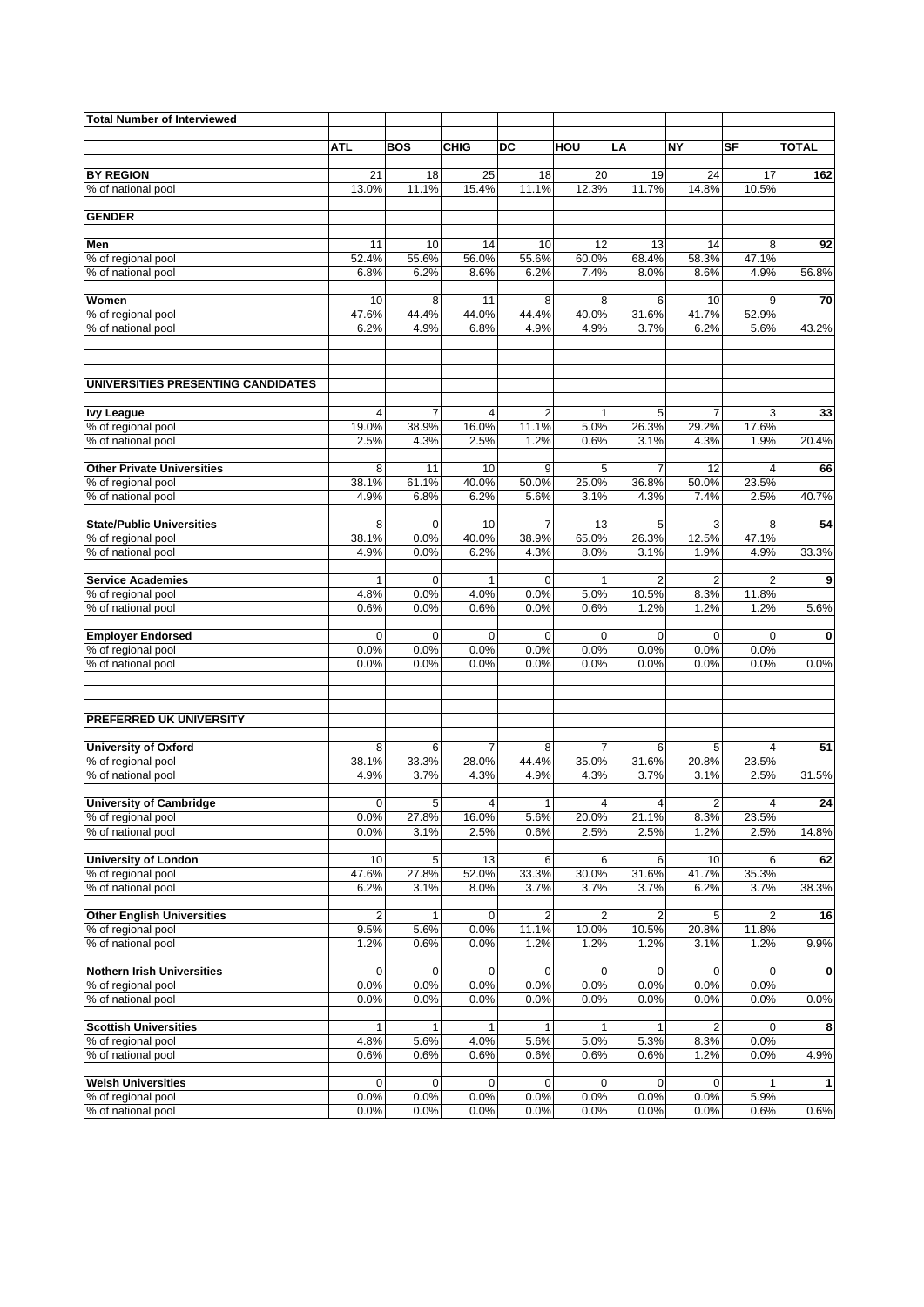| <b>Universities Presenting Candidates - Interviewed</b> |                         |                |                |                |                |                         |                |                         |                         |
|---------------------------------------------------------|-------------------------|----------------|----------------|----------------|----------------|-------------------------|----------------|-------------------------|-------------------------|
|                                                         |                         |                |                |                |                |                         |                |                         |                         |
|                                                         | ATL                     | <b>BOS</b>     | <b>CHIG</b>    | DC             | HOU            | LA                      | NY             | SF                      | <b>TOTAL</b>            |
|                                                         |                         |                |                |                |                |                         |                |                         |                         |
|                                                         |                         |                |                |                |                |                         |                |                         |                         |
| <b>ALABAMA</b>                                          |                         |                |                |                |                |                         |                |                         |                         |
| University of Alabama - Birmingham                      | 1                       | $\pmb{0}$      | $\overline{0}$ | 0              | $\pmb{0}$      | $\mathbf 0$             | 0              | $\pmb{0}$               | 1                       |
| <b>ARIZONA</b>                                          |                         |                |                |                |                |                         |                |                         |                         |
|                                                         | 0                       |                | $\mathbf{0}$   | $\mathbf 0$    | 0              | $\overline{2}$          | $\mathbf{0}$   |                         |                         |
| Arizona State University                                |                         | 0              |                |                |                |                         |                | 0                       | 2                       |
| <b>CALIFORNIA</b>                                       |                         |                |                |                |                |                         |                |                         |                         |
| Loyola Marymount University                             | 0                       | 0              | $\overline{0}$ | $\pmb{0}$      | 0              | $\mathbf{1}$            | 0              | 0                       | 1                       |
| Pomona College                                          | $\mathbf 0$             | $\mathbf 0$    | $\mathbf{O}$   | $\mathbf 0$    | $\mathbf 0$    | $\mathbf{1}$            | $\mathbf 0$    | $\pmb{0}$               | 1                       |
| <b>Scripps College</b>                                  | $\mathbf 0$             | $\mathbf 0$    | $\mathbf 0$    | $\mathbf 0$    | $\mathbf 0$    | $\mathbf{1}$            | 0              | $\mathbf 0$             | 1                       |
| <b>Stanford University</b>                              | 1                       | $\overline{2}$ | $\mathbf{1}$   | $\mathbf 0$    | 1              | $\overline{2}$          | $\mathsf 0$    | $\mathbf{1}$            | 8                       |
| University of California - Berkeley                     | 0                       | $\mathbf 0$    | $\mathbf 0$    | $\mathbf 0$    | $\mathbf 0$    | $\mathbf 0$             | $\mathbf 0$    | 3                       | 3                       |
| University of California - Los Angeles                  | $\mathbf 0$             | $\mathbf 0$    | $\mathbf{0}$   | $\mathbf 0$    | 1              | $\overline{\mathbf{c}}$ | $\mathbf 0$    | 0                       | 3                       |
| University of California - San Diego                    | $\mathbf 0$             | $\mathbf 0$    | $\mathbf{O}$   | $\mathbf 0$    | $\mathbf 0$    | $\mathbf{1}$            | $\mathbf 0$    | $\mathbf 0$             | 1                       |
|                                                         |                         |                |                |                |                |                         |                |                         |                         |
| COLORADO                                                |                         |                |                |                |                |                         |                |                         |                         |
| United States Air Force Academy                         | 0                       | $\pmb{0}$      | 1              | $\mathbf 0$    | 0              | $\mathbf{1}$            | 0              | 0                       | $\overline{\mathbf{2}}$ |
| University of Colorado System - Boulder                 | $\mathbf 0$             | $\mathbf 0$    | $\overline{0}$ | $\mathbf 0$    | $\overline{2}$ | $\mathbf{O}$            | $\mathbf 0$    | $\mathbf 0$             | $\overline{2}$          |
|                                                         |                         |                |                |                |                |                         |                |                         |                         |
| <b>CONNECTICUT</b>                                      |                         |                |                |                |                |                         |                |                         |                         |
| <b>Yale University</b>                                  | $\overline{2}$          | $\overline{2}$ | $\mathbf{0}$   | 1              | $\mathbf 0$    | $\mathbf{0}$            | $\overline{2}$ | $\mathbf 0$             | 7                       |
|                                                         |                         |                |                |                |                |                         |                |                         |                         |
| <b>DELAWARE</b>                                         |                         |                |                |                |                |                         |                |                         |                         |
| University of Delaware                                  | 0                       | $\mathbf 0$    | $\mathbf 0$    | $\mathbf{1}$   | 0              | $\mathbf 0$             | $\mathbf 0$    | 0                       | 1                       |
|                                                         |                         |                |                |                |                |                         |                |                         |                         |
| <b>DISTRICT OF COLUMBIA</b>                             |                         |                |                |                |                |                         |                |                         |                         |
| Georgetown University                                   | 1                       | 0              | $\mathbf 0$    | $\mathbf 0$    | 0              | $\mathbf 0$             | 1              | 0                       | 2                       |
| George Washington University                            | $\mathbf 0$             | $\mathbf 0$    | $\mathbf{O}$   | $\mathbf{1}$   | $\mathbf 0$    | $\mathbf{0}$            | $\mathbf 0$    | $\mathbf 0$             | 1                       |
|                                                         |                         |                |                |                |                |                         |                |                         |                         |
| <b>FLORIDA</b><br>University of Florida                 | 2                       | $\mathbf 0$    | $\mathbf 0$    | $\mathbf 0$    | 0              | $\mathbf 0$             | $\mathbf 0$    | 0                       | 2                       |
|                                                         |                         |                |                |                |                |                         |                |                         |                         |
| <b>GEORGIA</b>                                          |                         |                |                |                |                |                         |                |                         |                         |
| Agnes Scott College                                     | 1                       | $\mathbf 0$    | $\mathbf 0$    | $\mathbf 0$    | 0              | $\mathbf 0$             | 0              | 0                       | 1                       |
| <b>Emory University</b>                                 | 3                       | $\mathbf 0$    | $\overline{0}$ | $\mathbf 0$    | $\mathbf 0$    | $\mathbf 0$             | $\mathsf 0$    | $\mathbf 0$             | 3                       |
| Georgia Institute of Technology                         | $\overline{\mathbf{c}}$ | $\mathbf 0$    | $\mathbf 0$    | $\mathbf 0$    | 0              | $\mathbf 0$             | 0              | $\pmb{0}$               | 2                       |
| University of Georgia                                   | $\overline{2}$          | $\mathbf 0$    | $\overline{0}$ | $\mathbf 0$    | $\overline{0}$ | $\mathbf{O}$            | $\mathbf 0$    | $\mathbf 0$             | 2                       |
|                                                         |                         |                |                |                |                |                         |                |                         |                         |
| <b>ILLINOIS</b>                                         |                         |                |                |                |                |                         |                |                         |                         |
| Augustana College                                       | $\mathbf 0$             | $\mathbf 0$    | $\mathbf{1}$   | $\mathbf 0$    | $\mathbf 0$    | $\mathbf 0$             | 0              | 0                       | 1                       |
| <b>Bradley University</b>                               | 0                       | $\mathbf 0$    | $\mathbf{1}$   | 0              | $\mathbf 0$    | $\mathbf 0$             | $\mathbf 0$    | $\mathbf 0$             | 1                       |
| Northwestern University                                 | 0                       | $\mathbf 0$    | $\mathbf{1}$   | $\mathbf 0$    | $\mathbf 0$    | $\mathbf 0$             | $\mathbf 0$    | 1                       | $\overline{\mathbf{2}}$ |
| University of Chicago                                   | 0                       | $\mathbf 0$    | $\overline{2}$ | $\mathbf 0$    | $\mathbf 0$    | $\mathbf{O}$            | $\mathbf 0$    | $\mathbf 0$             | $\overline{2}$          |
|                                                         |                         |                |                |                |                |                         |                |                         |                         |
| <b>INDIANA</b>                                          |                         |                |                |                |                |                         |                |                         |                         |
| DePauw University                                       | 0                       | 0              | $\mathbf 0$    | 1              | 0              | $\mathbf 0$             | $\mathbf 0$    | 0                       | 1                       |
| <b>Indiana University</b>                               | 0                       | $\mathbf 0$    | $\overline{2}$ | $\mathbf 0$    | 0              | $\mathbf 0$             | $\mathbf 0$    | 0                       | $\overline{\mathbf{2}}$ |
|                                                         |                         |                |                |                |                |                         |                |                         |                         |
| <b>KANSAS</b>                                           |                         |                |                |                |                |                         |                |                         |                         |
| Kansas State University                                 | 0                       | $\mathbf 0$    | $\overline{0}$ | $\mathbf 0$    | 1              | $\mathbf 0$             | $\mathbf 0$    | 0                       | 1                       |
|                                                         |                         |                |                |                |                |                         |                |                         |                         |
| <b>KENTUCKY</b>                                         |                         |                |                |                |                |                         |                |                         |                         |
| University of Louisville                                | 0                       | 0              | 1              | 0              | 0              | $\mathbf 0$             | $\mathbf 0$    | 0                       | 1                       |
| <b>MAINE</b>                                            |                         |                |                |                |                |                         |                |                         |                         |
|                                                         |                         |                | $\mathbf 0$    |                |                |                         | $\mathbf 0$    |                         |                         |
| <b>Bowdoin College</b>                                  | 0                       | $\mathbf 0$    |                | $\mathbf{1}$   | 0              | $\mathbf 0$             |                | 0                       | 1                       |
| <b>MARYLAND</b>                                         |                         |                |                |                |                |                         |                |                         |                         |
| Johns Hopkins University                                | $\mathbf 0$             | $\mathbf 0$    | $\mathbf 0$    | 1              | 0              | $\mathbf 0$             | 0              | 0                       | 1                       |
| Loyola College                                          | $\mathbf 0$             | $\mathbf 0$    | $\overline{0}$ | $\mathbf{1}$   | $\mathbf 0$    | $\mathbf 0$             | $\mathsf 0$    | $\mathbf 0$             | 1                       |
| United States Naval Academy                             | $\mathbf 0$             | $\mathbf 0$    | $\overline{0}$ | $\mathbf 0$    | $\mathbf 0$    | $\mathbf 0$             | $\mathbf{1}$   | $\mathbf{1}$            | $\overline{\mathbf{2}}$ |
| University of Maryland - College Park                   | 0                       | $\mathbf 0$    | $\overline{0}$ | $\overline{2}$ | $\overline{0}$ | $\mathbf{0}$            | $\mathbf 0$    | $\mathbf 0$             | 2                       |
|                                                         |                         |                |                |                |                |                         |                |                         |                         |
| <b>MASSACHUSETTS</b>                                    |                         |                |                |                |                |                         |                |                         |                         |
| Amherst College                                         | 0                       | 1              | $\mathbf 0$    | 0              | 0              | $\mathbf 0$             | $\mathbf 0$    | 0                       | 1                       |
| <b>Harvard University</b>                               | $\mathbf{1}$            | 3              | $\overline{c}$ | $\mathbf 0$    | $\mathbf 0$    | $\mathbf{1}$            | $\overline{c}$ | $\overline{\mathbf{c}}$ | 11                      |
| Massachusetts Institute of Technology                   | 1                       | 3              | $\mathbf 0$    | $\mathbf{1}$   | 1              | $\mathbf{1}$            | $\overline{c}$ | $\pmb{0}$               | 9                       |
| <b>Wheaton College</b>                                  | 0                       | $\mathbf{1}$   | $\mathbf{O}$   | 0              | $\mathbf 0$    | $\mathbf 0$             | $\mathbf 0$    | $\mathbf 0$             | 1                       |
| Williams College                                        | 0                       | $\overline{2}$ | $\mathbf 0$    | $\mathbf 0$    | $\mathbf 0$    | $\mathbf{O}$            | $\mathbf 0$    | $\mathbf 0$             | $\overline{\mathbf{c}}$ |
|                                                         |                         |                |                |                |                |                         |                |                         |                         |
| <b>MICHIGAN</b>                                         |                         |                |                |                |                |                         |                |                         |                         |
| Michigan State University                               | 0                       | $\mathbf 0$    | 1              | $\mathbf 0$    | 0              | $\mathbf 0$             | $\mathbf 0$    | 0                       | 1                       |
|                                                         |                         |                |                |                |                |                         |                |                         |                         |
| <b>MISSOURI</b>                                         |                         |                |                |                |                |                         |                |                         |                         |
| University of Missouri - Columbia                       | $\mathsf 0$             | $\mathbf 0$    | $\mathbf{1}$   | $\pmb{0}$      | $\mathbf 0$    | $\overline{0}$          | $\mathbf 0$    | $\pmb{0}$               | $\mathbf{1}$            |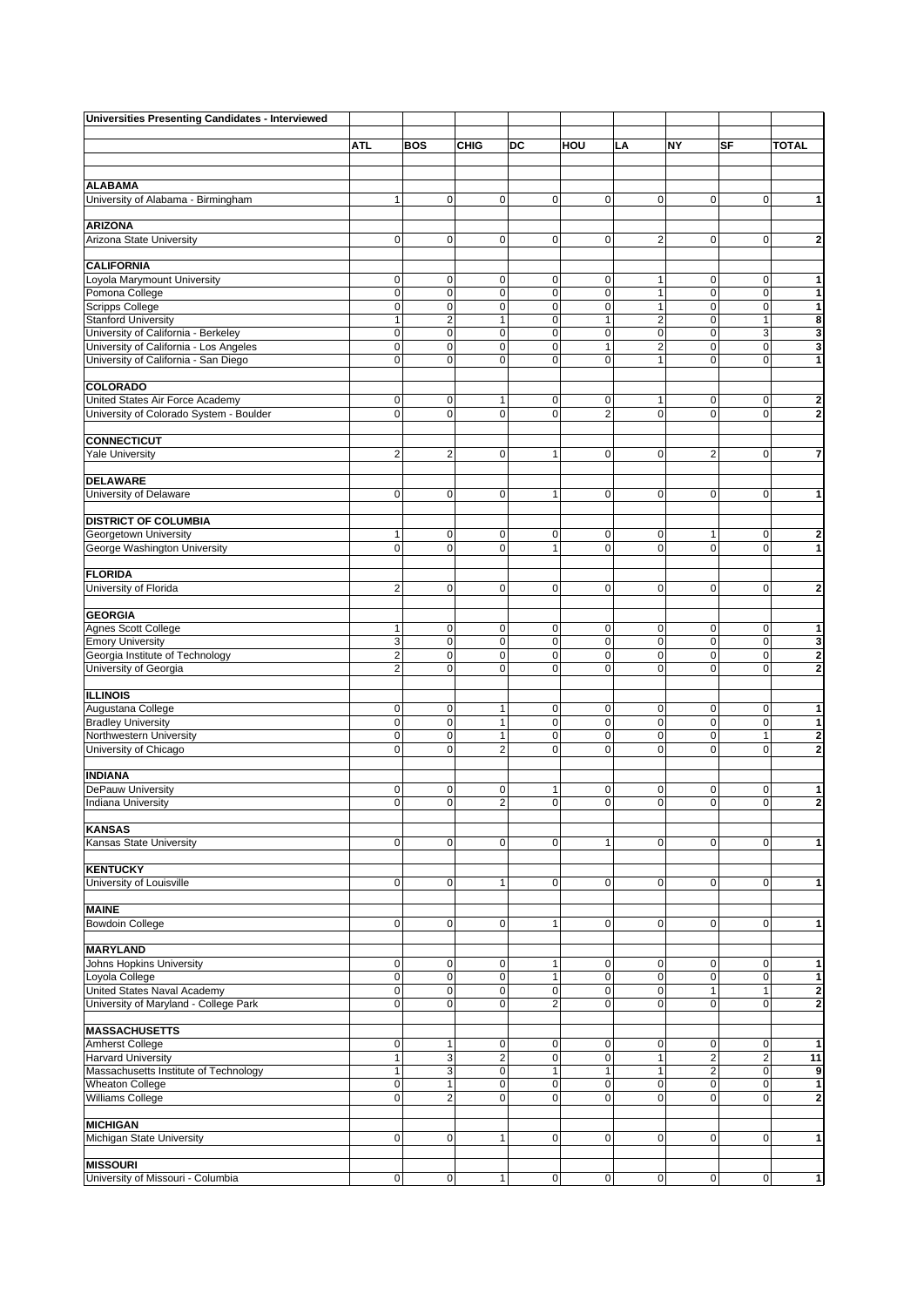| Washington University in St. Louis                  | $\mathbf 0$      | $\pmb{0}$                  | $\mathbf{1}$                  | $\pmb{0}$        | $\pmb{0}$                  | $\overline{0}$      | $\mathbf 0$       | $\mathbf 0$      | 1                       |
|-----------------------------------------------------|------------------|----------------------------|-------------------------------|------------------|----------------------------|---------------------|-------------------|------------------|-------------------------|
|                                                     |                  |                            |                               |                  |                            |                     |                   |                  |                         |
| <b>MONTANA</b>                                      |                  |                            |                               |                  |                            |                     |                   |                  |                         |
| University of Montana - Missoula                    | 0                | $\mathbf 0$                | $\mathbf 0$                   | 0                | $\mathbf 0$                | $\mathbf 0$         | 0                 | 1                | 1                       |
|                                                     |                  |                            |                               |                  |                            |                     |                   |                  |                         |
| <b>NEW HAMPSHIRE</b>                                |                  |                            |                               |                  |                            |                     |                   |                  |                         |
| Dartmouth College                                   | $\mathbf 0$      | $\mathbf 0$                | 1                             | $\mathbf 0$      | $\mathbf{1}$               | $\mathbf{0}$        | 0                 | 0                | $\overline{2}$          |
|                                                     |                  |                            |                               |                  |                            |                     |                   |                  |                         |
| <b>NEW JERSEY</b>                                   |                  |                            |                               |                  |                            |                     |                   |                  |                         |
| <b>Princeton University</b>                         | 0<br>$\mathbf 0$ | $\mathbf 0$<br>$\mathbf 0$ | $\mathbf 0$<br>$\overline{0}$ | 0<br>$\mathbf 0$ | $\mathbf 0$<br>$\mathbf 0$ | 1<br>$\overline{0}$ | 1<br>$\mathbf{1}$ | 0<br>$\mathbf 0$ | $\overline{2}$          |
| Rutgers University - New Brunswick                  |                  |                            |                               |                  |                            |                     |                   |                  | 1                       |
| <b>NEW MEXICO</b>                                   |                  |                            |                               |                  |                            |                     |                   |                  |                         |
| University of New Mexico                            | 0                | $\mathbf 0$                | $\mathbf 0$                   | $\mathbf 0$      | 1                          | $\mathbf 0$         | 0                 | 0                | 1                       |
|                                                     |                  |                            |                               |                  |                            |                     |                   |                  |                         |
| <b>NEW YORK</b>                                     |                  |                            |                               |                  |                            |                     |                   |                  |                         |
| City University of New York - City College          | 0                | $\mathbf 0$                | $\mathbf 0$                   | 0                | $\mathbf 0$                | $\mathbf 0$         | 1                 | 0                | 1                       |
| <b>Columbia University</b>                          | 1                | $\mathbf{1}$               | $\mathbf 0$                   | $\mathbf 0$      | $\mathbf 0$                | $\mathbf{1}$        | $\mathbf 0$       | $\mathbf{1}$     | 4                       |
| <b>Cornell University</b>                           | 0                | $\mathbf 0$                | $\mathbf 0$                   | $\mathbf 0$      | $\mathbf 0$                | $\overline{2}$      | $\mathbf{1}$      | $\pmb{0}$        | 3                       |
| Fordham University                                  | $\mathbf 0$      | $\mathbf 0$                | $\mathbf 0$                   | $\mathbf 0$      | $\mathbf 0$                | $\mathbf{O}$        | 1                 | $\pmb{0}$        | 1                       |
| Hobart and William Smith Colleges                   | $\mathbf 0$      | $\mathbf 0$                | $\mathbf 0$                   | 0                | $\mathbf{1}$               | $\mathbf{O}$        | $\mathbf 0$       | $\pmb{0}$        | 1                       |
| New York University                                 | $\mathbf 0$      | $\mathbf{1}$               | $\mathbf{1}$                  | $\mathbf 0$      | $\mathbf 0$                | $\mathbf{O}$        | 1                 | $\pmb{0}$        | 3                       |
| United States Military Academy                      | $\mathbf{1}$     | $\mathbf 0$                | $\mathbf{O}$                  | $\mathbf 0$      | $\mathbf{1}$               | $\mathbf{1}$        | $\mathbf{1}$      | $\mathbf{1}$     | 5                       |
|                                                     |                  |                            |                               |                  |                            |                     |                   |                  |                         |
| <b>NORTH CAROLINA</b>                               |                  |                            |                               |                  |                            |                     |                   |                  |                         |
| <b>Duke University</b>                              | $\mathbf 0$      | $\mathbf{1}$               | $\mathbf{O}$                  | $\mathbf 0$      | $\mathbf 0$                | $\mathbf{O}$        | 1                 | $\mathbf 0$      | $\overline{\mathbf{2}}$ |
|                                                     |                  |                            |                               |                  |                            |                     |                   |                  |                         |
| OHIO                                                |                  |                            |                               |                  |                            |                     |                   |                  |                         |
| <b>Denison University</b>                           | 0                | $\mathbf 0$                | 1                             | 0                | $\mathbf 0$                | 0                   | 0                 | 0                | 1                       |
| <b>Ohio University</b>                              | $\Omega$         | $\mathbf 0$                | 1                             | $\mathbf 0$      | $\mathbf 0$                | $\mathbf 0$         | $\overline{0}$    | $\mathbf 0$      | 1                       |
|                                                     |                  |                            |                               |                  |                            |                     |                   |                  |                         |
| <b>OKLAHOMA</b>                                     |                  |                            |                               |                  |                            |                     |                   |                  |                         |
| Oklahoma State University System                    | 0                | $\pmb{0}$                  | $\mathbf 0$                   | 0                | $\overline{2}$             | $\mathbf 0$         | 0                 | 0                | $\overline{\mathbf{2}}$ |
| University of Oklahoma                              | $\mathbf 0$      | $\mathbf 0$                | $\mathbf{O}$                  | $\mathbf 0$      | $\mathbf{1}$               | $\mathbf 0$         | $\mathbf 0$       | $\mathbf 0$      | $\mathbf{1}$            |
|                                                     |                  |                            |                               |                  |                            |                     |                   |                  |                         |
| <b>OREGON</b>                                       |                  |                            |                               |                  |                            |                     |                   |                  |                         |
| <b>Reed College</b>                                 | 0                | $\mathbf 0$                | $\mathbf 0$                   | 0                | $\mathbf 0$                | $\mathbf 0$         | 0                 | 1                | 1                       |
| University of Oregon                                | $\Omega$         | $\mathbf 0$                | $\mathbf{O}$                  | $\mathbf 0$      | $\mathbf 0$                | $\mathbf 0$         | $\overline{0}$    | $\overline{2}$   | 2                       |
|                                                     |                  |                            |                               |                  |                            |                     |                   |                  |                         |
| <b>PENNSYLVANIA</b>                                 |                  |                            |                               |                  |                            |                     |                   |                  |                         |
| Carnegie Mellon University                          | 0                | $\mathbf 0$                | $\mathbf 0$                   | 0                | $\mathbf 0$                | $\mathbf 0$         | 1                 | $\pmb{0}$        | 1                       |
|                                                     |                  |                            |                               |                  |                            |                     |                   | $\pmb{0}$        |                         |
| <b>Drexel University</b>                            | $\mathbf 0$      | $\mathbf 0$                | $\mathbf 0$                   | $\mathbf 0$      | $\mathbf 0$                | $\mathbf 0$         | 1                 |                  | $\mathbf{1}$            |
| Haverford College in Pennsylvania                   | $\mathbf 0$      | $\mathbf 0$                | $\mathbf 0$                   | $\mathbf 0$      | $\mathbf 0$                | $\mathbf 0$         | $\mathbf{1}$      | $\pmb{0}$        | $\mathbf{1}$            |
| Lafayette College                                   | $\mathbf{1}$     | $\mathbf 0$                | $\mathbf 0$                   | $\mathbf 0$      | $\mathbf 0$                | $\mathbf 0$         | 1                 | $\pmb{0}$        | $\overline{2}$          |
| <b>Temple University</b>                            | 0                | $\mathbf 0$                | $\mathbf 0$                   | $\mathbf 0$      | $\mathbf 0$                | $\mathbf{0}$        | 1                 | $\pmb{0}$        | 1                       |
| University of Pennsylvania                          | $\mathbf 0$      | $\mathbf 0$                | $\mathbf 0$                   | 1                | $\mathbf 0$                | $\mathbf{1}$        | $\overline{2}$    | $\mathbf{1}$     | 5                       |
| University of Pittsburgh                            | $\Omega$         | $\mathbf 0$                | $\mathbf{1}$                  | $\mathbf 0$      | $\mathbf 0$                | $\mathbf{O}$        | $\overline{0}$    | $\mathbf 0$      | 1                       |
|                                                     |                  |                            |                               |                  |                            |                     |                   |                  |                         |
| <b>RHODE ISLAND</b>                                 |                  |                            |                               |                  |                            |                     |                   |                  |                         |
| <b>Brown University</b>                             | 0                | $\mathbf{1}$               | $\mathbf{1}$                  | 1                | $\mathsf 0$                | $\mathbf 0$         | 1                 | $\overline{0}$   | 4                       |
| <b>SOUTH CAROLINA</b>                               |                  |                            |                               |                  |                            |                     |                   |                  |                         |
|                                                     |                  | $\overline{0}$             | $\overline{0}$                |                  |                            |                     |                   |                  |                         |
| <b>Clemson University</b>                           | $\mathbf{1}$     |                            |                               | $\pmb{0}$        | $\mathsf 0$                | $\overline{0}$      | $\mathbf 0$       | $\mathbf 0$      | $\mathbf{1}$            |
|                                                     |                  |                            |                               |                  |                            |                     |                   |                  |                         |
| <b>TENNESSEE</b>                                    |                  |                            |                               |                  |                            |                     |                   |                  |                         |
| Vanderbilt University                               | 0                | $\mathbf 0$                | $\mathbf{1}$                  | $\mathbf 0$      | $\mathbf 0$                | $\mathbf 0$         | $\mathbf 0$       | $\mathbf 0$      | 1                       |
|                                                     |                  |                            |                               |                  |                            |                     |                   |                  |                         |
| <b>TEXAS</b>                                        |                  |                            |                               |                  |                            |                     |                   |                  |                         |
| <b>Rice University</b>                              | 0                | $\pmb{0}$                  | $\mathbf 0$                   | 0                | 1                          | $\mathbf 0$         | 0                 | $\mathbf 0$      | $\mathbf{1}$            |
| Texas A&M University - College Station              | $\pmb{0}$        | $\mathbf 0$                | $\mathbf 0$                   | $\mathbf 0$      | $\mathbf 2$                | $\mathbf 0$         | $\mathbf 0$       | $\mathbf 0$      | $\overline{2}$          |
| <b>Texas Christian University</b>                   | 0                | $\pmb{0}$                  | $\mathbf 0$                   | $\pmb{0}$        | $\mathbf{1}$               | $\mathbf 0$         | 0                 | $\mathbf 0$      | $\mathbf{1}$            |
| University of Texas - Austin                        | 0                | $\mathbf 0$                | $\overline{0}$                | 0                | $\overline{2}$             | $\overline{0}$      | $\mathbf 0$       | $\mathbf{O}$     | $\overline{\mathbf{2}}$ |
| <b>VIRGINIA</b>                                     |                  |                            |                               |                  |                            |                     |                   |                  |                         |
|                                                     |                  |                            |                               |                  |                            |                     |                   |                  |                         |
| College of William and Mary                         | 0                | $\pmb{0}$                  | $\mathbf 0$                   | 1                | 0                          | $\mathbf 0$         | $\mathbf 0$       | 0                | 1                       |
| University of Richmond                              | $\pmb{0}$        | $\mathbf 0$                | $\mathbf 0$                   | 1                | $\mathbf 0$                | $\mathbf 0$         | 0                 | $\mathbf 0$      | $\mathbf{1}$            |
| University of Virginia                              | $\pmb{0}$        | $\mathbf 0$                | 1                             | 2                | $\mathbf 0$                | $\mathbf 0$         | 0                 | $\mathbf 0$      | 3                       |
| Virginia Polytechnic Institute and State University | 0                | $\mathbf 0$                | $\overline{0}$                | 1                | $\mathbf{1}$               | $\overline{0}$      | $\mathbf 0$       | $\mathbf 0$      | $\overline{\mathbf{2}}$ |
| Washington & Lee University                         | 0                | $\mathbf 0$                | $\overline{0}$                | 1                | $\mathbf 0$                | $\overline{0}$      | 0                 | $\mathbf 0$      | 1                       |
| <b>WASHINGTON</b>                                   |                  |                            |                               |                  |                            |                     |                   |                  |                         |
| University of Washington - Seattle                  | 0                | $\mathbf 0$                | $\mathbf 0$                   | 0                | $\mathbf 0$                | $\mathbf{O}$        | $\mathbf 0$       | $\mathbf{1}$     | 1                       |
|                                                     |                  |                            |                               |                  |                            |                     |                   |                  |                         |
| <b>WISCONSIN</b>                                    |                  |                            |                               |                  |                            |                     |                   |                  |                         |
| University of Wisconsin - Madison                   | $\mathbf{O}$     | $\mathbf 0$                | $\overline{2}$                | $\mathbf{0}$     | $\mathbf 0$                | $\overline{0}$      | $\mathbf 0$       | $\overline{0}$   | $\overline{2}$          |
|                                                     |                  |                            |                               |                  |                            |                     |                   |                  |                         |
| <b>WYOMING</b>                                      |                  |                            |                               |                  |                            |                     |                   |                  |                         |
| University of Wyoming                               | 0                | $\mathsf 0$                | $\overline{0}$                | 0                | $\mathsf 0$                | $\overline{0}$      | 0                 | $\mathbf{1}$     | 1                       |
|                                                     |                  |                            |                               |                  |                            |                     |                   |                  |                         |
| <b>TOTAL</b>                                        | 21               | 18                         | 25                            | 18               | 20                         | 19                  | 24                | 17               | 162                     |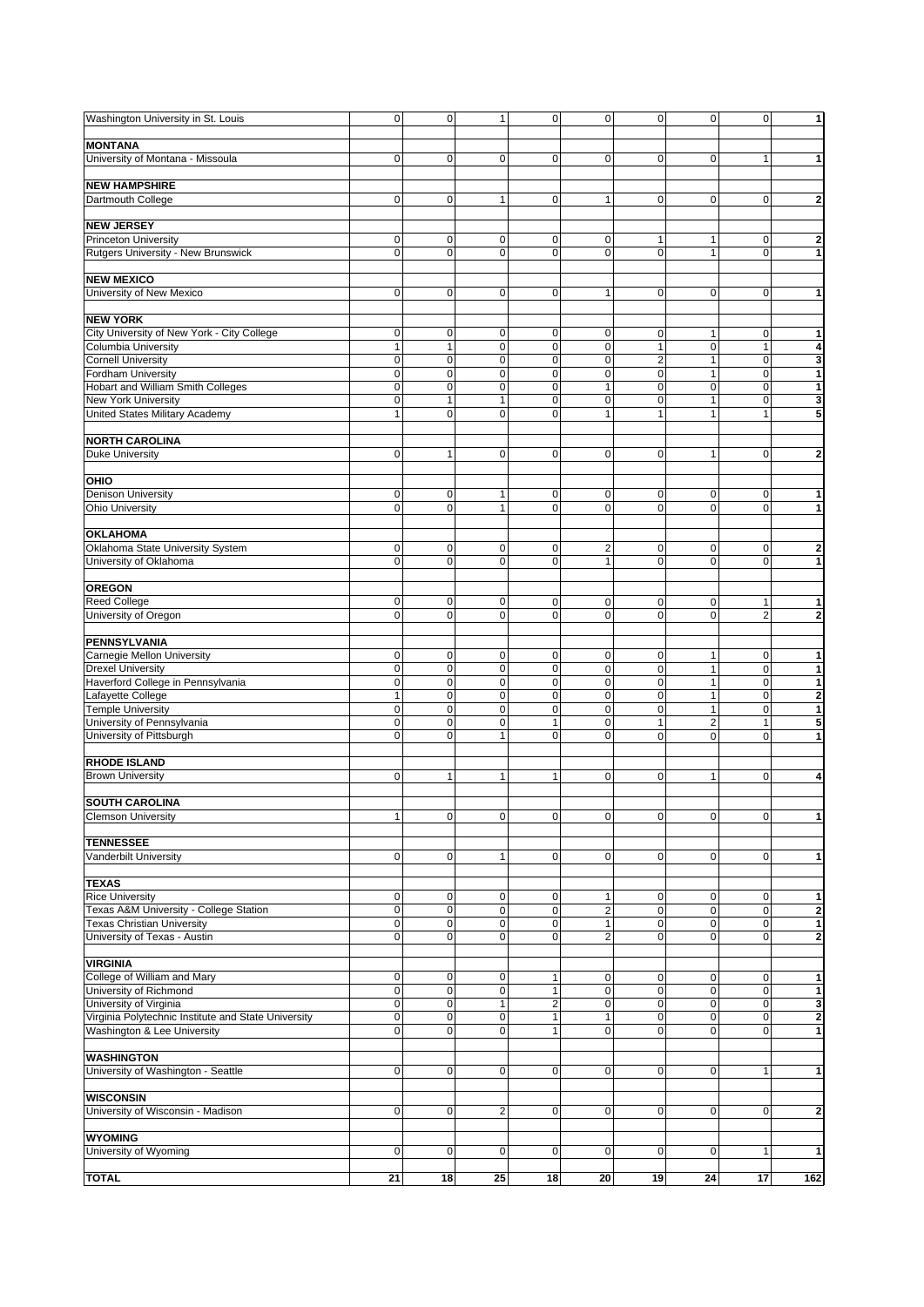| Proposed Field of Study - Interviewed                                      |                             |                            |                            |                                  |                              |                               |                             |                             |                                  |
|----------------------------------------------------------------------------|-----------------------------|----------------------------|----------------------------|----------------------------------|------------------------------|-------------------------------|-----------------------------|-----------------------------|----------------------------------|
|                                                                            |                             |                            |                            |                                  |                              |                               |                             |                             |                                  |
|                                                                            | ATI.                        | <b>BOS</b>                 | <b>CHIG</b>                | DC                               | HOU                          | LA                            | NY                          | SF                          | <b>TOTAL</b>                     |
| <b>Advanced Chemical Engineering</b>                                       | $\mathbf 0$                 | $\mathbf 0$                | $\mathbf 0$                | $\overline{0}$                   | 1                            | $\mathbf 0$                   | $\mathbf 0$                 | $\mathbf 0$                 | $\mathbf{1}$                     |
| Advanced Chemical Engineering with Biotechnology                           | $\mathbf 0$                 | $\mathbf 0$                | $\mathbf 0$                | $\mathbf 0$                      | $\mathbf 0$                  | $\mathbf{1}$                  | 0                           | $\mathbf 0$                 | $\mathbf{1}$                     |
| Applied ecology and conservation                                           | $\mathbf 0$                 | $\pmb{0}$                  | $\mathbf 0$                | $\mathbf 0$                      | 0                            | $\mathbf{1}$                  | $\pmb{0}$                   | $\mathbf 0$                 | $\mathbf{1}$                     |
| Astrophysics                                                               | $\mathbf 0$                 | $\pmb{0}$                  | 0                          | $\mathbf 0$                      | 0                            | $\mathbf 0$                   | $\pmb{0}$                   | 1                           | 1                                |
| <b>Baroque Violin</b>                                                      | $\mathbf 0$                 | $\pmb{0}$                  | $\mathbf 0$                | $\mathbf 0$                      | $\pmb{0}$                    | $\mathbf{1}$                  | $\pmb{0}$                   | $\mathbf 0$                 | $\mathbf{1}$                     |
| Biochemistry                                                               | $\mathbf{1}$                | $\overline{1}$             | 0                          | $\mathbf 0$                      | 0                            | $\mathbf 0$                   | $\mathbf 0$                 | $\mathbf 0$                 | $\overline{\mathbf{2}}$          |
| <b>Biological Sciences</b>                                                 | $\mathbf 0$                 | $\mathbf{1}$               | $\mathbf 0$                | $\mathbf 0$                      | 0                            | $\mathbf 0$                   | $\pmb{0}$                   | $\mathbf 0$                 | $\mathbf{1}$                     |
| <b>Biomedical Engineering</b>                                              | $\mathbf 0$                 | $\pmb{0}$                  | $\mathbf 0$                | $\mathbf{1}$                     | 0                            | $\mathbf 0$                   | $\mathbf{1}$                | $\mathbf 0$                 | $\overline{2}$                   |
| <b>Biomedical Science</b>                                                  | $\mathbf 0$                 | $\pmb{0}$                  | 0                          | $\mathbf 0$                      | 0                            | $\mathbf 0$                   | $\mathbf{1}$                | $\mathbf 0$                 | $\mathbf{1}$                     |
| Caribbean Studies<br>Center for Metropolitan Research                      | $\mathbf 0$<br>$\mathbf 0$  | $\pmb{0}$<br>$\mathbf 0$   | $\mathbf 0$<br>$\mathbf 0$ | $\mathbf 0$<br>$\mathbf 0$       | 0<br>0                       | $\mathbf 0$<br>$\mathbf 0$    | $\mathbf{1}$<br>$\pmb{0}$   | $\mathbf 0$<br>$\mathbf{1}$ | $\mathbf{1}$<br>$\mathbf{1}$     |
| Certificate of Advanced Study in Mathematics                               | $\mathbf 0$                 | $\mathbf{1}$               | 0                          | $\mathbf 0$                      | 0                            | $\mathbf 0$                   | 0                           | $\mathbf 0$                 | $\mathbf{1}$                     |
| Chemistry                                                                  | $\pmb{0}$                   | $\pmb{0}$                  | 0                          | 0                                | 0                            | $\mathbf 0$                   | $\mathbf{1}$                | $\mathbf{1}$                | $\overline{\mathbf{2}}$          |
| China in Comparative Perspective                                           | $\mathbf 0$                 | $\pmb{0}$                  | $\mathbf 0$                | $\mathbf 0$                      | 0                            | $\mathbf 0$                   | $\pmb{0}$                   | $\mathbf{1}$                | $\mathbf{1}$                     |
| <b>Chinese Studies</b>                                                     | $\mathbf 0$                 | $\pmb{0}$                  | $\mathbf{1}$               | $\mathbf 0$                      | 0                            | $\mathbf 0$                   | $\pmb{0}$                   | $\mathbf 0$                 | $\mathbf{1}$                     |
| City Design and Social Science                                             | $\mathbf 0$                 | $\mathbf 0$                | $\mathbf 0$                | $\mathbf 0$                      | 0                            | $\mathbf{1}$                  | $\mathbf 0$                 | $\mathbf 0$                 | $\mathbf{1}$                     |
| Classics/ Ptolemaic Art                                                    | $\mathbf 0$                 | $\mathbf 0$                | $\mathbf{1}$               | $\mathbf 0$                      | 0                            | $\mathbf 0$                   | $\pmb{0}$                   | $\mathbf 0$                 | $\mathbf{1}$                     |
| <b>Clinical Medicine</b>                                                   | $\mathbf{1}$                | $\pmb{0}$                  | 0                          | $\mathbf 0$                      | 0                            | $\mathbf 0$                   | $\pmb{0}$                   | $\mathbf 0$                 | $\mathbf{1}$                     |
| <b>Clinical Neuroscience</b>                                               | $\mathbf 0$                 | $\pmb{0}$                  | 0                          | $\mathbf 0$                      | 0                            | $\mathbf{1}$                  | $\pmb{0}$                   | $\mathbf 0$                 | 1                                |
| Clinical Psychology                                                        | $\mathbf 0$                 | $\pmb{0}$                  | $\mathbf 0$                | $\mathbf 0$<br>1                 | 1<br>$\mathbf 0$             | $\mathbf 0$                   | $\pmb{0}$                   | $\mathbf 0$                 | $\mathbf{1}$<br>$\mathbf{1}$     |
| Comparative and International Education<br><b>Comparative Politics</b>     | $\mathbf 0$<br>$\mathbf 0$  | $\mathbf 0$<br>$\mathbf 0$ | 0<br>0                     | $\mathbf 0$                      | 0                            | $\mathbf 0$<br>$\mathbf 0$    | $\mathbf 0$<br>$\mathbf 0$  | $\mathbf 0$<br>$\mathbf{1}$ | 1                                |
| Comparative Politics (Dept. of Politics and International Relations        | $\pmb{0}$                   | $\pmb{0}$                  | 1                          | 0                                | 0                            | $\mathbf 0$                   | $\pmb{0}$                   | 0                           | $\mathbf{1}$                     |
| <b>Comparative Public Policy</b>                                           | $\mathbf 0$                 | $\pmb{0}$                  | 1                          | $\mathbf 0$                      | 0                            | $\mathbf 0$                   | $\pmb{0}$                   | $\mathbf 0$                 | $\mathbf{1}$                     |
| <b>Comparative Social Policy</b>                                           | $\mathbf{1}$                | $\overline{1}$             | $\mathbf 0$                | $\mathbf 0$                      | 1                            | $\mathbf 0$                   | $\mathbf 0$                 | $\mathbf 0$                 | 3                                |
| <b>Comparative Social Policy</b>                                           | $\mathbf 0$                 | $\mathbf{1}$               | $\mathbf 0$                | $\mathbf 0$                      | $\mathbf 0$                  | $\mathbf 0$                   | $\mathbf 0$                 | $\mathbf 0$                 | $\mathbf{1}$                     |
| Conflict, Security, and Development                                        | $\mathbf 0$                 | $\mathbf 0$                | 0                          | $\mathbf 0$                      | 0                            | $\mathbf 0$                   | $\mathbf{1}$                | $\mathbf 0$                 | 1                                |
| Contemporary Russian and East European Studies                             | $\mathbf 0$                 | $\mathbf{1}$               | 0                          | $\mathbf 0$                      | 0                            | $\mathbf 0$                   | $\pmb{0}$                   | $\mathbf 0$                 | $\mathbf{1}$                     |
| Criticism and Culture                                                      | $\mathbf 0$                 | $\pmb{0}$                  | 0                          | $\mathbf 0$                      | 0                            | $\mathbf 0$                   | $\overline{1}$              | $\mathbf 0$                 | 1                                |
| Democracy & Democratisation                                                | $\mathbf 0$                 | $\mathbf 0$                | $\mathbf{1}$               | $\mathbf 0$                      | $\mathbf 0$                  | $\mathbf 0$                   | $\pmb{0}$                   | $\mathbf 0$                 | $\mathbf{1}$                     |
| Department of Chemical Engineering, Biological Systems Engineering         | $\mathbf{1}$                | $\mathbf 0$                | $\mathbf 0$                | $\mathbf 0$                      | $\mathbf 0$                  | $\mathbf 0$                   | $\mathbf 0$                 | $\mathbf 0$                 | $\mathbf{1}$                     |
| Department of Classics and Ancient History - Hellenistic Philosophy        | $\mathbf 0$                 | $\mathbf 0$                | 0                          | $\mathbf 0$                      | 0                            | $\mathbf 0$                   | $\mathbf 0$                 | $\mathbf{1}$                | $\mathbf{1}$                     |
| Development Managment<br><b>Development Studies</b>                        | $\mathbf{1}$<br>$\mathbf 0$ | $\pmb{0}$<br>$\mathbf{1}$  | 0<br>0                     | 0<br>1                           | $\mathbf 0$<br>1             | $\mathbf 0$<br>$\overline{2}$ | $\pmb{0}$<br>$\overline{2}$ | $\mathbf 0$<br>$\mathbf 0$  | $\mathbf{1}$<br>$\overline{7}$   |
| Diaspora and Mirgration History                                            | $\mathbf 0$                 | $\mathbf 0$                | $\mathbf 0$                | $\mathbf{1}$                     | $\overline{0}$               | $\mathbf 0$                   | $\pmb{0}$                   | $\mathbf 0$                 | $\mathbf{1}$                     |
| Digital Arts in Performance                                                | $\mathbf 0$                 | $\mathbf 0$                | $\mathbf 0$                | $\mathbf 0$                      | 0                            | $\mathbf{1}$                  | $\mathbf 0$                 | $\mathbf 0$                 | $\mathbf{1}$                     |
| Economic and Social History                                                | $\mathbf 0$                 | $\mathbf 0$                | 0                          | $\mathbf 0$                      | 1                            | $\mathbf 0$                   | 0                           | $\mathbf{1}$                | $\overline{\mathbf{2}}$          |
| <b>Economic History</b>                                                    | $\mathbf 0$                 | $\pmb{0}$                  | 1                          | $\mathbf 0$                      | 0                            | $\mathbf 0$                   | $\pmb{0}$                   | $\mathbf 0$                 | 1                                |
| Economics                                                                  | $\overline{2}$              | $\pmb{0}$                  | 0                          | $\mathbf 0$                      | 0                            | $\mathbf 0$                   | $\pmb{0}$                   | 0                           | $\overline{\mathbf{2}}$          |
| Education                                                                  | $\mathbf 0$                 | $\mathbf 0$                | $\mathbf 0$                | $\mathbf 0$                      | $\mathbf 0$                  | $\mathbf{1}$                  | $\mathbf 0$                 | $\mathbf 0$                 | $\mathbf{1}$                     |
| Engineering for Sustainable Development                                    | $\mathbf 0$                 | $\mathbf 0$                | $\mathbf 0$                | $\mathbf{1}$                     | $\mathbf 0$                  | $\mathbf 0$                   | $\mathbf 0$                 | $\mathbf 0$                 | $\mathbf{1}$                     |
| English 1550-1780                                                          | $\mathbf 0$                 | $\pmb{0}$                  | $\mathbf{1}$               | $\mathbf 0$                      | 0                            | $\mathbf 0$                   | 0                           | $\mathbf 0$                 | $\mathbf{1}$                     |
| English Language and Literature: 1900-Present                              | $\mathbf{1}$                | $\pmb{0}$                  | 0                          | 0                                | $\mathbf 0$                  | $\mathbf 0$                   | $\pmb{0}$                   | $\mathbf 0$                 | $\mathbf{1}$                     |
| Environmental Change and Management                                        | $\mathbf{1}$<br>$\mathbf 0$ | $\pmb{0}$<br>$\pmb{0}$     | 0<br>$\mathbf 0$           | $\mathbf 0$<br>$\mathbf 0$       | 0<br>$\mathbf 0$             | $\mathbf 0$<br>$\mathbf 0$    | $\pmb{0}$<br>$\pmb{0}$      | $\mathbf 0$<br>$\mathbf{1}$ | $\mathbf{1}$<br>$\mathbf{1}$     |
| <b>Environmental Engineering</b><br>Environment, Society, and Development  | $\mathbf 0$                 | $\mathbf 0$                | $\mathbf{1}$               | 0                                | 0                            | $\mathbf 0$                   | $\mathbf 0$                 | $\mathbf 0$                 | $\mathbf{1}$                     |
| Epidemiology                                                               | $\mathbf{1}$                | $\mathbf 0$                | $\mathbf{1}$               | $\mathbf 0$                      | 0                            | $\mathbf 0$                   | $\pmb{0}$                   | $\mathbf 0$                 | $\overline{\mathbf{2}}$          |
| Equity Issues in Education                                                 | $\mathbf 0$                 | $\pmb{0}$                  | $\mathbf 0$                | $\mathbf{1}$                     | 0                            | $\mathbf 0$                   | $\pmb{0}$                   | $\mathbf 0$                 | 1                                |
| Ethnobotany                                                                | $\mathbf 0$                 | $\pmb{0}$                  | 0                          | $\mathbf 0$                      | 0                            | $\mathbf 0$                   | $\mathbf 0$                 | 1                           | $\mathbf{1}$                     |
| European Social Policy                                                     | $\mathbf{1}$                | $\mathbf 0$                | $\mathbf 0$                | $\mathbf 0$                      | $\mathbf 0$                  | $\mathbf 0$                   | $\mathbf 0$                 | $\mathbf 0$                 | $\mathbf{1}$                     |
| European Theatre                                                           | $\mathbf 0$                 | $\mathbf 0$                | $\mathbf 0$                | 0                                | $\mathbf 0$                  | $\mathbf 0$                   | $\mathbf{1}$                | $\mathbf 0$                 | $\mathbf{1}$                     |
| Evidence-Based Health Care                                                 | $\mathbf 0$                 | $\mathbf 0$                | 0                          | $\mathbf 0$                      | 0                            | $\mathbf{1}$                  | 0                           | 0                           | 1                                |
| Forced Migration                                                           | $\mathbf 0$                 | $\mathbf 0$                | 1                          | $\mathbf 0$                      | 0                            | $\mathbf 0$                   | $\mathbf 0$                 | 0                           | 1                                |
| Gender and Social Policy                                                   | 0                           |                            | Ó<br>$\mathbf 0$           | $\mathbf 0$                      | 0                            | 0                             |                             | 0<br>$\mathbf 0$            |                                  |
| General Public Health<br>Global Governance and Diplomacy                   | $\mathbf 0$<br>$\mathbf 0$  | $\mathbf 0$<br>$\mathbf 0$ | 0                          | $\overline{0}$                   | $\mathbf 0$<br>0             | $\mathbf 0$<br>$\mathbf{1}$   | $\mathbf{1}$<br>$\mathbf 0$ | $\mathbf 0$                 | $\mathbf{1}$<br>$\mathbf{1}$     |
| Health Inequities and Public Policy                                        | $\mathbf 0$                 | $\mathbf{1}$               | 0                          | $\mathbf 0$                      | $\mathbf 0$                  | $\mathbf 0$                   | $\pmb{0}$                   | $\mathbf 0$                 | 1                                |
| Health Policy, Planning and Financing                                      | $\pmb{0}$                   | $\mathbf{1}$               | 0                          | $\overline{0}$                   | 0                            | $\mathbf 0$                   | $\pmb{0}$                   | $\mathbf 0$                 | $\mathbf{1}$                     |
| Historical Musicology and Performance Studies                              | $\mathbf 0$                 | $\mathbf{1}$               | 0                          | $\mathbf 0$                      | $\mathbf 0$                  | $\mathbf 0$                   | $\mathbf 0$                 | 0                           | $\mathbf{1}$                     |
| History of Art                                                             | $\pmb{0}$                   | $\mathbf{1}$               | 0                          | $\mathbf 0$                      | $\mathbf{1}$                 | $\mathbf 0$                   | $\mathbf 0$                 | $\mathbf 0$                 | $\boldsymbol{2}$                 |
| History of Art                                                             | $\mathbf 0$                 | $\pmb{0}$                  | $\mathbf 0$                | $\overline{0}$                   | $\pmb{0}$                    | $\mathbf 0$                   | $\pmb{0}$                   | $\mathbf{1}$                | $\mathbf{1}$                     |
| History of International Relations                                         | $\mathbf 0$                 | $\mathbf 0$                | 1                          | $\overline{0}$                   | 0                            | $\mathbf 0$                   | $\mathbf 0$                 | 0                           | $\mathbf{1}$                     |
| History of Political Thought                                               | $\mathbf 0$                 | $\mathbf 0$                | 1                          | $\overline{0}$                   | 0                            | $\mathbf 0$                   | $\mathbf 0$                 | 0                           | $\mathbf{1}$                     |
| <b>History of Science</b>                                                  | $\mathbf 0$                 | $\pmb{0}$                  | 1                          | $\mathbf 0$                      | 0                            | $\mathbf 0$                   | $\pmb{0}$                   | 0                           | $\mathbf{1}$                     |
| <b>Humanitarian Studies</b>                                                | $\pmb{0}$<br>$\mathbf 0$    | $\pmb{0}$<br>$\mathbf 0$   | $\mathbf 0$<br>1           | $\overline{0}$<br>$\overline{0}$ | $\mathbf{1}$<br>$\mathbf{1}$ | $\pmb{0}$<br>$\mathbf 0$      | $\mathbf 0$<br>$\mathbf 0$  | $\mathbf 0$<br>$\mathbf 0$  | $\mathbf{1}$<br>$\boldsymbol{2}$ |
| Human Rights<br><b>Immigration Studies</b>                                 | $\mathbf 0$                 | $\mathbf 0$                | 0                          | $\overline{0}$                   | $\mathbf{1}$                 | $\mathbf 0$                   | $\mathbf 0$                 | 0                           | $\mathbf{1}$                     |
| Inclusive Design (at Engineering Design Centre)                            | $\mathbf 0$                 | $\mathbf 0$                | 0                          | $\overline{0}$                   | 1                            | $\mathbf 0$                   | $\pmb{0}$                   | 0                           | $\mathbf{1}$                     |
| Integrated Masters Programme in Composition                                | $\mathbf 0$                 | $\pmb{0}$                  | 0                          | $\mathbf 0$                      | 0                            | $\mathbf 0$                   | $\mathbf{1}$                | $\mathbf 0$                 | $\mathbf{1}$                     |
| Integrative Systems Biology                                                | $\mathbf 0$                 | $\mathbf 0$                | $\mathbf 0$                | $\mathbf 0$                      | 0                            | $\mathbf 0$                   | $\mathbf{1}$                | $\mathbf 0$                 | $\mathbf{1}$                     |
| International and Comparative Education                                    | $\mathbf 0$                 | $\mathbf{1}$               | $\mathbf 0$                | $\overline{0}$                   | $\pmb{0}$                    | $\mathbf 0$                   | $\pmb{0}$                   | 0                           | $\mathbf{1}$                     |
| International Development                                                  | $\mathbf 0$                 | $\pmb{0}$                  | 0                          | $\mathbf{1}$                     | 0                            | $\mathbf 0$                   | $\pmb{0}$                   | 0                           | $\mathbf{1}$                     |
| International Health Policy                                                | $\mathbf 0$                 | $\mathbf 0$                | 0                          | $\overline{0}$                   | 0                            | $\mathbf 0$                   | $\mathbf{1}$                | 0                           | $\mathbf{1}$                     |
| <b>International Politics</b>                                              | $\mathbf 0$                 | $\pmb{0}$                  | $\mathbf 0$                | $\mathbf{1}$                     | 0                            | $\mathbf 0$                   | $\pmb{0}$                   | 0                           | $\mathbf{1}$                     |
| <b>International Relations</b>                                             | $\mathbf 0$                 | $\mathbf{1}$               | $\overline{2}$             | 2                                | $\mathbf{1}$                 | $\mathbf 0$                   | $\mathbf 0$                 | $\mathbf{1}$                | $\overline{7}$                   |
| <b>International Security Studies</b><br>International Studies & Diplomacy | $\mathbf{1}$<br>$\pmb{0}$   | $\mathbf 0$<br>$\pmb{0}$   | $\mathbf 0$<br>0           | $\overline{0}$<br>$\mathbf 0$    | 0<br>0                       | $\mathbf 0$<br>$\mathbf 0$    | $\mathbf 0$<br>$\mathbf{1}$ | 0<br>0                      | $\mathbf{1}$<br>$\mathbf{1}$     |
| <b>Islamic Law</b>                                                         | $\mathbf 0$                 | $\mathbf 0$                | 1                          | $\overline{0}$                   | 0                            | $\mathbf 0$                   | $\mathbf 0$                 | 0                           | $\mathbf{1}$                     |
| <b>Islamic Studies</b>                                                     | $\mathbf{1}$                | $\pmb{0}$                  | 0                          | $\mathbf 0$                      | 0                            | $\mathbf 0$                   | $\mathbf 0$                 | $\mathbf 0$                 | 1                                |
| Latin American Studies                                                     | $\pmb{0}$                   | $\mathbf 0$                | 1                          | $\overline{0}$                   | $\pmb{0}$                    | $\pmb{0}$                     | $\mathbf 0$                 | $\mathbf 0$                 | $\mathbf{1}$                     |
| Law, concentration on human rights                                         | $\mathbf{1}$                | $\pmb{0}$                  | $\mathbf 0$                | $\overline{0}$                   | $\pmb{0}$                    | $\mathbf 0$                   | $\mathbf 0$                 | 0                           | $\mathbf{1}$                     |
| Literature and Medicine                                                    | 1                           | $\mathbf 0$                | 0                          | $\mathbf 0$                      | 0                            | $\mathbf 0$                   | $\mathbf 0$                 | 0                           | $\mathbf{1}$                     |
| Master of Public Health in Developing Countries                            | $\overline{0}$              | $\overline{0}$             | 0                          | $\overline{0}$                   | 0                            | $\mathbf{1}$                  | $\overline{0}$              | 0                           | $\mathbf{1}$                     |
| Metabolic Markers of Stem Cell Differentiation                             | $\mathbf{1}$                | $\pmb{0}$                  | $\mathbf 0$                | $\mathbf 0$                      | 0                            | $\mathbf 0$                   | $\overline{0}$              | $\mathbf 0$                 | $\mathbf{1}$                     |
| Middle East and Central Asian Security Studies                             | $\mathbf 0$                 | $\pmb{0}$                  | $\mathbf 0$                | $\mathbf 0$                      | $\mathbf 0$                  | $\mathbf 0$                   | $\mathbf{1}$                | $\mathbf 0$                 | $\mathbf{1}$                     |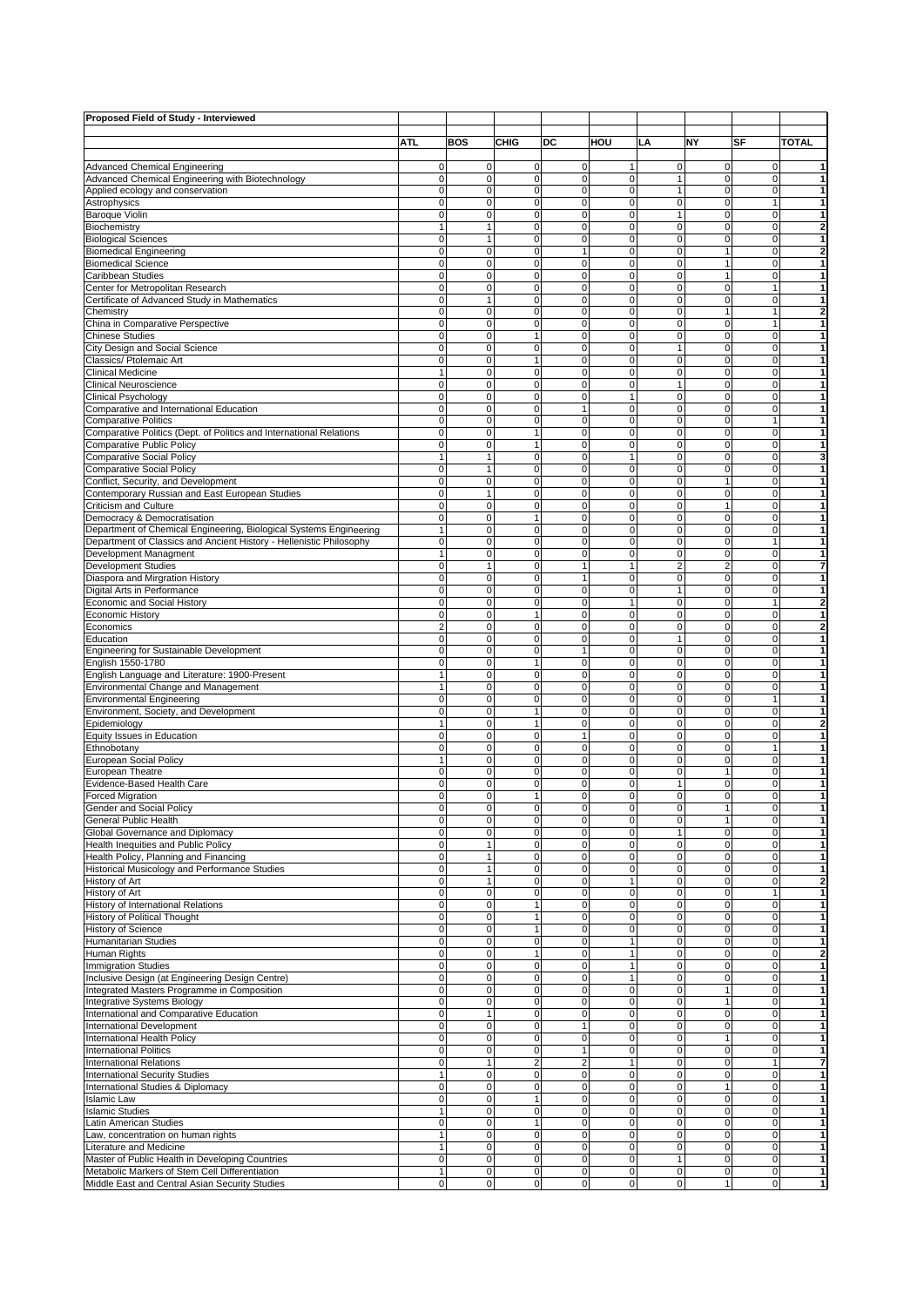| Modern Languages (English and French)                       | $\mathbf 0$ | $\overline{0}$ | $\mathbf 0$    | $\overline{0}$ | $\overline{0}$ | 1              | $\overline{0}$          | $\mathbf 0$    | $\overline{1}$          |
|-------------------------------------------------------------|-------------|----------------|----------------|----------------|----------------|----------------|-------------------------|----------------|-------------------------|
| Modern Middle East                                          | $\Omega$    | $\Omega$       | $\Omega$       | $\Omega$       | $\mathbf 0$    | $\Omega$       | $\mathbf{1}$            | $\Omega$       | $\mathbf{1}$            |
| Modern Middle Eastern Studies                               | $\Omega$    | $\mathbf 0$    | $\mathbf{1}$   | $\mathbf 0$    | $\mathbf 0$    | $\Omega$       | $\mathbf 0$             | $\Omega$       | $\mathbf{1}$            |
| Molecular Epidemiology                                      | $\Omega$    | $\mathbf 0$    | $\mathbf 0$    | $\overline{0}$ | 0              | $\mathbf{1}$   | $\overline{\mathbf{0}}$ | $\mathbf 0$    | $\overline{1}$          |
| MPhil in Economic and Social History                        | $\mathbf 0$ | $\overline{0}$ | $\mathbf{1}$   | $\overline{0}$ | 0              | $\overline{0}$ | $\mathbf 0$             | $\mathbf 0$    | $\overline{1}$          |
| MPhil in Political Thought and Intellectual History         | $\Omega$    | $\mathbf 0$    | $\mathbf 0$    | $\Omega$       | $\Omega$       | $\Omega$       | $\mathbf 0$             | $\mathbf{1}$   | $\mathbf{1}$            |
| MSc in Cognitive Neuroscience                               | 1           | $\mathbf 0$    | $\mathbf 0$    | $\mathbf 0$    | 0              | $\overline{0}$ | $\pmb{0}$               | $\mathbf 0$    | $\mathbf{1}$            |
| MSc in Computing (Computational Management Science)         | 0           | $\overline{0}$ | $\mathbf 0$    | $\mathbf{1}$   | 0              | $\Omega$       | $\mathbf 0$             | $\mathbf 0$    | $\mathbf{1}$            |
| M.St. English Language and Literature (1900-Present)        | 1           | $\mathbf 0$    | $\mathbf 0$    | $\mathbf 0$    | 0              | $\overline{0}$ | $\mathbf 0$             | $\mathbf 0$    | $\overline{1}$          |
| M.St., Programme in Comparative Media Law and Policy        | 0           | $\mathbf 0$    | $\mathbf 0$    | $\mathbf{1}$   | $\mathbf 0$    | $\Omega$       | 0                       | $\mathbf 0$    | $\mathbf{1}$            |
| Nature, Society, and Envionmental Policy                    | $\Omega$    | $\mathbf 0$    | $\mathbf 0$    | $\mathbf 0$    | 1              | $\Omega$       | $\mathbf 0$             | $\mathbf 0$    | $\mathbf{1}$            |
| Near and Middle Eastern Studies                             | $\Omega$    | $\overline{0}$ | $\mathbf 0$    | $\mathbf 0$    | $\mathbf 0$    | $\Omega$       | $\mathbf{1}$            | $\mathbf 0$    | $\mathbf{1}$            |
| Neuroscience                                                |             | $\mathbf 0$    | $\Omega$       | $\Omega$       | $\Omega$       | $\overline{1}$ | 0                       | $\Omega$       | $\overline{\mathbf{c}}$ |
| Neuroscience, NIH-Marshall (w/ MD/PhD option)               | $\Omega$    | 1              | $\Omega$       | $\mathbf 0$    | 0              | $\Omega$       | 0                       | $\Omega$       | $\mathbf{1}$            |
| Nuclear Engineering (Reactor Technology)                    | $\Omega$    | $\overline{0}$ | $\Omega$       | $\overline{0}$ | $\overline{0}$ | $\Omega$       | $\overline{\mathbf{0}}$ | $\overline{1}$ | $\overline{1}$          |
| Part III of Math Tripos                                     | $\Omega$    | $\overline{0}$ | $\Omega$       | $\Omega$       | $\Omega$       | 1              | $\mathbf 0$             | $\mathbf 0$    | $\mathbf{1}$            |
| Part III of the Mathematical Tripos                         | $\Omega$    | $\overline{0}$ | $\Omega$       | $\mathbf 0$    | 0              | $\Omega$       | $\mathbf{1}$            | $\mathbf{1}$   | $\overline{\mathbf{c}}$ |
| Performance and Concert Project                             | $\Omega$    | $\overline{0}$ | $\Omega$       | $\Omega$       | $\Omega$       | $\Omega$       | $\mathbf 0$             | $\overline{1}$ | $\mathbf{1}$            |
| Pharmacology                                                | O           | $\Omega$       | $\Omega$       | $\Omega$       | 1              | $\Omega$       | $\mathbf 0$             | $\mathbf 0$    | $\mathbf{1}$            |
| Philosophy                                                  | $\Omega$    | $\Omega$       | $\Omega$       | $\mathbf{1}$   | 1              |                | $\Omega$                | $\Omega$       | 3                       |
| Philosophy, Politics, and Economics of Health               | $\Omega$    | $\Omega$       |                | $\Omega$       | $\Omega$       | $\Omega$       | $\Omega$                | $\Omega$       | $\mathbf{1}$            |
| Political Science and Political Economy                     | $\Omega$    | $\Omega$       | $\Omega$       | $\Omega$       | $\Omega$       | $\Omega$       | $\mathbf{1}$            | $\Omega$       | $\mathbf{1}$            |
| Political Science and Political Economy                     | $\Omega$    | $\overline{0}$ |                | $\mathbf 0$    | 0              | $\Omega$       | 0                       | $\mathbf 0$    | 1                       |
| Politics                                                    | $\Omega$    | $\overline{0}$ | $\mathbf 0$    | $\mathbf 0$    | 1              | $\Omega$       | $\mathbf 0$             | $\mathbf 0$    | 1                       |
| Politics (Political Theory)                                 | $\Omega$    | $\overline{0}$ | $\Omega$       | $\mathbf 0$    | 0              | $\Omega$       | $\mathbf{1}$            | $\mathbf{1}$   | $\overline{\mathbf{2}}$ |
| Poltics (Comparative Government)                            | $\Omega$    | $\mathbf 0$    | $\mathbf 0$    | $\mathbf 0$    | 1              | $\Omega$       | $\mathbf 0$             | $\mathbf 0$    | $\mathbf{1}$            |
| Psychiatry                                                  | $\Omega$    | 1              | $\Omega$       | $\mathbf 0$    | 0              | $\Omega$       | $\mathbf 0$             | $\mathbf 0$    | $\mathbf{1}$            |
| Public and Economic Policy                                  | $\Omega$    | $\mathbf 0$    | $\overline{1}$ | $\mathbf 0$    | 0              | $\Omega$       | $\mathbf 0$             | $\mathbf 0$    | $\mathbf{1}$            |
| Public Health                                               | $\Omega$    | $\Omega$       | $\Omega$       | $\mathbf{1}$   | $\Omega$       |                | $\Omega$                | $\Omega$       | $\overline{\mathbf{2}}$ |
| <b>Public Health and Policy</b>                             | $\Omega$    | $\Omega$       | $\Omega$       | $\mathbf{1}$   | $\Omega$       | $\Omega$       | $\mathbf 0$             | $\Omega$       | $\mathbf{1}$            |
| Public Health, Health Promotion stream                      | $\Omega$    | $\overline{0}$ | $\Omega$       | $\mathbf{1}$   | 0              | $\Omega$       | $\mathbf 0$             | $\Omega$       | $\overline{1}$          |
| Public Health in Developing Countries                       | $\Omega$    | $\mathbf 0$    | $\mathbf 0$    | $\mathbf 0$    | $\mathbf{1}$   | $\Omega$       | $\mathbf 0$             | $\mathbf 0$    | $\mathbf{1}$            |
| Real Estate Economics and Finance                           | $\Omega$    | $\overline{1}$ | $\Omega$       | $\Omega$       | $\Omega$       | $\Omega$       | $\mathbf 0$             | $\Omega$       | $\overline{1}$          |
| Religious and Social History, 1500-1700                     |             | $\mathbf 0$    | $\Omega$       | $\Omega$       | 0              | $\Omega$       | $\mathbf 0$             | $\Omega$       | $\mathbf{1}$            |
| Romanticism                                                 | $\Omega$    | $\overline{0}$ | $\Omega$       | $\Omega$       | $\mathbf{1}$   | $\Omega$       | $\overline{\mathbf{0}}$ | $\Omega$       | $\overline{1}$          |
| Skeletal and Dental Bioarchaeology                          |             | $\overline{0}$ | $\mathbf 0$    | $\overline{0}$ | $\mathbf 0$    | $\Omega$       | $\overline{0}$          | $\mathbf 0$    | $\overline{1}$          |
| Social Anthropology                                         | $\Omega$    | $\overline{1}$ | $\Omega$       | $\Omega$       | $\mathbf 0$    | $\Omega$       | $\mathbf 0$             | $\Omega$       | $\mathbf{1}$            |
| Social Policy and Planning                                  | $\Omega$    | $\mathbf 0$    | $\mathbf 0$    | $\mathbf 0$    | 0              | $\Omega$       | $\mathbf{1}$            | $\mathbf 0$    | $\mathbf{1}$            |
| Soft and Biological Matter, Theoretical Physics             | $\Omega$    | $\overline{0}$ | $\Omega$       | $\mathbf{1}$   | 0              | $\Omega$       | 0                       | $\mathbf 0$    | $\mathbf{1}$            |
| Sustainability, Planning, and Environmental Policy          | $\Omega$    | $\mathbf 0$    | $\mathbf 0$    | $\mathbf 0$    | 0              | $\Omega$       | $\mathbf 0$             | $\mathbf{1}$   | $\mathbf{1}$            |
| Sustainable Environmental Design                            | $\Omega$    | $\overline{0}$ | $\Omega$       | $\mathbf 0$    | 0              | $\Omega$       | $\mathbf{1}$            | $\mathbf 0$    | $\overline{1}$          |
| <b>Terrorism Studies</b>                                    | $\Omega$    | 0              | $\mathbf 0$    | $\mathbf 0$    | 1              | $\Omega$       | $\mathbf 0$             | $\mathbf 0$    | $\mathbf{1}$            |
| The Certificate of Advanced Study in Mathematics (Part III) | $\Omega$    | $\mathbf 0$    | $\mathbf{1}$   | $\mathbf 0$    | $\mathbf 0$    | $\Omega$       | $\mathbf 0$             | $\mathbf 0$    | $\mathbf{1}$            |
| Theology                                                    | $\Omega$    | $\mathbf 0$    | $\Omega$       | $\mathbf 0$    | $\mathbf 0$    | $\Omega$       | $\mathbf{1}$            | $\Omega$       | $\mathbf{1}$            |
| Theory and Simulation of Materials                          | $\Omega$    | $\mathbf 0$    | $\mathbf{1}$   | $\mathbf 0$    | $\mathbf 0$    | $\Omega$       | 0                       | $\Omega$       | $\mathbf{1}$            |
| <b>Transport Studies</b>                                    | $\Omega$    | 1              | $\Omega$       | $\Omega$       | $\mathbf 0$    | $\Omega$       | $\mathbf 0$             | $\Omega$       | $\mathbf{1}$            |
| Voluntary and Community Sector Studies                      | $\Omega$    | $\mathbf 0$    | $\Omega$       | $\mathbf 0$    | 1              | $\Omega$       | $\Omega$                | $\mathbf 0$    | $\mathbf{1}$            |
| <b>War Studies</b>                                          | $\Omega$    | $\Omega$       | $\Omega$       | 1              | $\Omega$       |                | $\Omega$                | $\Omega$       | $\overline{2}$          |
|                                                             |             |                |                |                |                |                |                         |                |                         |
| <b>TOTAL</b>                                                | 21          | 18             | 25             | 18             | 20             | 19             | 24                      | 17             | 162                     |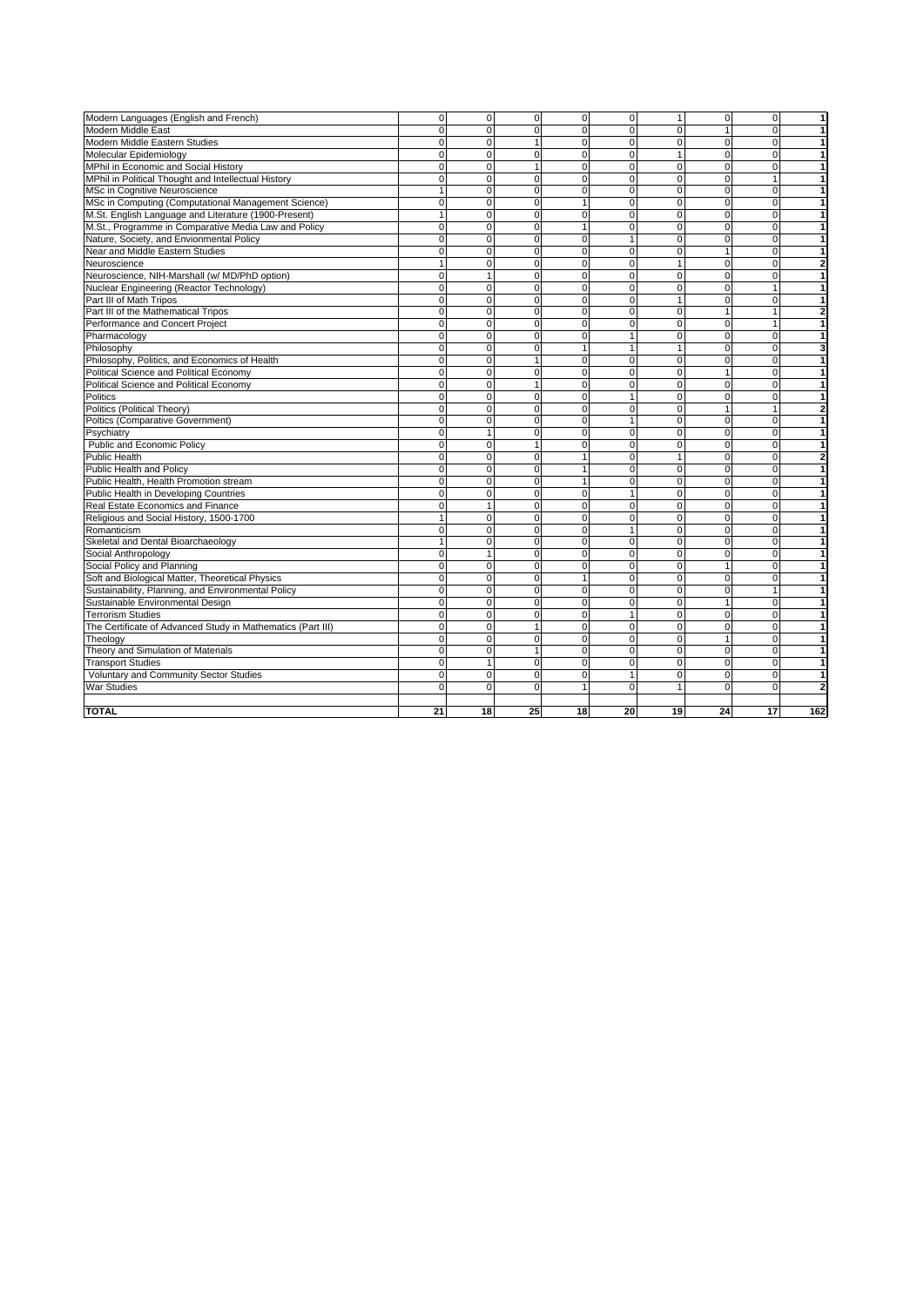| Preferred UK University - Interviewed            |                |                |                |                |                |                |                |                |                |
|--------------------------------------------------|----------------|----------------|----------------|----------------|----------------|----------------|----------------|----------------|----------------|
|                                                  |                |                |                |                |                |                |                |                |                |
|                                                  | <b>ATL</b>     | <b>BOS</b>     | <b>CHIG</b>    | DC             | <b>HOU</b>     | LA             | <b>NY</b>      | <b>SF</b>      | <b>TOTAL</b>   |
|                                                  |                |                |                |                |                |                |                |                |                |
| <b>Architectural Association</b>                 | 0              | $\mathbf 0$    | $\Omega$       | 0              | $\mathbf 0$    | 0              | 1              | 0              | 1              |
| Birkbeck, University of London                   | 0              | $\mathbf 0$    | 0              | $\Omega$       |                | 0              | 0              | $\Omega$       | 1              |
| <b>Birmingham City University</b>                | 0              | $\overline{0}$ | $\Omega$       | $\Omega$       | $\Omega$       | 1              | $\Omega$       | $\Omega$       | 1              |
| <b>Cardiff University</b>                        | $\Omega$       | $\mathbf 0$    | $\Omega$       | $\Omega$       | 0              | 0              | 0              |                | 1              |
| Courtauld Institute of Art                       | 0              | $\mathbf{1}$   | $\Omega$       | $\Omega$       | 1              | 0              | 0              |                | 3              |
| <b>Durham University</b>                         | $\Omega$       | $\mathbf 0$    | $\Omega$       | $\Omega$       | $\Omega$       | 0              | $\Omega$       |                | 1              |
| Imperial College London                          | $\overline{2}$ | 1              |                |                | $\Omega$       | 1              | $\overline{0}$ |                | 7              |
| Institute for the Americas                       | 0              | $\mathbf 0$    |                | 0              | $\mathbf 0$    | 0              | 0              | 0              | 1              |
| Institute of Historical Research                 | 0              | $\mathbf 0$    | $\Omega$       | $\mathbf 0$    | $\mathbf 0$    | 0              | 0              |                | 1              |
| King's College London                            | 1              | $\mathbf 0$    |                |                | $\Omega$       | 1              | 1              | $\Omega$       | 5              |
| London School of Economics and Political Science | 3              | $\overline{2}$ | 5              |                | $\overline{2}$ | 1              | 5              | $\overline{2}$ | 21             |
| London School of Hygiene and Tropical Medicine   | 1              | 1              |                | $\overline{2}$ | 1              | 1              | 1              | 0              | 8              |
| <b>Oxford Brookes University</b>                 | 0              | $\mathbf 0$    | $\Omega$       | $\Omega$       |                | 0              | 0              | O              | 1              |
| Royal Academy of Music                           | $\Omega$       | $\mathbf 0$    | $\Omega$       | $\Omega$       | $\Omega$       | 1              | $\Omega$       |                | $\overline{2}$ |
| Royal College of Music                           | $\Omega$       | $\overline{0}$ | 0              | $\Omega$       | $\mathbf 0$    | 0              | 1              | $\Omega$       | 1              |
| School of Oriental and African Studies           |                | $\overline{0}$ | $\overline{2}$ |                | $\Omega$       | $\overline{0}$ | 3              | $\Omega$       | $\overline{7}$ |
| University College London                        | 2              | 0              | $\overline{2}$ | $\Omega$       | 1              | 1              | $\Omega$       | $\Omega$       | 6              |
| University of Birmingham                         | 0              | $\mathbf{1}$   | $\Omega$       | $\Omega$       | $\mathbf 0$    | $\Omega$       | $\Omega$       | 0              | 1              |
| University of Cambridge                          | 0              | 5              | 4              | 1              | $\overline{4}$ | 4              | $\overline{2}$ |                | 24             |
| University of East Anglia                        | 0              | $\mathbf 0$    | $\Omega$       | $\Omega$       | $\Omega$       | 1              | 0              | O              | 1              |
| University of Edinburgh                          | $\Omega$       | 1              |                |                | $\Omega$       | $\Omega$       | 1              |                | 4              |
| University of Kent                               | 0              | $\mathbf 0$    | $\Omega$       | $\Omega$       | $\mathbf 0$    | 0              | 0              |                | 1              |
| University of Liverpool                          | 0              | $\mathbf 0$    | $\Omega$       | $\mathbf 0$    | 1              | $\mathbf 0$    | $\mathbf 0$    | 0              | 1              |
| University of Nottingham                         | 1              | $\mathbf 0$    | $\Omega$       | $\Omega$       | $\Omega$       | $\Omega$       | 1              | 0              | $\overline{2}$ |
| University of Oxford                             | 8              | 6              | 7              | 8              | $\overline{7}$ | 6              | 5              |                | 51             |
| University of Sheffield                          | $\overline{0}$ | $\mathbf 0$    | 0              | $\Omega$       | $\mathbf 0$    | 0              |                | $\Omega$       | 1              |
| University of St Andrews                         |                | $\mathbf 0$    | $\Omega$       | $\Omega$       | 1              |                | 1              | $\Omega$       | 4              |
| University of Surrey                             | 0              | $\mathbf 0$    | $\Omega$       |                | $\mathbf 0$    | 0              | 0              | 0              | 1              |
| University of Warwick                            | 1              | $\mathbf 0$    | 0              | $\Omega$       | 0              | 0              | 1              | $\Omega$       | $\overline{2}$ |
| University of York                               | $\Omega$       | $\mathbf 0$    | $\Omega$       |                | $\Omega$       | $\Omega$       | $\Omega$       | $\Omega$       | 1              |
| <b>TOTAL</b>                                     | 21             | 18             | 25             | 18             | 20             | 19             | 24             | 17             | 162            |
|                                                  |                |                |                |                |                |                |                |                |                |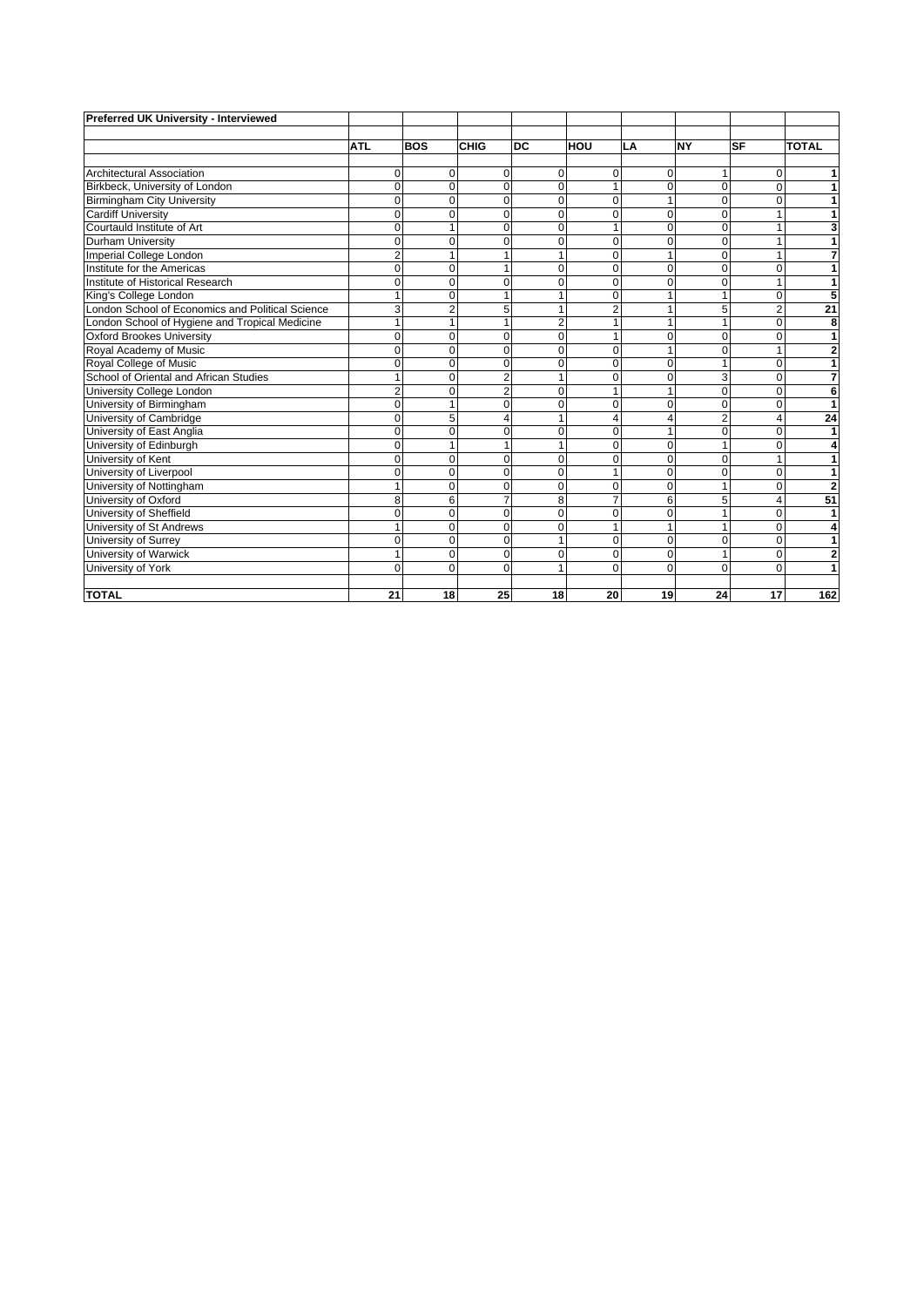| <b>Total Number of Selected</b>                      |                     |                         |                         |                         |                     |                         |                         |                         |              |
|------------------------------------------------------|---------------------|-------------------------|-------------------------|-------------------------|---------------------|-------------------------|-------------------------|-------------------------|--------------|
|                                                      |                     |                         |                         |                         |                     |                         |                         |                         |              |
|                                                      | ATL                 | <b>BOS</b>              | <b>CHIG</b>             | DC                      | HOU                 | LA                      | <b>NY</b>               | SF                      | <b>TOTAL</b> |
| <b>BY REGION</b>                                     | 4                   | 4                       | $\overline{7}$          | 4                       | 5                   | 3                       | 5                       | 3                       | 35           |
| % of national pool                                   | 11.4%               | 11.4%                   | 20.0%                   | 11.4%                   | 14.3%               | 8.6%                    | 14.3%                   | 8.6%                    |              |
| <b>GENDER</b>                                        |                     |                         |                         |                         |                     |                         |                         |                         |              |
|                                                      |                     |                         |                         |                         |                     |                         |                         |                         |              |
| Men                                                  | 1                   | 3                       | 5                       | $\overline{2}$          | 3                   | 3                       | 4                       | $\mathbf{1}$            | 22           |
| % of regional pool                                   | 25.0%               | 75.0%                   | 71.4%                   | 50.0%                   | 60.0%               | 100.0%                  | 80.0%                   | 33.3%                   |              |
| % of national pool                                   | 2.9%                | 8.6%                    | 14.3%                   | 5.7%                    | 8.6%                | 8.6%                    | 11.4%                   | 2.9%                    | 62.9%        |
| Women                                                | 3                   | 1                       | $\overline{2}$          | 2                       | $\overline{2}$      | $\mathbf 0$             |                         | $\overline{2}$          | 13           |
| % of regional pool                                   | 75.0%               | 25.0%                   | 28.6%                   | 50.0%                   | 40.0%               | 0.0%                    | 20.0%                   | 66.7%                   |              |
| % of national pool                                   | 8.6%                | 2.9%                    | 5.7%                    | 5.7%                    | 5.7%                | 0.0%                    | 2.9%                    | 5.7%                    | 37.1%        |
| UNIVERSITIES PRESENTING CANDIDATES                   |                     |                         |                         |                         |                     |                         |                         |                         |              |
|                                                      |                     |                         |                         |                         |                     |                         |                         |                         |              |
| <b>Ivy League</b><br>% of regional pool              | $\mathbf 0$<br>0.0% | $\mathbf 0$<br>0.0%     | $\overline{c}$<br>28.6% | $\overline{2}$<br>50.0% | $\mathbf 0$<br>0.0% | 1<br>33.3%              | $\overline{2}$<br>40.0% | $\mathbf 0$<br>0.0%     | 7            |
| % of national pool                                   | 0.0%                | 0.0%                    | 5.7%                    | 5.7%                    | 0.0%                | 2.9%                    | 5.7%                    | 0.0%                    | 20.0%        |
|                                                      |                     |                         |                         |                         |                     |                         |                         |                         |              |
| <b>Other Private Universities</b>                    | 3                   | 4                       | 1                       | $\overline{2}$          | $\overline{2}$      | $\overline{2}$          |                         | $\mathbf{1}$            | 16           |
| % of regional pool<br>% of national pool             | 75.0%<br>8.6%       | 100.0%<br>11.4%         | 14.3%<br>2.9%           | 50.0%<br>5.7%           | 40.0%<br>5.7%       | 66.7%<br>5.7%           | 20.0%<br>2.9%           | 33.3%<br>2.9%           | 45.7%        |
|                                                      |                     |                         |                         |                         |                     |                         |                         |                         |              |
| <b>State/Public Universities</b>                     | 1                   | $\mathbf 0$             | 3                       | $\mathbf 0$             | 3                   | 0                       |                         | $\overline{2}$          | 10           |
| % of regional pool<br>% of national pool             | 25.0%               | 0.0%                    | 42.9%                   | 0.0%                    | 60.0%               | 0.0%                    | 20.0%                   | 66.7%                   |              |
|                                                      | 2.9%                | 0.0%                    | 8.6%                    | 0.0%                    | 8.6%                | 0.0%                    | 2.9%                    | 5.7%                    | 28.6%        |
| <b>Service Academies</b>                             | $\mathbf 0$         | $\mathbf 0$             | 1                       | $\mathbf 0$             | $\mathbf 0$         | $\mathbf 0$             |                         | 0                       | 2            |
| % of regional pool                                   | 0.0%                | 0.0%                    | 14.3%                   | 0.0%                    | 0.0%                | 0.0%                    | 20.0%                   | 0.0%                    |              |
| % of national pool                                   | 0.0%                | 0.0%                    | 2.9%                    | 0.0%                    | 0.0%                | 0.0%                    | 2.9%                    | 0.0%                    | 5.7%         |
| <b>Employer Endorsed</b>                             | $\mathbf 0$         | $\mathbf 0$             | $\mathbf 0$             | $\mathbf 0$             | $\mathbf 0$         | $\mathbf 0$             | $\Omega$                | 0                       | $\bf{0}$     |
| % of regional pool                                   | 0.0%                | 0.0%                    | 0.0%                    | 0.0%                    | 0.0%                | 0.0%                    | 0.0%                    | 0.0%                    |              |
| % of national pool                                   | 0.0%                | 0.0%                    | 0.0%                    | 0.0%                    | 0.0%                | 0.0%                    | 0.0%                    | 0.0%                    | 0.0%         |
|                                                      |                     |                         |                         |                         |                     |                         |                         |                         |              |
| PREFERRED UK UNIVERSITY                              |                     |                         |                         |                         |                     |                         |                         |                         |              |
| <b>University of Oxford</b>                          | $\mathbf 0$         | $\overline{2}$          | 1                       | $\overline{2}$          | $\overline{2}$      | 1                       |                         | 0                       | 9            |
| % of regional pool                                   | 0.0%                | 50.0%                   | 14.3%                   | 50.0%                   | 40.0%               | 33.3%                   | 20.0%                   | 0.0%                    |              |
| % of national pool                                   | 0.0%                | 5.7%                    | 2.9%                    | 5.7%                    | 5.7%                | 2.9%                    | 2.9%                    | 0.0%                    | 25.7%        |
|                                                      |                     |                         |                         |                         |                     |                         |                         |                         |              |
| <b>University of Cambridge</b><br>% of regional pool | 0<br>0.0%           | 0<br>0.0%               | $\overline{2}$<br>28.6% | 0<br>0.0%               | 2<br>40.0%          | $\mathbf 0$<br>0.0%     | 1<br>20.0%              | $\mathbf{1}$<br>33.3%   | 6            |
| % of national pool                                   | 0.0%                | 0.0%                    | 5.7%                    | 0.0%                    | 5.7%                | 0.0%                    | 2.9%                    | 2.9%                    | 17.1%        |
|                                                      |                     |                         |                         |                         |                     |                         |                         |                         |              |
| <b>University of London</b>                          | 3                   | $\overline{\mathbf{c}}$ | 4                       | 1                       | $\mathbf{1}$        | $\overline{\mathbf{c}}$ | 2                       | $\overline{\mathbf{c}}$ | 17           |
| % of regional pool<br>% of national pool             | 75.0%<br>8.6%       | 50.0%<br>5.7%           | 57.1%<br>11.4%          | 25.0%<br>2.9%           | 20.0%<br>2.9%       | 66.7%<br>5.7%           | 40.0%<br>5.7%           | 66.7%<br>5.7%           | 48.6%        |
|                                                      |                     |                         |                         |                         |                     |                         |                         |                         |              |
| <b>Other English Universities</b>                    | 1                   | 0                       | 0                       | 1                       | 0                   | 0                       |                         | 0                       | 3            |
| % of regional pool                                   | 25.0%               | 0.0%                    | 0.0%                    | 25.0%                   | 0.0%                | 0.0%                    | 20.0%                   | 0.0%                    |              |
| % of national pool                                   | 2.9%                | 0.0%                    | 0.0%                    | 2.9%                    | 0.0%                | 0.0%                    | 2.9%                    | 0.0%                    | 8.6%         |
| <b>Nothern Irish Universities</b>                    | 0                   | 0                       | 0                       | 0                       | 0                   | 0                       | $\mathbf 0$             | 0                       | 0            |
| % of regional pool                                   | 0.0%                | 0.0%                    | 0.0%                    | 0.0%                    | 0.0%                | 0.0%                    | 0.0%                    | 0.0%                    |              |
| % of national pool                                   | 0.0%                | 0.0%                    | 0.0%                    | 0.0%                    | 0.0%                | 0.0%                    | 0.0%                    | 0.0%                    | 0.0%         |
| <b>Scottish Universities</b>                         | 0                   | 0                       | 0                       | 0                       |                     | 0                       | $\mathbf 0$             | 0                       | 0            |
| % of regional pool                                   | 0.0%                | 0.0%                    | 0.0%                    | 0.0%                    | 0<br>0.0%           | 0.0%                    | 0.0%                    | 0.0%                    |              |
| % of national pool                                   | 0.0%                | 0.0%                    | 0.0%                    | 0.0%                    | 0.0%                | 0.0%                    | 0.0%                    | 0.0%                    | 0.0%         |
|                                                      |                     |                         |                         |                         |                     |                         |                         |                         |              |
| <b>Welsh Universities</b>                            | 0                   | 0<br>0.0%               | 0<br>0.0%               | 0<br>0.0%               | 0<br>0.0%           | 0<br>0.0%               | $\mathbf 0$             | 0<br>0.0%               | 0            |
| % of regional pool<br>% of national pool             | 0.0%<br>0.0%        | 0.0%                    | 0.0%                    | 0.0%                    | 0.0%                | 0.0%                    | 0.0%<br>0.0%            | 0.0%                    | 0.0%         |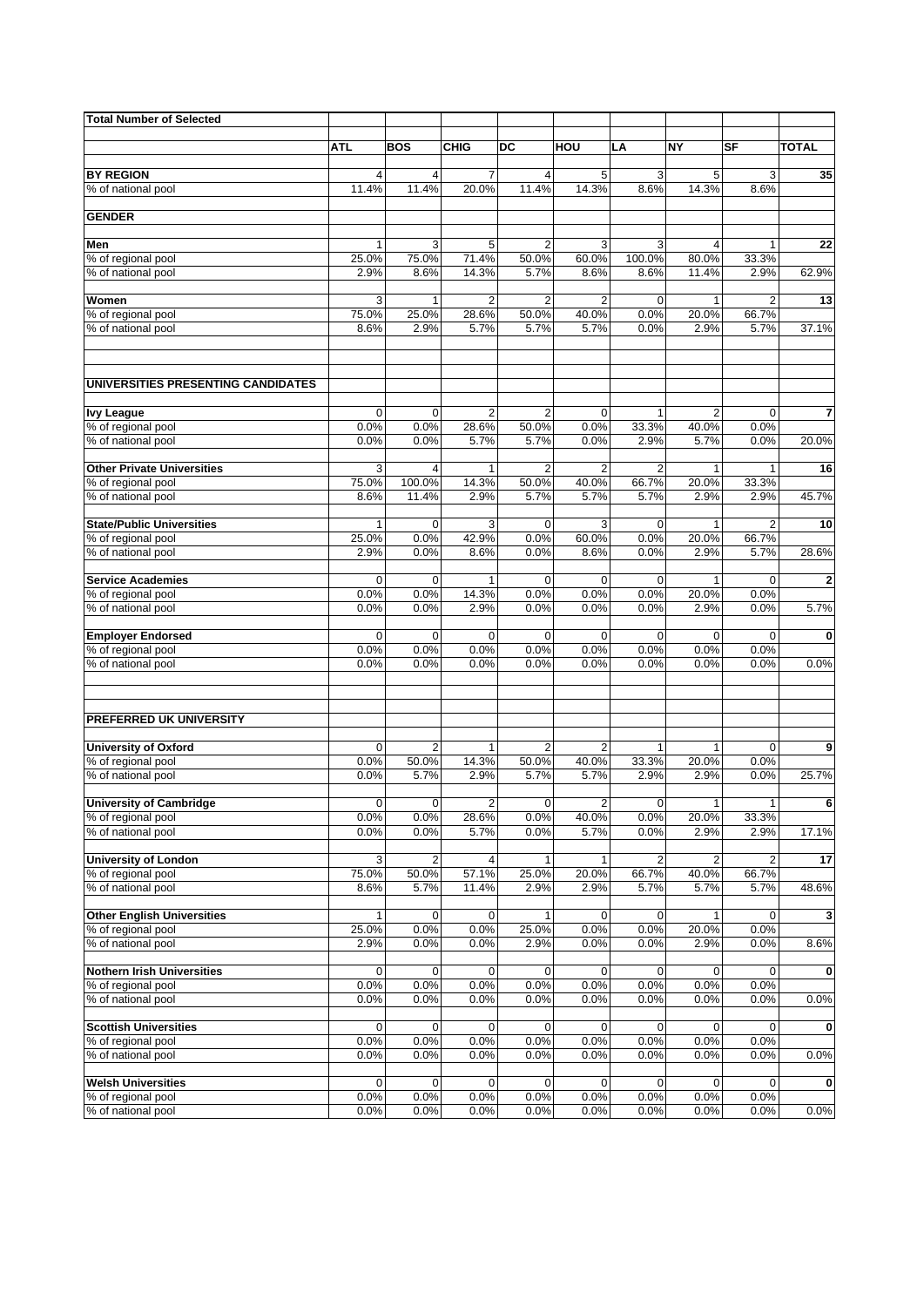| Universities Presenting Candidates - Selected         |                  |                     |                |                  |              |              |                |                |                |
|-------------------------------------------------------|------------------|---------------------|----------------|------------------|--------------|--------------|----------------|----------------|----------------|
|                                                       | <b>ATL</b>       | <b>BOS</b>          | <b>CHIG</b>    | DC               | HOU          | LA           | <b>NY</b>      | <b>SF</b>      | <b>TOTAL</b>   |
|                                                       |                  |                     |                |                  |              |              |                |                |                |
| <b>CALIFORNIA</b>                                     |                  |                     |                |                  |              |              |                |                |                |
| <b>Stanford University</b>                            | 0                | 1                   | $\mathbf 0$    | $\mathbf 0$      | 1            | 1            | $\mathbf 0$    | $\mathbf{1}$   | 4              |
| University of California - Los Angeles                | $\mathbf 0$      | $\mathbf{O}$        | $\overline{0}$ | $\mathbf 0$      | $\mathbf{1}$ | $\mathbf 0$  | $\mathbf{O}$   | $\mathbf 0$    | $\mathbf{1}$   |
|                                                       |                  |                     |                |                  |              |              |                |                |                |
| <b>COLORADO</b><br>United States Air Force Academy    | $\boldsymbol{0}$ | 0                   | 1              | 0                | 0            | 0            | $\mathbf 0$    | 0              | 1              |
| University of Colorado System - Boulder               | $\overline{0}$   | $\mathbf 0$         | $\overline{0}$ | $\mathbf 0$      | $\mathbf{1}$ | 0            | $\mathbf{O}$   | $\mathbf 0$    | $\mathbf{1}$   |
| <b>CONNECTICUT</b>                                    |                  |                     |                |                  |              |              |                |                |                |
| <b>Yale University</b>                                | $\pmb{0}$        | $\mathbf 0$         | $\overline{0}$ | $\mathbf{1}$     | $\mathbf 0$  | $\mathbf 0$  | $\mathbf{1}$   | 0              | $\bf 2$        |
| <b>DISTRICT OF COLUMBIA</b>                           |                  |                     |                |                  |              |              |                |                |                |
| Georgetown University                                 | $\mathbf{1}$     | $\mathbf 0$         | $\overline{0}$ | $\mathbf 0$      | $\mathbf 0$  | $\mathbf 0$  | $\mathbf{O}$   | $\overline{0}$ | $\mathbf{1}$   |
|                                                       |                  |                     |                |                  |              |              |                |                |                |
| <b>FLORIDA</b><br>University of Florida               | 1                | $\mathbf 0$         | $\overline{0}$ | $\mathbf 0$      | 0            | 0            | $\overline{0}$ | $\mathbf 0$    | $\mathbf{1}$   |
|                                                       |                  |                     |                |                  |              |              |                |                |                |
| <b>GEORGIA</b>                                        |                  |                     |                |                  |              |              |                |                |                |
| <b>Agnes Scott College</b>                            | $\mathbf{1}$     | $\mathbf 0$         | $\overline{0}$ | 0<br>$\mathbf 0$ | $\mathbf 0$  | 0            | $\mathbf 0$    | $\mathbf 0$    | 1              |
| <b>Emory University</b>                               | $\mathbf{1}$     | $\mathbf 0$         | $\overline{0}$ |                  | $\mathbf 0$  | $\mathbf 0$  | $\mathbf 0$    | $\Omega$       | $\mathbf{1}$   |
| <b>ILLINOIS</b>                                       |                  |                     |                |                  |              |              |                |                |                |
| University of Chicago                                 | $\pmb{0}$        | $\pmb{0}$           | 1              | $\mathbf 0$      | $\mathbf 0$  | 0            | $\overline{0}$ | $\mathbf 0$    | $\mathbf{1}$   |
| <b>MARYLAND</b>                                       |                  |                     |                |                  |              |              |                |                |                |
| Johns Hopkins University                              | $\mathbf 0$      | $\mathbf 0$         | $\mathbf 0$    | 1                | $\mathbf 0$  | $\mathbf 0$  | $\mathbf{O}$   | $\mathbf 0$    | 1              |
| United States Naval Academy                           | $\pmb{0}$        | $\mathbf{O}$        | $\overline{0}$ | $\mathbf 0$      | $\mathbf 0$  | $\mathbf 0$  | $\mathbf{1}$   | $\mathbf 0$    | $\mathbf{1}$   |
|                                                       |                  |                     |                |                  |              |              |                |                |                |
| <b>MASSACHUSETTS</b><br><b>Harvard University</b>     | $\pmb{0}$        | $\mathbf 0$         | 1              | $\mathbf 0$      | $\mathbf 0$  | 0            | $\mathbf 0$    | $\mathbf 0$    | 1              |
| Massachusetts Institute of Technology                 | $\mathbf 0$      | $\pmb{0}$           | $\mathbf 0$    | $\mathbf 0$      | $\mathbf{1}$ | $\mathbf{1}$ | $\mathbf 0$    | $\mathbf 0$    | $\bf{2}$       |
| <b>Wheaton College</b>                                | $\mathbf 0$      | $\mathbf{1}$        | $\overline{0}$ | 0                | $\mathbf 0$  | $\mathbf 0$  | $\overline{0}$ | $\mathbf 0$    | $\overline{1}$ |
| <b>Williams College</b>                               | $\mathbf 0$      | $\mathbf{1}$        | 0              | $\mathbf 0$      | $\mathbf 0$  | 0            | $\Omega$       | $\Omega$       | $\mathbf{1}$   |
| <b>MICHIGAN</b>                                       |                  |                     |                |                  |              |              |                |                |                |
| Michigan State University                             | $\pmb{0}$        | $\pmb{0}$           | 1              | 0                | $\mathbf 0$  | $\pmb{0}$    | $\overline{0}$ | $\Omega$       | $\mathbf{1}$   |
|                                                       |                  |                     |                |                  |              |              |                |                |                |
| <b>MISSOURI</b><br>University of Missouri - Columbia  | $\pmb{0}$        | $\mathsf{O}\xspace$ | $\mathbf{1}$   | $\mathbf 0$      | $\mathbf 0$  | $\mathbf 0$  | $\mathbf{O}$   | $\mathbf 0$    | $\mathbf{1}$   |
|                                                       |                  |                     |                |                  |              |              |                |                |                |
| <b>NEW HAMPSHIRE</b>                                  |                  |                     |                |                  |              |              |                |                |                |
| Dartmouth College                                     | $\pmb{0}$        | $\mathbf{O}$        | 1              | $\mathbf 0$      | $\mathbf 0$  | 0            | $\overline{0}$ | $\overline{0}$ | $\mathbf{1}$   |
| <b>NEW JERSEY</b>                                     |                  |                     |                |                  |              |              |                |                |                |
| <b>Princeton University</b>                           | $\mathbf 0$      | $\mathbf 0$         | $\overline{0}$ | 0                | $\mathbf 0$  | $\mathbf 0$  | $\mathbf{1}$   | $\Omega$       | $\mathbf{1}$   |
|                                                       |                  |                     |                |                  |              |              |                |                |                |
| <b>NEW YORK</b><br><b>Cornell University</b>          | $\pmb{0}$        | $\pmb{0}$           | $\mathbf 0$    | $\mathbf 0$      | $\mathbf 0$  | $\mathbf{1}$ | $\mathbf 0$    | $\mathbf 0$    | $\mathbf{1}$   |
|                                                       |                  |                     |                |                  |              |              |                |                |                |
| <b>NORTH CAROLINA</b>                                 |                  |                     |                |                  |              |              |                |                |                |
| <b>Duke University</b>                                | 0                | $\mathbf{1}$        | $\overline{0}$ | $\mathbf 0$      | $\mathbf 0$  | $\mathbf 0$  | $\overline{0}$ | $\mathbf 0$    | $\mathbf{1}$   |
| <b>OREGON</b>                                         |                  |                     |                |                  |              |              |                |                |                |
| University of Oregon                                  | $\overline{0}$   | $\mathbf 0$         | $\overline{0}$ | $\mathbf 0$      | $\mathbf 0$  | 0            | $\overline{0}$ | $\mathbf{1}$   | $\overline{1}$ |
|                                                       |                  |                     |                |                  |              |              |                |                |                |
| PENNSYLVANIA<br><b>Temple University</b>              | $\pmb{0}$        | $\pmb{0}$           | $\overline{0}$ | $\pmb{0}$        | $\pmb{0}$    | $\pmb{0}$    | $\mathbf{1}$   | $\mathbf 0$    | $\overline{1}$ |
| University of Pennsylvania                            | $\pmb{0}$        | $\mathbf 0$         | $\overline{0}$ | $\mathbf 0$      | $\mathbf 0$  | $\mathbf 0$  | $\mathbf{1}$   | $\mathbf 0$    | $\mathbf{1}$   |
|                                                       |                  |                     |                |                  |              |              |                |                |                |
| <b>RHODE ISLAND</b><br><b>Brown University</b>        | $\pmb{0}$        | $\mathbf 0$         | $\mathbf 0$    | 1                | $\mathbf 0$  | 0            | $\overline{0}$ | $\overline{0}$ | $\mathbf{1}$   |
|                                                       |                  |                     |                |                  |              |              |                |                |                |
| <b>TEXAS</b>                                          |                  |                     |                |                  |              |              |                |                |                |
| University of Texas - Austin                          | 0                | $\mathbf 0$         | $\mathbf 0$    | $\mathbf 0$      | $\mathbf{1}$ | $\mathbf 0$  | $\overline{0}$ | $\overline{0}$ | $\mathbf{1}$   |
| <b>VIRGINIA</b>                                       |                  |                     |                |                  |              |              |                |                |                |
| University of Richmond                                | $\pmb{0}$        | $\mathsf{O}\xspace$ | $\mathbf 0$    | 1                | $\mathbf 0$  | 0            | $\overline{0}$ | $\mathbf 0$    | $\mathbf{1}$   |
|                                                       |                  |                     |                |                  |              |              |                |                |                |
| <b>WISCONSIN</b><br>University of Wisconsin - Madison | 0                | $\mathbf 0$         | 1              | $\mathbf 0$      | 0            | $\pmb{0}$    | $\overline{0}$ | $\mathbf 0$    | $\overline{1}$ |
|                                                       |                  |                     |                |                  |              |              |                |                |                |
| <b>WYOMING</b>                                        |                  |                     |                |                  |              |              |                |                |                |
| University of Wyoming                                 | $\overline{0}$   | $\pmb{0}$           | $\overline{0}$ | $\pmb{0}$        | $\pmb{0}$    | 0            | $\mathbf 0$    | 1              | $\overline{1}$ |
|                                                       |                  |                     |                |                  |              |              |                |                |                |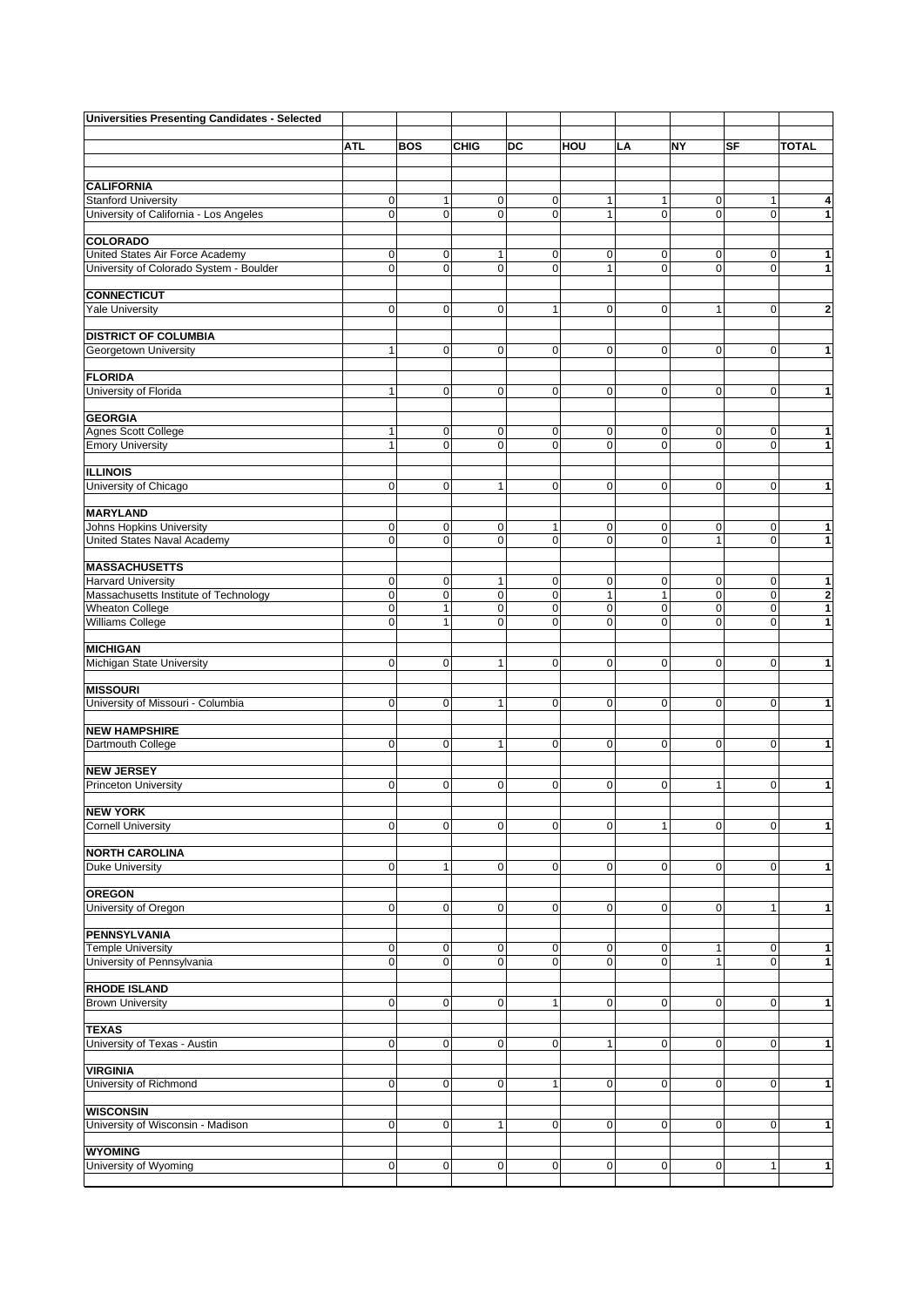| דחדו |  |  |  |  |  |
|------|--|--|--|--|--|
|      |  |  |  |  |  |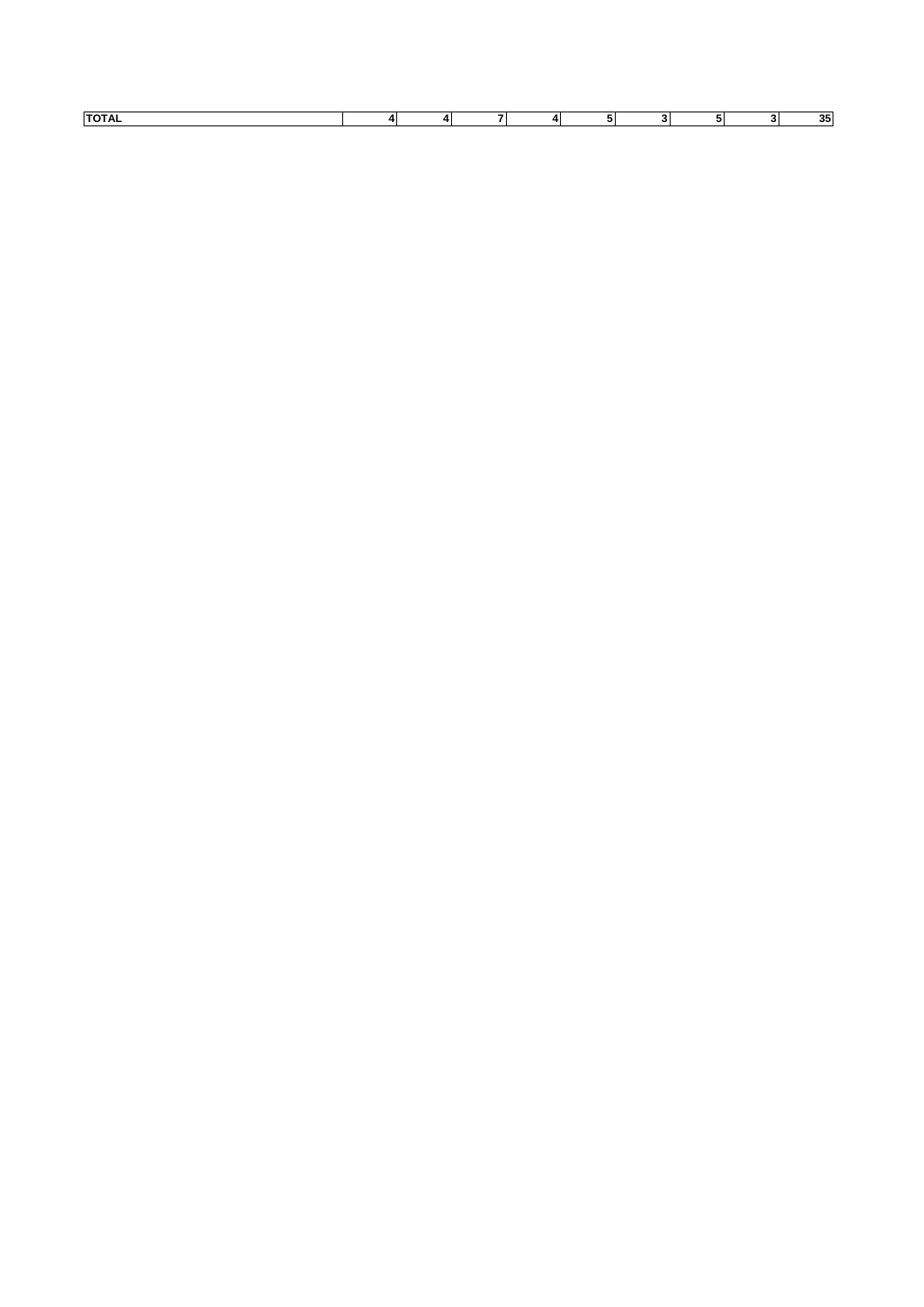| Proposed Field of Study - Selected                          |              |             |                |                         |             |                |             |                |              |
|-------------------------------------------------------------|--------------|-------------|----------------|-------------------------|-------------|----------------|-------------|----------------|--------------|
|                                                             |              |             |                |                         |             |                |             |                |              |
|                                                             | <b>ATL</b>   | <b>BOS</b>  | CHIG           | <b>DC</b>               | HOU         | LA             | <b>NY</b>   | <b>SF</b>      | <b>TOTAL</b> |
|                                                             |              |             |                |                         |             |                |             |                |              |
| Astrophysics                                                | $\Omega$     | 0           | $\Omega$       | $\mathbf 0$             | 0           | $\Omega$       | $\Omega$    |                |              |
| <b>Baroque Violin</b>                                       | $\Omega$     | $\mathbf 0$ | $\Omega$       | $\mathbf 0$             | $\Omega$    | $\overline{1}$ | $\mathbf 0$ | $\Omega$       |              |
| Chemistry                                                   | $\mathbf 0$  | 0           | $\mathbf{0}$   | $\mathbf 0$             | $\Omega$    | $\mathbf 0$    | 1           | 0              |              |
| China in Comparative Perspective                            | $\Omega$     | $\mathbf 0$ | $\mathbf{0}$   | $\mathbf 0$             | $\mathbf 0$ | $\Omega$       | $\mathbf 0$ | $\overline{1}$ |              |
| City Design and Social Science                              | $\Omega$     | $\mathbf 0$ | $\mathbf{0}$   | $\mathbf 0$             | $\Omega$    | $\overline{1}$ | $\Omega$    | $\mathbf 0$    |              |
| <b>Comparative Politics</b>                                 | $\Omega$     | $\Omega$    | $\Omega$       | $\Omega$                | $\Omega$    | $\Omega$       | $\Omega$    | $\overline{1}$ |              |
| <b>Comparative Social Policy</b>                            | $\Omega$     | 1           | $\Omega$       | $\Omega$                | $\Omega$    | $\Omega$       | $\Omega$    | $\Omega$       |              |
| Conflict, Security, and Development                         | $\Omega$     | $\Omega$    | $\Omega$       | $\Omega$                | $\Omega$    | $\Omega$       | 1           | $\Omega$       |              |
| <b>Criticism and Culture</b>                                | $\Omega$     | $\Omega$    | $\Omega$       | $\Omega$                | $\Omega$    | $\Omega$       | 1           | $\Omega$       |              |
| Epidemiology                                                | $\mathbf 0$  | $\mathbf 0$ | $\mathbf{1}$   | $\mathbf 0$             | $\mathbf 0$ | $\mathbf 0$    | 0           | 0              |              |
| Equity Issues in Education                                  | $\Omega$     | $\mathbf 0$ | $\mathbf{0}$   | $\overline{1}$          | $\Omega$    | $\Omega$       | $\Omega$    | $\Omega$       |              |
| Evidence-Based Health Care                                  | $\Omega$     | $\Omega$    | $\Omega$       | $\Omega$                | $\Omega$    | $\overline{1}$ | $\Omega$    | $\Omega$       |              |
| Health Policy, Planning and Financing                       | $\Omega$     | 1           | $\Omega$       | $\Omega$                | $\Omega$    | $\Omega$       | $\Omega$    | $\Omega$       |              |
| History of International Relations                          | $\Omega$     | 0           | $\mathbf{1}$   | $\mathbf 0$             | $\Omega$    | $\mathbf 0$    | $\mathbf 0$ | $\Omega$       |              |
| <b>History of Science</b>                                   | $\Omega$     | $\Omega$    | $\mathbf{1}$   | $\Omega$                | $\Omega$    | $\Omega$       | $\Omega$    | $\Omega$       |              |
| Inclusive Design (at Engineering Design Centre)             | $\Omega$     | $\Omega$    | $\Omega$       | $\Omega$                |             | $\Omega$       | $\Omega$    | $\Omega$       |              |
| Integrated Masters Programme in Composition                 | $\mathbf 0$  | $\mathbf 0$ | $\mathbf{0}$   | $\mathbf 0$             | $\mathbf 0$ | $\mathbf 0$    | 1           | 0              |              |
| International and Comparative Education                     | $\Omega$     | 1           | $\mathbf{0}$   | $\Omega$                | $\Omega$    | $\mathbf 0$    | $\mathbf 0$ | $\Omega$       |              |
| <b>International Relations</b>                              | $\Omega$     | 1           | $\mathbf{0}$   | $\mathbf 0$             |             | $\mathbf 0$    | $\mathbf 0$ | $\mathbf 0$    |              |
| <b>Islamic Studies</b>                                      | 1            | $\Omega$    | $\Omega$       | $\Omega$                | $\Omega$    | $\Omega$       | $\Omega$    | $\Omega$       |              |
| <b>Latin American Studies</b>                               | $\Omega$     | $\mathbf 0$ | $\mathbf{1}$   | $\Omega$                | $\Omega$    | $\Omega$       | $\Omega$    | $\Omega$       |              |
| Law, concentration on human rights                          | $\mathbf{1}$ | 0           | $\mathbf{0}$   | $\Omega$                | $\Omega$    | $\Omega$       | $\Omega$    | $\Omega$       |              |
| Metabolic Markers of Stem Cell Differentiation              | $\mathbf{1}$ | $\mathbf 0$ | $\mathbf{0}$   | $\Omega$                | $\Omega$    | $\Omega$       | $\Omega$    | $\Omega$       |              |
| Modern Middle Eastern Studies                               | $\mathbf 0$  | $\mathbf 0$ | $\mathbf{1}$   | $\mathbf 0$             | $\mathbf 0$ | $\mathbf 0$    | $\Omega$    | 0              |              |
| M.St., Programme in Comparative Media Law and Policy        | $\Omega$     | $\mathbf 0$ | $\mathbf{0}$   | 1                       | $\Omega$    | $\Omega$       | $\Omega$    | $\Omega$       |              |
| Pharmacology                                                | $\mathbf 0$  | $\mathbf 0$ | $\mathbf{0}$   | $\mathbf 0$             |             | $\mathbf 0$    | 0           | $\Omega$       |              |
| Philosophy                                                  | $\mathbf 0$  | $\mathbf 0$ | $\mathbf{0}$   | 1                       | $\mathbf 0$ | $\mathbf 0$    | $\Omega$    | $\Omega$       |              |
| Philosophy, Politics, and Economics of Health               | $\Omega$     | $\mathbf 0$ | $\mathbf{1}$   | $\mathbf 0$             | $\Omega$    | $\Omega$       | $\Omega$    | $\Omega$       |              |
| Poltics (Comparative Government)                            | $\Omega$     | $\mathbf 0$ | $\Omega$       | $\mathbf 0$             |             | $\Omega$       | $\Omega$    | $\Omega$       |              |
| Public Health, Health Promotion stream                      | $\Omega$     | $\Omega$    | $\Omega$       | $\mathbf{1}$            | $\Omega$    | $\Omega$       | $\Omega$    | $\Omega$       |              |
| Public Health in Developing Countries                       | $\Omega$     | $\Omega$    | $\Omega$       | $\Omega$                |             | $\Omega$       | $\Omega$    | $\Omega$       |              |
| Skeletal and Dental Bioarchaeology                          | 1            | 0           | $\mathbf{0}$   | $\Omega$                | $\Omega$    | $\Omega$       | 0           | $\Omega$       |              |
| Social Policy and Planning                                  | $\mathbf 0$  | $\mathbf 0$ | $\overline{0}$ | $\mathbf 0$             | $\mathbf 0$ | $\mathbf 0$    | 1           | $\mathbf 0$    |              |
| The Certificate of Advanced Study in Mathematics (Part III) | $\Omega$     | $\Omega$    | $\mathbf{1}$   | $\Omega$                | $\Omega$    | $\Omega$       | $\Omega$    | $\Omega$       |              |
| <b>TOTAL</b>                                                | 4            | 4           | $\overline{7}$ | $\overline{\mathbf{A}}$ | 5           | 3              | 5           | 3              | 35           |